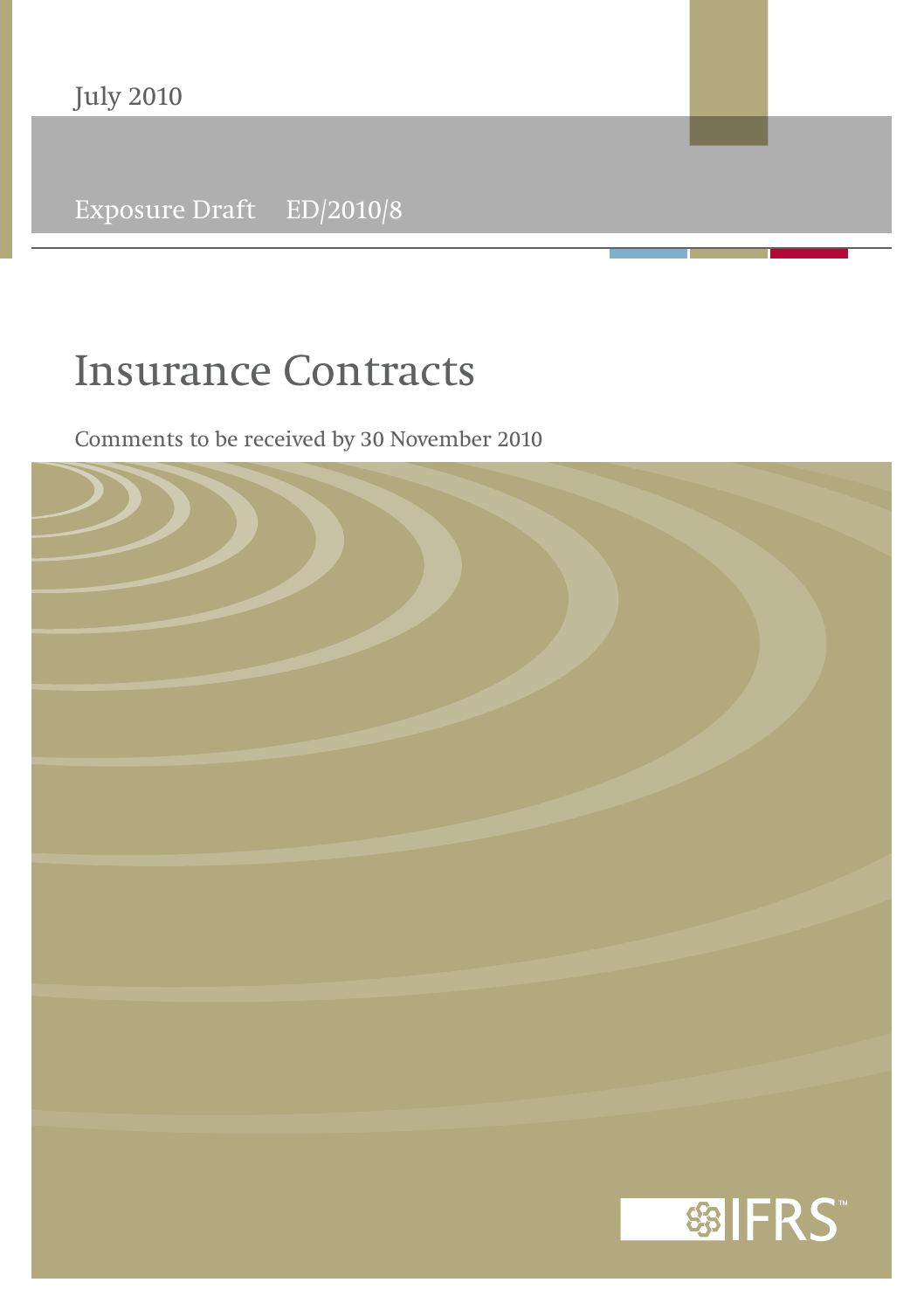# **Exposure Draft Insurance Contracts**

Comments to be received by 30 November 2010

**ED/2010/8**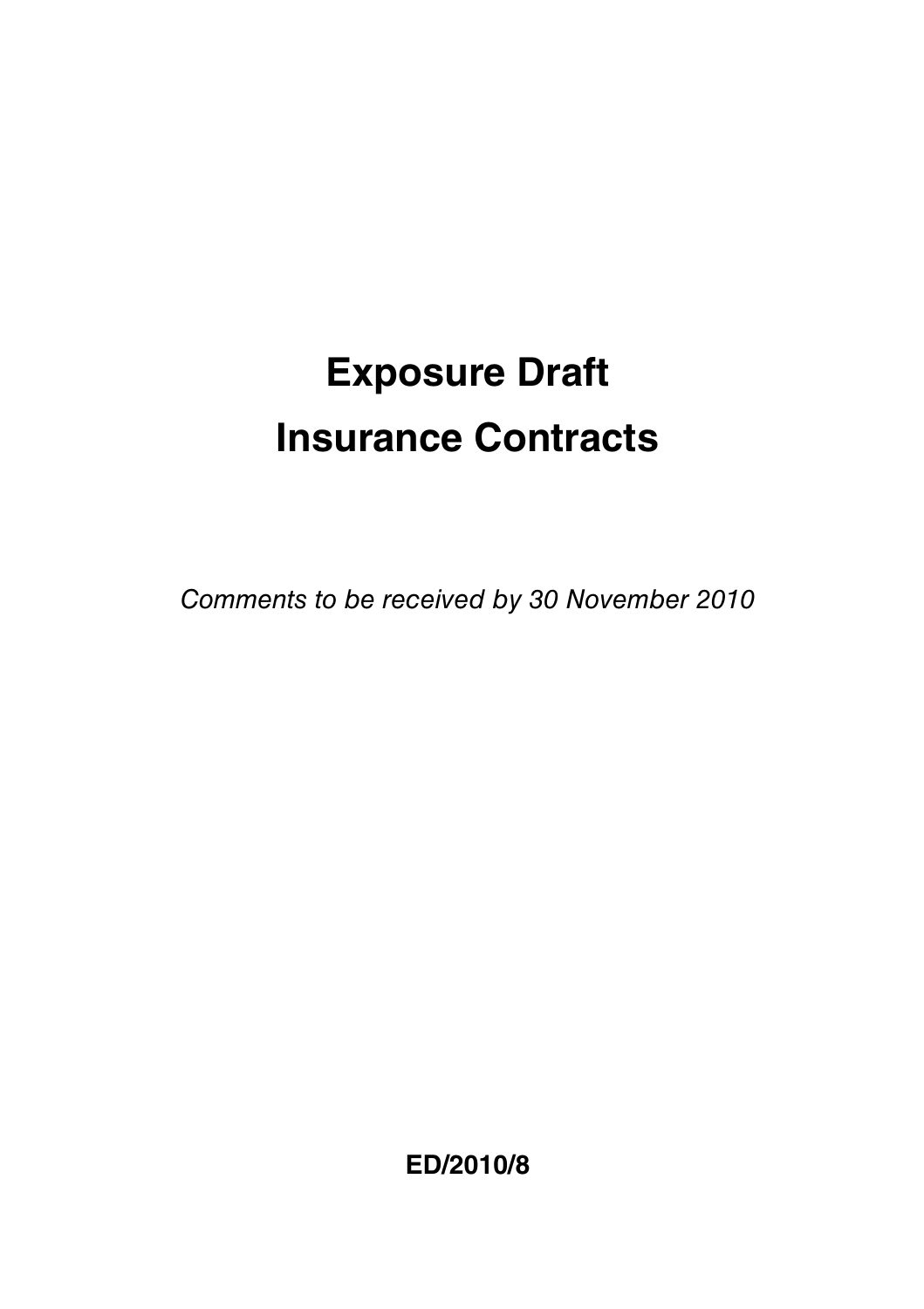This exposure draft *Insurance Contracts* is published by the International Accounting Standards Board (IASB) for comment only. The proposals may be modified in the light of the comments received before being issued in final form as an International Financial Reporting Standard (IFRS). Comments on the exposure draft and the Basis for Conclusions should be submitted in writing so as to be received by **30 November 2010.** Respondents are asked to send their comments electronically to the IFRS Foundation website (www.ifrs.org), using the 'Open to Comment' page.

All responses will be put on the public record unless the respondent requests confidentiality. However, such requests will not normally be granted unless supported by good reason, such as commercial confidence.

The IASB, the IFRS Foundation, the authors and the publishers do not accept responsibility for loss caused to any person who acts or refrains from acting in reliance on the material in this publication, whether such loss is caused by negligence or otherwise.

Copyright © 2010 IFRS Foundation®

ISBN for this part: 978-1-907026-91-1 ISBN for complete publication (set of two parts): 978-1-907026-90-4

All rights reserved. Copies of the draft IFRS and its accompanying documents may be made for the purpose of preparing comments to be submitted to the IASB, provided such copies are for personal or intra-organisational use only and are not sold or disseminated and provided each copy acknowledges the IFRS Foundation's copyright and sets out the IASB's address in full. Otherwise, no part of this publication may be translated, reprinted or reproduced or utilised in any form either in whole or in part or by any electronic, mechanical or other means, now known or hereafter invented, including photocopying and recording, or in any information storage and retrieval system, without prior permission in writing from the IFRS Foundation.

# 图 IFRS

The IFRS Foundation logo/the IASB logo/'Hexagon Device', 'IFRS Foundation', '*e*IFRS', 'IAS', 'IASB', 'IASC Foundation', 'IASCF', 'IFRS for SMEs', 'IASs', 'IFRIC', 'IFRS', 'IFRSs', 'International Accounting Standards', 'International Financial Reporting Standards' and 'SIC' are Trade Marks of the IFRS Foundation.

**Additional copies of this publication may be obtained from: IFRS Foundation Publications Department, 1st Floor, 30 Cannon Street, London EC4M 6XH, United Kingdom. Tel: +44 (0)20 7332 2730 Fax: +44 (0)20 7332 2749 Email: publications@ifrs.org Web: www.ifrs.org**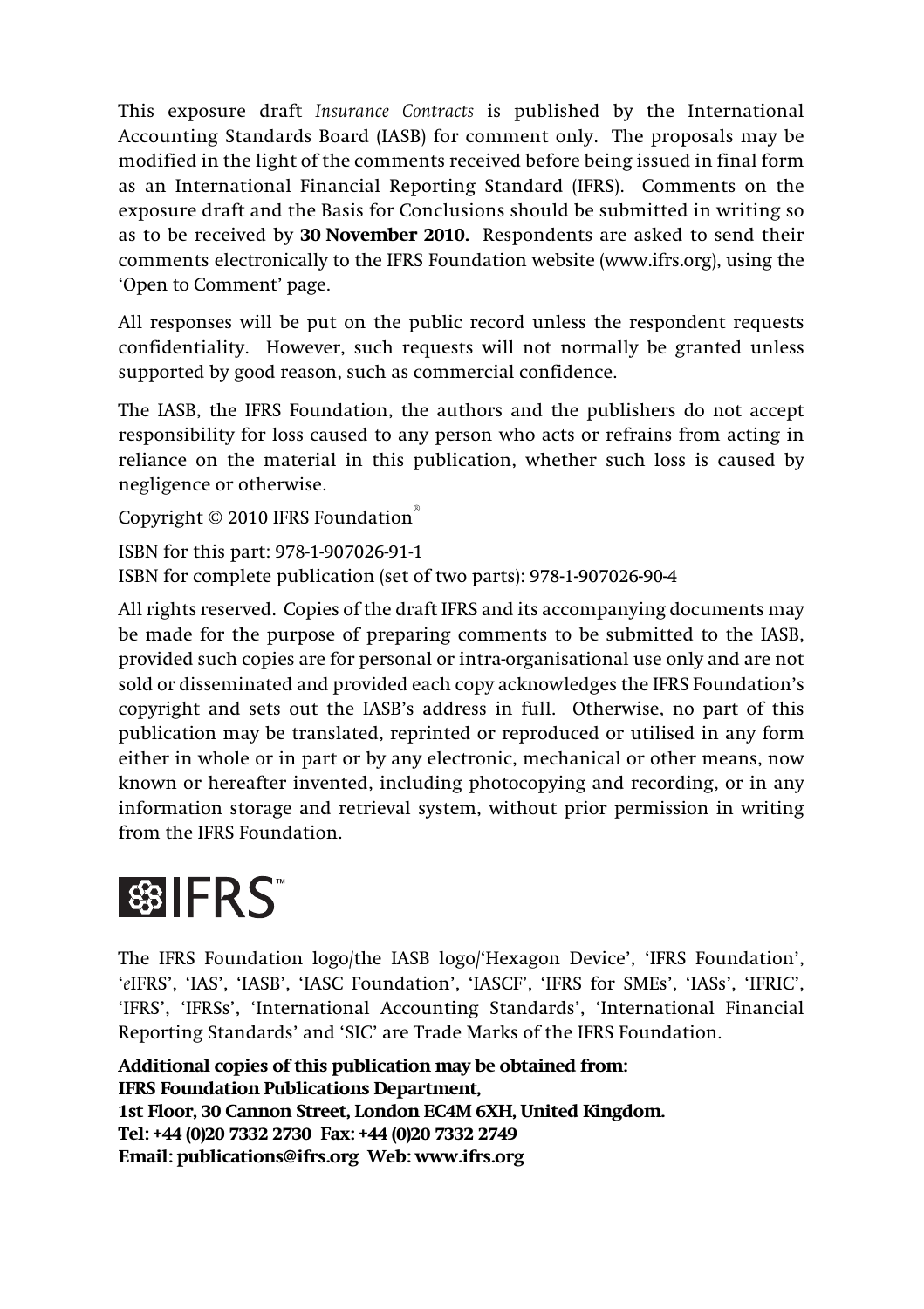# **CONTENTS**

paragraph **INTRODUCTION AND INVITATION TO COMMENT INTERCOLL TO A LIMIT AND INSIDE A LIMIT AND INSIDE A LIMIT AND INSIDE A** 

### **[DRAFT] INTERNATIONAL FINANCIAL REPORTING STANDARD X** *INSURANCE CONTRACTS*

| <b>OBJECTIVE</b>                     |                             | 1         |
|--------------------------------------|-----------------------------|-----------|
| <b>SCOPE</b>                         |                             | $2 - 12$  |
| <b>RECOGNITION</b>                   |                             | $13 - 15$ |
| <b>MEASUREMENT</b>                   |                             | 16-66     |
| <b>DERECOGNITION</b>                 |                             | 67–68     |
| <b>PRESENTATION</b>                  |                             | 69-78     |
| <b>DISCLOSURE</b>                    |                             | 79–97     |
| <b>EFFECTIVE DATE AND TRANSITION</b> |                             | 98-102    |
| <b>APPENDICES</b>                    |                             |           |
| A                                    | <b>Defined terms</b>        |           |
| в                                    | <b>Application quidance</b> |           |
|                                      | C Amendments to other IFRSs |           |

#### **APPROVAL BY THE BOARD OF** *INSURANCE CONTRACTS*

**BASIS FOR CONCLUSIONS** see separate booklet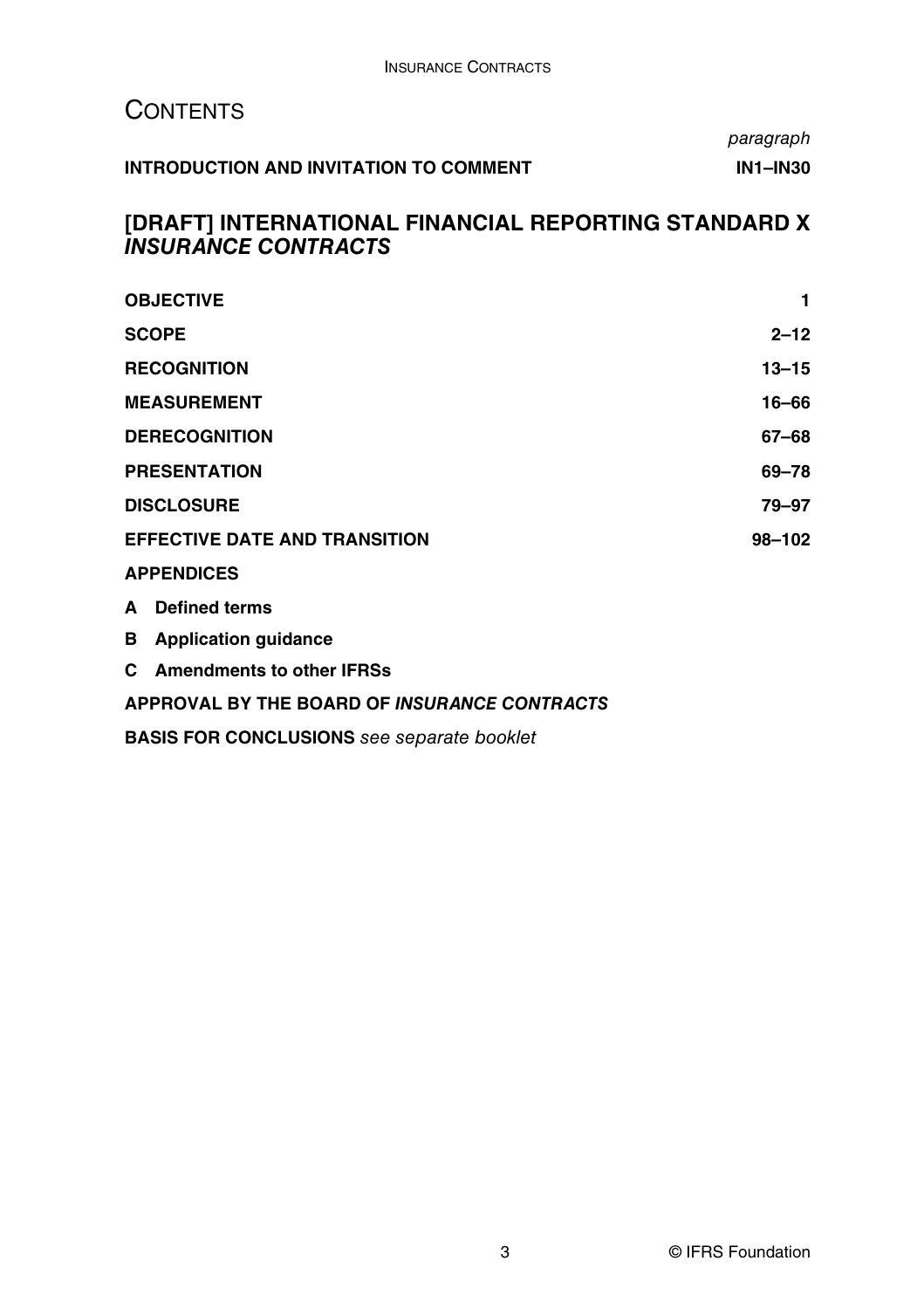# **INTRODUCTION AND INVITATION TO COMMENT**

# **Introduction**

## **Reasons for publishing the exposure draft**

- IN1 The International Accounting Standards Board (the Board or IASB) has published the exposure draft *Insurance Contracts* to propose significant improvements to the accounting for insurance contracts. Such improvements are needed urgently. Many users of financial statements describe insurance accounting today as a 'black box' that does not provide them with relevant information about an insurer's financial position and financial performance.
- IN2 The proposals in the exposure draft, if confirmed, would:
	- (a) provide a comprehensive framework that will require insurers to provide information that is relevant to users of financial statements for economic decision-making.
	- (b) eliminate inconsistencies and weaknesses in existing practices, by replacing IFRS 4 *Insurance Contracts*. IFRS 4 is an interim standard that allows insurers to continue using various existing accounting practices that have developed in a piecemeal fashion over many years.
	- (c) provide comparability across entities, jurisdictions and capital markets.

## **Main features of the exposure draft**

- IN3 The exposure draft proposes a comprehensive measurement approach for all types of insurance contracts issued by entities (and reinsurance contracts held by entities), with a modified approach for some short-duration contracts. The approach is based on the principle that insurance contracts create a bundle of rights and obligations that work together to generate a package of cash inflows (premiums) and outflows (benefits and claims). An insurer would apply to that package of cash flows a measurement approach that uses the following building blocks:
	- (a) a current estimate of the future cash flows
	- (b) a discount rate that adjusts those cash flows for the time value of money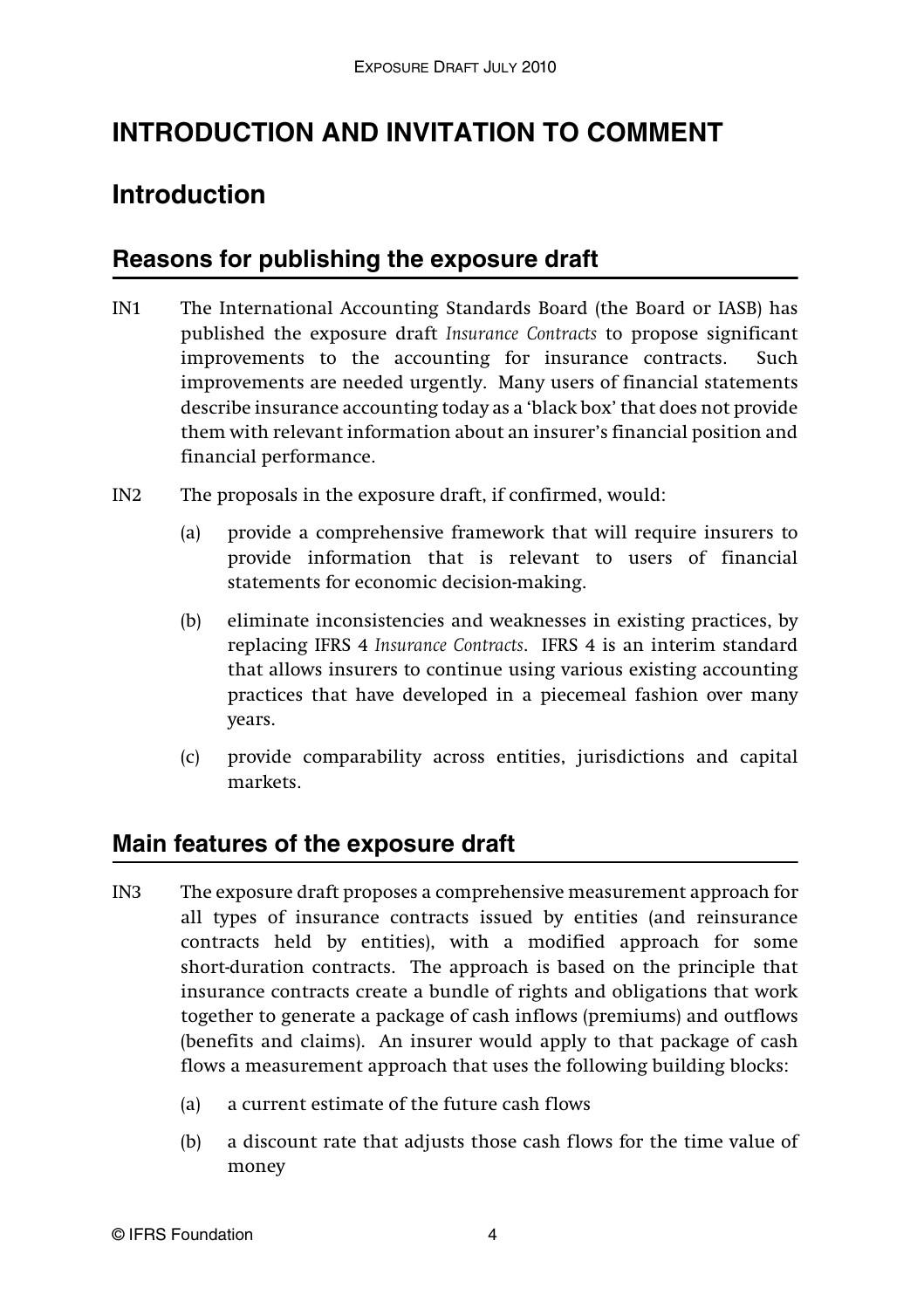- (c) an explicit risk adjustment
- (d) a residual margin.
- IN4 For most short-duration contracts, a modified version of the measurement approach would apply:
	- (a) During the coverage period, the insurer would measure the contract using an allocation of the premium received, on a basis largely similar to much existing practice.
	- (b) The insurer would use the building block approach to measure claims liabilities for insured events that have already occurred.

## **Development of the proposals**

- IN5 The proposals in the exposure draft are the result of extensive deliberations following the publication of a discussion paper *Preliminary Views on Insurance Contracts* in May 2007, consultations with the IASB's Insurance Working Group (IWG) and input from participants in a targeted field test in late 2009.
- IN6 The Board developed the proposals jointly with the US Financial Accounting Standards Board (FASB). The boards reached the same conclusions in many areas, but reached different conclusions in areas summarised in the invitation to comment that follows and in the appendix to the Basis for Conclusions. The FASB plans to publish a discussion paper to seek additional input from constituents. That discussion paper would present the IASB's proposals, the FASB's tentative decisions, and a comparison of each of those models with existing US generally accepted accounting principles (GAAP).

### **Invitation to comment**

- IN7 The Board invites comments on any aspect of the exposure draft of its proposed IFRS *Insurance Contracts*. It would particularly welcome answers to the questions set out below. Comments are most helpful if they:
	- (a) respond to the questions as stated,
	- (b) indicate the specific paragraph or paragraphs to which the comments relate,
	- (c) contain a clear rationale, and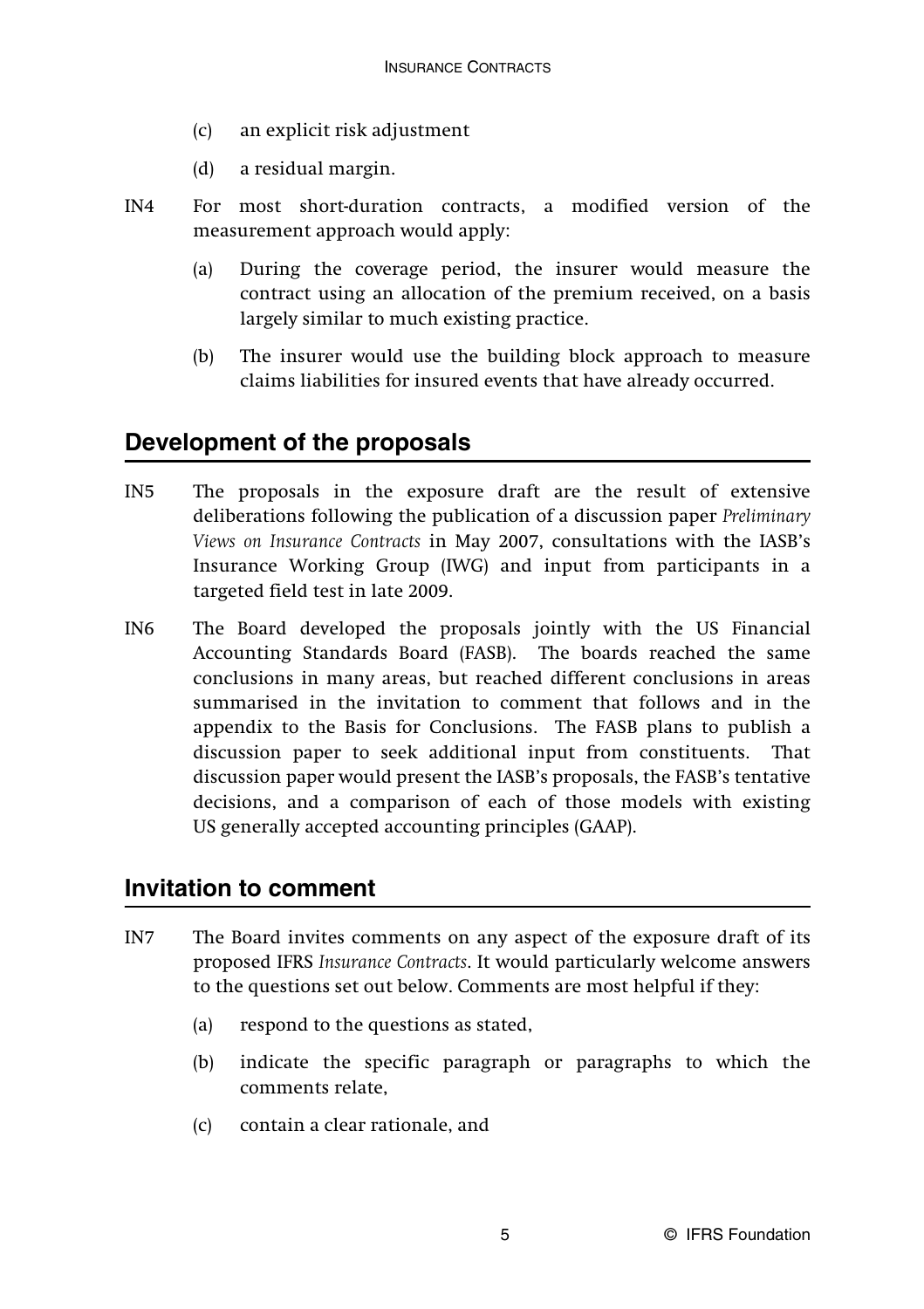- (d) describe any other approaches the Board should consider, if applicable.
- IN8 Respondents need not comment on all of the questions and are encouraged to comment on any additional issues.
- IN9 The Board will consider all comments received in writing by **30 November 2010**. In considering the comments, the Board will base its conclusions on the merits of the arguments for and against each approach, not on the number of responses supporting each approach.

# **Measurement (paragraphs 16–61, B34–B110 and BC45–BC155)**

# **Measurement model (paragraphs 16–53 and BC45–BC144)**

- IN10 The exposure draft proposes a measurement model for all types of insurance (and reinsurance) contracts that, except for modification for short-duration contracts (see paragraph IN15), uses:
	- (a) a direct measurement that incorporates current, discounted estimates of future cash flows revised at each reporting date, adjusted for the effects of uncertainty about the amount and timing of those future cash flows (ie a risk adjustment); and
	- (b) a margin that reports profitability of the contracts over their coverage period (ie a residual margin).
- IN11 The risk adjustment represents the maximum amount that an insurer would rationally pay to be relieved of the risk that the ultimate fulfilment cash flows exceed those expected. It is remeasured at the end of each reporting period and declines over time as the insurer is released from risk.
- IN12 The residual margin is calibrated at inception to an amount that means the insurer recognises no gain on entering into an insurance contract. The residual margin is released over the coverage period in a systematic manner based on the passage of time, unless the pattern of claims and benefits makes another pattern more appropriate.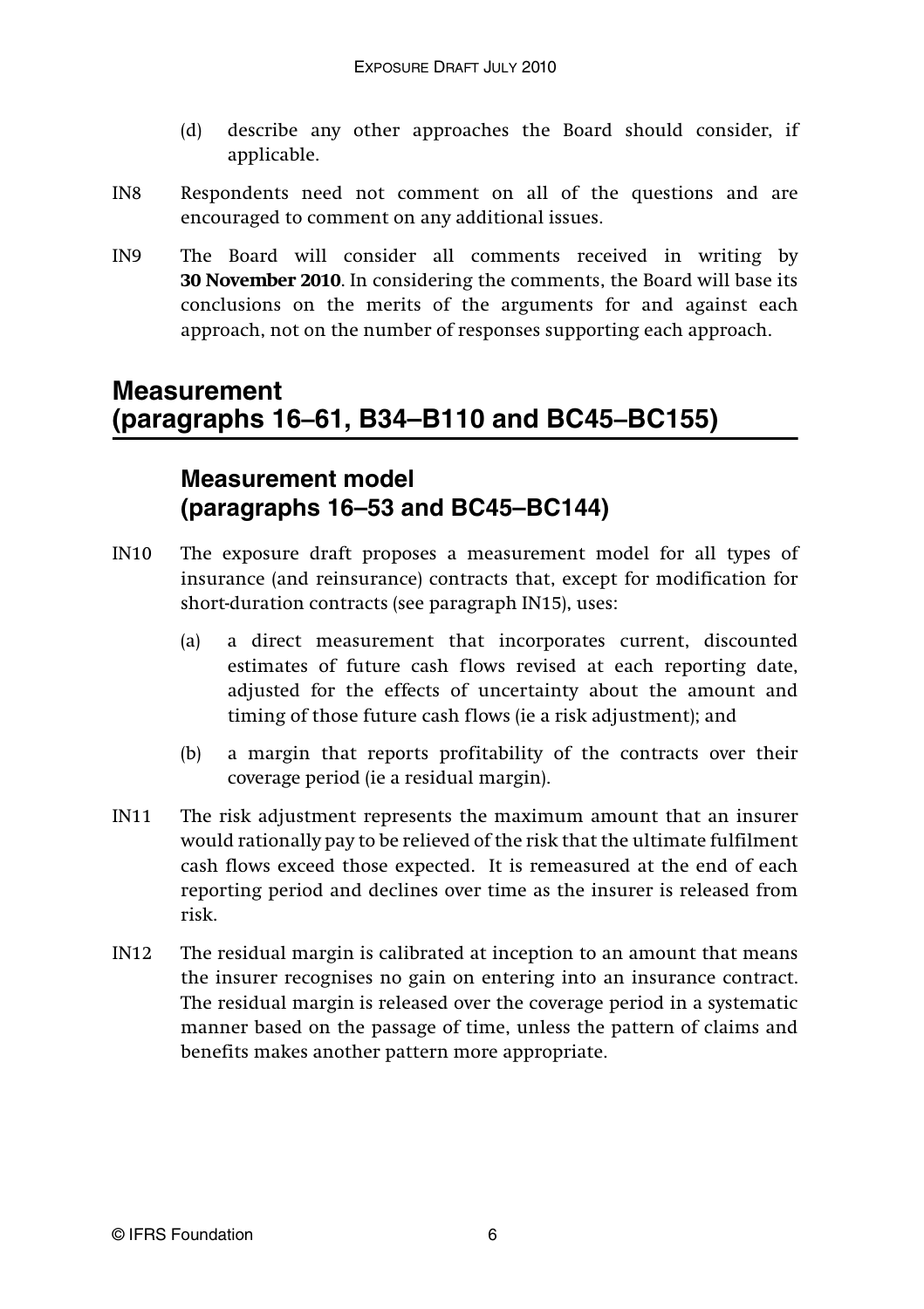- IN13 For US GAAP, the FASB reached a different conclusion. The FASB concluded that the model should not include a separate risk adjustment and residual margin, but should instead combine these in a single composite margin. The composite margin is released over both the coverage period and the claims handling period on the basis of the insurer's exposure from the provision of insurance coverage, and the insurer's exposure from uncertainties associated with future cash flows.
- IN14 Insurers often incur significant costs to sell, underwrite and initiate a new insurance contract (ie acquisition costs). The exposure draft requires an insurer:
	- (a) to include incremental acquisition costs for contracts actually issued in the initial measurement as part of the contract cash flows. As a result, those costs affect profit over the coverage period, rather than at inception.
	- (b) to recognise all other acquisition costs as an expense when incurred.

### **Question 1 – Relevant information for users (paragraphs BC13–BC50)**

Do you think that the proposed measurement model will produce relevant information that will help users of an insurer's financial statements to make economic decisions? Why or why not? If not, what changes do you recommend and why?

### **Question 2 – Fulfilment cash flows (paragraphs 17(a), 22–25, B37–B66 and BC51)**

- (a) Do you agree that the measurement of an insurance contract should include the expected present value of the future cash outflows less future cash inflows that will arise as the insurer fulfils the insurance contract? Why or why not? If not, what do you recommend and why?
- (b) Is the draft application guidance in Appendix B on estimates of future cash flows at the right level of detail? Do you have any comments on the guidance?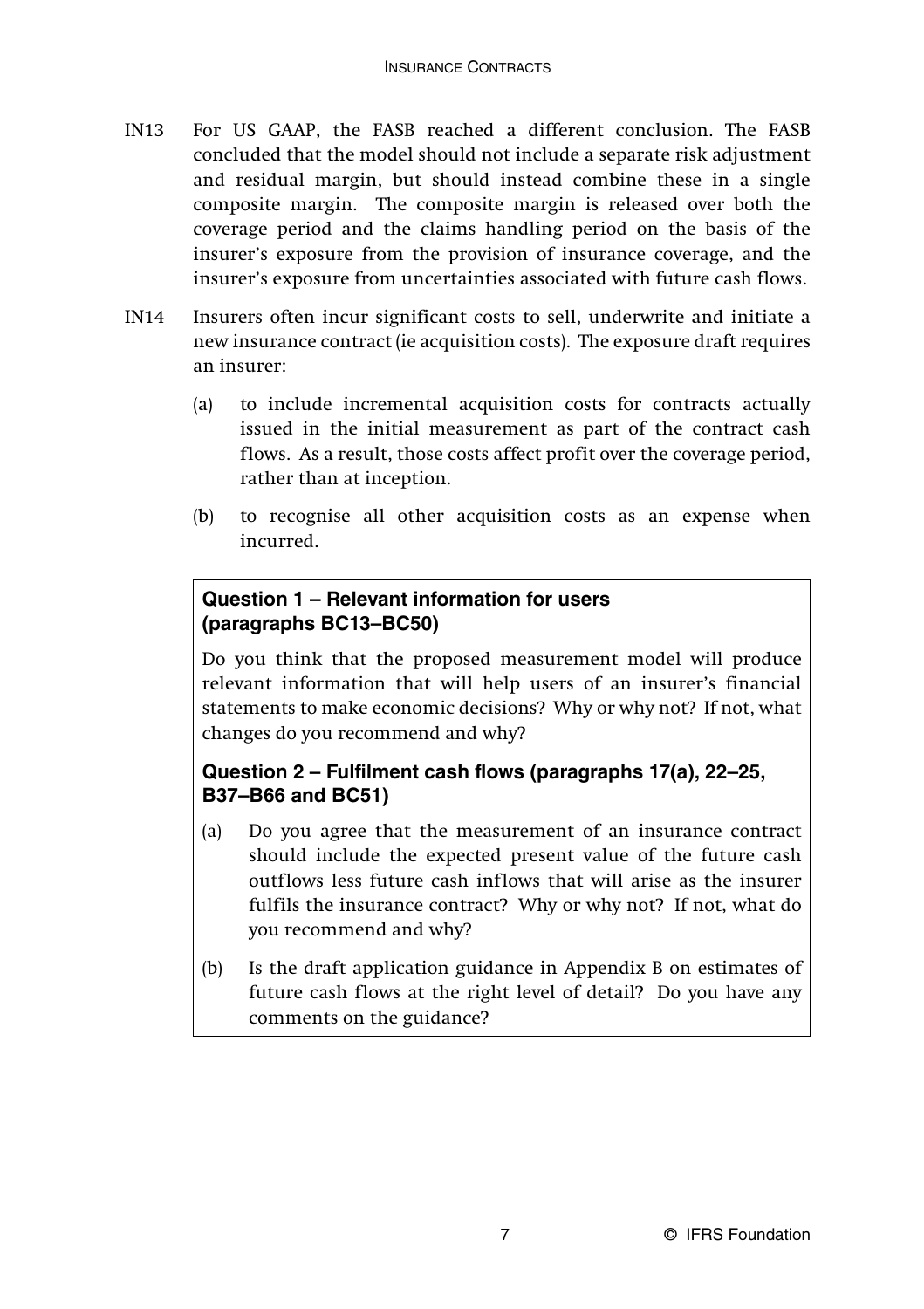### **Question 3 – Discount rate (paragraphs 30–34 and BC88–BC104)**

- (a) Do you agree that the discount rate used by the insurer for non-participating contracts should reflect the characteristics of the insurance contract liability and not those of the assets backing that liability? Why or why not?
- (b) Do you agree with the proposal to consider the effect of liquidity, and with the guidance on liquidity (see paragraphs 30(a), 31 and 34)? Why or why not?
- (c) Some have expressed concerns that the proposed discount rate may misrepresent the economic substance of some long-duration insurance contracts. Are those concerns valid? Why or why not? If they are valid, what approach do you suggest and why? For example, should the Board reconsider its conclusion that the present value of the fulfilment cash flows should not reflect the risk of non-performance by the insurer?

### **Question 4 – Risk adjustment versus composite margin (paragraphs BC105–BC115)**

Do you support using a risk adjustment and a residual margin (as the IASB proposes), or do you prefer a single composite margin (as the FASB favours)? Please explain the reason(s) for your view.

### **Question 5 – Risk adjustment (paragraphs 35-37, B67-B103 and BC105–BC123)**

- (a) Do you agree that the risk adjustment should depict the maximum amount the insurer would rationally pay to be relieved of the risk that the ultimate fulfilment cash flows exceed those expected? Why or why not? If not, what alternatives do you suggest and why?
- (b) Paragraph B73 limits the choice of techniques for estimating risk adjustments to the confidence level, conditional tail expectation (CTE) and cost of capital techniques. Do you agree that these three techniques should be allowed, and no others? Why or why not? If not, what do you suggest and why?
- (c) Do you agree that if either the CTE or the cost of capital method is used, the insurer should disclose the confidence level to which the risk adjustment corresponds (see paragraph 90(b)(i))? Why or why not?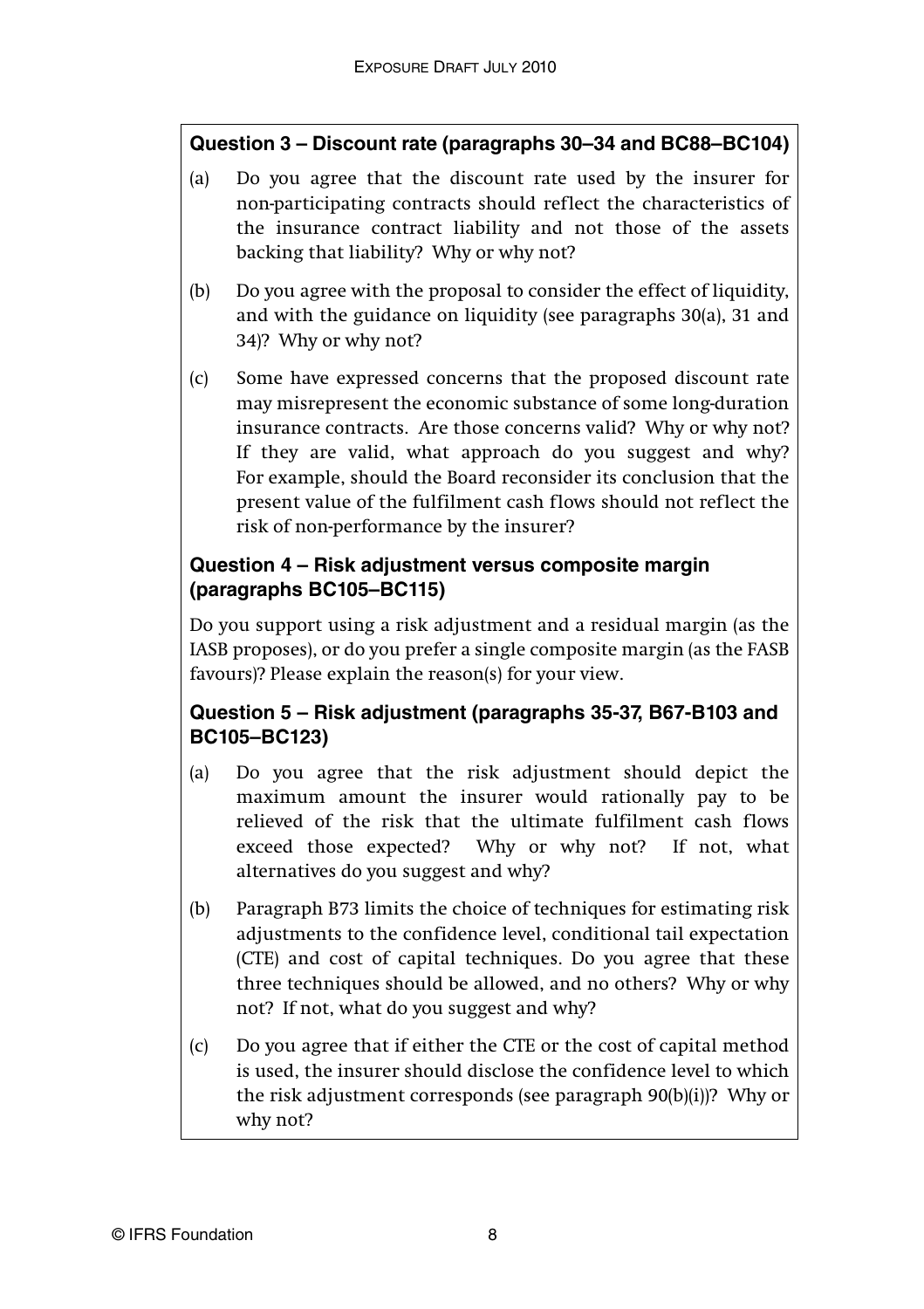- (d) Do you agree that an insurer should measure the risk adjustment at a portfolio level of aggregation (ie a group of contracts that are subject to similar risks and managed together as a pool)? Why or why not? If not, what alternative do you recommend and why?
- (e) Is the application guidance in Appendix B on risk adjustments at the right level of detail? Do you have any comments on the guidance?

### **Question 6 – Residual/composite margin (paragraphs 17(b), 19–21, 50–53 and BC124–BC133)**

- (a) Do you agree that an insurer should not recognise any gain at initial recognition of an insurance contract (such a gain arises when the expected present value of the future cash outflows plus the risk adjustment is less than the expected present value of the future cash inflows)? Why or why not?
- (b) Do you agree that the residual margin should not be less than zero, so that a loss at initial recognition of an insurance contract would be recognised immediately in profit or loss (such a loss arises when the expected present value of the future cash outflows plus the risk adjustment is more than the expected present value of future cash inflows)? Why or why not?
- (c) Do you agree that an insurer should estimate the residual or composite margin at a level that aggregates insurance contracts into a portfolio of insurance contracts and, within a portfolio, by similar date of inception of the contract and by similar coverage period? Why or why not? If not, what do you recommend and why?
- (d) Do you agree with the proposed method(s) of releasing the residual margin? Why or why not? If not, what do you suggest and why (see paragraphs 50 and BC125–BC129)?
- (e) Do you agree with the proposed method(s) of releasing the composite margin, if the Board were to adopt the approach that includes such a margin (see the Appendix to the Basis for Conclusions)? Why or why not?
- (f) Do you agree that interest should be accreted on the residual margin (see paragraphs 51 and BC131–BC133)? Why or why not? Would you reach the same conclusion for the composite margin? Why or why not?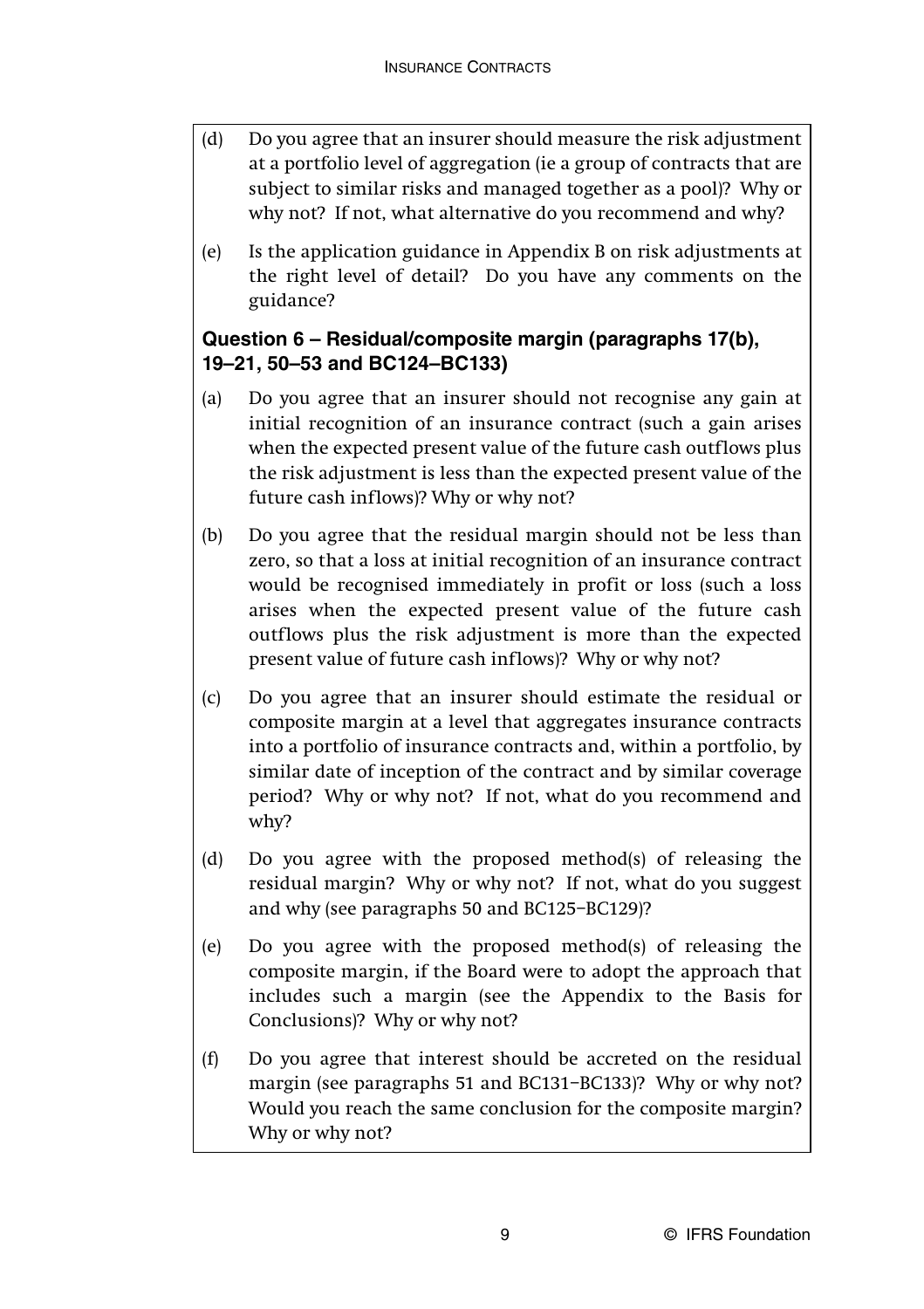### **Question 7 – Acquisition costs (paragraphs 24, 39 and BC135–BC140)**

(a) Do you agree that incremental acquisition costs for contracts issued should be included in the initial measurement of the insurance contract as contract cash outflows and that all other acquisition costs should be recognised as expenses when incurred? Why or why not? If not, what do you recommend and why?

# **Short-duration contracts (paragraphs 54–60 and BC145–BC148)**

IN15 A premium allocation model is proposed as a modified measurement for the pre-claims liabilities of some short-duration insurance contracts (unless the contract is onerous).

### **Question 8 – Premium allocation approach**

- (a) Should the Board (i) require, (ii) permit but not require, or (iii) not introduce a modified measurement approach for the pre-claims liabilities of some short-duration insurance contracts? Why or why not?
- (b) Do you agree with the proposed criteria for requiring that approach and with how to apply that approach? Why or why not? If not, what do you suggest and why?

# **Cash flows that arise from future premiums (paragraphs 26–29 and BC53–BC66)**

- IN16 To identify the future cash flows that are expected to arise as the insurer fulfils the obligation, it is necessary to determine whether future premiums (and resulting benefits and claims) arise from:
	- (a) existing contracts (included in the liability measurement) or
	- (b) future contracts (not included in the measurement).
- IN17 To achieve this distinction, paragraph 27 of the exposure draft proposes that the boundary of an insurance contract would be the point at which an insurer either:
	- (a) is no longer required to provide coverage, or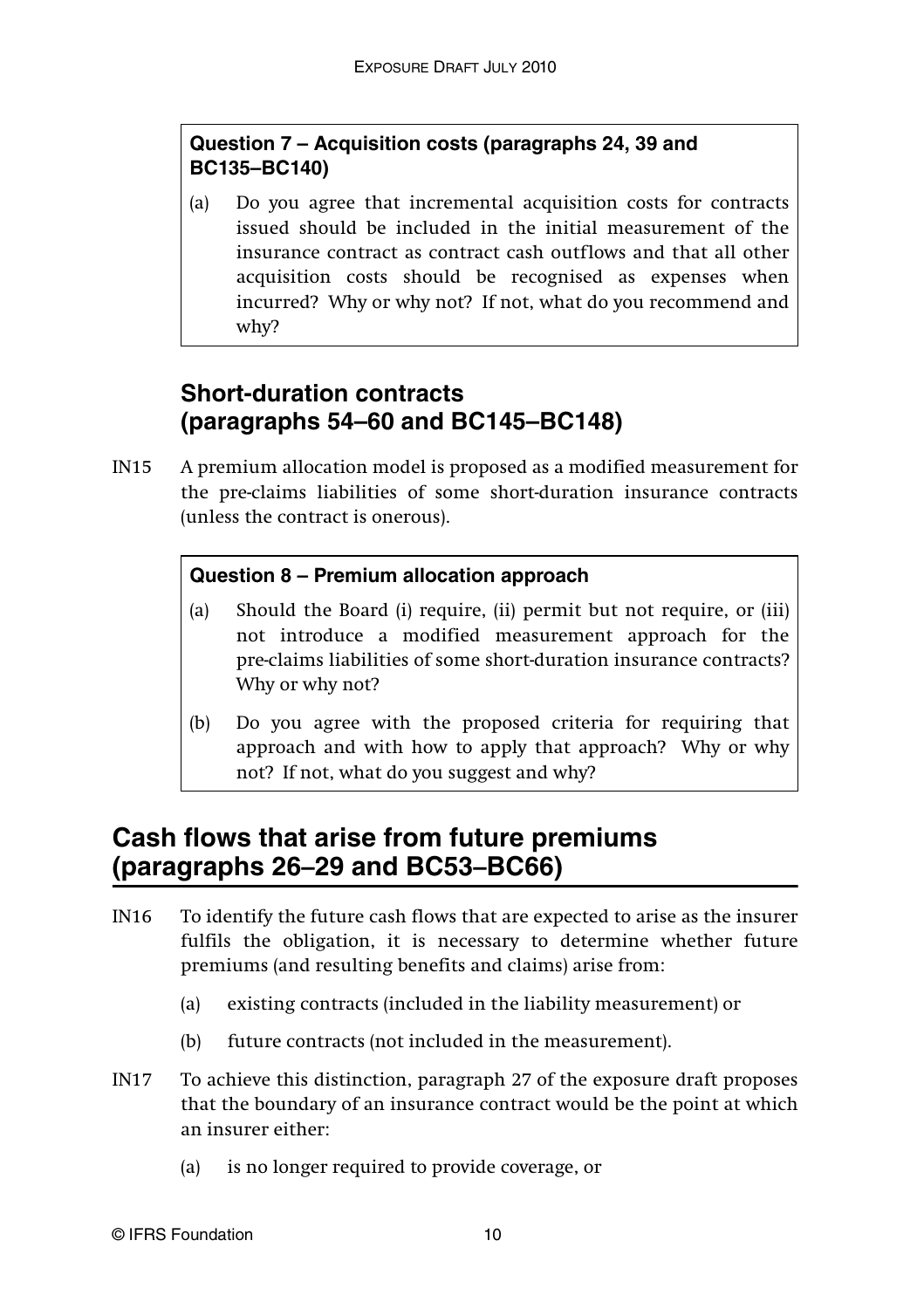(b) has the right or the practical ability to reassess the risk of the policyholder and, as a result, can set a price that fully reflects that risk.

### **Question 9 – Contract boundary principle**

Do you agree with the proposed boundary principle and do you think insurers would be able to apply it consistently in practice? Why or why not? If not, what would you recommend and why?

# **Participating features (paragraphs 23, 62–66, BC67–BC75 and BC198–BC203)**

- IN18 Some insurance contracts provide policyholders with a right to participate in the favourable performance of a specified class of contracts, related assets or both (ie a participating feature). The exposure draft proposes that payments arising from the participating feature should be included in the measurement of insurance contracts in the same way as any other contractual cash outflows (ie on an expected present value basis).
- IN19 Some insurers issue financial instruments with discretionary participation features similar to those found in some participating insurance contracts. The Board proposes to include these contracts within the scope of the IFRS, if specified conditions are met. For US GAAP, the FASB has tentatively decided to include these contracts within the scope of its financial instruments standards.

### **Question 10 – Participating features**

- (a) Do you agree that the measurement of insurance contracts should include participating benefits on an expected present value basis? Why or why not? If not, what do you recommend and why?
- (b) Should financial instruments with discretionary participation features be within the scope of the IFRS on insurance contracts, or within the scope of the IASB's financial instruments standards? Why?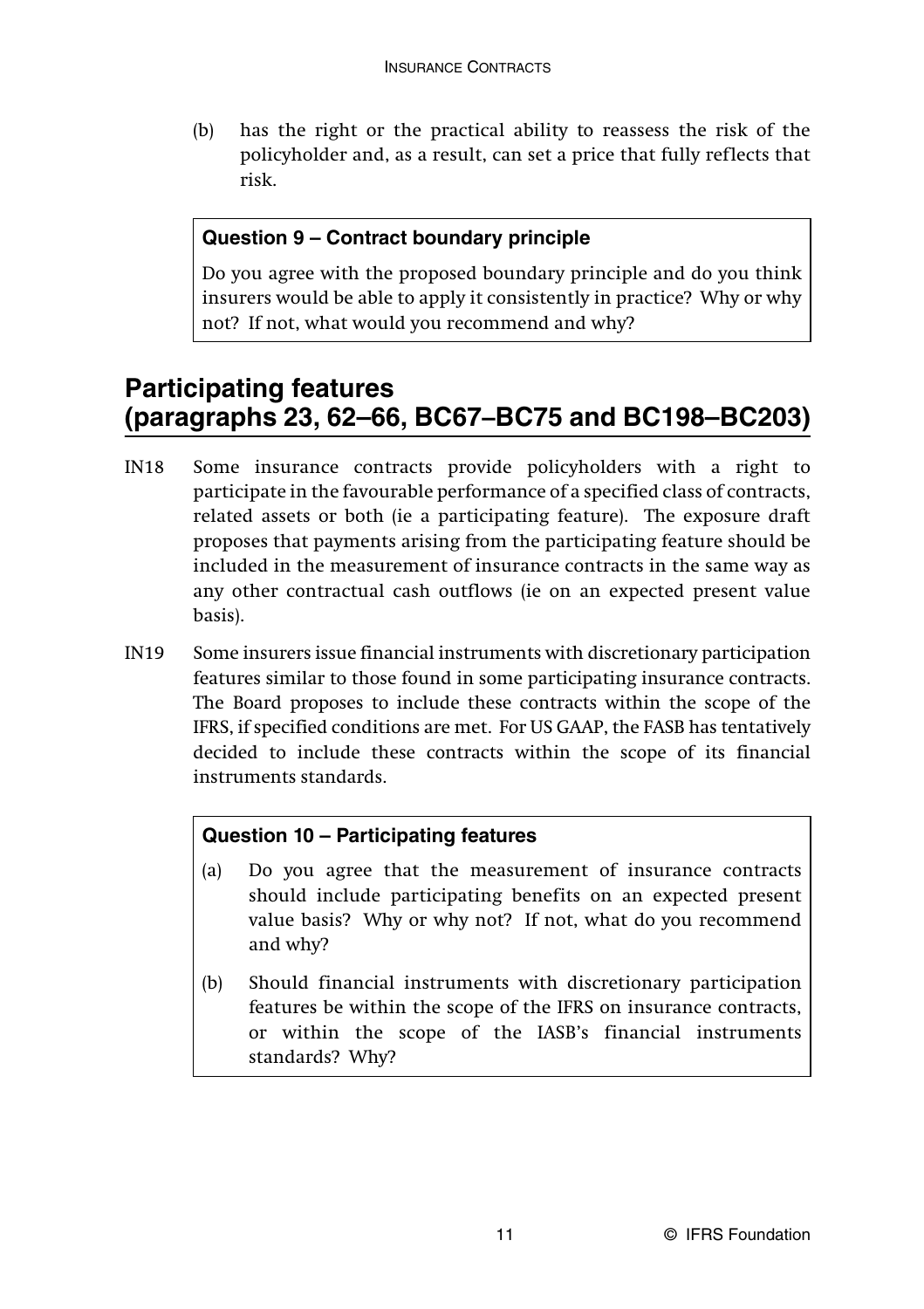- (c) Do you agree with the proposed definition of a discretionary participation feature, including the proposed new condition that the investment contracts must participate with insurance contracts in the same pool of assets, company, fund or other entity? Why or why not? If not, what do you recommend and why?
- (d) Paragraphs 64 and 65 modify some measurement proposals to make them suitable for financial instruments with discretionary participation features. Do you agree with those modifications? Why or why not? If not, what would you propose and why? Are any other modifications needed for these contracts?

## **Definition and scope (paragraphs 2–7, B2–B33 and BC188–BC209)**

IN20 The proposed definition of an insurance contract is based on the transfer of significant insurance risk to the insurer, used in IFRS 4. Appendix B provides guidance on the definition. The scope exclusions are listed in paragraph 4 of the exposure draft.

### **Question 11 – Definition and scope**

- (a) Do you agree with the definition of an insurance contract and related guidance, including the two changes summarised in paragraph BC191? If not, why not?
- (b) Do you agree with the scope exclusions in paragraph 4? Why or why not? If not, what do you propose and why?
- (c) Do you agree that the contracts currently defined in IFRSs as financial guarantee contracts should be brought within the scope of the IFRS on insurance contracts? Why or why not?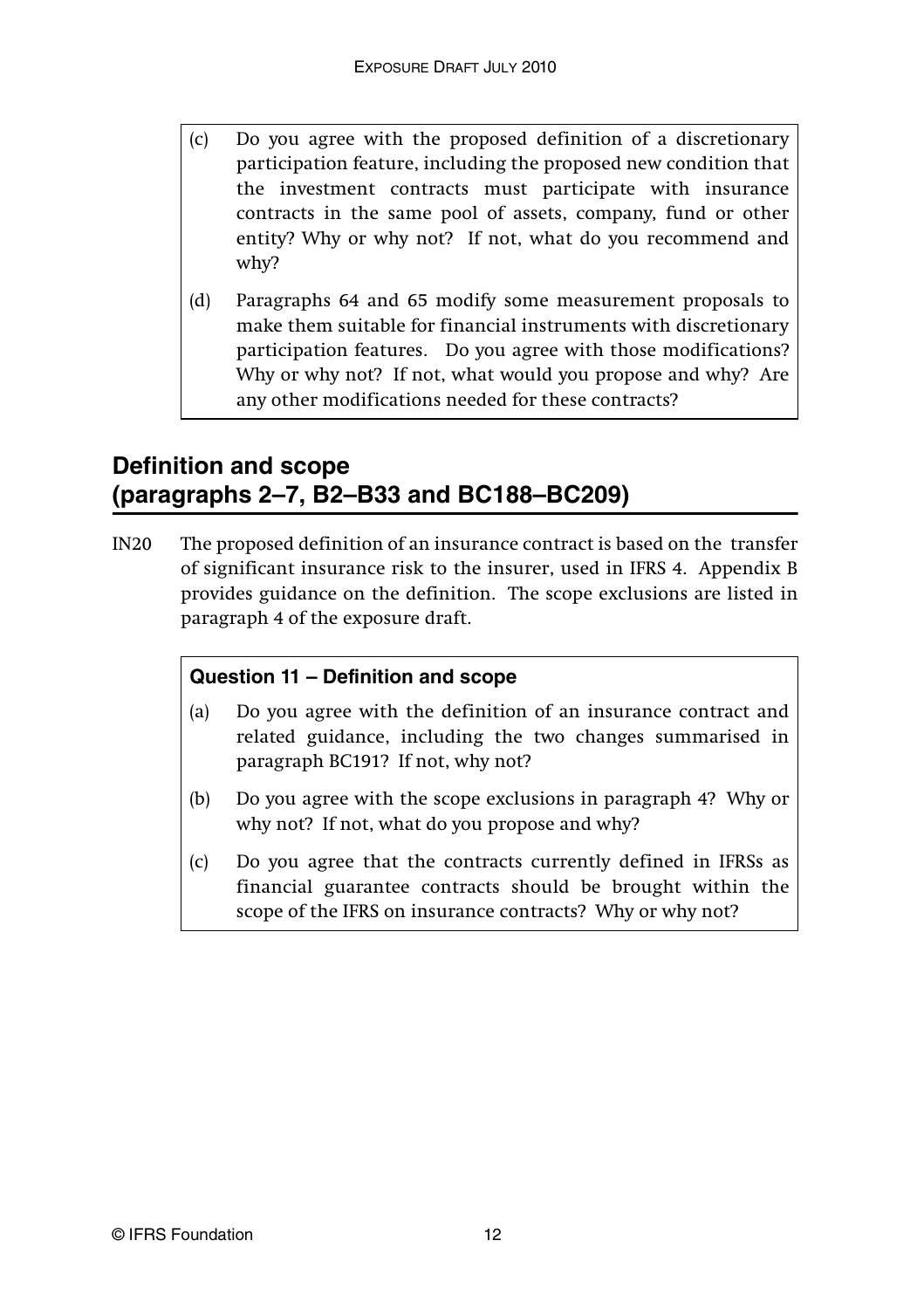# **Unbundling (paragraphs 8–12 and BC210–BC225)**

- IN21 The exposure draft proposes that an insurer should account for investment (ie financial) and service components separately from the insurance component (ie unbundling) when there is:
	- (a) an investment component reflecting an account balance that meets specified criteria;
	- (b) an embedded derivative that is separated from its host in accordance with IAS 39 *Financial Instruments: Recognition and Measurement*; and
	- (c) contractual terms relating to goods and services that are not closely related to the insurance coverage but have been combined in a contract with that coverage for reasons that have no commercial substance.

### **Question 12 – Unbundling**

Do you think it is appropriate to unbundle some components of an insurance contract? Do you agree with the proposed criteria for when this is required? Why or why not? If not, what alternative do you recommend and why?

# **Presentation (paragraphs 69–78 and BC150–BC183)**

- IN22 The exposure draft proposes a presentation of the statement of comprehensive income that will help users of an insurer's financial statements understand important performance factors; such information is lacking under many existing models, particularly for life contracts. The presentation also fits together naturally with the proposed measurement approach for insurance contracts. The proposed presentation would achieve this by presenting income and expense in a manner that highlights:
	- (a) the underwriting margin (ie changes in the risk adjustment and release of the residual margin);
	- (b) experience adjustments (ie differences between actual cash flows and previous estimates) and changes in estimates (ie changes in current estimates of cash flows and discount rates); and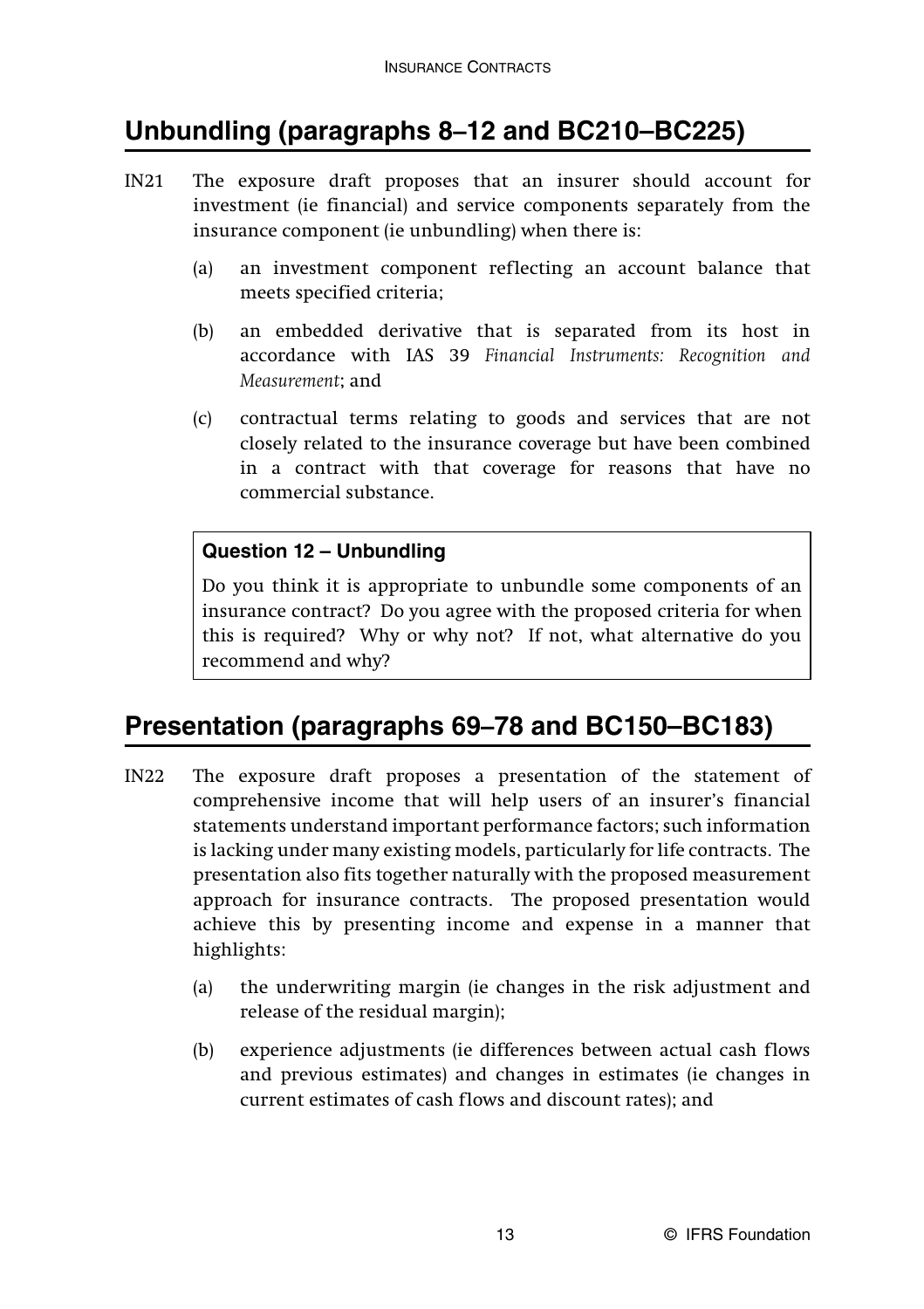- (c) interest on insurance contract liabilities (presented or disclosed in a way that highlights its relationship with the investment return on assets backing those liabilities).
- IN23 An insurer would be required to present all income and expense arising from insurance contracts in profit and loss.

#### **Question 13 – Presentation**

- (a) Will the proposed summarised margin presentation be useful to users of financial statements? Why or why not? If not, what would you recommend and why?
- (b) Do agree that an insurer should present all income and expense arising from insurance contracts in profit or loss? Why or why not? If not, what do you recommend and why?

# **Disclosures (paragraphs 79**–**97, BC242 and BC243)**

- IN24 The objective of the proposed disclosure requirements is to help users of financial statements understand the amount, timing and uncertainty of cash flows arising from insurance contracts. Specifically, the proposed disclosure principle requires an insurer to explain:
	- (a) the amounts recognised in the financial statements arising from insurance contracts and
	- (b) the nature and extent of risks arising from those contracts.

### **Question 14 – Disclosures**

- (a) Do you agree with the proposed disclosure principle? Why or why not? If not, what would you recommend, and why?
- (b) Do you think the proposed disclosure requirements will meet the proposed objective? Why or why not?
- (c) Are there any disclosures that have not been proposed that would be useful (or some proposed that are not)? If so, please describe those disclosures and explain why they would or would not be useful.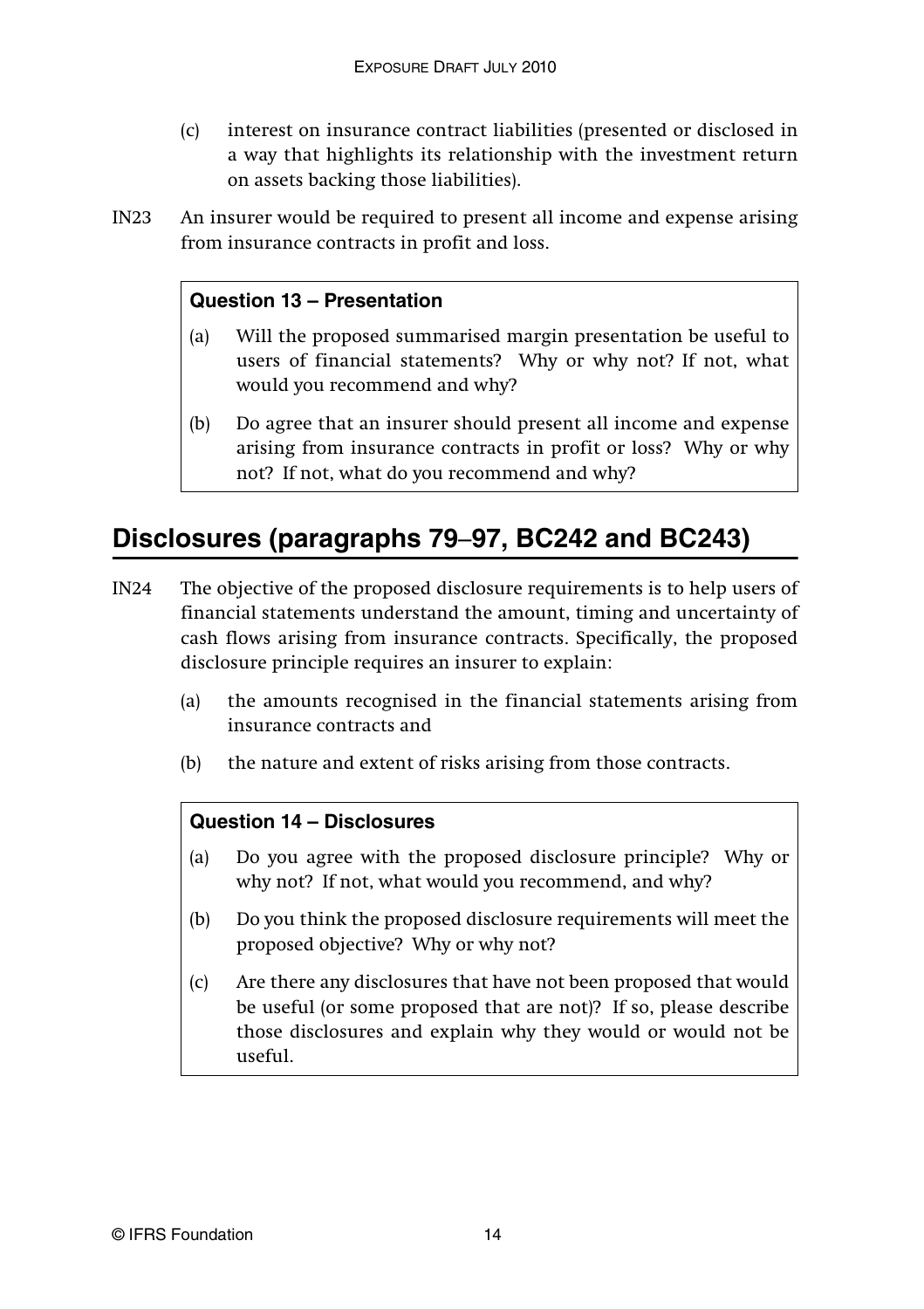# **Unit-linked contracts (paragraphs 8(a)(i), 71 and 78, Appendix C, and paragraphs BC153–BC155 and BC184–BC187)**

- IN25 For unit-linked contracts (sometimes known as variable contracts), the exposure draft proposes that, for assets for which existing requirements result in an accounting mismatch, an insurer should recognise the underlying assets and measure them at fair value through profit or loss. With respect to those assets, this proposal would require consequential amendments to:
	- (a) IAS 32 *Financial Instruments: Presentation* and IFRS 9 *Financial Instruments*, to address shares issued by the insurer.
	- (b) IAS 16 *Property, Plant and Equipment*, to address property occupied by the insurer.
- IN26 In addition:
	- (a) the proposals on unbundling (see paragraph IN21) are relevant for unit-linked contracts.
	- (b) the exposure draft proposes presentation requirements for unit-linked contracts and related assets.

#### **Question 15 – Unit-linked contracts**

Do you agree with the proposals on unit-linked contracts? Why or why not? If not what do you recommend and why?

# **Reinsurance (paragraphs 43–46 and BC230–BC241)**

- IN27 The proposals in the exposure draft would also apply to the reinsurance contracts that an insurer holds. The Board has identified no reason for different measurement approaches for direct insurance liabilities and reinsurance liabilities.
- IN28 A cedant faces the risk that the reinsurer may default. The Board proposes an expected loss model for reinsurance assets. In other words, the measurement of the reinsurance asset would incorporate a reduction for the expected (ie probability-weighted) present value of losses from default or disputes.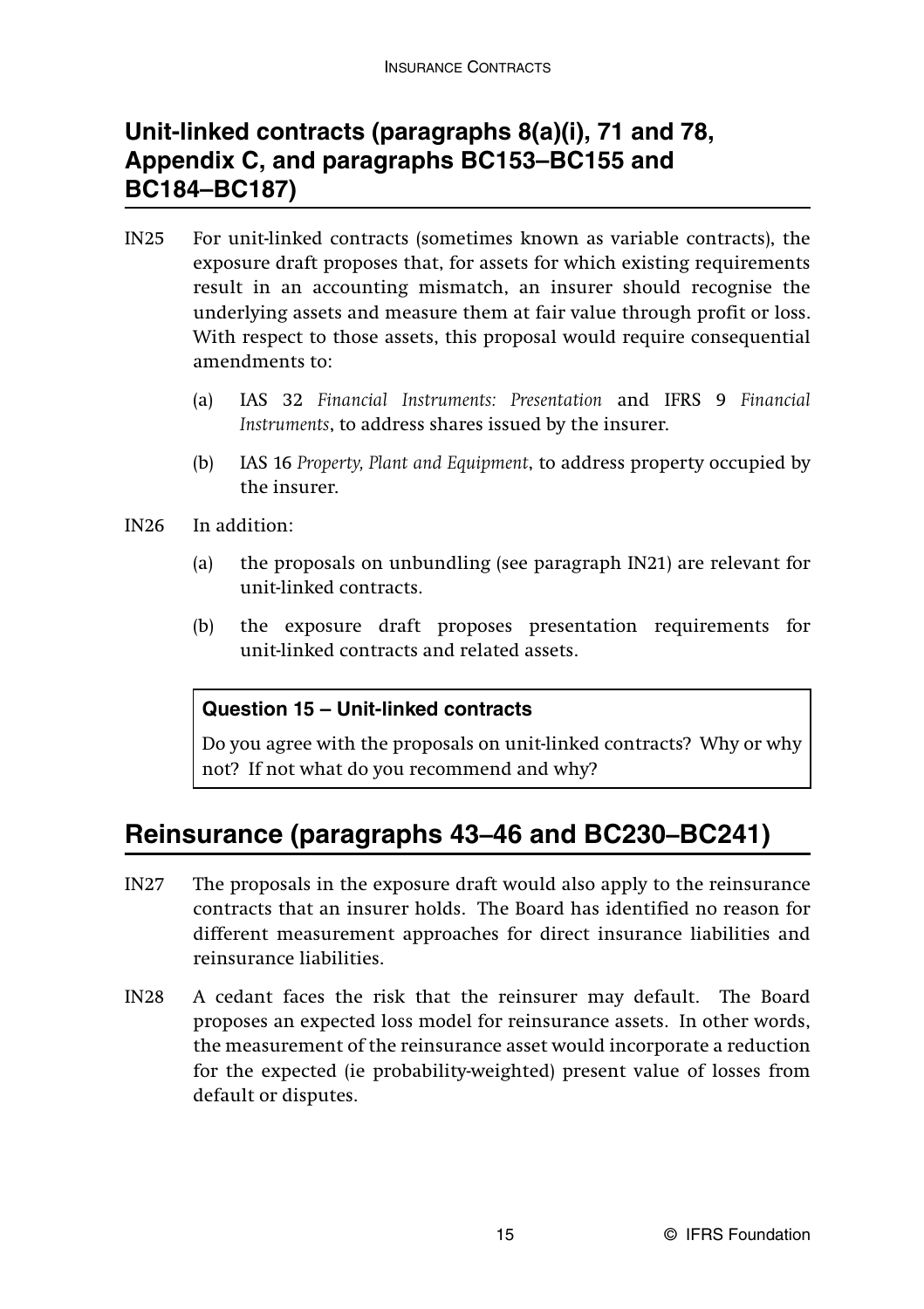#### **Question 16 – Reinsurance**

- (a) Do you support an expected loss model for reinsurance assets? Why or why not? If not, what do you recommend and why?
- (b) Do you have any other comments on the reinsurance proposals?

# **Transition and effective date (paragraphs 98–102 and BC244–BC257)**

IN29 The proposed transition requirements are in paragraphs 98–102. As noted in the Basis for Conclusions on IFRS 9, the Board will consider delaying the effective date of IFRS 9 if the IFRS on insurance contracts has a mandatory effective date later than 1 January 2013.

#### **Question 17 – Transition and effective date**

- (a) Do you agree with the proposed transition requirements? Why or why not? If not, what would you recommend and why?
- (b) If the Board were to adopt the composite margin approach favoured by the FASB, would you agree with the FASB's tentative decision on transition (see the appendix to the Basis for Conclusions)?
- (c) Is it necessary for the effective date of the IFRS on insurance contracts to be aligned with that of IFRS 9? Why or why not?
- (d) Please provide an estimate of how long insurers would require to adopt the proposed requirements.

### **Other comments**

#### **Question 18 – Other comments**

Do you have any other comments on the proposals in the exposure draft?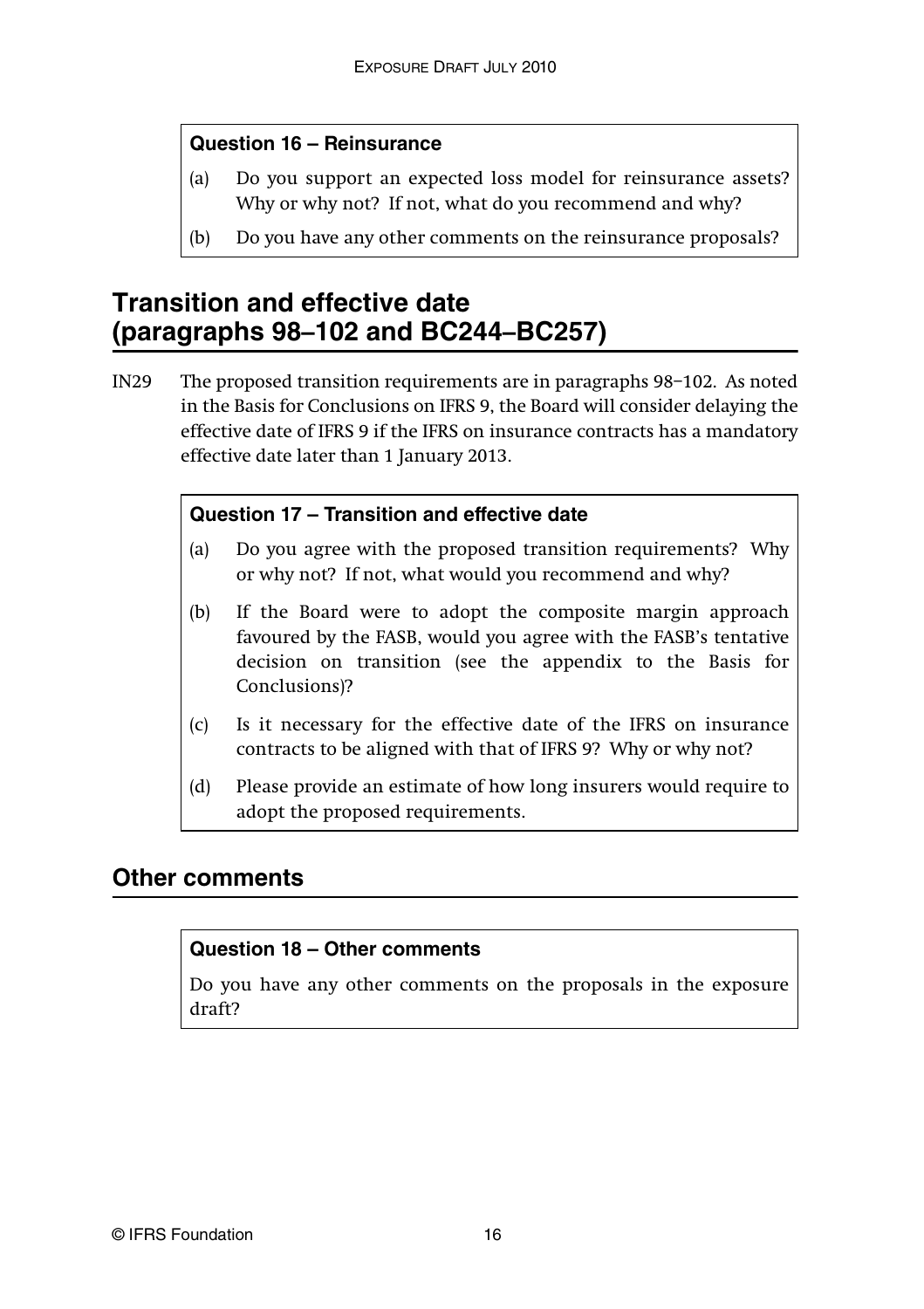# **Benefits and costs (paragraphs BC258–BC263)**

IN30 When the Board develops an IFRS it assesses whether the overall benefits of improved financial information justify the costs of providing it.

### **Question 19 – Benefits and costs**

Do you agree with the Board's assessment of the benefits and costs of the proposed accounting for insurance contracts? Why or why not? If feasible, please estimate the benefits and costs associated with the proposals.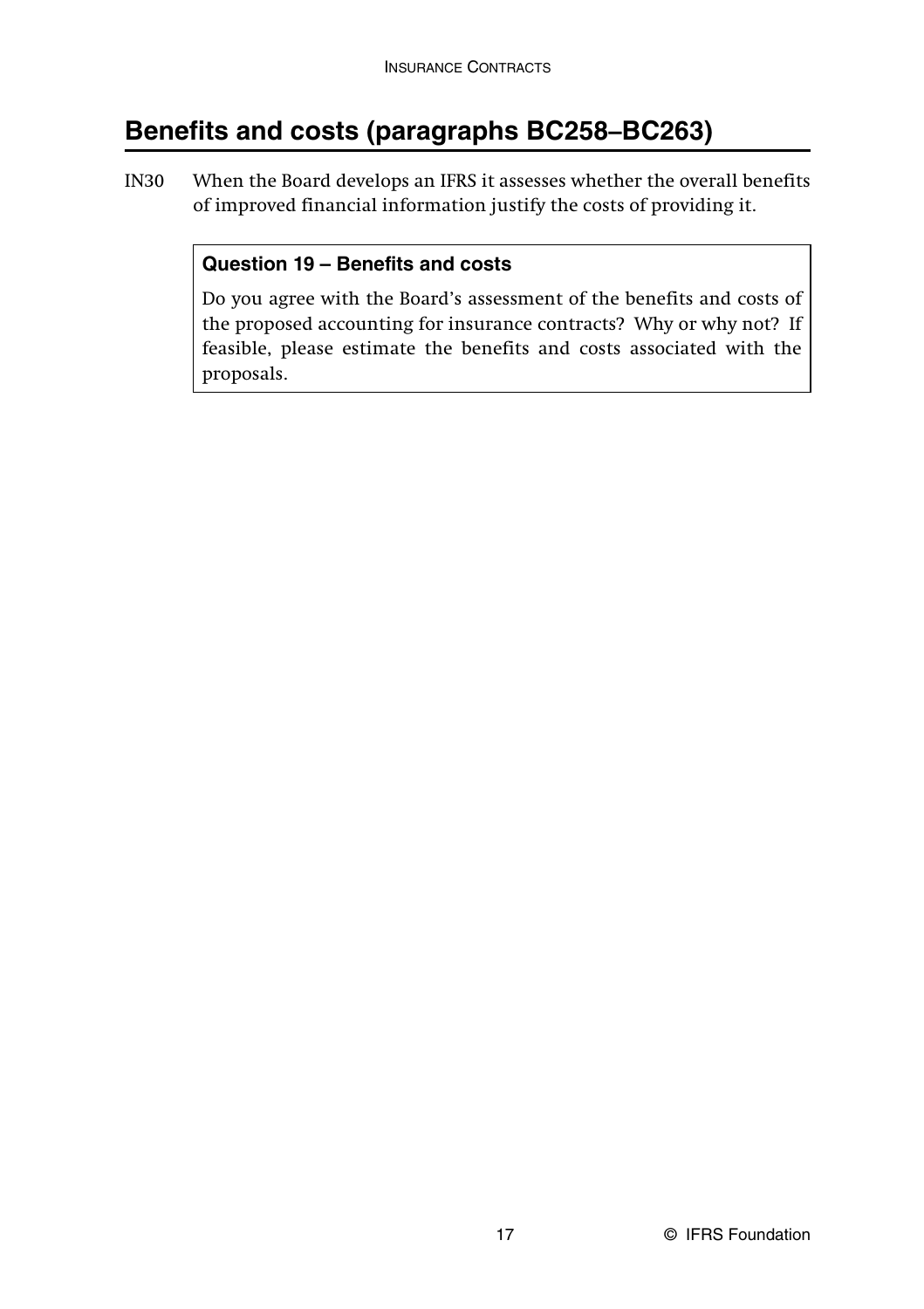[Draft] International Financial Reporting Standard X *Insurance Contracts* ([draft] IFRS X) is set out in paragraphs 1–102 and Appendices A–C. All the paragraphs have equal authority. Paragraphs in **bold type** state the main principles. Terms defined in Appendix A are in *italics* the first time they appear in the [draft] Standard. Definitions of other terms are given in the Glossary for International Financial Reporting Standards. [Draft] IFRS X should be read in the context of its objective and the Basis for Conclusions, the *Preface to International Financial Reporting Standards* and the *Framework for the Preparation and Presentation of Financial Statements*. IAS 8 *Accounting Policies, Changes in Accounting Estimates and Errors* provides a basis for selecting and applying accounting policies in the absence of explicit guidance.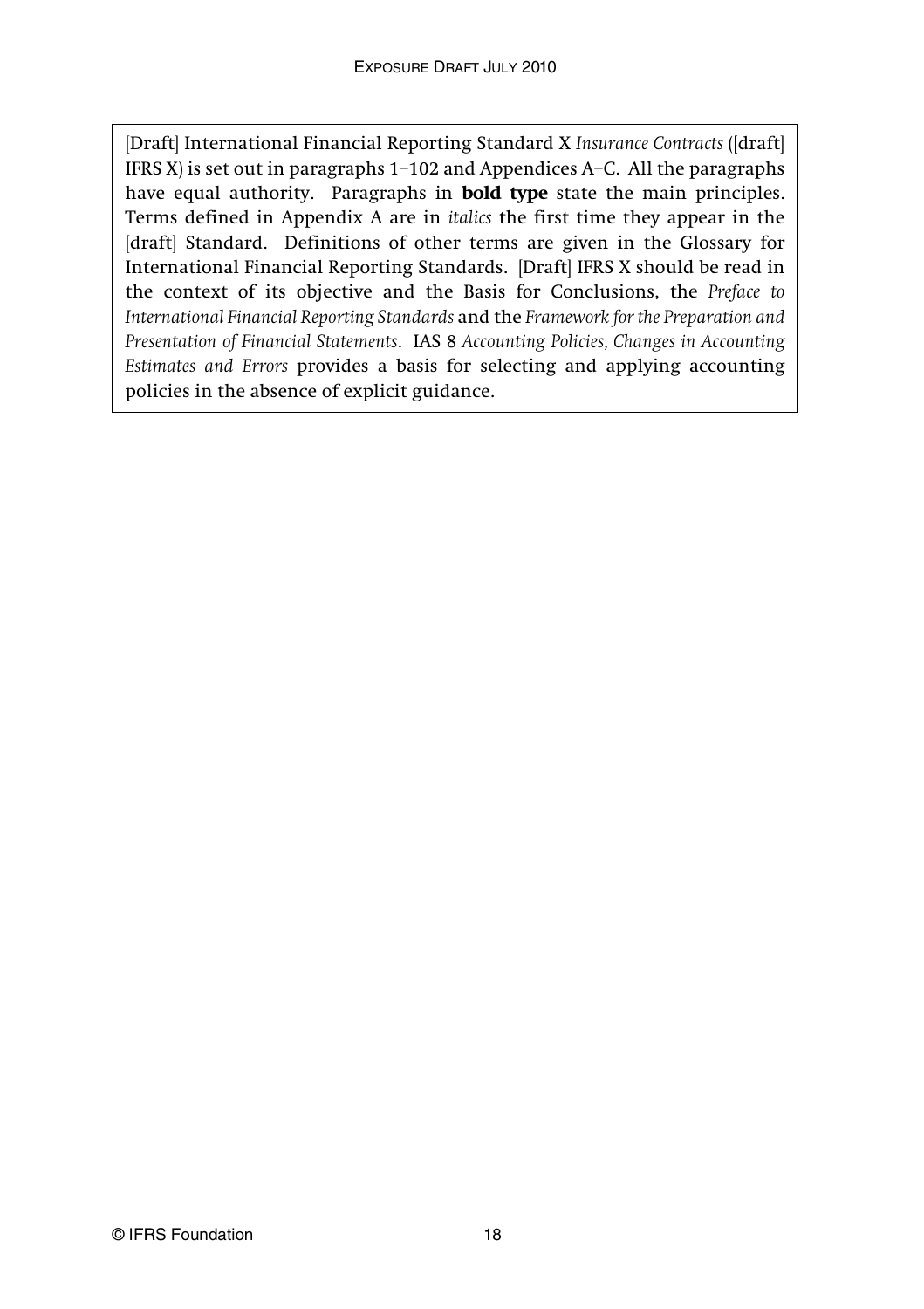# **[Draft] International Financial Reporting Standard X**  *Insurance Contracts*

### **Objective**

- 1 The objective of this [draft] IFRS is to establish the principles that an entity should apply to report useful information to users of its financial statements about the amount, timing and uncertainty of cash flows from:
	- (a) *insurance contracts* that it issues,
	- (b) *reinsurance contracts* that it holds, and
	- (c) financial instruments containing *discretionary participation features* that it issues.

## **Scope**

- 2 An entity shall apply this [draft] IFRS to:
	- (a) insurance contracts (including reinsurance contracts) that it issues and reinsurance contracts that it holds.
	- (b) financial instruments that it issues containing a discretionary participation feature (see paragraphs 62–66).
- 3 This [draft] IFRS does not address other aspects of accounting by insurers, such as accounting for their financial assets and financial liabilities, other than those mentioned in paragraph 2(b) (see IFRS 9 *Financial Instruments,* IFRS 7 *Financial Instruments: Disclosures,* IAS 32 *Financial Instruments: Presentation* and IAS 39 *Financial Instruments: Recognition and Measurement*), except in the transition requirements in paragraph 102.
- 4 An entity shall not apply this [draft] IFRS to:
	- (a) product warranties issued by a manufacturer, dealer or retailer (see IAS 18 *Revenue* and IAS 37 *Provisions, Contingent Liabilities and Contingent Assets*).
	- (b) employers' assets and liabilities under employee benefit plans (see IAS 19 *Employee Benefits* and IFRS 2 *Share-based Payment*) and retirement benefit obligations reported by defined benefit retirement plans (see IAS 26 *Accounting and Reporting by Retirement Benefit Plans*).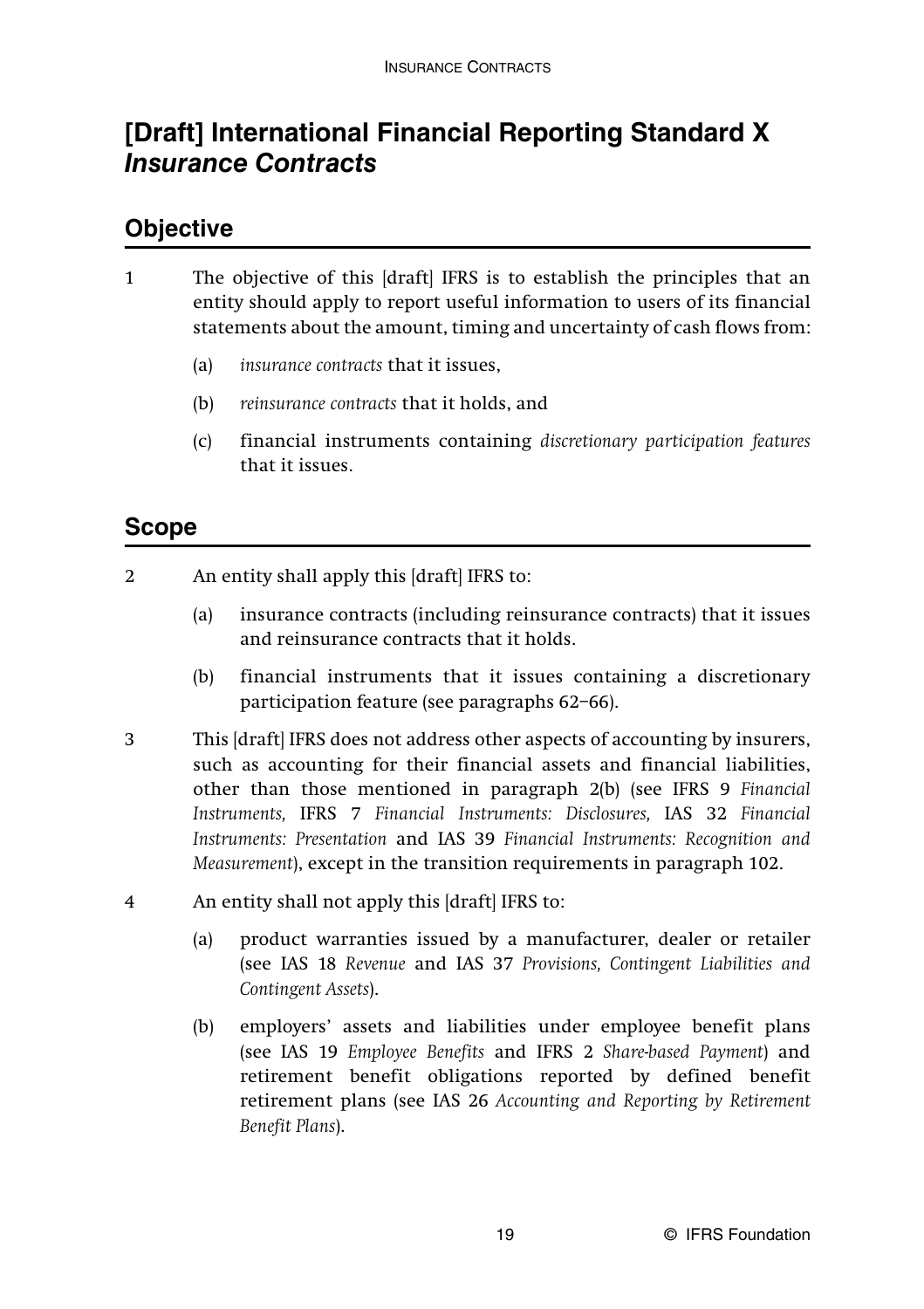- (c) contractual rights or contractual obligations that are contingent on the future use of, or right to use, a non-financial item (eg some licence fees, royalties, contingent lease payments and similar items, see IAS 17 *Leases,* IAS 18 and IAS 38 *Intangible Assets*).
- (d) residual value guarantees provided by a manufacturer, dealer or retailer, as well as a lessee's residual value guarantee embedded in a finance lease (see IAS 17 and IAS 18).
- (e) fixed-fee service contracts that have as their primary purpose the provision of services, but expose the service provider to risk because the level of service depends on an uncertain event, for example maintenance contracts in which the service provider agrees to repair specified equipment after a malfunction (see IAS 18). However, an insurer shall apply this [draft] IFRS to insurance contracts in which the insurer provides goods or services to the policyholder to compensate the policyholder for insured events.
- (f) contingent consideration payable or receivable in a business combination (see IFRS 3 *Business Combinations*).
- (g) direct insurance contracts that the entity holds (ie direct insurance contracts in which the entity is the *policyholder*). However, a *cedant* shall apply this [draft] IFRS to reinsurance contracts that it holds.
- 5 For ease of reference, this [draft] IFRS describes any entity that issues an insurance contract as an *insurer*, whether or not the issuer is regarded as an insurer for legal or supervisory purposes.
- 6 A reinsurance contract is a type of insurance contract. Accordingly, all references in this IFRS to insurance contracts also apply to reinsurance contracts.
- 7 Appendix B provides guidance on the definition of an insurance contract (see paragraphs B2–B33).

# **Unbundling**

8 Some insurance contracts contain one or more components that would be within the scope of another IFRS if the insurer accounted for those components as if they were separate contracts, for example an investment (financial) component or a service component. If a component is not closely related to the insurance coverage specified in a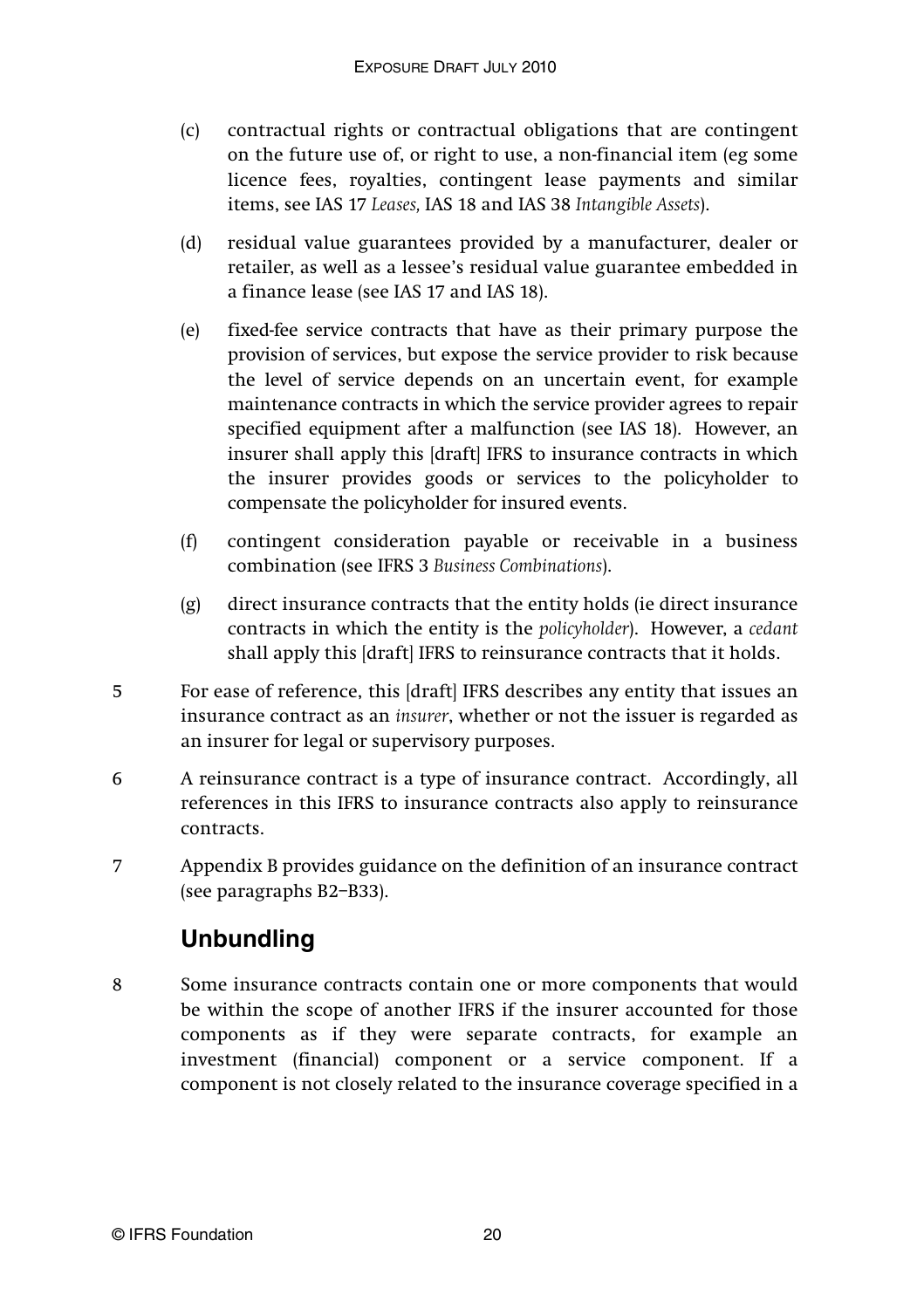contract, an insurer shall apply that other IFRS to account for that component as if it were a separate contract (ie shall *unbundle* that component). The following are the most common examples of components that are not closely related to the insurance coverage:

- (a) an investment component reflecting an account balance that meets both of the following conditions:
	- (i) the account balance is credited with an explicit return (ie it is not an implicit account balance, for example derived by discounting an explicit maturity value at a rate not explicitly stated in the contract); and
	- (ii) the crediting rate for the account balance is based on the investment performance of the underlying investments, namely a specified pool of investments for unit-linked contracts, a notional pool of investments for index-linked contracts or a general account pool of investments for universal life contracts. That crediting rate must pass on to the individual policyholder all investment performance, net of contract fees and assessments. Contracts meeting those criteria can specify conditions under which there may be a minimum guarantee, but not a ceiling, because a ceiling would mean that not all investment performance is passed through to the contract holder.
- (b) an embedded derivative that is separated from its host contract in accordance with IAS 39 (see paragraph 12 below).
- (c) contractual terms relating to goods and services that are not closely related to the insurance coverage but have been combined in a contract with that coverage for reasons that have no commercial substance.
- 9 In unbundling an account balance specified in paragraph 8(a), an insurer shall regard all charges and fees assessed against the account balance, as well as cross-subsidy effects included in the crediting rate, as belonging to either the insurance component or another component, but are not part of the investment component. Thus, the crediting rate used in determining that account balance reflects a crediting rate after eliminating any cross-subsidy between that rate and the charges or fees assessed against the account balance.
- 10 An insurer shall not unbundle components of a contract that are closely related to the insurance coverage specified in the insurance contract.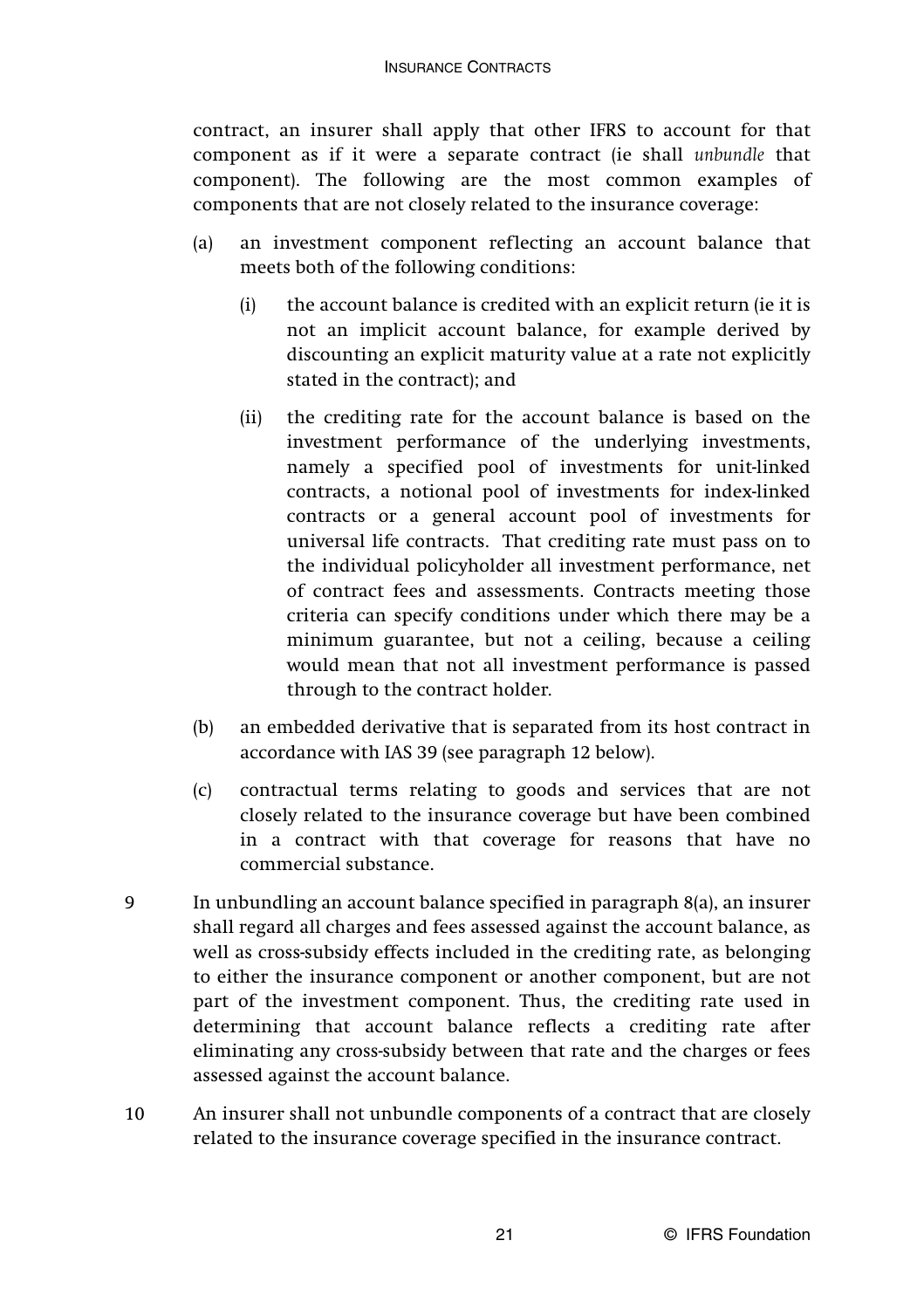11 Throughout this [draft] IFRS, the term *insurance contract* refers to the components of an insurance contract that remain after unbundling any components in accordance with paragraph 8.

### **Embedded derivatives**

- 12 IAS 39 applies to a derivative embedded in an insurance contract unless the embedded derivative is itself an insurance contract. IAS 39 requires an entity to separate an embedded derivative from its host contract, measure it at fair value and recognise changes in its fair value in profit or loss, if the embedded derivative meets both of the following criteria:
	- (a) The economic characteristics and risks of the embedded derivative are not closely related to the economic characteristics and risks of the host insurance contract (see paragraphs AG30–AG33 of IAS 39). The economic characteristics and risks of an embedded derivative are closely related to the economic characteristics and risks of the host insurance contract if, for example, the embedded derivative and the host insurance contract are so interdependent that an entity cannot measure the embedded derivative separately, ie without considering the host contract (see paragraph AG33(h) of IAS 39).
	- (b) A separate instrument with the same terms as the embedded derivative would meet the definition of a derivative and be within the scope of IAS 39 (eg the derivative itself is not an insurance contract).

# **Recognition**

- **13 An insurer shall recognise an** *insurance contract liability* **or an** *insurance contract asset* **when the insurer becomes a party to the insurance contract.**
- 14 An insurer becomes a party to an insurance contract on the earlier of the following two dates:
	- (a) when the insurer is bound by the terms of the insurance contract, and
	- (b) when the insurer is first exposed to risk under the contract, which is when the insurer can no longer withdraw from its obligation to provide insurance coverage to the policyholder for insured events and no longer has the right to reassess the risk of the particular policyholder and, as a result, cannot set a price that fully reflects that risk.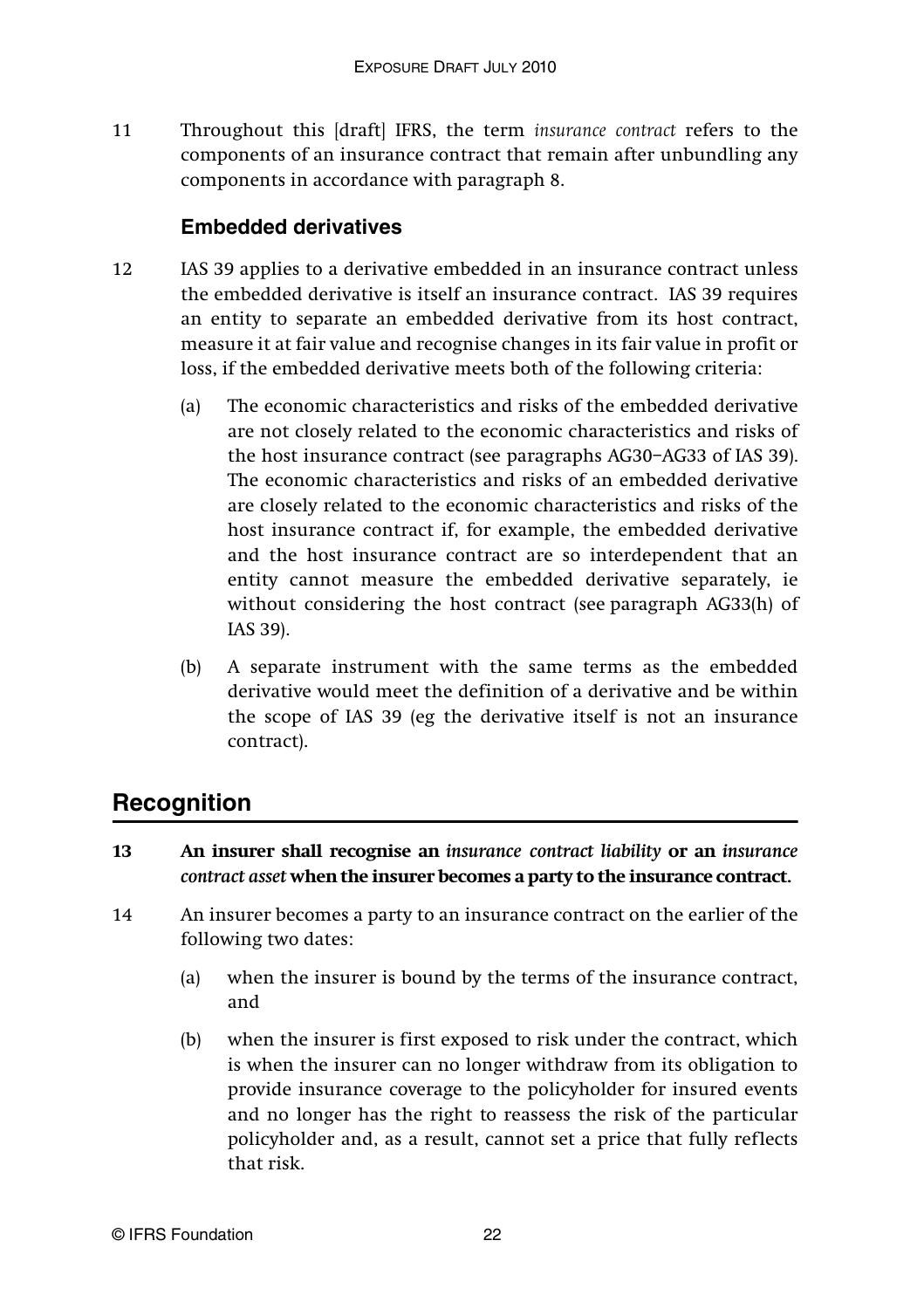15 An insurer shall not recognise as a liability or an asset any amounts relating to possible claims under future insurance contracts (such as the amounts described in some jurisdictions as catastrophe provisions or equalisation provisions). This [draft] IFRS does not prohibit an entity from presenting such amounts by appropriating retained earnings to reserves within equity. IAS 1 *Presentation of Financial Statements* requires an entity to describe the nature and purpose of each reserve within equity.

### **Measurement**

16 Paragraphs 17–53 describe the measurement model that an insurer shall apply to all insurance contracts, except some short-duration contracts specified in paragraph 54, for which paragraphs 55–60 describe a modified version of that model.

### **Initial measurement**

- **17 An insurer shall measure an insurance contract initially at the sum of:**
	- **(a) the expected present value of the future cash outflows less future cash inflows that will arise as the insurer fulfils the insurance contract, adjusted for the effects of uncertainty about the amount and timing of those future cash flows (***present value of the fulfilment cash flows***, see paragraph 22); and**
	- **(b) a** *residual margin* **that eliminates any gain at inception of the contract. A residual margin arises when the amount in (a) is less than zero (ie when the expected present value of the future cash outflows plus the** *risk adjustment* **is less than the expected present value of the future cash inflows).**
- 18 If the present value of the fulfilment cash flows specified in paragraph 17(a) is greater than zero (ie the expected present value of the future cash outflows plus the risk adjustment exceeds the expected present value of the future cash inflows), the insurer shall immediately recognise that amount in profit or loss as an expense.
- 19 It follows from paragraphs 17 and 18 that the measurement of an insurance contract at initial recognition is:
	- (a) zero, if the present value of the fulfilment cash flows is zero or less.
	- (b) the present value of the fulfilment cash flows, if that present value is greater than zero.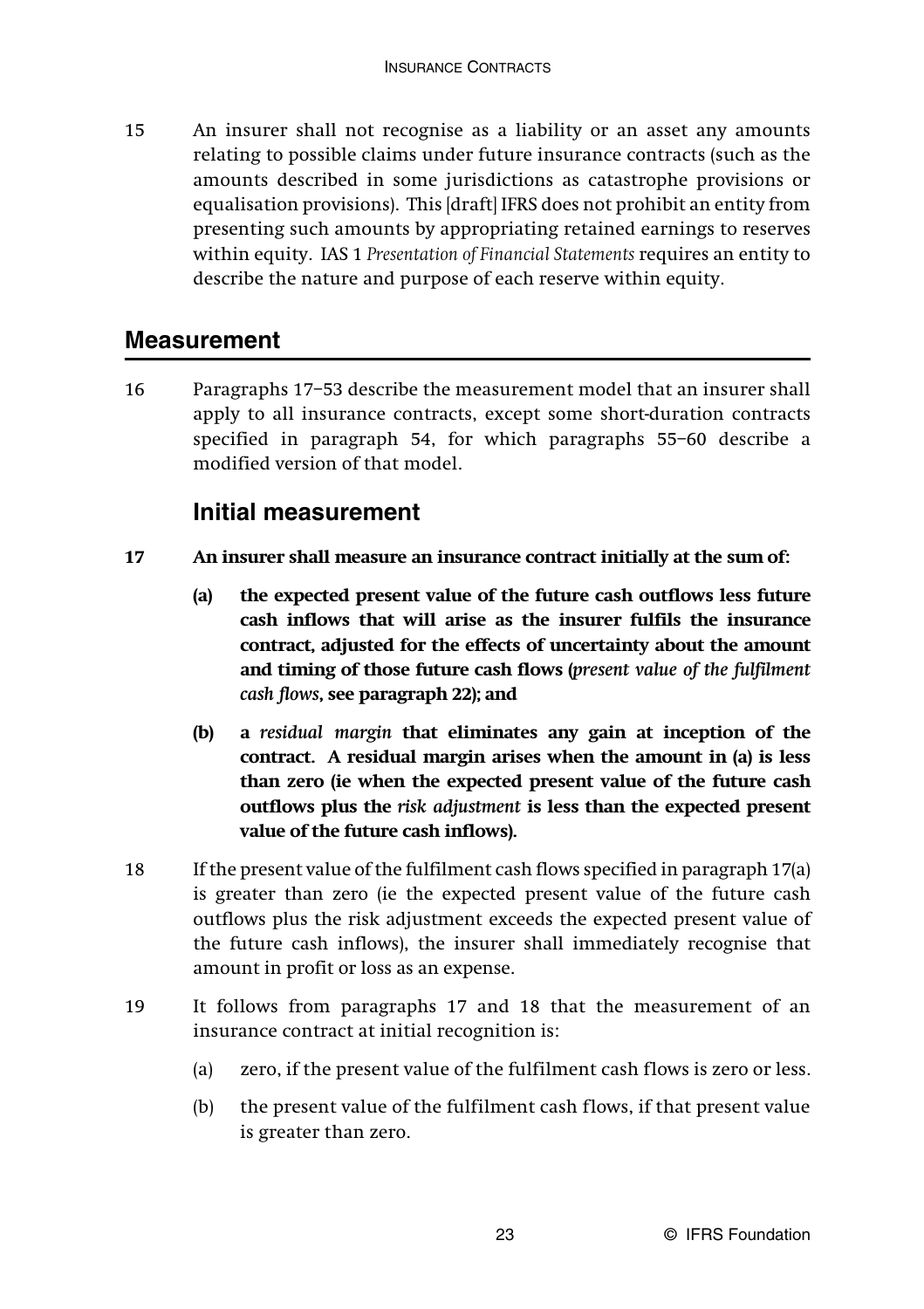- 20 An insurer shall determine the residual margin in paragraph 17(b) at a level that aggregates insurance contracts into a *portfolio of insurance contracts* and, within a portfolio, by similar date of inception of the contract and by similar *coverage period*.
- 21 An insurer can become a party to an insurance contract before the coverage period starts. In many cases, the measurement of insurance contracts does not change materially after initial recognition before the start of the coverage period. During that time, the measurement of the insurance contract is updated only for cash received or paid, the accretion of interest, and changes in estimates of cash flows and discount rates. An insurer shall start recognising the residual margin in profit or loss only once the coverage period begins (see paragraph 50).

### **Present value of the fulfilment cash flows**

- 22 The following building blocks constitute the present value of the fulfilment cash flows:
	- (a) an explicit, unbiased and probability-weighted estimate (ie expected value) of the future cash outflows less the future cash inflows that will arise as the insurer fulfils the insurance contract (paragraphs 23–25);
	- (b) a discount rate that adjusts those cash flows for the time value of money (paragraphs 30–34); and
	- (c) an explicit estimate of the effects of uncertainty about the amount and timing of those future cash flows (risk adjustment—paragraphs 35–37).

### **Future cash flows**

- **23 Estimates of cash flows for a portfolio of insurance contracts shall include all incremental cash inflows and cash outflows arising from that portfolio, and shall:**
	- **(a) be explicit (ie separate from estimates of discount rates that adjust those cash flows for the time value of money and the risk adjustment that adjusts those cash flows for the effects of uncertainty about the amount and timing of those future cash flows).**
	- **(b) reflect the perspective of the entity but, for market variables, be consistent with observable market prices.**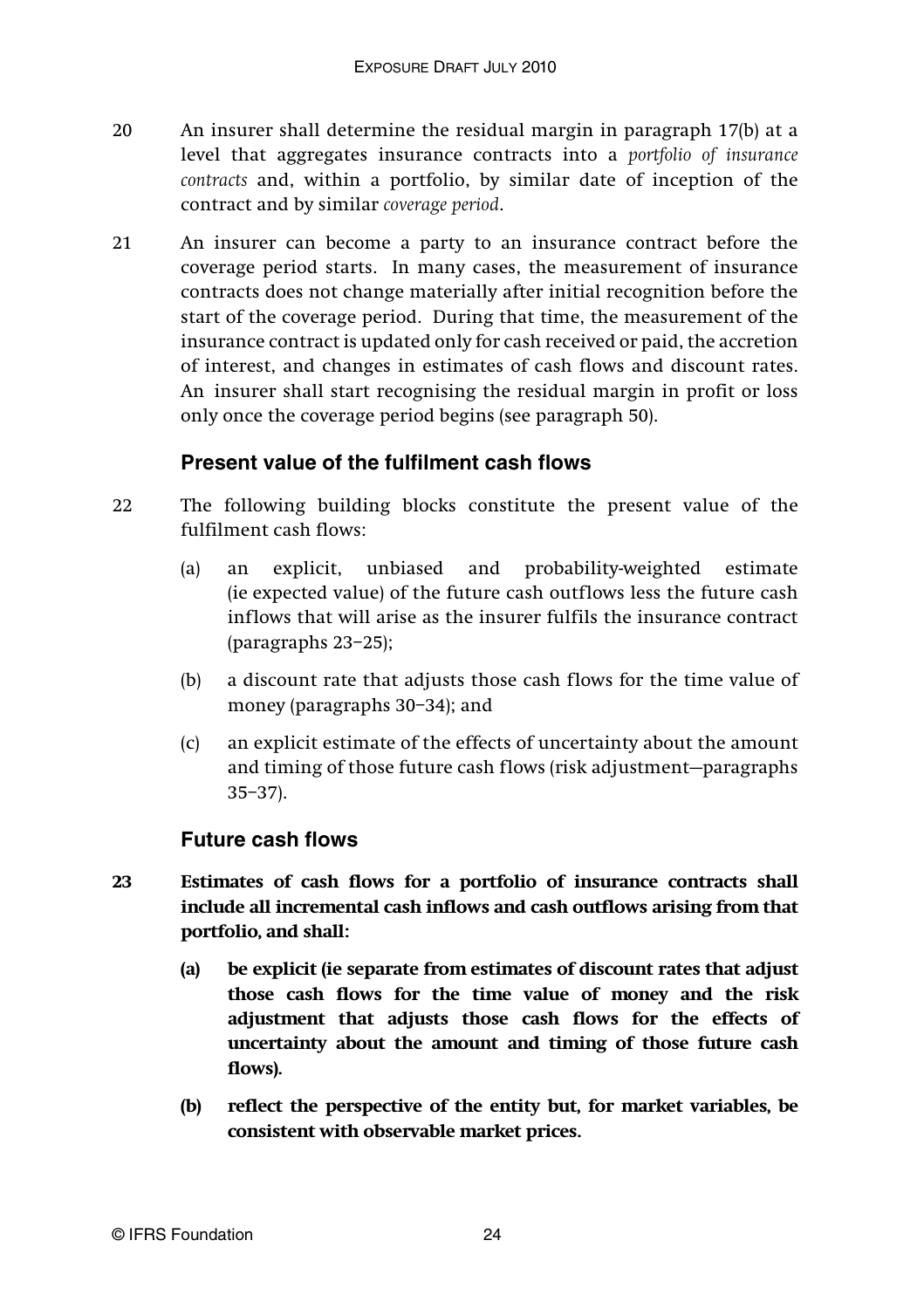- **(c) incorporate, in an unbiased way, all available information about the amount, timing and uncertainty of all cash flows that will arise as the insurer fulfils the insurance contract.**
- **(d) be current (ie the estimates shall reflect all available information at the measurement date).**
- **(e) include only those cash flows that arise from existing contracts (ie cash inflows and cash outflows that arise within the boundary of those contracts—see paragraphs 26 and 27).**
- 24 At initial recognition, an insurer shall include in the measurement of the insurance contract an estimate of all cash flows that will arise as the insurer fulfils the insurance contract over the life of that contract. Some of those cash flows are received or paid on the day the insurance contract is initially recognised, for example initial premiums and some incremental acquisition costs (see paragraph 39(a)). Those cash flows result in a change in the carrying amount of the insurance contract liability on the day the insurance contract is initially recognised, but immediately after the moment of initial recognition.
- 25 Appendix B provides guidance for estimating future cash flows (see paragraphs B37–B66).

### **Contract boundary**

- 26 The measurement of an insurance contract shall include premiums and other cash flows (eg claims and expenses) resulting from those premiums if, and only if:
	- (a) the insurer can compel the policyholder to pay the premiums, or
	- (b) the premiums are within the boundary of that contract.
- 27 The boundary of an insurance contract distinguishes the future cash flows that relate to the existing insurance contract from those that relate to future insurance contracts. The boundary of an insurance contract is the point at which an insurer either:
	- (a) is no longer required to provide coverage, or
	- (b) has the right or the practical ability to reassess the risk of the particular policyholder and, as a result, can set a price that fully reflects that risk. In assessing whether it can set a price that fully reflects the risk, an insurer shall ignore restrictions that have no commercial substance (ie no discernible effect on the economics of the contract).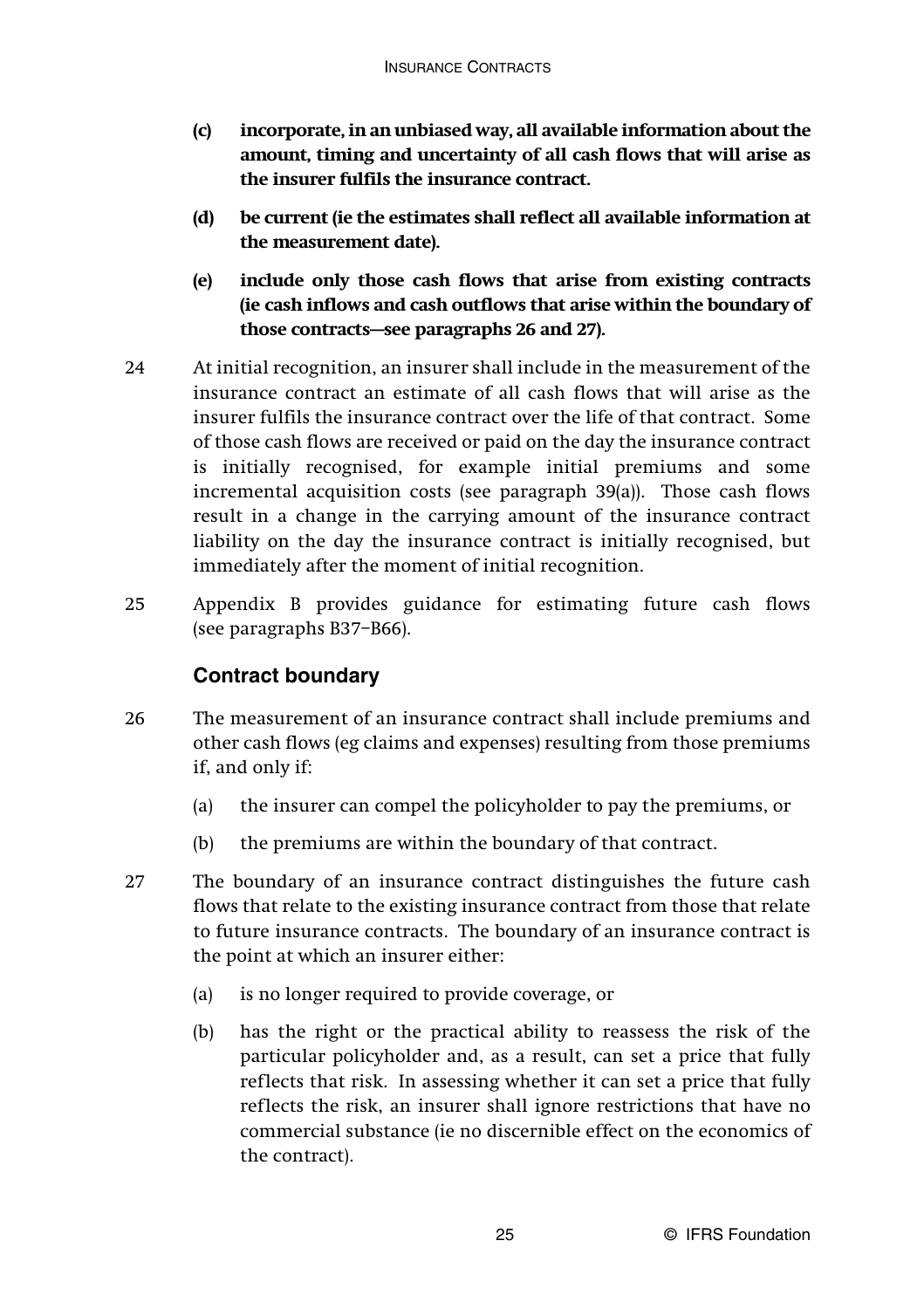- 28 Many insurance contracts have features that enable policyholders to take actions that change the amount, timing, nature or uncertainty of the benefits they will receive. Such features include surrender options, conversion options and options to cease paying premiums but still receive some benefits. The measurement of insurance contracts shall reflect the future behaviour of policyholders on an expected value basis, with an adjustment for the risk that the actual behaviour of the policyholder may differ from the expected behaviour. For example, the measurement of an insurance contract:
	- (a) shall not assume that all policyholders surrender their contracts only because surrender would be unfavourable to the insurer.
	- (b) shall not assume that all policyholders continue their contracts only because continuation would be unfavourable to the insurer.
- 29 If options, forwards and guarantees do not relate to the insurance coverage under the existing insurance contract, they are not within the boundary of that contract. The insurer shall account for those features as new insurance contracts or other stand-alone instruments according to their nature.

#### **Time value of money**

- **30 An insurer shall adjust the future cash flows for the time value of money, using discount rates that:**
	- **(a) are consistent with observable current market prices for instruments with cash flows whose characteristics reflect those of the insurance contract liability, in terms of, for example, timing, currency and liquidity.**
	- **(b) exclude any factors that influence the observed rates but are not relevant to the insurance contract liability (eg risks not present in the liability but present in the instrument for which the market prices are observed).**
- 31 As a result of the principle in paragraph 30, if the cash flows of an insurance contract do not depend on the performance of specific assets, the discount rate shall reflect the yield curve in the appropriate currency for instruments that expose the holder to no or negligible credit risk, with an adjustment for illiquidity (see paragraph 34).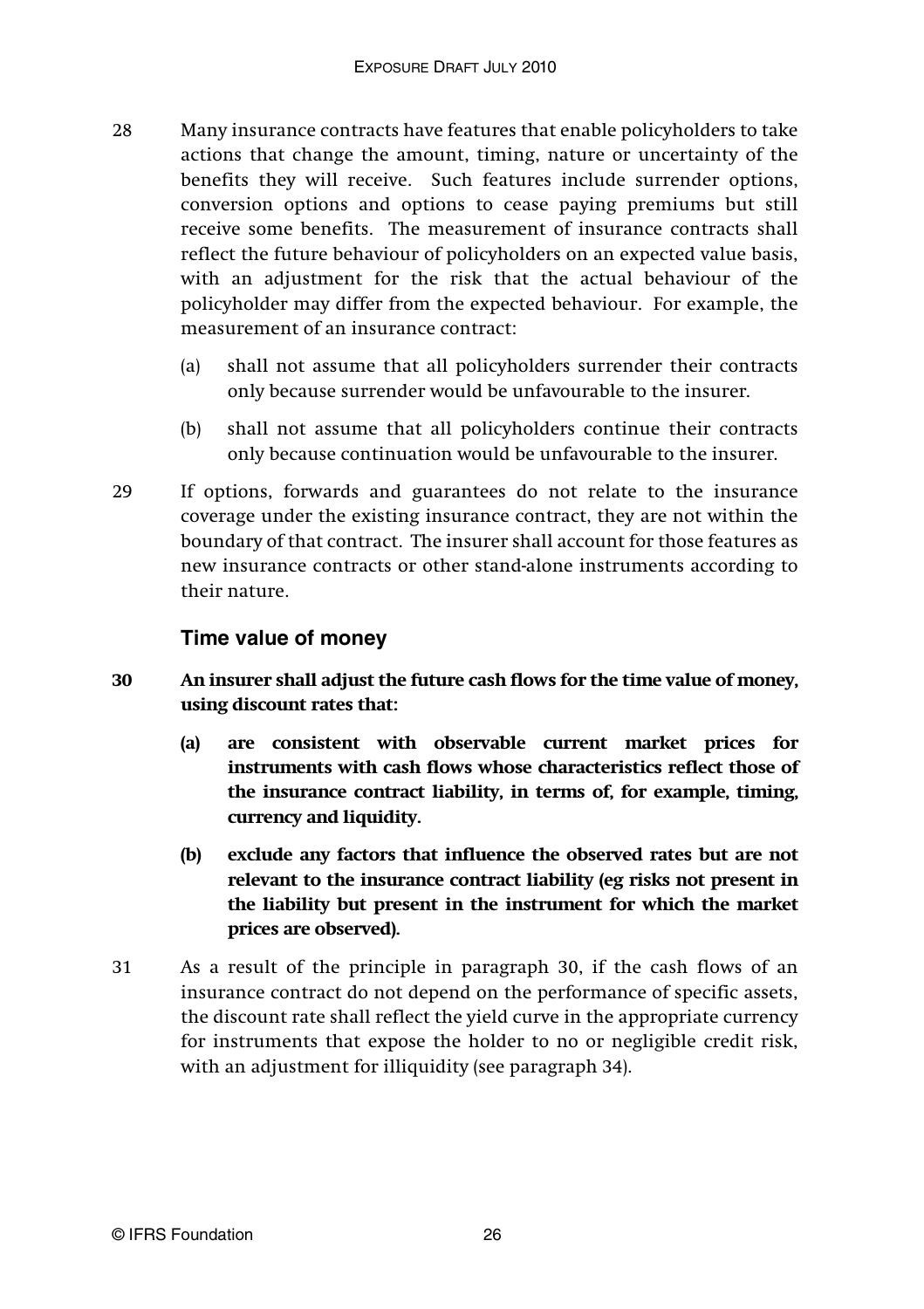- 32 If the amount, timing or uncertainty of the cash flows arising from an insurance contract depend wholly or partly on the performance of specific assets, the measurement of the insurance contract shall reflect that dependence. In some circumstances, the most appropriate way to reflect that linkage might be to use a replicating portfolio technique (see paragraphs B45–B47).
- 33 Estimates of cash flows and discount rates shall be internally consistent to avoid double-counting or omissions. For example, nominal cash flows (ie those that include the effect of inflation) shall be discounted at rates that include the effect of inflation. Real cash flows (ie those that exclude the effect of inflation) shall be discounted at rates that exclude the effect of inflation.
- 34 Many insurance liabilities do not have the same liquidity characteristics as assets traded in financial markets. For example, some government bonds are traded in deep and liquid markets and the holder can typically sell them readily at any time without incurring significant costs. In contrast, policyholders cannot liquidate their investment in some insurance contract liabilities without incurring significant costs, and in some cases they have no contractual right to liquidate their holding at all. Thus, in estimating discount rates for an insurance contract, an insurer shall take account of any differences between the liquidity characteristics of the instruments underlying the rates observed in the market and the liquidity characteristics of the insurance contract.

### **Risk adjustment**

- **35 The risk adjustment shall be the maximum amount the insurer would rationally pay to be relieved of the risk that the ultimate fulfilment cash flows exceed those expected.**
- 36 An insurer shall estimate the risk adjustment at the level of a portfolio of insurance contracts. Therefore, the risk adjustment shall reflect the effects of diversification that arise within a portfolio of insurance contracts, but not the effects of diversification between that portfolio and other portfolios of insurance contracts.
- 37 Appendix B provides guidance for estimating the risk adjustment (see paragraphs B67–B103).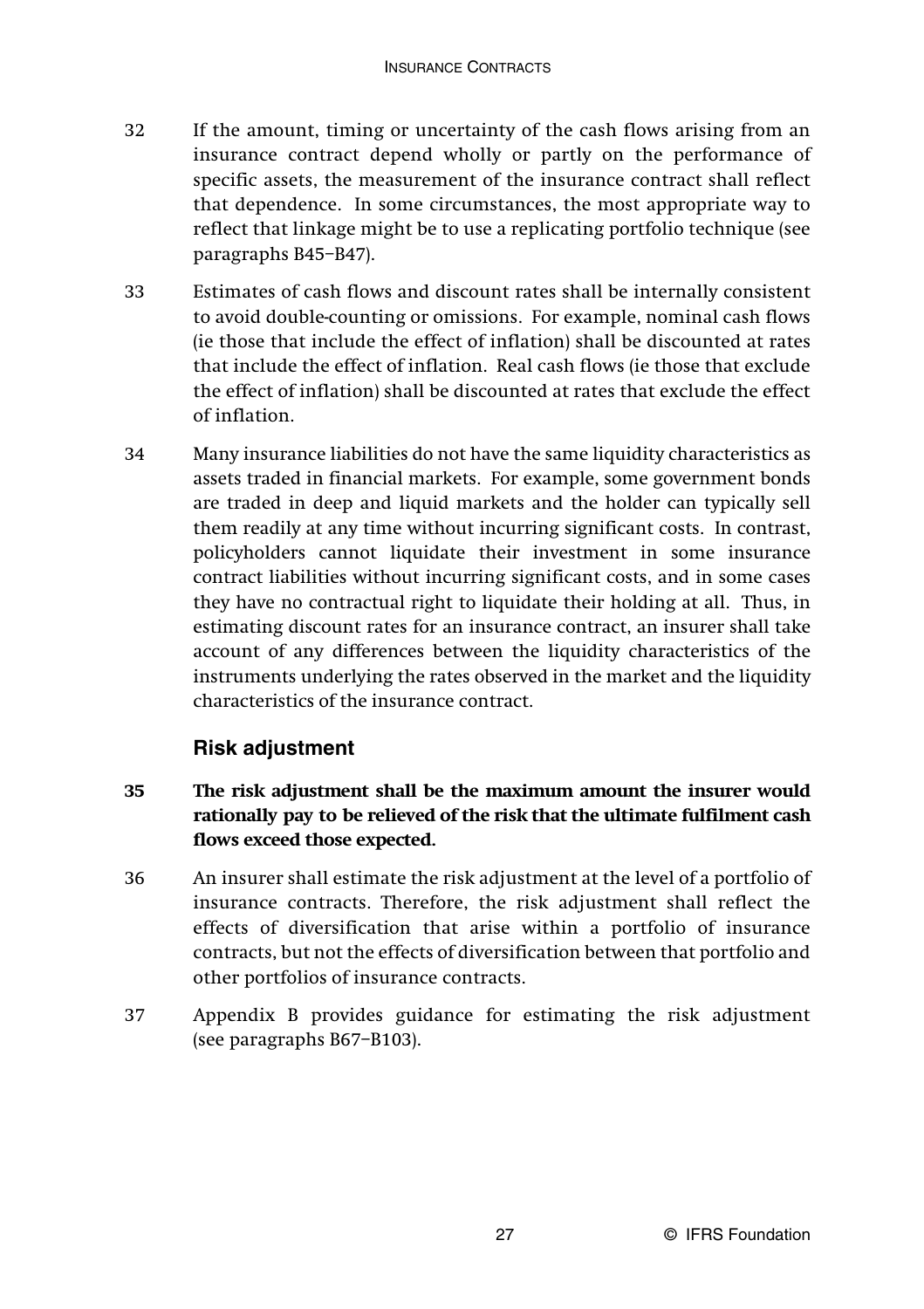### **Non-performance risk**

38 The present value of the fulfilment cash flows shall not reflect the risk of non-performance by the insurer, either at initial recognition or subsequently.

### **Acquisition costs**

- **39 At initial recognition, an insurer shall:**
	- **(a) include** *incremental acquisition costs* **in the present value of the fulfilment cash flows (see also paragraph B61(f)).**
	- **(b) recognise all** *acquisition costs* **other than those identified in (a) as an expense when incurred.**

### **Insurance contracts acquired in a portfolio transfer or business combination**

- **40 An insurer shall measure a portfolio of insurance contracts acquired in a portfolio transfer at the higher of the following:**
	- **(a) the consideration received (after adjusting the consideration for any other assets and liabilities acquired in the same transaction, such as financial assets and customer relationships). The excess of that consideration over the present value of the fulfilment cash flows establishes the residual margin at initial recognition.**
	- **(b) the present value of the fulfilment cash flows. If that amount exceeds the consideration received, the insurer shall recognise that excess immediately as an expense.**
- 41 In assessing whether a loss arises when acquiring a portfolio of insurance contracts (see paragraph 40(b)), the insurer shall determine whether it has recognised all of the intangible or other assets acquired in the portfolio transfer, and shall review its measurement of that portfolio at initial recognition.
- **42 An insurer shall measure a portfolio of insurance contracts acquired in a business combination at the higher of the following:**
	- **(a) the fair value of the portfolio. The excess of that fair value over the present value of the fulfilment cash flows establishes the residual margin at initial recognition.**
	- **(b) the present value of the fulfilment cash flows. If that amount exceeds the fair value of the portfolio, that excess increases the**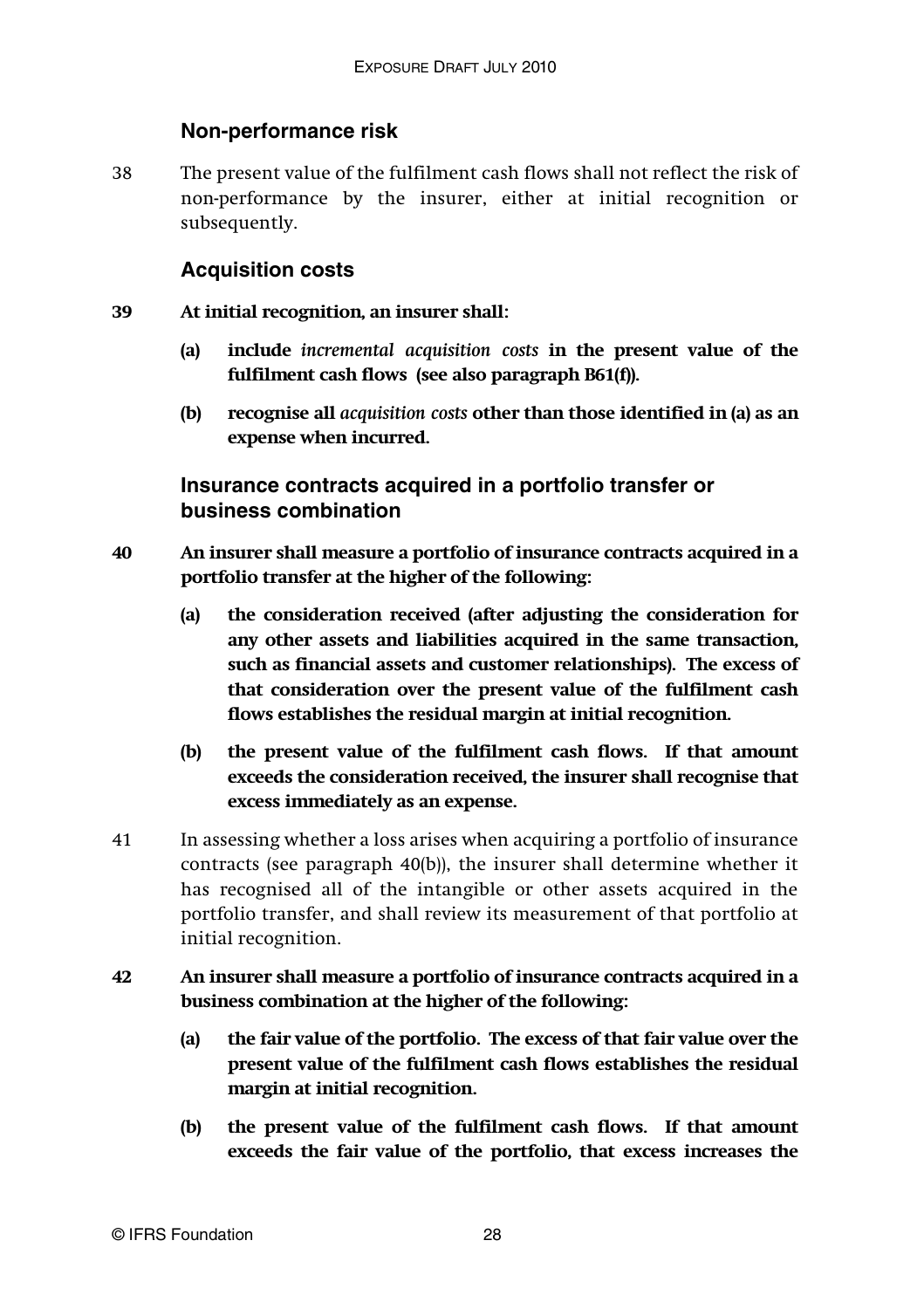#### **initial carrying amount of goodwill recognised in the business combination.**

#### **Reinsurance contracts**

- 43 Applying the same principles as those underlying paragraph 17, a cedant shall measure a reinsurance contract at initial recognition as the sum of:
	- (a) the present value of the fulfilment cash flows (for this purpose the expected present value of the cedant's future cash inflows plus the risk adjustment less the expected present value of the cedant's future cash outflows); and
	- (b) a residual margin, as described in paragraph 45.
- 44 The cedant shall estimate the present value of the fulfilment cash flows for the reinsurance contract in the same manner as the corresponding part of the present value of the fulfilment cash flows for the underlying insurance contract or contracts, after remeasuring the underlying insurance contract(s) on initial recognition of the reinsurance contract. In addition, the cedant shall consider the risk of non-performance by the reinsurer on an expected value basis when estimating the present value of the fulfilment cash flows.
- 45 In accordance with paragraph 17, the residual margin cannot be negative. Therefore, if the present value of the fulfilment cash flows for the reinsurance contract is:
	- (a) less than zero (ie the expected present value of future cash inflows plus the risk adjustment is less than the expected present value of future cash outflows), the cedant shall establish that amount as the residual margin at initial measurement.
	- (b) greater than zero (ie the expected present value of future cash inflows plus the risk adjustment exceed the expected present value of future cash outflows), the cedant shall recognise that amount as a gain at initial recognition of the reinsurance contract.
- 46 The cedant shall treat ceding commissions it receives as a reduction of the premium ceded to the reinsurer.

## **Subsequent measurement**

- **47 The carrying amount of an insurance contract at the end of each reporting period shall be the sum of:**
	- **(a) the present value of the fulfilment cash flows at that date, and**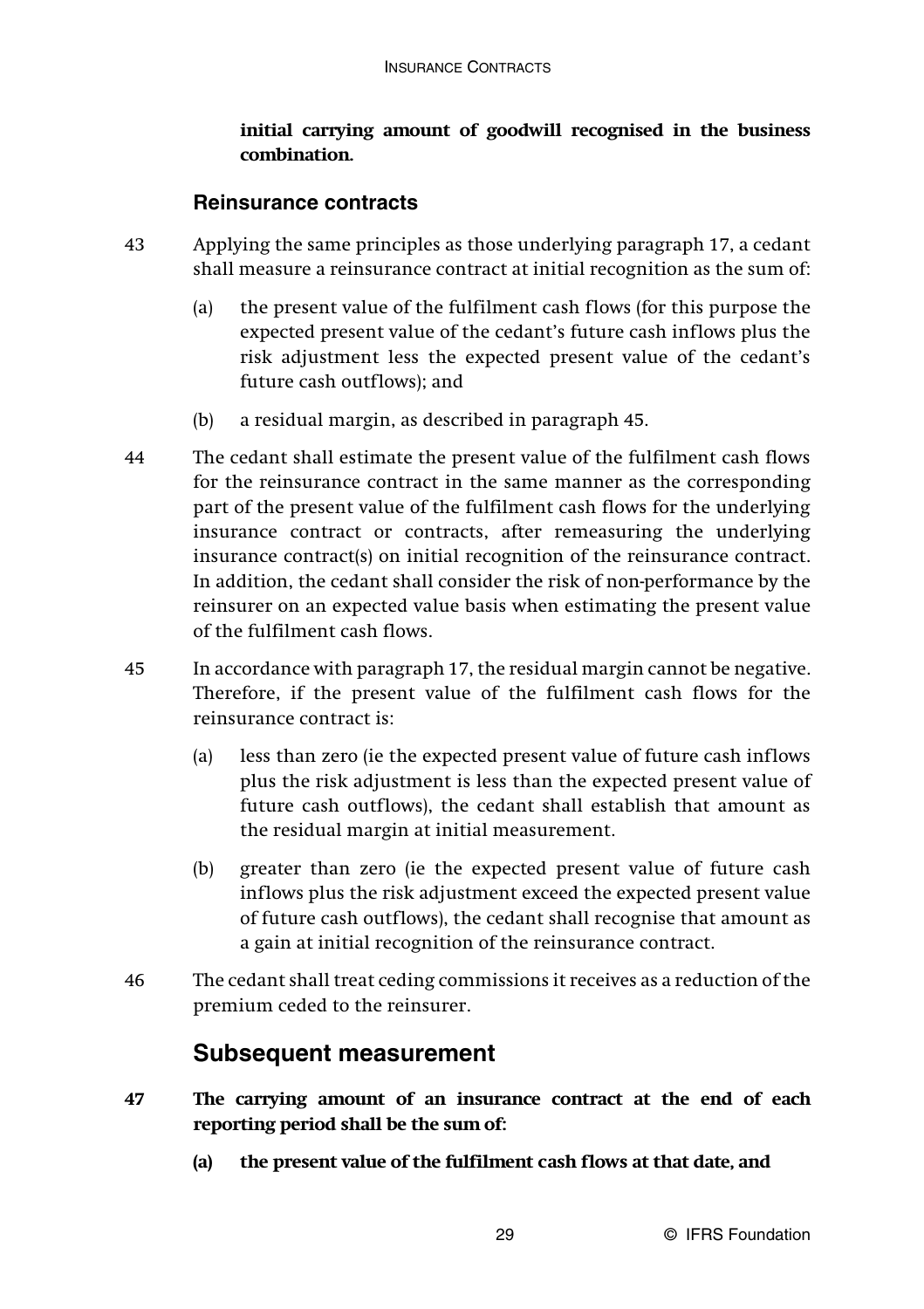#### **(b) the remaining amount of the residual margin.**

- 48 The present value of the fulfilment cash flows shall reflect all available information at the end of the reporting period (ie it shall reflect current estimates of the amount, timing and uncertainty of the remaining future cash flows, current discount rates and a current risk adjustment). An insurer shall review its estimates at that date and update them if evidence indicates that previous estimates are no longer valid. In doing so, an insurer shall consider both of the following:
	- (a) whether the updated estimates represent faithfully the conditions at the end of the reporting period, and
	- (b) whether changes in estimates represent faithfully changes in conditions during the period.
- 49 A cedant shall update the measurement of the present fulfilment cash flows of a reinsurance contract for changes in the risk of non-performance by the reinsurer.
- **50 An insurer shall recognise the residual margin determined at initial recognition as income in profit or loss over the coverage period in a systematic way that best reflects the exposure from providing insurance coverage, as follows:**
	- **(a) on the basis of the passage of time, but**
	- **(b) on the basis of the expected timing of incurred claims and benefits, if that pattern differs significantly from the passage of time.**
- 51 An insurer shall accrete interest on the carrying amount of the residual margin, using the discount rate specified in paragraph 30 as determined at initial recognition.
- 52 The residual margin shall not be negative. Once the coverage period has ended, the residual margin is zero; hence, after that point the contract shall be measured as the present value of the fulfilment cash flows.
- 53 If fewer contracts are in force at the end of a period than was expected at the beginning of the period, the amount of the residual margin recognised in profit or loss during the period shall include an adjustment to eliminate from the residual margin at the end of the reporting period the portion relating to contracts that are no longer in force. If more contracts are in force at the end of a period than was expected at the beginning of the period, the insurer shall not increase the residual margin.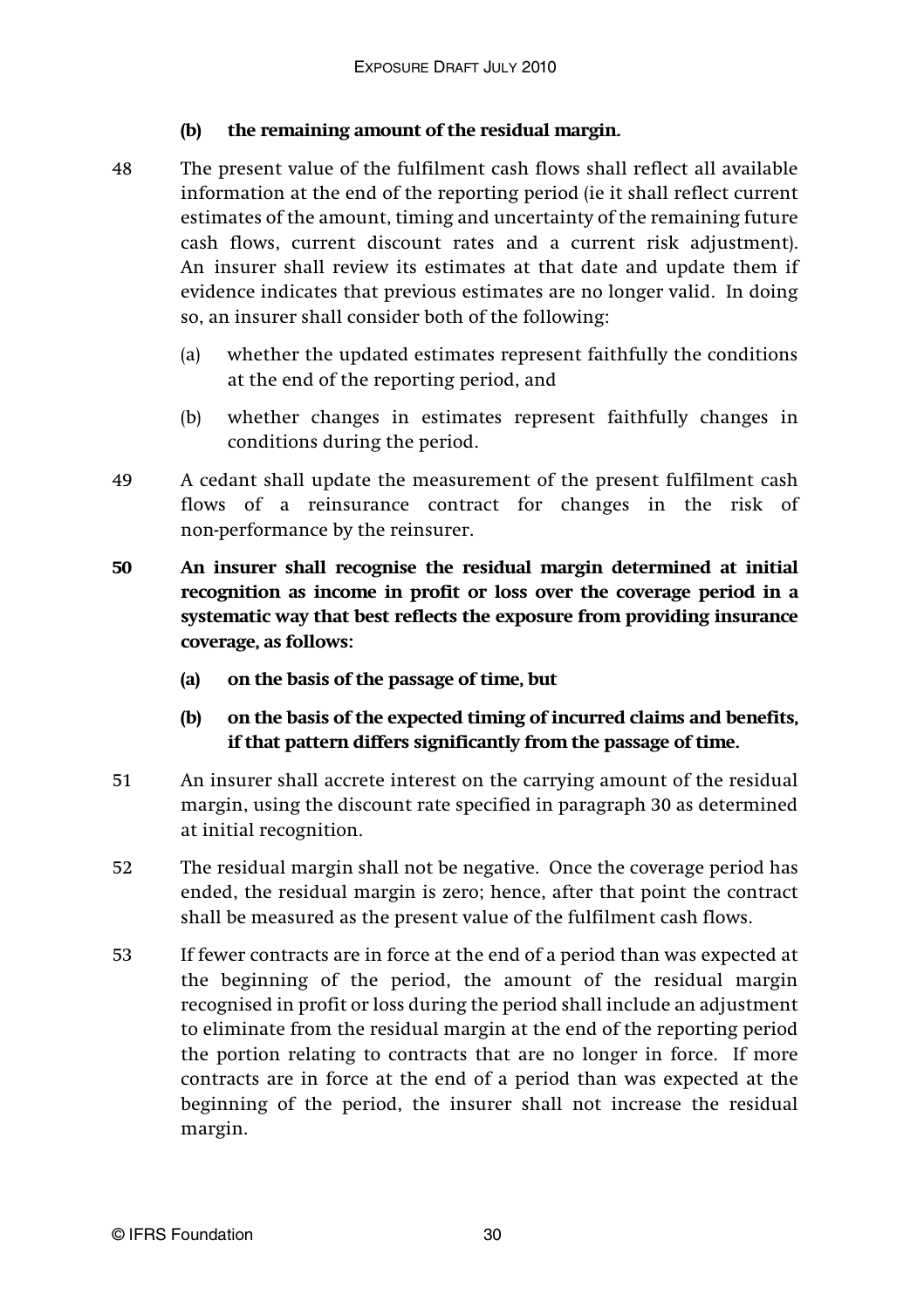### **Pre-claims liability for short-duration contracts**

- 54 Paragraphs 55–60 apply to insurance contracts that meet both of the following conditions:
	- (a) The coverage period of the insurance contract is approximately one year or less.
	- (b) The contract does not contain embedded options or other derivatives that significantly affect the variability of cash flows, after unbundling any embedded derivatives in accordance with paragraph 12.
- 55 For those contracts, an insurer shall:
	- (a) measure its *pre-claims liability* by allocating premiums over the coverage period as described in paragraphs 56–60.
	- (b) measure its *claims liability* at the present value of the fulfilment cash flows, in accordance with paragraphs 22–46.
- 56 The pre-claims liability is the pre-claims obligation (as described in paragraphs 57 and 58), less the expected present value of future premiums, if any, that are within the boundary of the existing contract.
- **57 For insurance contracts specified in paragraph 54, an insurer shall measure its pre-claims obligation at initial recognition as**
	- **(a) the premium, if any, received at initial recognition, plus the expected present value of future premiums, if any, that are within the boundary of the existing contract; less**
	- **(b) the incremental acquisition costs.**
- **58 Subsequently, the insurer shall reduce the measurement of the pre-claims obligation over the coverage period in a systematic way that best reflects the exposure from providing insurance coverage, as follows:**
	- **(a) on the basis of the passage of time, but**
	- **(b) on the basis of the expected timing of incurred claims and benefits, if that pattern differs significantly from the passage of time.**
- 59 An insurer shall accrete interest on the carrying amount of the pre-claims liability, using the discount rate specified in paragraph 30, updated in each reporting period.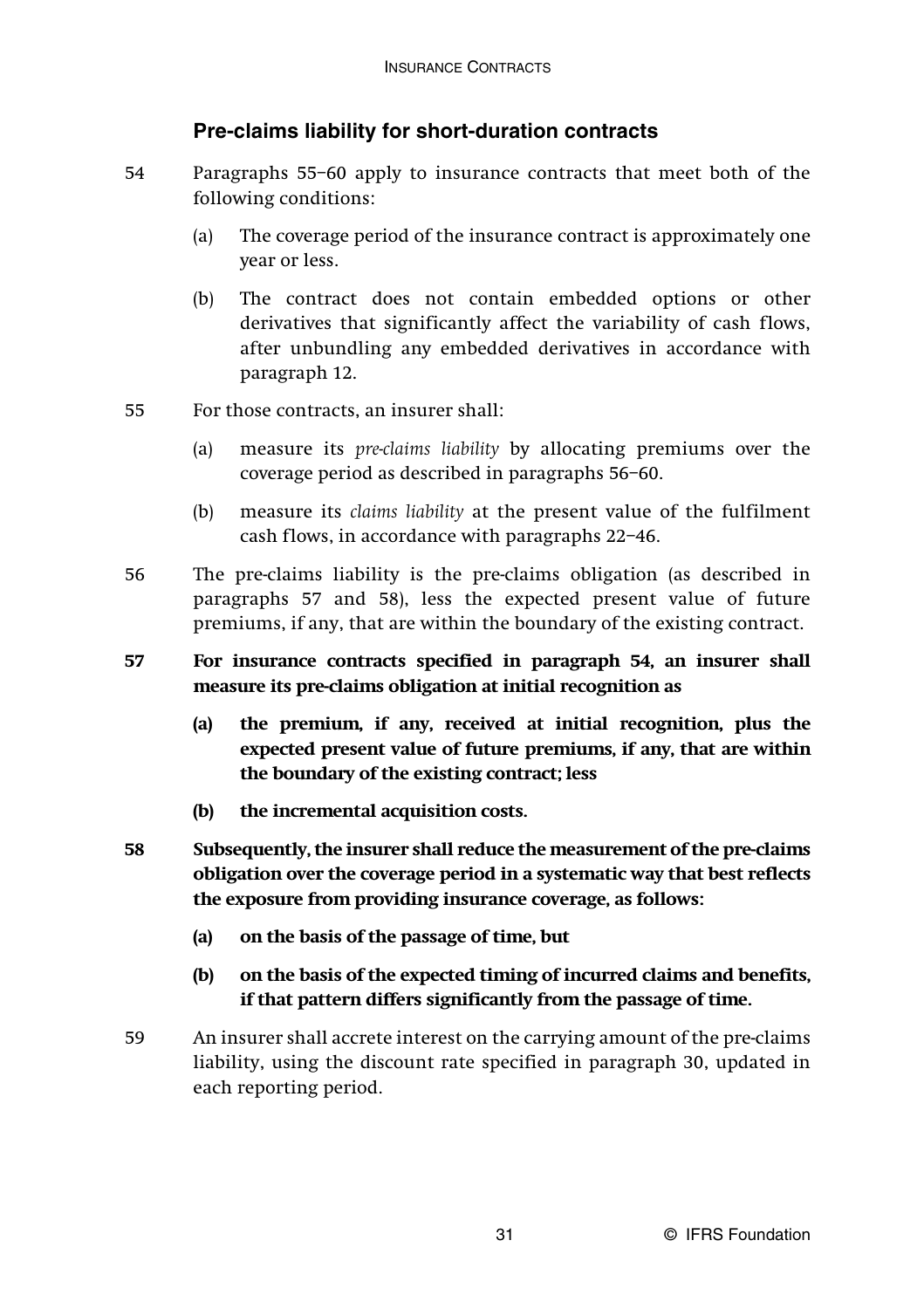60 An insurance contract is onerous if, at initial recognition or subsequently, the present value of the fulfilment cash flows relating to future insured claims that are within the boundary of an existing contract exceeds the carrying amount of the pre-claims obligation. If a contract is onerous, the insurer shall recognise an additional liability and a corresponding expense, measured as the difference between the carrying amount of the pre-claims obligation and the present value of the fulfilment cash flows. To determine whether insurance contracts are onerous and, if applicable, to measure the amount of the additional liability, the insurer shall aggregate the insurance contracts into a portfolio and, within a portfolio, by similar date of inception. An insurer shall update the measurement of that additional liability at the end of each reporting period and reverse it to the extent that the insurance contract is no longer onerous.

### **Foreign currency**

61 When applying IAS 21 *The Effects of Changes in Foreign Exchange Rates* to an insurance contract that results in cash flows in a foreign currency, the insurer shall treat the contract as a monetary item. This requirement applies not only to the present value of the fulfilment cash flows, but also to the residual margin. That requirement also applies to the pre-claims liability of short-duration contracts measured in accordance with paragraphs 56–60.

## **Financial instruments that contain discretionary participation features**

- 62 As specified in paragraph 2(b), this [draft] IFRS applies to financial instruments that contain a discretionary participation feature.
- 63 Such financial instruments do not transfer significant insurance risk. Therefore, some of the requirements in this [draft] IFRS are modified as described in paragraphs 64 and 65 when applied to those financial instruments.
- 64 Paragraph 27 defines the boundary of an insurance contract. Instead, the boundary of a financial instrument with a discretionary participation feature is the point at which the contract holder no longer has a contractual right to receive benefits arising from the discretionary participating feature in that contract.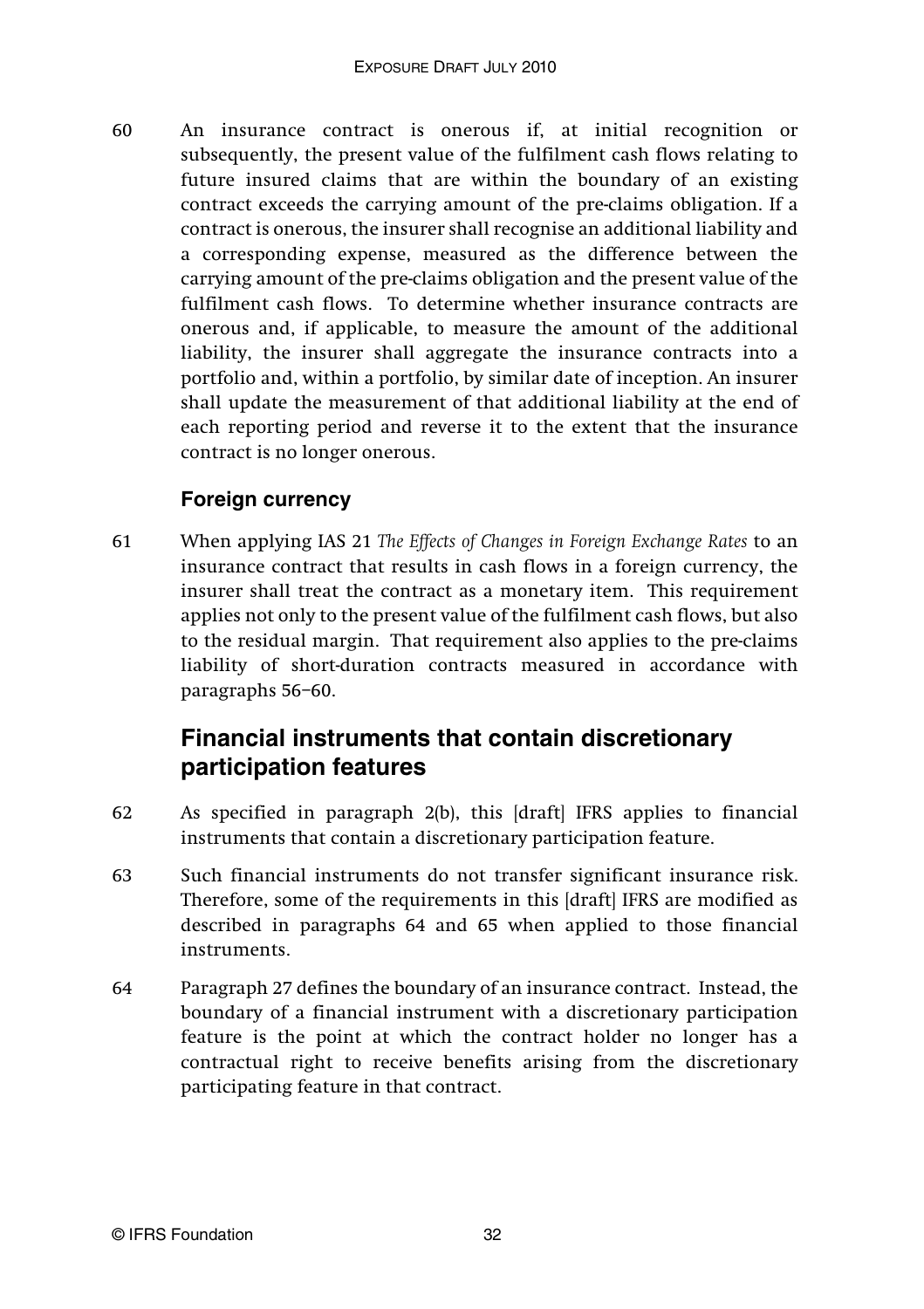- 65 Paragraph 50 describes the basis for the release of the residual margin. Instead, the residual margin for an financial instrument with a discretionary participation feature shall be recognised as income in profit or loss over the life of the contract in a systematic way that best reflects the asset management services, as follows:
	- (a) on the basis of the passage of time, but
	- (b) on the basis of the fair value of assets under management, if that pattern differs significantly from the passage of time.
- 66 Other requirements of this [draft] IFRS apply equally to a financial instrument with a discretionary participation feature, even though those contracts do not transfer significant insurance risk. For example, the cash flows arising from those financial instruments may be subject to uncertainty as a result of risks other than insurance risk (eg lapse risk and expense risk). If those risks are material, the present value of the fulfilment cash flows shall include a risk adjustment to reflect the risk that the ultimate cash flows may exceed those expected. But because financial instruments with discretionary participation features contracts do not transfer significant insurance risk, the application of some of the requirements in this [draft] IFRS may not be relevant or may not have a material effect.

### **Derecognition**

- **67 An insurer shall remove an insurance contract liability (or a part of an insurance contract liability) from its statement of financial position when, and only when, it is extinguished—ie when the obligation specified in the insurance contract is discharged or cancelled or expires. At that point, the insurer is no longer at risk and is therefore no longer required to transfer any economic resources to satisfy the insurance obligation.**
- 68 When a cedant buys reinsurance, it shall derecognise the underlying contract or contracts only if that contract or those contracts are extinguished.

### **Presentation**

## **Statement of financial position**

**69 An insurer shall present each portfolio of insurance contracts as a single item within insurance contract assets or insurance contract liabilities.**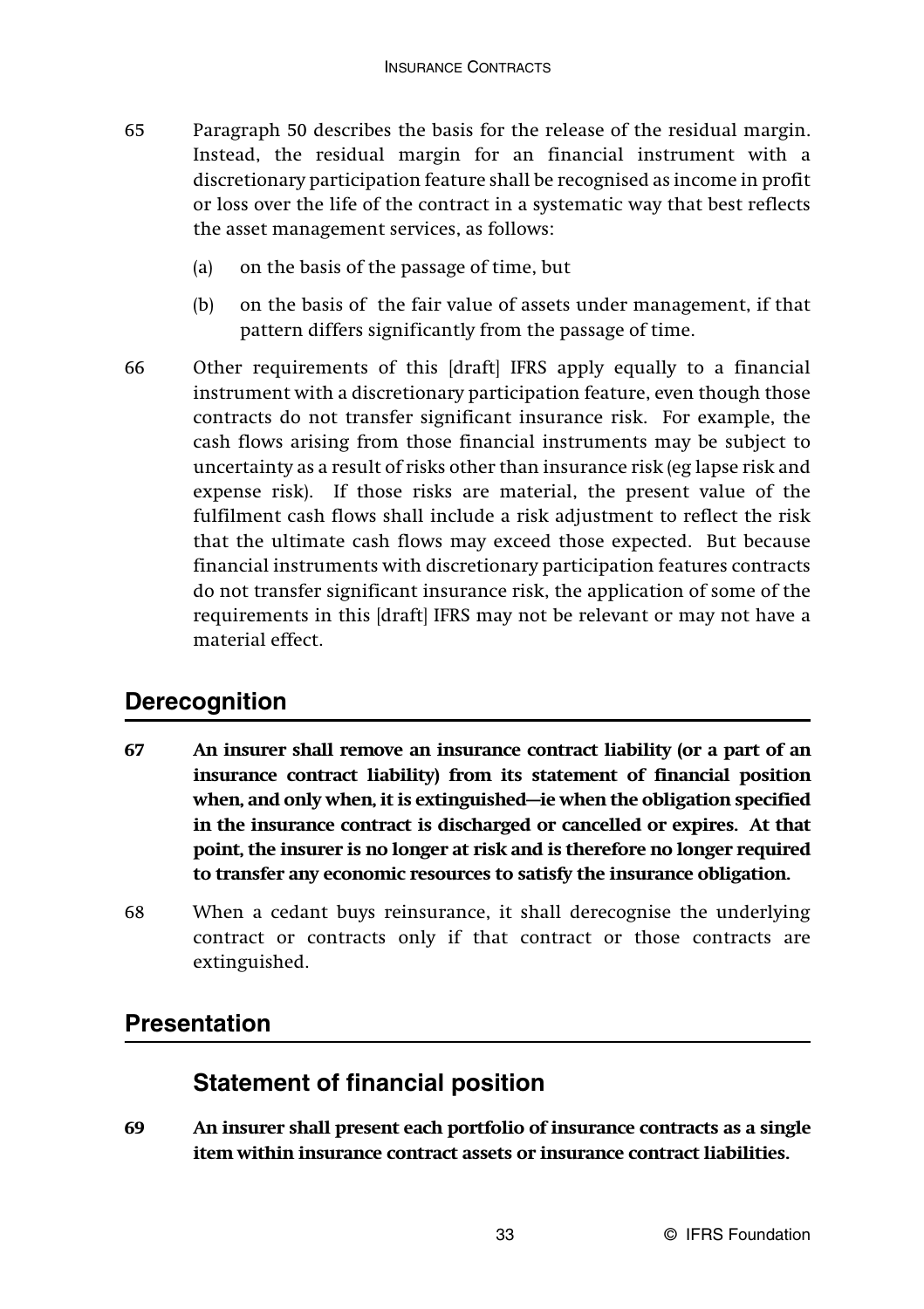- **70 An insurer shall not offset reinsurance assets against insurance contract liabilities.**
- **71 An insurer shall present:**
	- **(a) the pool of assets underlying** *unit-linked contracts* **as a single line item, and not commingle it with the insurer's other assets.**
	- **(b) the portion of the liabilities from unit-linked contracts linked to the pool of assets in (a) as a single line item and not commingle it with the insurer's other insurance contract liabilities.**

### **Statement of comprehensive income**

- 72 At a minimum, an insurer shall include for insurance contract line items in its statement of comprehensive income that present the following amounts for the period:
	- (a) underwriting margin, disaggregated either in the statement of comprehensive income or in the notes into:
		- (i) the change in risk adjustment.
		- (ii) the release of residual margin.
	- (b) gains and losses at initial recognition, disaggregated either in the statement of comprehensive income or in the notes into:
		- (i) losses on insurance contracts acquired in a portfolio transfer (see paragraph 40(b)).
		- (ii) gains on reinsurance contracts bought by a cedant (see paragraph 45(b)).
		- (iii) losses at initial recognition of an insurance contract (see paragraph 18).
	- (c) acquisition costs that are not incremental at the level of an individual contract (see paragraph 39(b)).
	- (d) experience adjustments and changes in estimates, disaggregated either in the statement of comprehensive income or in the notes into:
		- (i) differences between actual cash flows and previous estimates of those cash flows (ie experience adjustments).
		- (ii) changes in estimates of cash flows and changes in discount rates.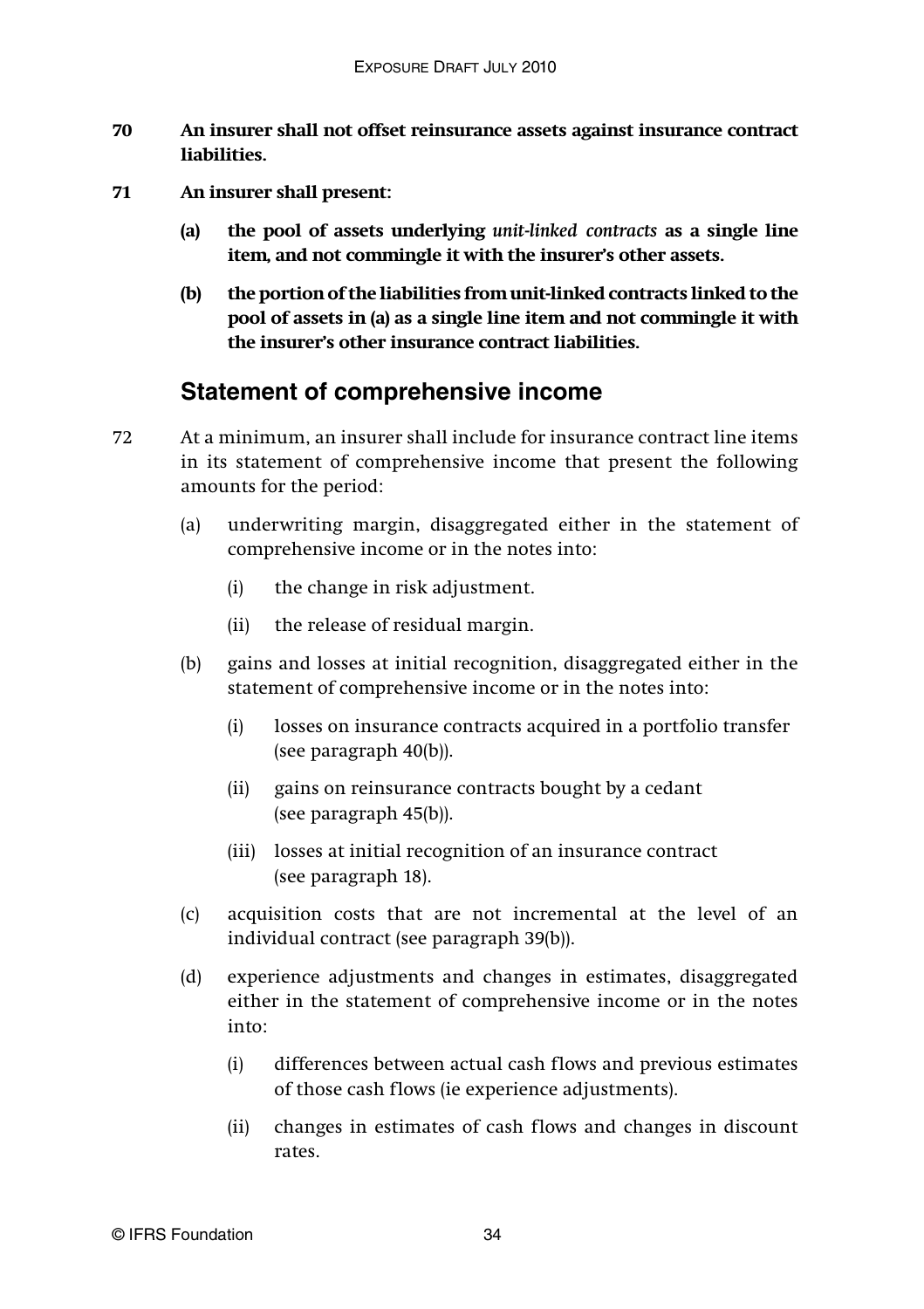- (iii) impairment losses on reinsurance assets.
- (e) interest on insurance contract liabilities.
- 73 The changes in estimates of discount rates and the interest on insurance liabilities shall be presented or disclosed in a way that highlights their relationship with the investment return on the assets backing those liabilities.
- 74 An insurer shall not present in the statement of comprehensive income, except as noted in paragraph 75(a):
	- (a) premiums, which instead are treated in the same way as deposit receipts; and
	- (b) claims expenses, claims handling expenses, incremental acquisition costs and other expenses included in the measurement of the insurance contract, which instead are treated in the same way as repayments of deposits.
- 75 For some short-duration contracts, the pre-claims liability is measured in accordance with paragraphs 56–60. For those contracts, an insurer shall, in addition to the applicable line items in paragraph 72, include in its statement of comprehensive income line items that present the following amounts from insurance contracts for the period:
	- (a) the underwriting margin, disaggregated either in the statement of comprehensive income or in the notes into:
		- (i) premium revenue, determined as the gross release of the pre-claims obligation (ie grossed-up for the amortisation of incremental acquisition costs, see paragraph 57(a)).
		- (ii) claims incurred.
		- (iii) expenses incurred.
		- (iv) amortisation of incremental acquisition costs included in the pre-claims obligation (see paragraph 57(b)).
	- (b) changes in additional liabilities for onerous contracts (see paragraph 60).
- **76 An entity shall present all income and expense from insurance contracts in profit or loss.**
- **77 An insurer shall not offset income or expense from reinsurance contracts against the expense or income from insurance contracts.**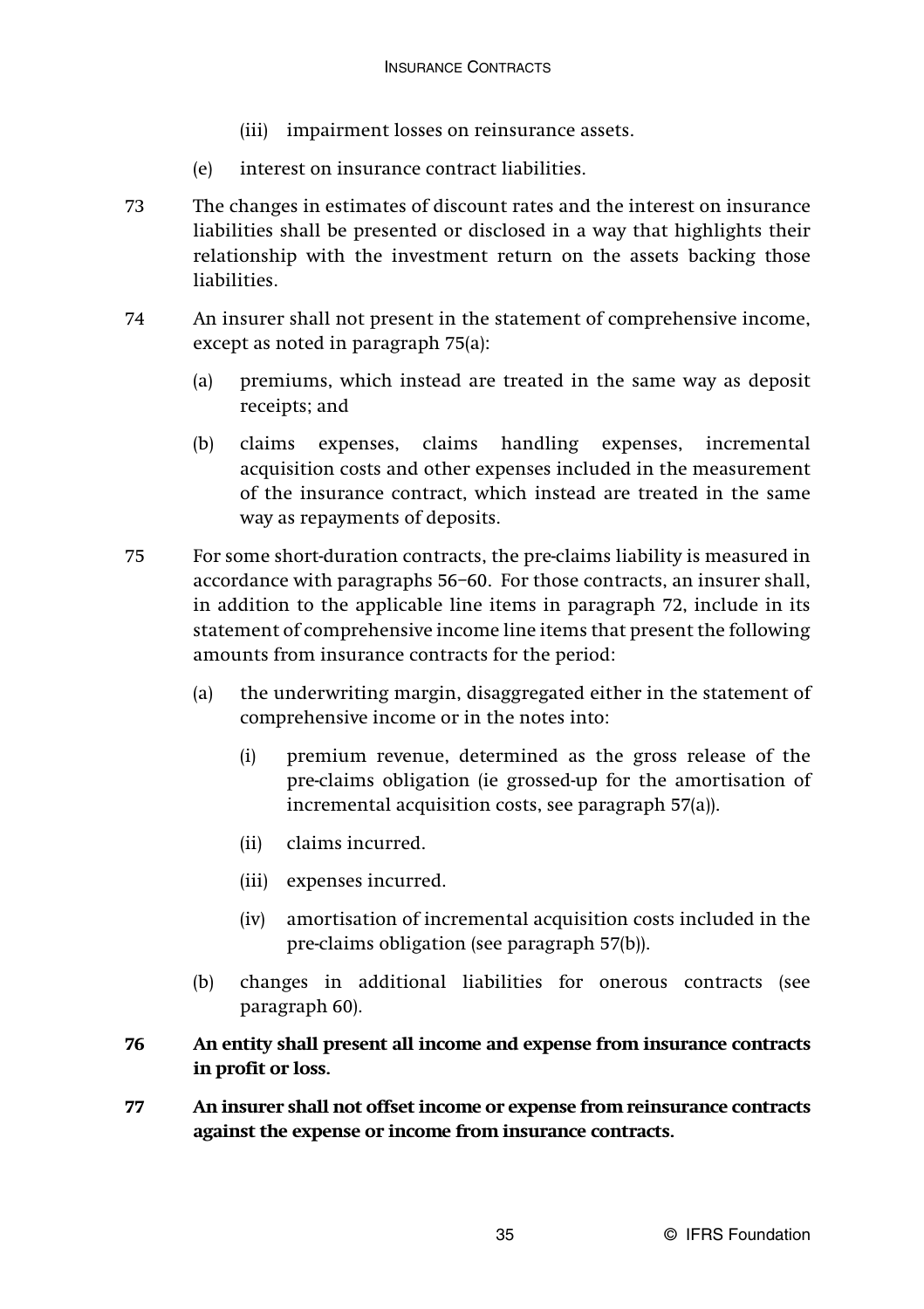- **78 An insurer shall present income and expense from:**
	- **(a) unit-linked contracts as a single line item, and not commingle them with income and expense from the insurer's other insurance contract liabilities.**
	- **(b) the pool of assets underlying unit-linked contracts as a single line item, and not commingle them with income or expense from the insurer's other assets.**

### **Disclosure**

- **79 To help users of financial statements understand the amount, timing and uncertainty of future cash flows arising from insurance contracts, an insurer shall disclose qualitative and quantitative information about:**
	- **(a) the amounts recognised in its financial statements arising from insurance contracts (see paragraphs 85–90); and**
	- **(b) the nature and extent of risks arising from insurance contracts (see paragraphs 91–97).**
- 80 If the disclosures required by this [draft] IFRS and other IFRSs do not meet that objective in a particular situation, an insurer shall disclose whatever additional information is necessary to meet that objective.
- 81 An insurer shall consider the level of detail necessary to satisfy the disclosure requirements and how much emphasis to place on each of the various requirements. An insurer shall aggregate or disaggregate information so that useful information is not obscured by either the inclusion of a large amount of insignificant detail or the aggregation of items that have different characteristics.
- 82 An insurer shall provide sufficient information to permit reconciliation to the line items presented in the statement of financial position.
- 83 The disclosures required in this [draft] IFRS shall not aggregate information relating to different reportable segments, as defined in IFRS 8 *Operating Segments*.
- 84 Examples of aggregation levels that might be appropriate are:
	- (a) type of contract.
	- (b) geography (eg country or region).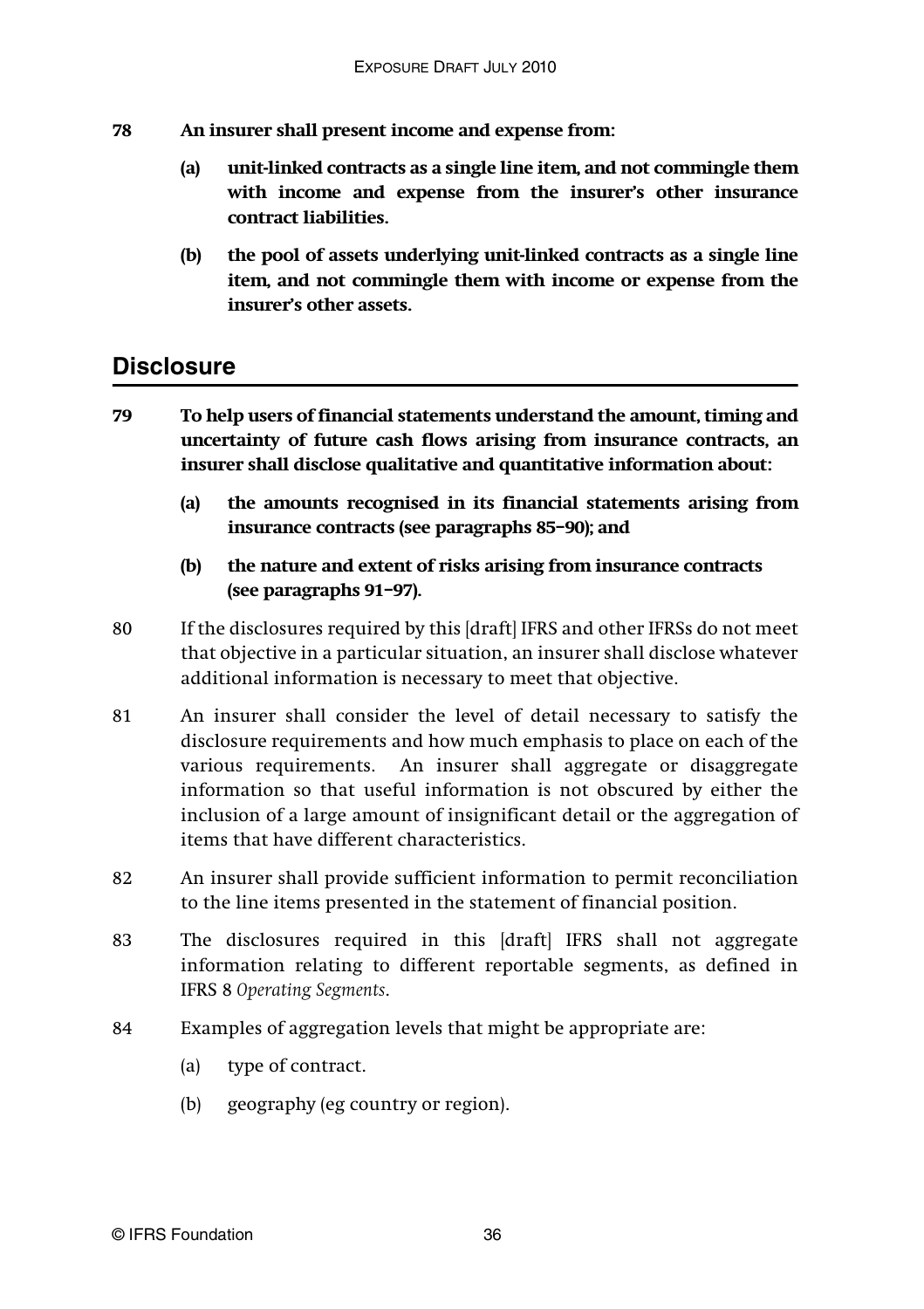### **Explanation of recognised amounts**

- **85 An insurer shall disclose information about the amounts recognised in its financial statements in sufficient detail to help users of its financial statements evaluate the timing, amount and uncertainty of future cash flows arising from insurance contracts, including:**
	- **(a) reconciliation from the opening to the closing aggregate contract balances (see paragraphs 86–89).**
	- **(b) the methods and inputs used to develop the measurements (see paragraph 90).**

### **Reconciliation of contract balances**

- 86 To comply with paragraph 85(a), an insurer shall disclose a reconciliation from the opening to the closing balance of each of the following, if applicable:
	- (a) insurance contract liabilities and, separately, insurance contract assets.
	- (b) risk adjustments included in (a).
	- (c) residual margins included in (a).
	- (d) reinsurance assets arising from reinsurance contracts held by the insurer as cedant.
	- (e) risk adjustments included in (d).
	- (f) residual margins included in (d).
	- (g) impairment losses on reinsurance assets.
- 87 For each reconciliation required by paragraph 86, an insurer shall show, at a minimum, each of the following, if applicable:
	- (a) the carrying amounts at the beginning and end of the period.
	- (b) new contracts recognised during the period.
	- (c) premiums received.
	- (d) payments, with separate disclosure of:
		- (i) claims and benefits.
		- (ii) expenses.
		- (iii) incremental acquisition costs.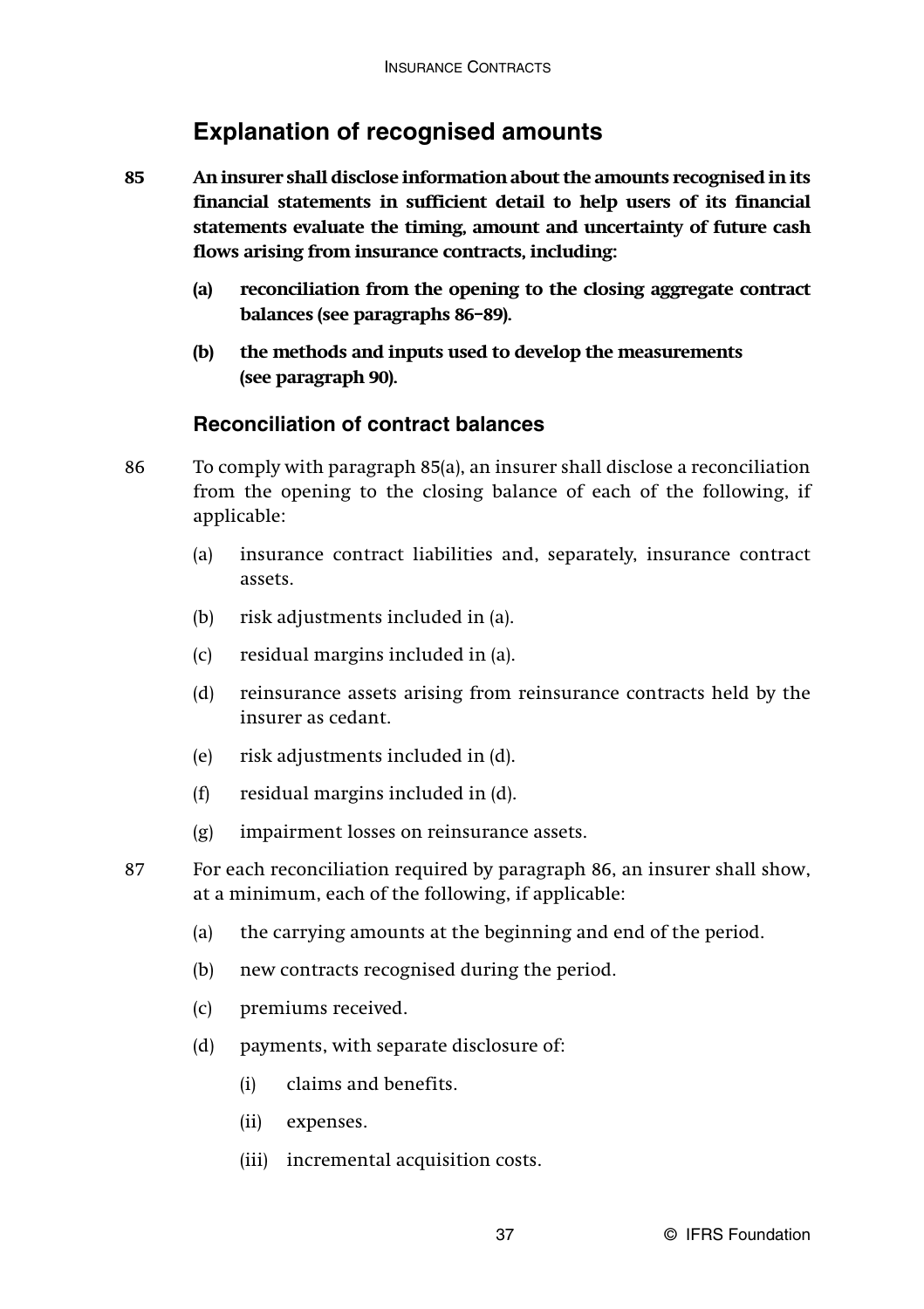- (e) other cash paid and, separately, other cash received.
- (f) income and expense, reconciled to the amounts disclosed to comply with paragraphs 72 and 75.
- (g) amounts relating to contracts acquired from, or transferred to, other insurers in portfolio transfers or business combinations.
- (h) net exchange differences arising on the translation of foreign currency amounts into the presentation currency.
- 88 For short-duration contracts measured using the measurement described in paragraphs 54–60, an insurer shall disclose the reconciliation required by paragraph 86 separately for:
	- (a) pre-claims liabilities.
	- (b) additional liabilities for onerous insurance contracts.
	- (c) claims liabilities.
- 89 For those contracts for which uncertainty about the amount and timing of claims payments is not typically resolved fully within one year, an insurer shall disclose the claims and expenses incurred during the period.

### **Methods and inputs used to develop the measurements**

- 90 To comply with paragraph 85(b), an insurer shall disclose:
	- (a) for the measurements that have the most material effect on the recognised amounts arising from insurance contracts, the methods used and the processes for estimating the inputs to those methods. When practicable, the insurer shall also provide quantitative information about those inputs.
	- (b) to the extent not covered in (a), the methods and inputs used to estimate:
		- (i) the risk adjustment, including information about the confidence level to which the risk adjustment corresponds. If the insurer uses a conditional tail expectation technique or a cost of capital technique, it shall disclose the confidence level to which the risk adjustment estimated under those methods corresponds (eg that the risk adjustment was estimated at conditional tail expectation (Y) and corresponds to a confidence level of Z per cent).
		- (ii) discount rates.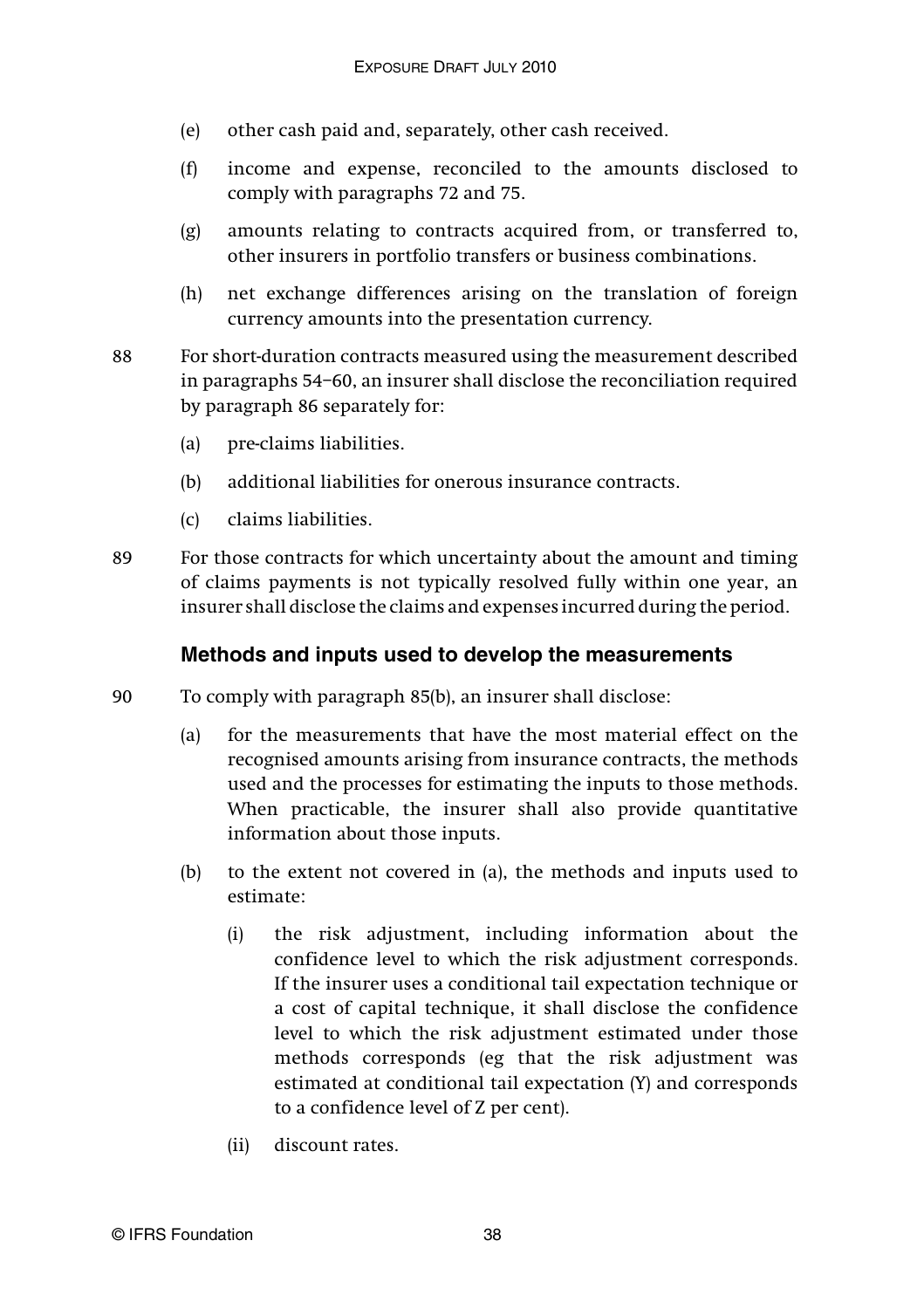- (iii) estimates of policyholder dividends.
- (c) the effect of changes in the inputs used to measure insurance contracts, showing separately the effect of each change that has a material effect on the financial statements.
- (d) a measurement uncertainty analysis of the inputs that have a material effect on the measurement. If changing one or more inputs used in the measurement to a different amount that could have reasonably been used in the circumstances would have resulted in a materially higher or lower measurement, the insurer shall disclose the effect of using those different amounts and how it calculated that effect. When preparing a measurement uncertainty analysis, an insurer shall not take into account inputs that are associated with remote scenarios. An insurer shall take into account the effect of correlation between inputs if such correlation is relevant when estimating the effect on the measurement of using those different amounts. For that purpose, materiality shall be judged with respect to profit or loss, and total assets or total liabilities.

# **Nature and extent of risks arising from insurance contracts**

- **91 An insurer shall disclose information about the nature and extent of risks arising from insurance contracts in sufficient detail to help users of financial statements evaluate the amount, timing and uncertainty of future cash flows arising from insurance contracts.**
- 92 To comply with paragraph 91, an insurer shall disclose:
	- (a) the exposures to risks and how they arise.
	- (b) its objectives, policies and processes for managing risks arising from insurance contracts and the methods used to manage those risks.
	- (c) any changes in (a) or (b) from the previous period.
	- (d) information about the effect of the regulatory frameworks in which the insurer operates, for example minimum capital requirements or required interest rate guarantees.
	- (e) information about insurance risk on a gross and net basis, before and after risk mitigation (eg by reinsurance) including information about: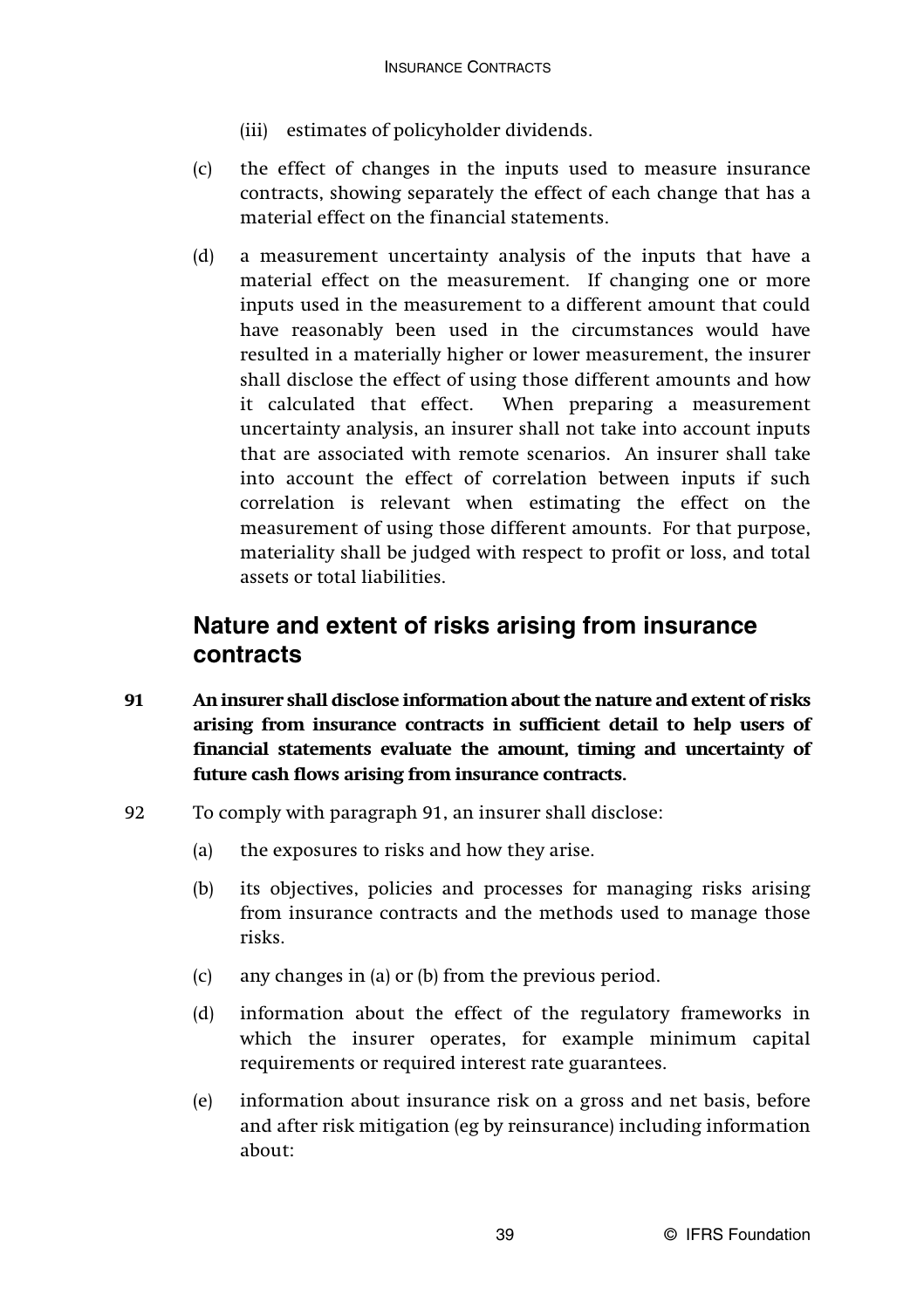- (i) the sensitivity to insurance risk in relation to its effect on profit or loss and equity. This shall be disclosed by a sensitivity analysis that shows any material effect on profit or loss and equity that would have resulted from:
	- (A) changes in the relevant risk variable that were reasonably possible at the end of the reporting period;
	- (B) the methods and inputs used in preparing the sensitivity analysis; and
	- (C) any changes from the previous period in the methods and inputs used.

However, if an insurer uses an alternative method to manage sensitivity to market conditions, such as embedded value or value at risk, it can meet this requirement by disclosing that alternative sensitivity analysis.

- (ii) concentrations of insurance risk, including a description of how management determines concentrations and a description of the shared characteristic that identifies each concentration (eg type of insured event, geographical area or currency). Concentrations of insurance risk can arise if an insurer has, for example:
	- (A) underwritten risks concentrated in one geographical area or one industry.
	- (B) underwritten risks that are also present in its investment portfolio, for example if an insurer provides product liability protection to pharmaceutical companies and also holds investments in those companies.
- (iii) actual claims compared with previous estimates of the undiscounted amount of the claims (ie claims development). The disclosure about claims development shall go back to the period when the earliest material claim arose for which there is uncertainty about the amount and timing of the claims payments, but need not go back more than ten years. An insurer need not disclose information about the development of claims for which uncertainty about the amount and timing of claims payments is typically resolved within one year. An insurer shall reconcile the disclosure about claims development with the carrying amount of the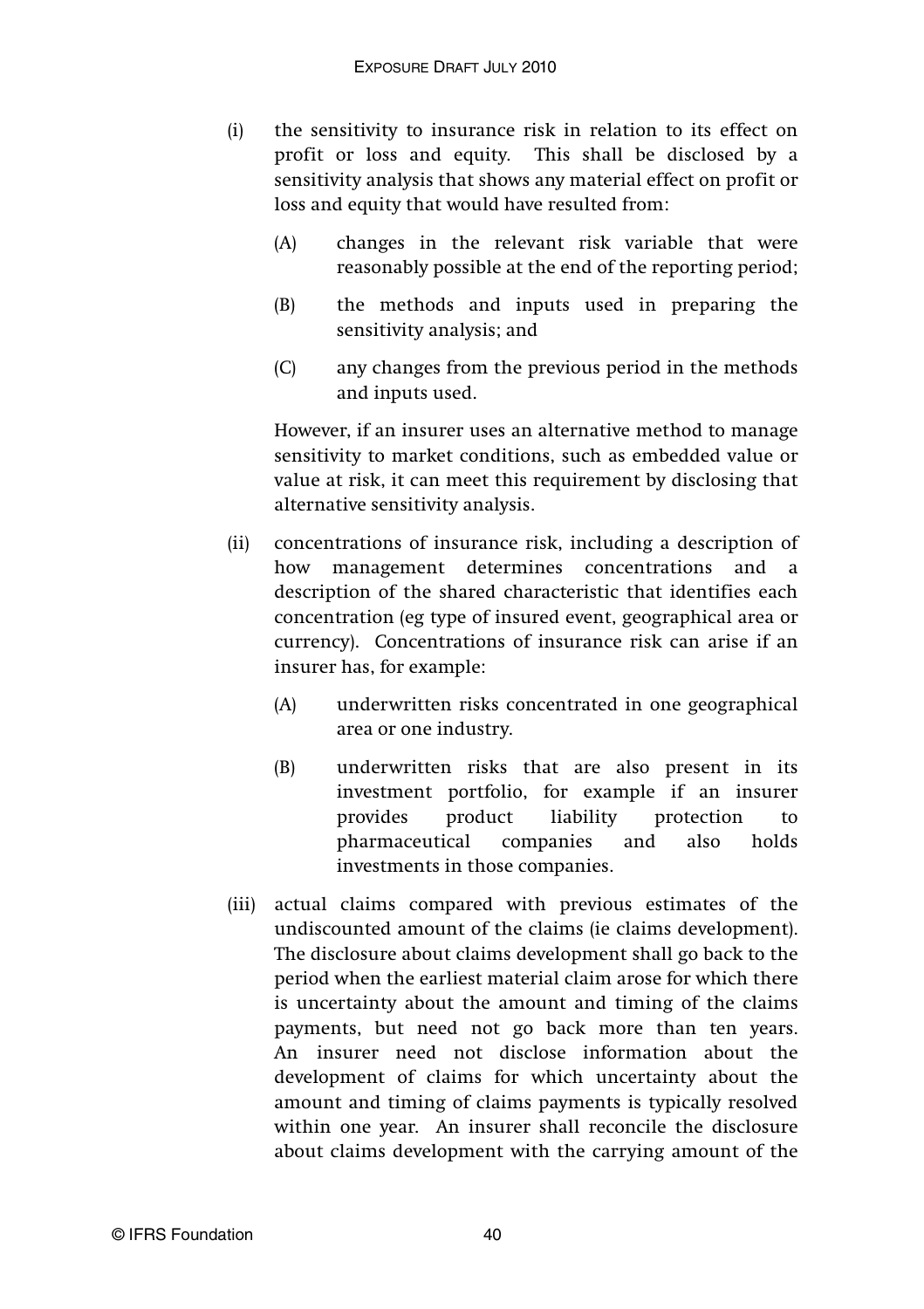insurance contract liabilities recognised in the statement of financial position.

- 93 For each type of risk, other than insurance risk, arising from insurance contracts, an insurer shall disclose:
	- (a) summary quantitative information about its exposure to that risk at the end of the reporting period. This disclosure shall be based on the information provided internally to the key management personnel of the insurer and shall provide information about the risk management techniques and methodologies applied by the insurer.
	- (b) concentrations of risk if not apparent from other disclosures. Such concentrations can arise from, for example, interest rate guarantees that come into effect at the same level for an entire book of business.
- 94 With regard to credit risk arising from reinsurance contracts and, if applicable, other insurance contracts, an insurer shall disclose:
	- (a) the amount that best represents its maximum exposure to credit risk at the end of the reporting period.
	- (b) information about the credit quality of reinsurance assets.
- 95 With regard to liquidity risk, an insurer shall disclose:
	- (a) either a maturity analysis that shows the remaining contractual maturities or information about the estimated timing of the net cash outflows resulting from recognised insurance liabilities. This may take the form of an analysis, by estimated timing, of the amounts recognised in the statement of financial position.
	- (b) a description of how it manages the liquidity risk resulting from its insurance liabilities.
- 96 With regard to market risk (as defined in IFRS 7) an insurer shall disclose:
	- (a) a sensitivity analysis for each type of market risk to which the insurer is exposed at the end of the reporting period, showing how profit or loss and equity would have been affected by changes in the relevant risk variable that were reasonably possible at that date; if an insurer uses an alternative method to manage sensitivity to market conditions, such as an embedded value analysis, or a sensitivity analysis, such as value at risk, that reflects interdependencies between risk variables and uses it to manage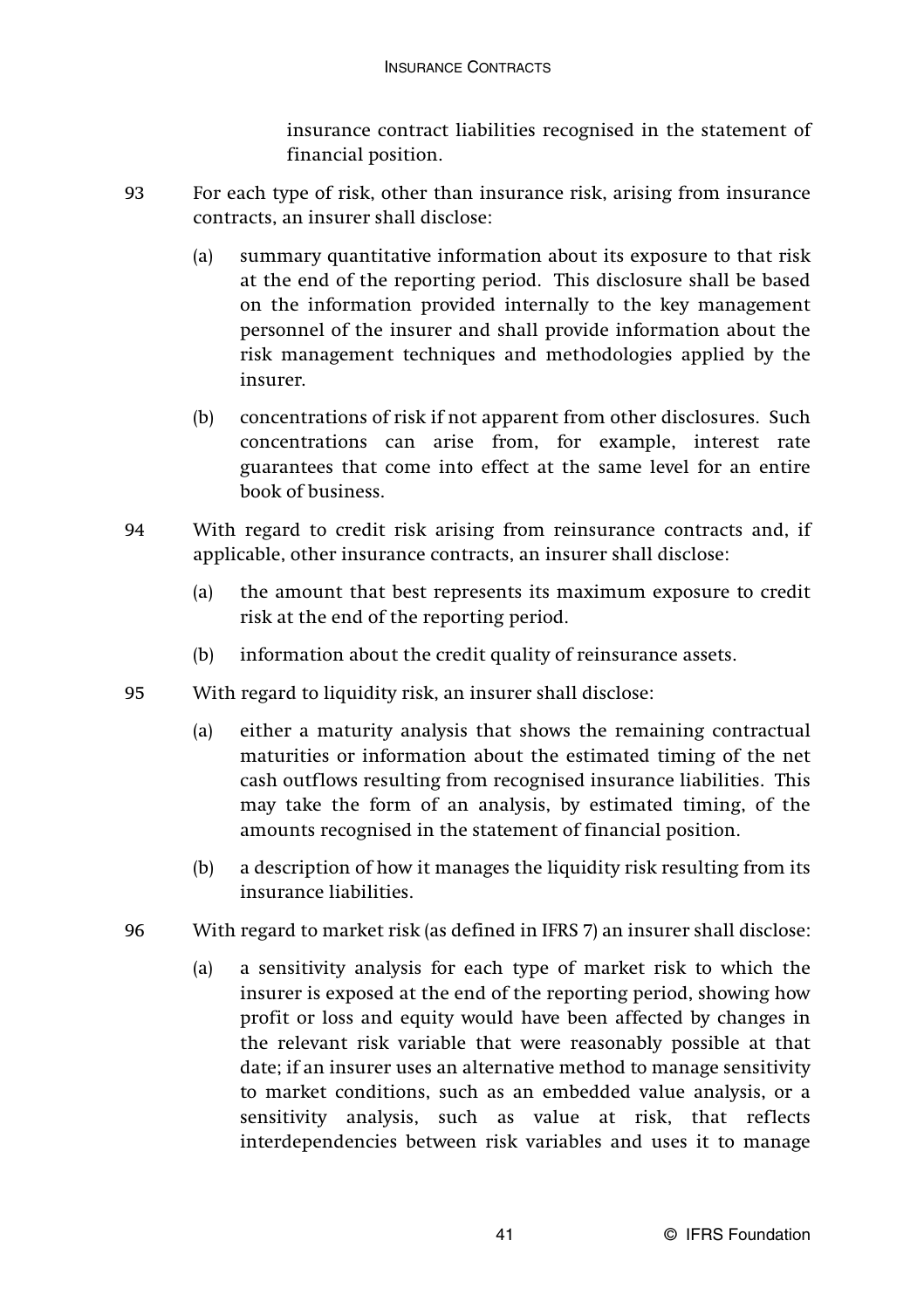*financial risks,* it may use that sensitivity analysis to meet this requirement.

- (b) an explanation of the methods and main inputs used in preparing the sensitivity analysis.
- (c) an explanation of the objective of the methods used and of limitations that may result in the information not fully reflecting the carrying amount of the insurance contracts involved.
- (d) changes from the previous period in the methods and inputs used and the reasons for such changes.
- (e) information about exposures to market risk arising from embedded derivatives contained in a host insurance contract, including information about the levels at which these exposures begin to have a material effect on the insurer's cash flows.
- 97 If the quantitative information about the insurer's exposure to risk at the end of the reporting period is not representative of its exposure to risk during the period, it shall disclose that fact, the reasons for those conclusions and shall provide further information that is representative of the exposure during the period.

# **Effective date and transition**

- 98 The transition requirements in paragraphs 99–102 apply both to an insurer that applies IFRSs when it first applies this [draft] IFRS and to an insurer that applies IFRSs for the first time (a first-time adopter).
- 99 An insurer shall apply this [draft] IFRS for annual periods beginning on or after [date to be inserted after exposure]. If an insurer applies this [draft] IFRS for an earlier period, it shall disclose that fact.
- 100 At the beginning of the earliest period presented, an insurer shall, with a corresponding adjustment to retained earnings:
	- (a) measure each portfolio of insurance contracts at the present value of the fulfilment cash flows. It follows that for insurance contracts to which these transitional provisions are applied, the measurement, both at transition and subsequently, does not include a residual margin.
	- (b) derecognise any existing balances of deferred acquisition costs.
	- (c) derecognise any intangible assets arising from insurance contracts assumed in previously recognised business combinations. That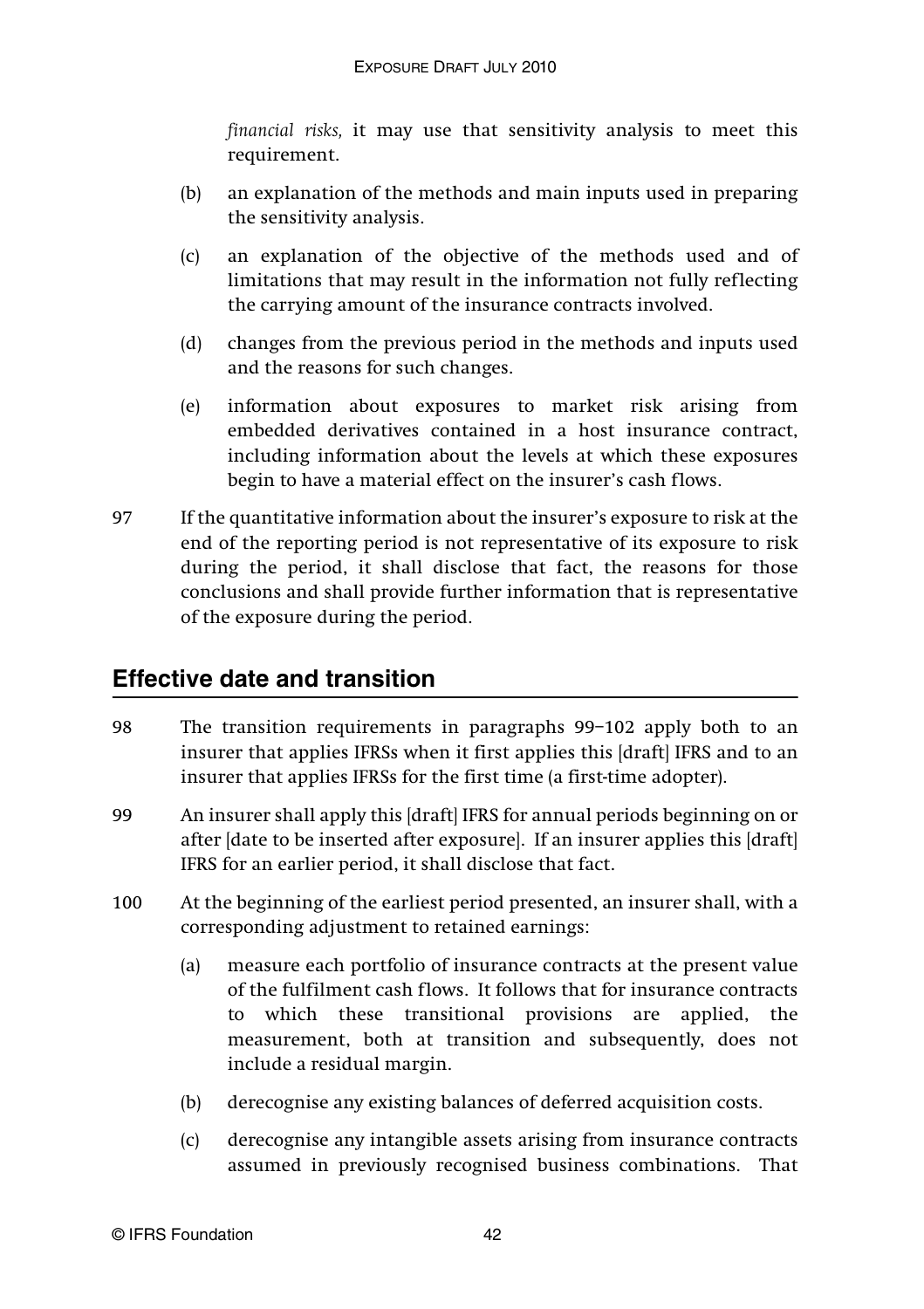adjustment does not affect intangible assets, such as customer relationships and customer lists, which relate to possible future contracts.

# **Disclosure**

101 In applying paragraph 92(e)(iii), an insurer need not disclose previously unpublished information about claims development that occurred earlier than five years before the end of the first financial year in which it first applies this [draft] IFRS. Furthermore, if it is impracticable when an insurer first applies this [draft] IFRS to prepare information about claims development that occurred before the beginning of the earliest period for which the insurer presents full comparative information that complies with this [draft] IFRS, it shall disclose that fact.

# **Redesignation of financial assets**

102 At the beginning of the earliest period presented, when an insurer first applies this [draft] IFRS, it is permitted, but not required, to redesignate a financial asset as measured at fair value through profit or loss if doing so would eliminate or significantly reduce an inconsistency in measurement or recognition. The reclassification is a change in accounting policy and IAS 8 *Accounting Policies, Changes in Accounting Estimates and Errors* applies. The insurer shall recognise the cumulative effect of that redesignation as an adjustment to opening retained earnings of the earliest period presented and remove any related balances from accumulated other comprehensive income.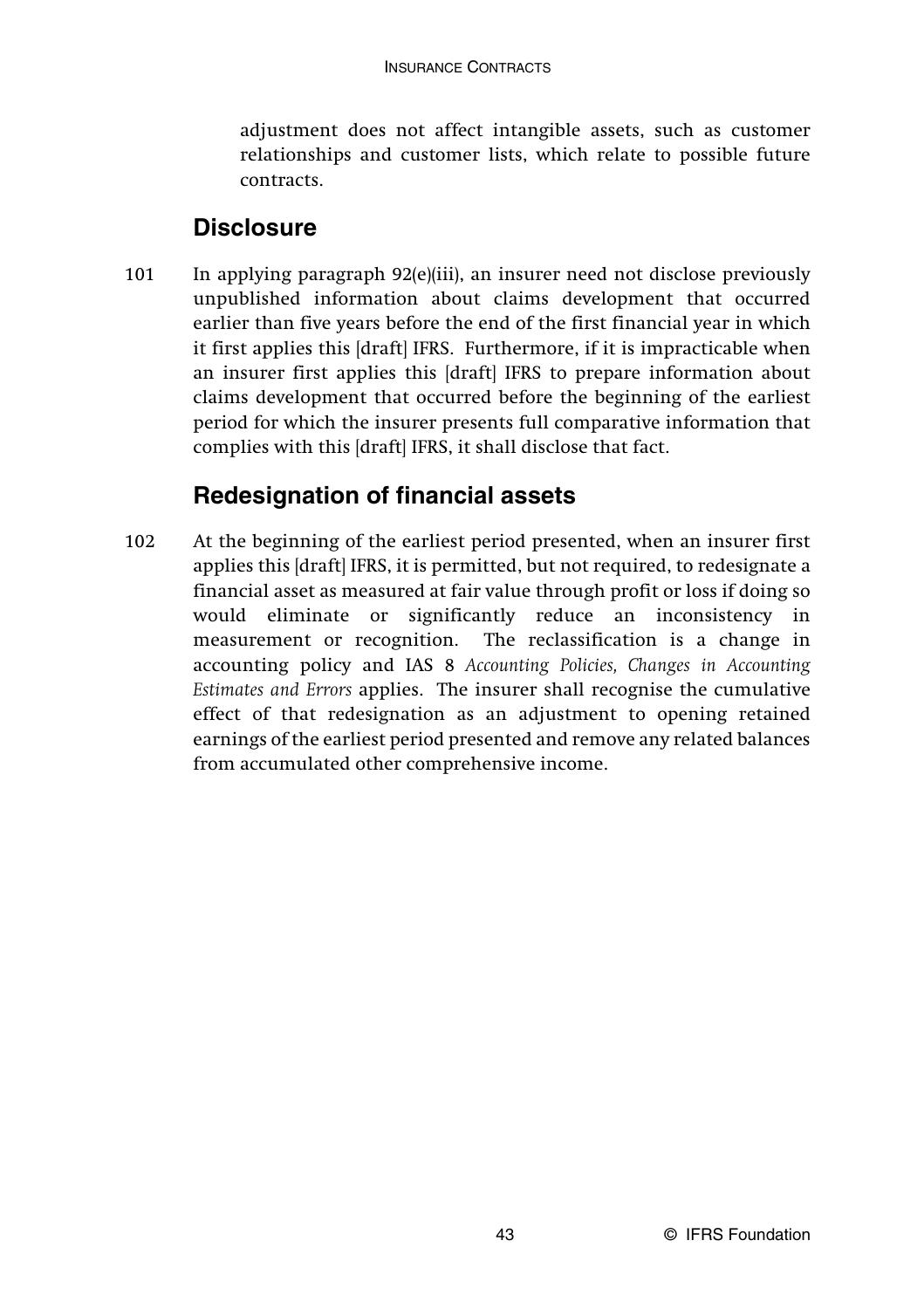# **Appendix A Defined terms**

*This appendix is an integral part of the [draft] IFRS.*

| acquisition costs            | The direct and indirect costs of selling, underwriting and<br>initiating an <b>insurance contract</b> .                                          |
|------------------------------|--------------------------------------------------------------------------------------------------------------------------------------------------|
| cedant                       | The <b>policyholder</b> under a <b>reinsurance contract</b> .                                                                                    |
| claims handling<br>period    | The period during which the <b>insurer</b> investigates and pays<br>claims.                                                                      |
| claims liability             | The liability to pay valid claims for <b>insured events</b> that have<br>already occurred, including claims incurred but not<br>reported (IBNR). |
| coverage period              | The period during which the <b>insurer</b> provides coverage for<br>insured events.                                                              |
| direct insurance<br>contract | An <b>insurance contract</b> that is not a <b>reinsurance contract</b> .                                                                         |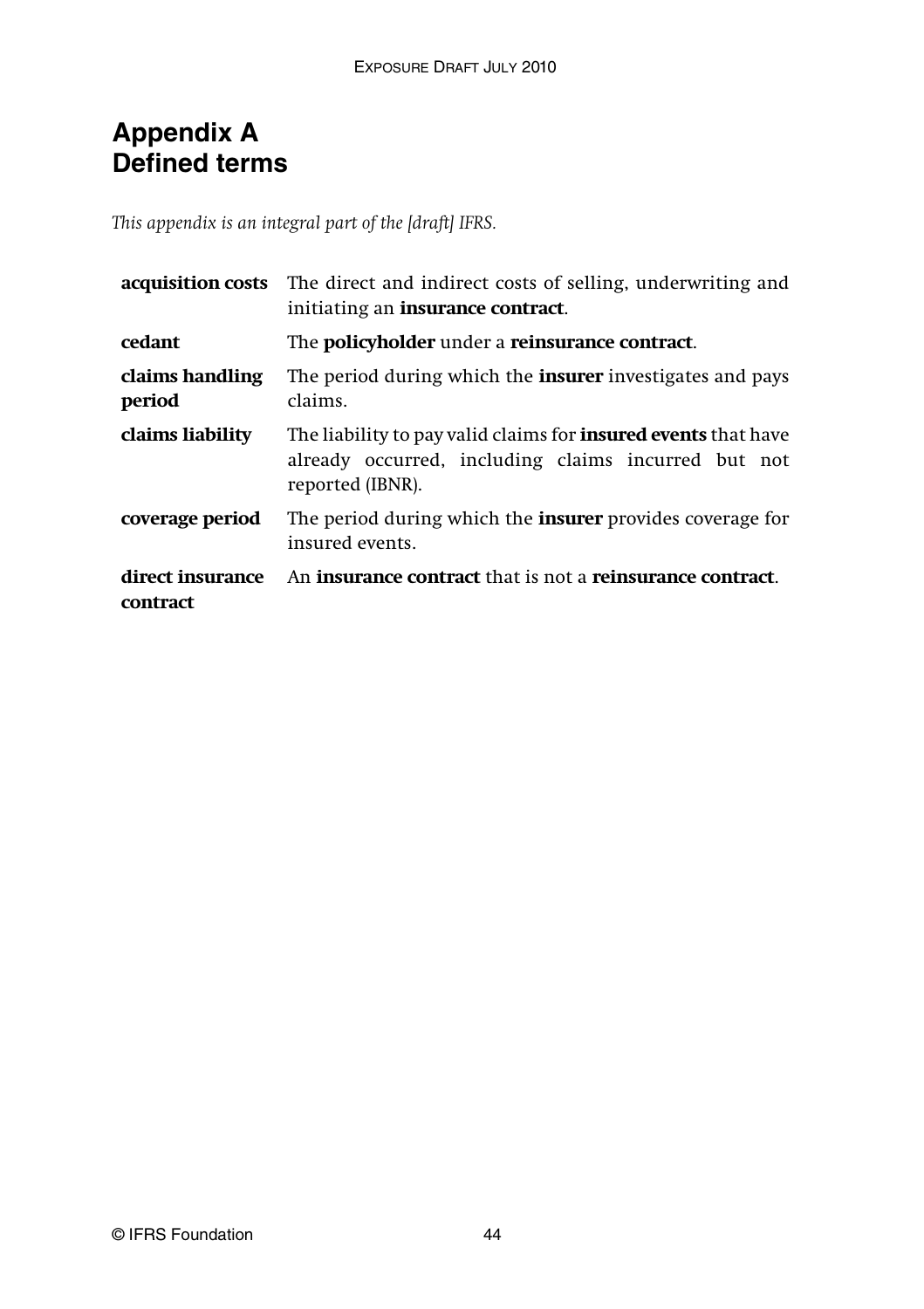| discretionary<br>participation<br>feature |     | A contractual right to receive, as a supplement to<br>guaranteed benefits, additional benefits:                                                                                                                                                                                                        |  |  |
|-------------------------------------------|-----|--------------------------------------------------------------------------------------------------------------------------------------------------------------------------------------------------------------------------------------------------------------------------------------------------------|--|--|
|                                           | (a) | that are likely to be a significant portion of the total<br>contractual benefits;                                                                                                                                                                                                                      |  |  |
|                                           | (b) | whose amount or timing is contractually at the<br>discretion of the issuer; and                                                                                                                                                                                                                        |  |  |
|                                           | (c) | that are contractually based on:                                                                                                                                                                                                                                                                       |  |  |
|                                           |     | the performance of a specified pool<br>of<br>(i)<br>insurance contracts or a specified type of<br>insurance contract;                                                                                                                                                                                  |  |  |
|                                           |     | realised and/or unrealised investment returns<br>(ii)<br>on a specified pool of assets held by the issuer;<br>or                                                                                                                                                                                       |  |  |
|                                           |     | the profit or loss of the company, fund or other<br>(iii)<br>entity that issues the contract,                                                                                                                                                                                                          |  |  |
|                                           |     | provided that there also exist insurance contracts<br>that provide similar contractual rights to participate<br>in the performance of the same insurance contracts,<br>the same pool of assets or the profit or loss of the<br>same company, fund or other entity.                                     |  |  |
| financial risk                            |     | The risk of a possible future change in one or more of a<br>specified interest rate, financial instrument price,<br>commodity price, foreign exchange rate, index of prices or<br>rates, credit rating or credit index or other variable,<br>provided in the case of a non-financial variable that the |  |  |

**guaranteed benefits** Payments or other benefits to which a particular **policyholder** or investor has an unconditional right that is not subject to the contractual discretion of the issuer.

variable is not specific to a party to the contract.

**incremental acquisition costs** The costs of selling, underwriting and initiating an insurance contract that would not have been incurred if the insurer had not issued that particular contract, but no other direct and indirect costs.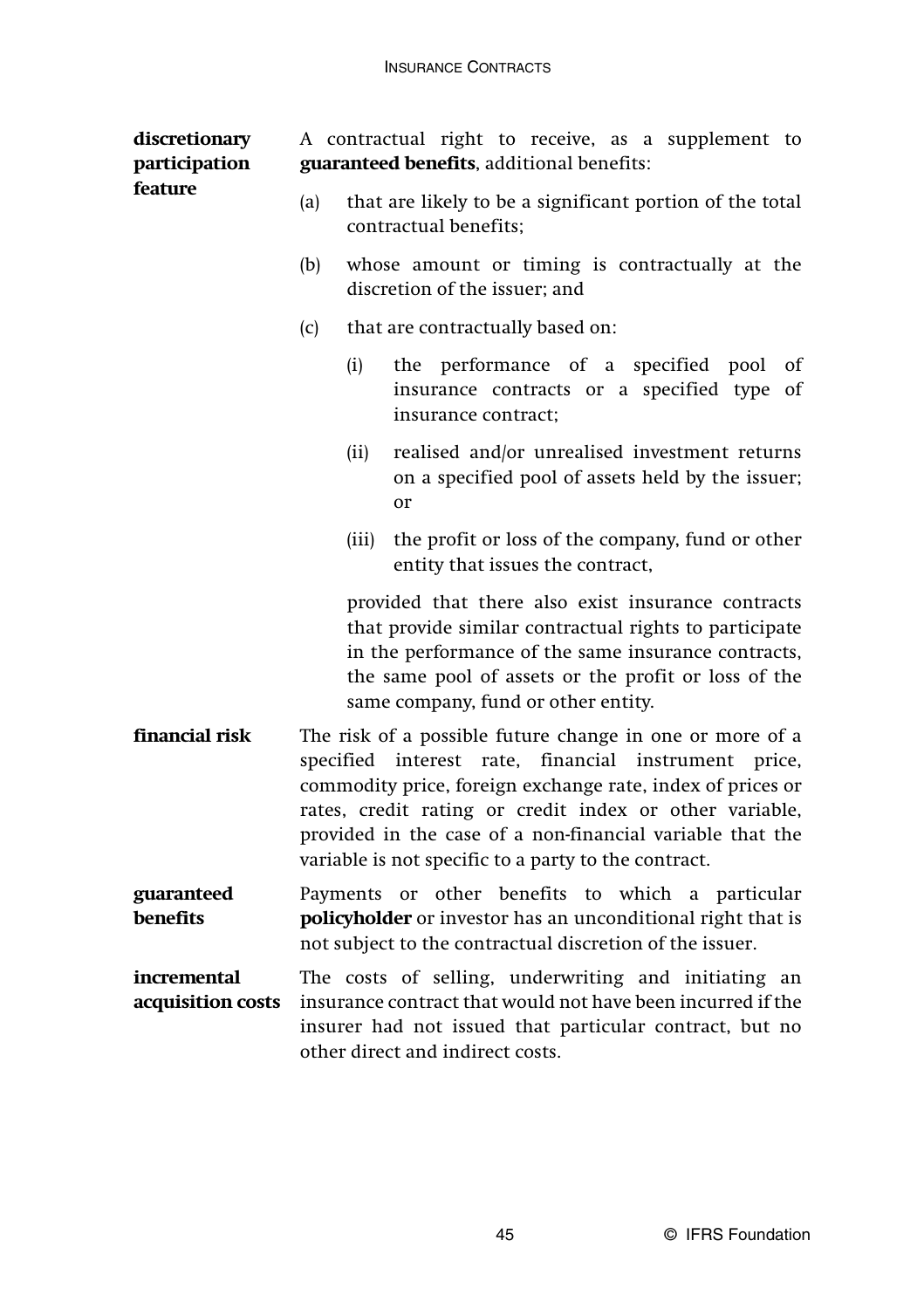**insurance contract** A contract under which one party (the **insurer**) accepts significant **insurance risk** from another party (the **policyholder**) by agreeing to compensate the policyholder if a specified uncertain future event (the **insured event**) adversely affects the policyholder. (See Appendix B for guidance on this definition.)

**insurance contract asset** An **insurer's** net remaining contractual rights less obligations under an **insurance contract**, if the rights exceed the obligations.

**insurance contract liability** An **insurer's** net remaining contractual obligations less rights under an **insurance contract**, if the obligations exceed the rights.

- **insurance risk** Risk, other than **financial risk**, transferred from the holder of a contract to the issuer.
- **insured event** An uncertain future event that is covered by an **insurance contract** and creates **insurance risk**.
- **insurer** The party that has an obligation under an **insurance contract** to compensate a **policyholder** if an **insured event** occurs.
- **policyholder** A party that has a right to compensation under an **insurance contract** if an **insured event** occurs.

**portfolio of insurance Insurance contracts** that are subject to broadly similar risks and managed together as a single pool.

**pre-claims liability** An **insurer's** stand-ready obligation to pay valid claims for future **insured events** arising under existing contracts (ie the obligation relating to the unexpired portion of risk coverage).

**present value of the fulfilment cash flows** The expected present value of the future cash outflows less future cash inflows that will arise as the **insurer** fulfils the **insurance contract**, adjusted for the effects of uncertainty about the amount and timing of those future cash flows.

**reinsurance assets** A **cedant's** net contractual rights under a **reinsurance contract**.

**reinsurance contract** An **insurance contract** issued by one insurer (the **reinsurer**) to compensate another insurer (the **cedant**) for losses on one or more contracts issued by the cedant.

**contracts**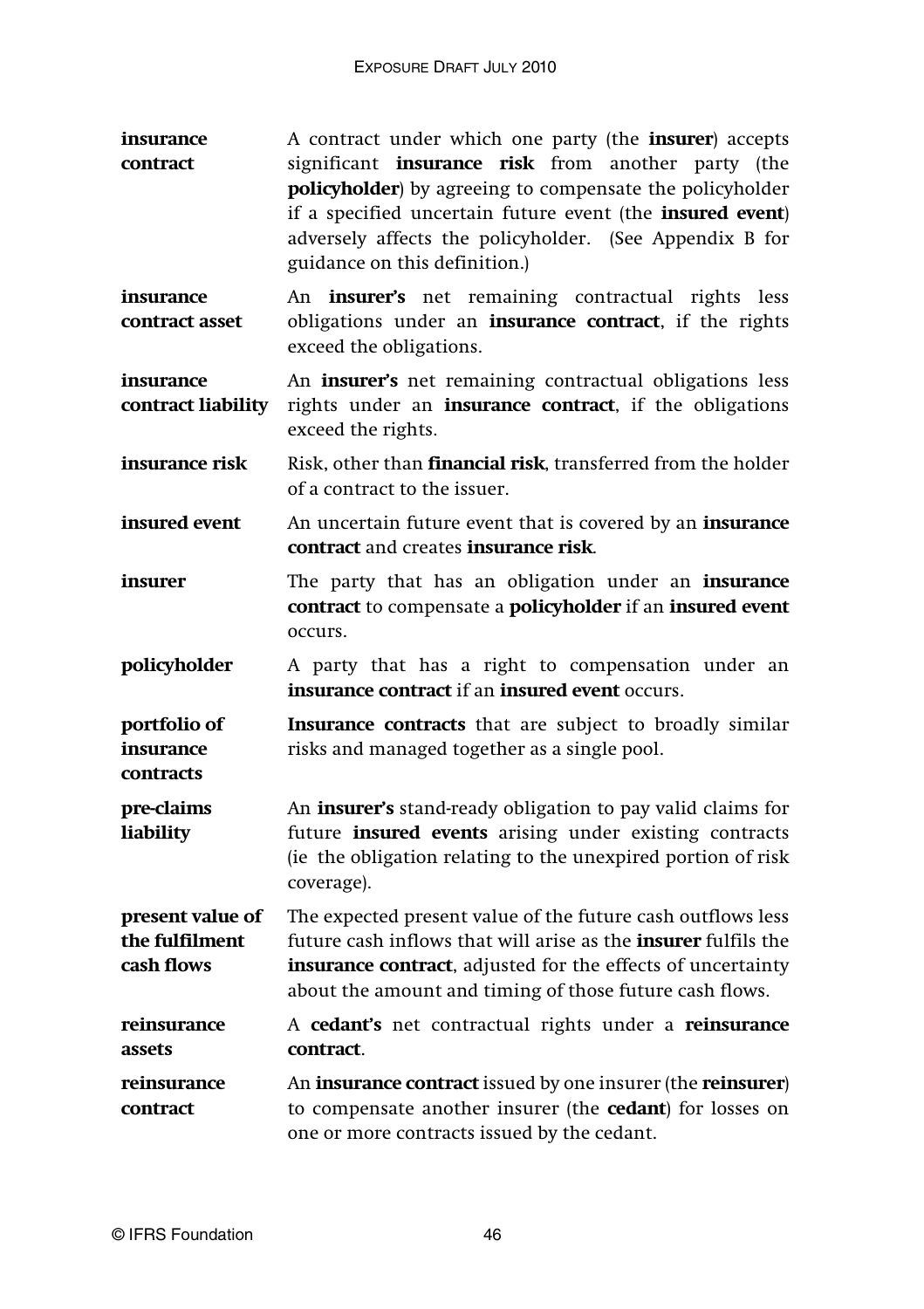| reinsurer               | The party that has an obligation under a <b>reinsurance</b><br><b>contract</b> to compensate a cedant if an <b>insured event</b> occurs.                                                                                                                                                                                                 |
|-------------------------|------------------------------------------------------------------------------------------------------------------------------------------------------------------------------------------------------------------------------------------------------------------------------------------------------------------------------------------|
| risk adjustment         | An adjustment to the expected present value of future cash<br>flows, to capture the effect of uncertainty about the<br>amount and timing of those cash flows.                                                                                                                                                                            |
| unbundle                | Account for the components of a contract as if they were<br>separate contracts, according to their nature.                                                                                                                                                                                                                               |
| unit-linked<br>contract | A contract for which some or all of the benefits are<br>determined by the price of units in an internal or external<br>investment fund (ie a specified pool of assets held by the<br><b>insurer</b> or a third party and operated in a manner similar<br>to a mutual fund). In some jurisdictions referred to as a<br>variable contract. |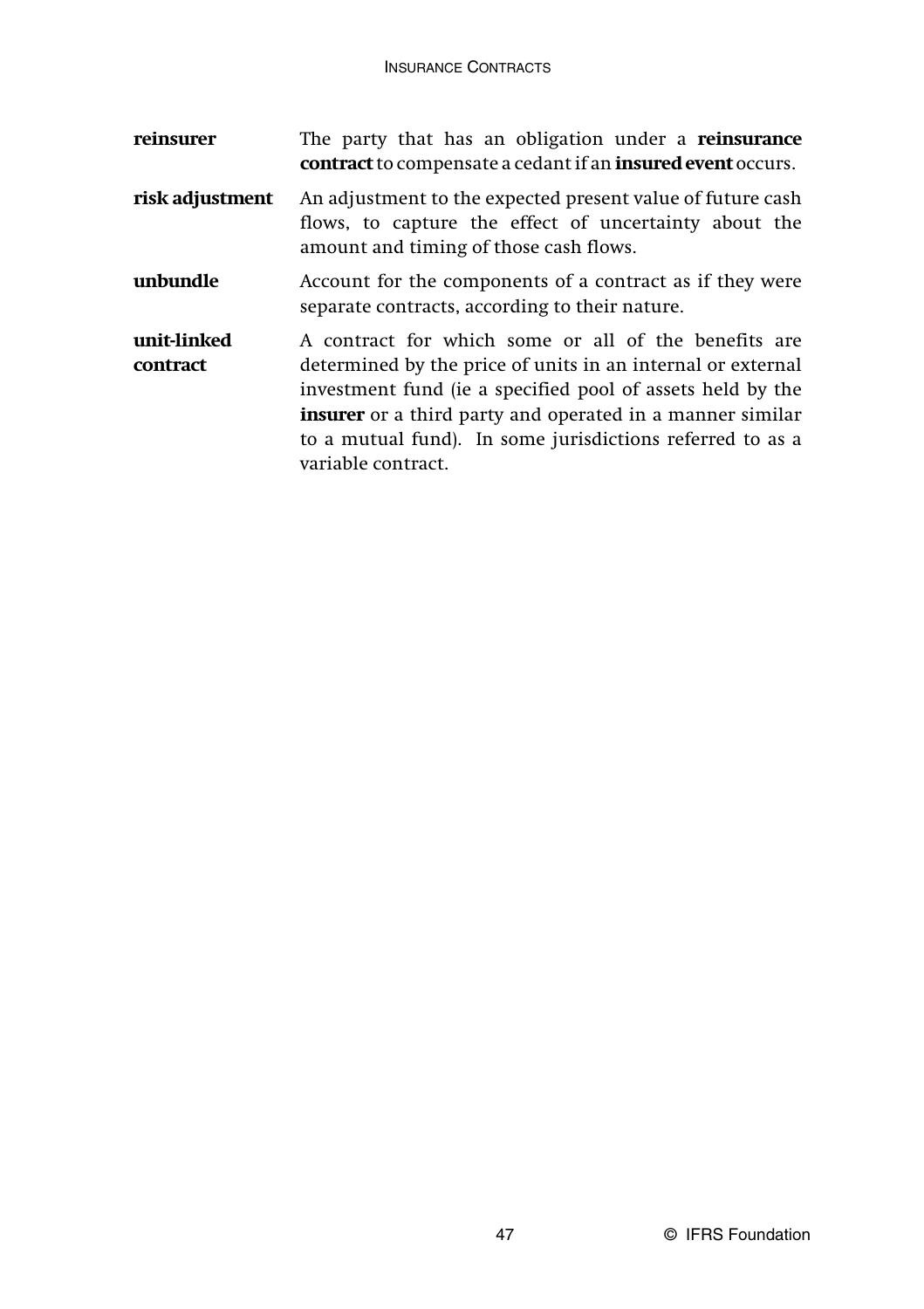# **Appendix B Application guidance**

*This appendix is an integral part of the [draft] IFRS.*

- B1 This appendix provides guidance on the following issues:
	- (a) definition of an insurance contract (paragraphs B2–B33).
	- (b) measurement of an insurance contract (paragraphs B34–B110).

# **Definition of an insurance contract (paragraph 7 and Appendix A)**

- B2 This section provides guidance on the definition of an insurance contract as specified in Appendix A. It addresses the following:
	- (a) the term 'uncertain future event' (paragraphs B3–B5).
	- (b) payments in kind (paragraphs B6 and B7).
	- (c) insurance risk and other risks (paragraphs B8–B17).
	- (d) examples of insurance contracts (paragraphs B18–B22).
	- (e) significant insurance risk (paragraphs B23–B31).
	- (f) changes in the level of insurance risk (paragraphs B32 and B33).

# **Uncertain future event**

- B3 Uncertainty (or risk) is the essence of an insurance contract. Accordingly, at least one of the following is uncertain at the inception of an insurance contract:
	- (a) whether an *insured event* will occur;
	- (b) when it will occur; or
	- (c) how much the insurer will need to pay if it occurs.
- B4 In some insurance contracts, the insured event is the discovery of a loss during the term of the contract, even if the loss arises from an event that occurred before the inception of the contract. In other insurance contracts, the insured event is an event that occurs during the term of the contract, even if the resulting loss is discovered after the end of the contract term.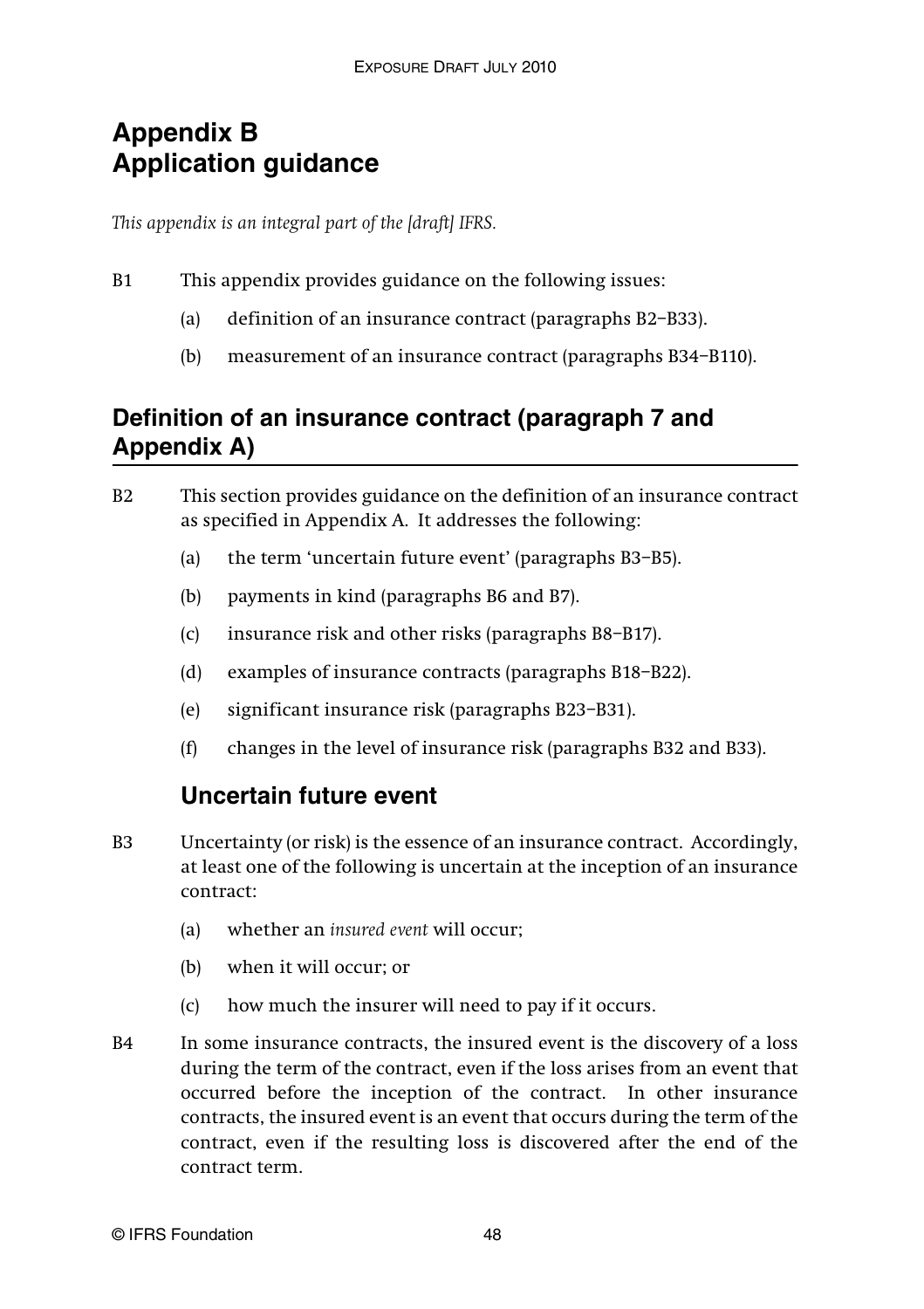B5 Some insurance contracts cover events that have already occurred, but whose financial effect is still uncertain. An example is a reinsurance contract that covers the direct insurer against adverse development of claims already reported by policyholders. In such contracts, the insured event is the discovery of the ultimate cost of those claims.

# **Payments in kind**

- B6 Some insurance contracts require or permit payments to be made in kind, in which case the insurer provides goods or services to the policyholder to settle its obligation to compensate the policyholder for insured events. An example is when the insurer replaces a stolen article directly, instead of reimbursing the policyholder for the amount of its loss. Another example is when an insurer uses its own hospitals and medical staff to provide medical services covered by the insurance contract.
- B7 For some fixed-fee service contracts, the level of service depends on an uncertain event. Although such contracts meet the definition of an insurance contract if the uncertain event would cause significant additional payments by the insurer, they are outside the scope of this [draft] IFRS if the primary purpose of the contract is the provision of services. Examples of such contracts are:
	- (a) a maintenance contract in which the service provider agrees to repair specified equipment after a malfunction.
	- (b) a contract for car breakdown services in which the provider agrees, for a fixed annual fee, to provide roadside assistance or tow the car to a nearby garage.

# **Distinction between insurance risk and other risks**

- B8 The definition of an insurance contract refers to insurance risk, which this [draft] IFRS defines as risk, other than financial risk, transferred from the holder of a contract to the issuer. A contract that exposes the issuer to financial risk without significant insurance risk is not an insurance contract.
- B9 The definition of financial risk in Appendix A includes a list of financial and non-financial variables. That list includes non-financial variables that are not specific to a party to the contract, such as an index of earthquake losses in a particular region or an index of temperatures in a particular city. It excludes non-financial variables that are specific to a party to the contract, such as the occurrence or non-occurrence of a fire that damages or destroys an asset of that party. Furthermore, the risk of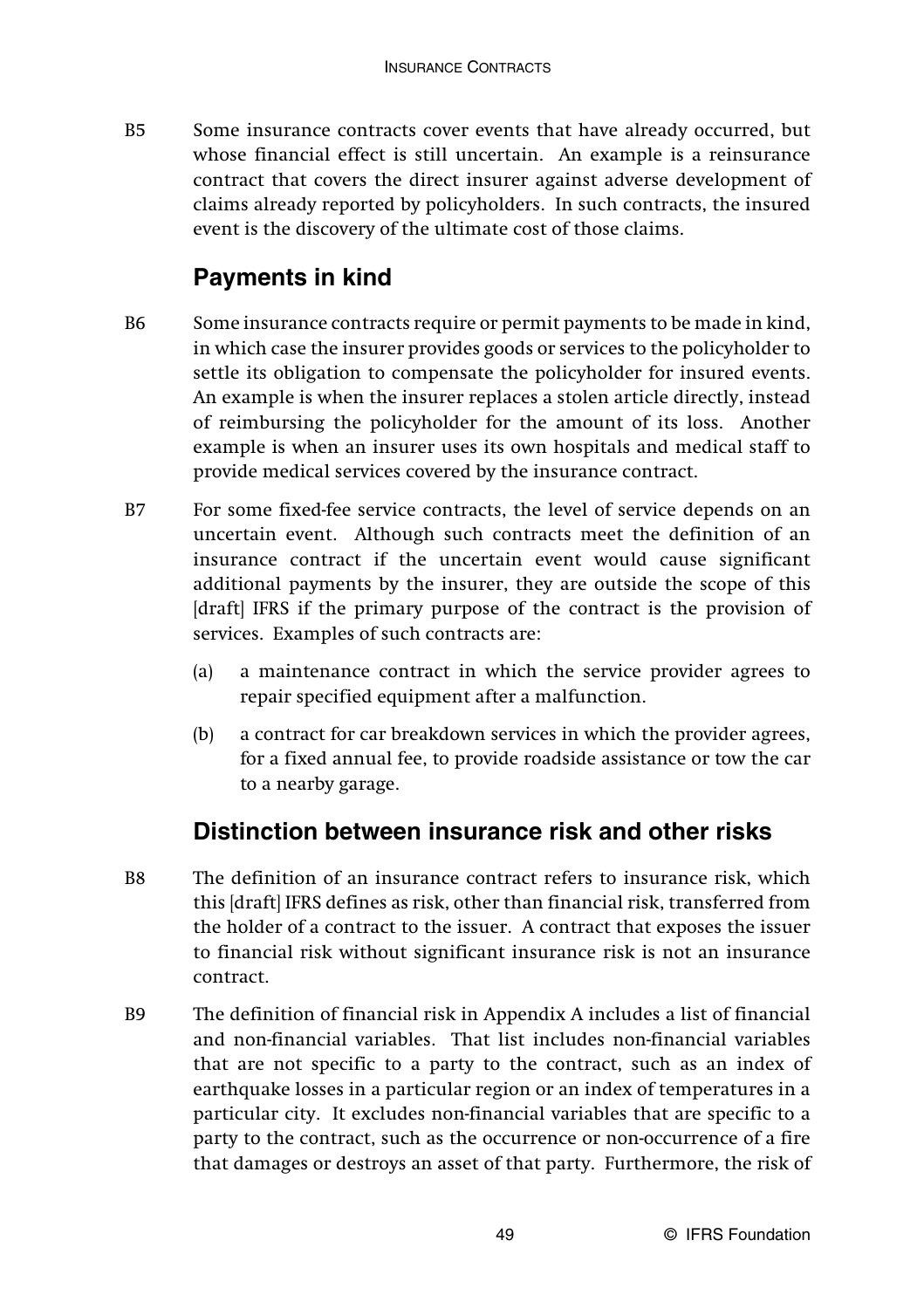changes in the fair value of a non-financial asset is not a financial risk if the fair value reflects not only changes in market prices for such assets (ie a financial variable), but also the condition of a specific non-financial asset held by a party to a contract (ie a non-financial variable). For example, if a guarantee of the residual value of a specific car exposes the guarantor to the risk of changes in the car's physical condition, that risk is insurance risk, not financial risk.

- B10 Some contracts expose the issuer to financial risk, in addition to significant insurance risk. For example, many life insurance contracts both guarantee a minimum rate of return to policyholders (creating financial risk) and promise death benefits that at some times significantly exceed the policyholder's account balance (creating insurance risk in the form of mortality risk). Such contracts are insurance contracts.
- B11 Under some contracts, an insured event triggers the payment of an amount linked to a price index. Such contracts are insurance contracts, provided that the payment that is contingent on the insured event could be significant. For example, a life-contingent annuity linked to a cost-of-living index transfers insurance risk because payment is triggered by an uncertain event—the survival of the annuitant. The link to the price index is an embedded derivative, but it also transfers insurance risk. If the resulting transfer of insurance risk is significant, the embedded derivative meets the definition of an insurance contract, in which case it shall not be separated from the host contract (see paragraph 12).
- B12 The definition of insurance risk refers to risk that the insurer accepts from the policyholder. In other words, insurance risk is a pre-existing risk transferred from the policyholder to the insurer. Thus, a new risk created by the contract is not insurance risk.
- B13 The definition of an insurance contract refers to an adverse effect on the policyholder. The definition does not limit the payment by the insurer to an amount equal to the financial effect of the adverse event. For example, the definition does not exclude 'new-for-old' coverage that pays the policyholder sufficient to permit replacement of a used and damaged asset with a new asset. Similarly, the definition does not limit payment under a term life insurance contract to the financial loss suffered by the deceased's dependants, nor does it preclude the payment of predetermined amounts to quantify the loss caused by death or an accident.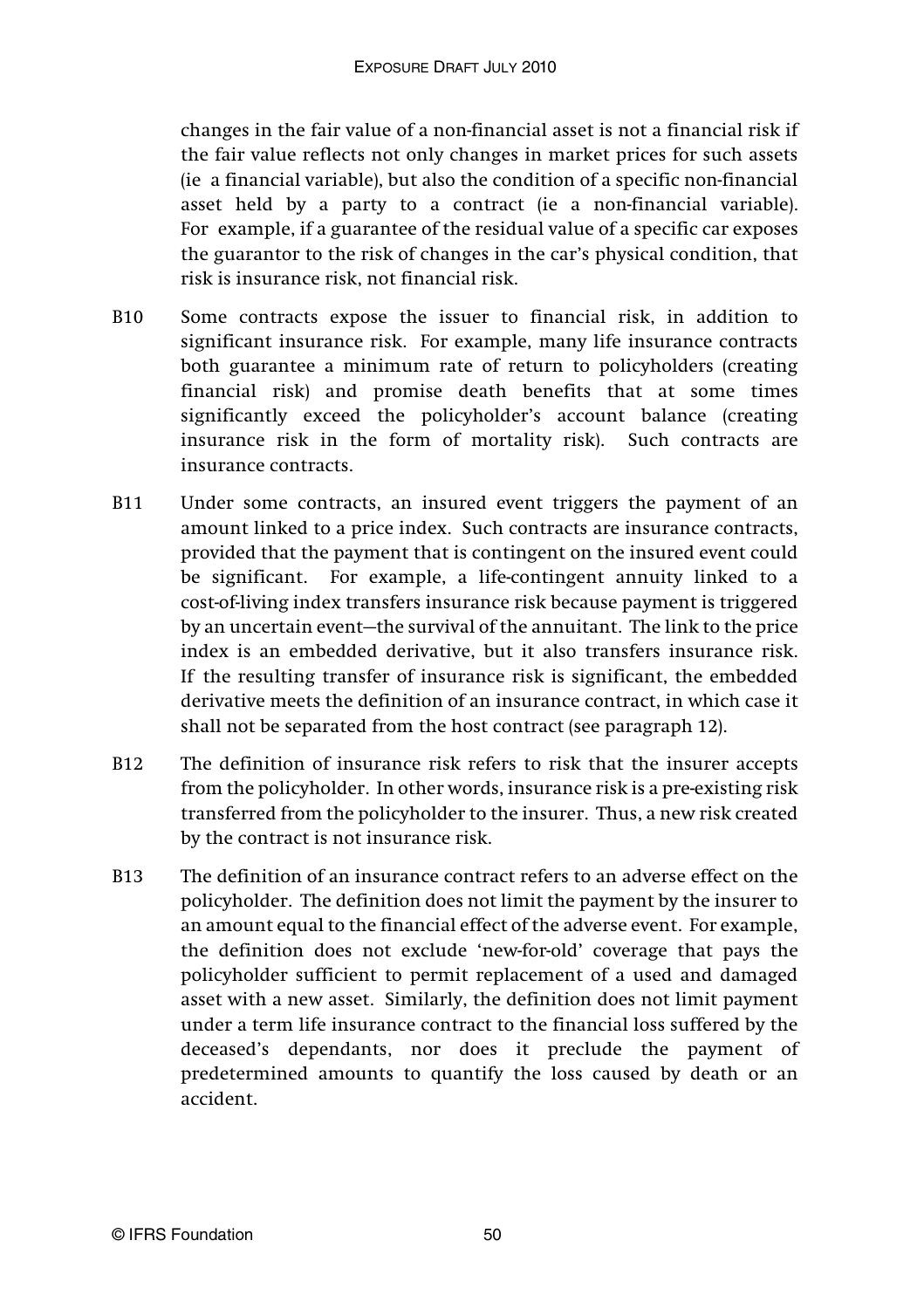- B14 Some contracts require a payment if a specified uncertain event occurs, but do not require there to be an adverse effect on the policyholder as a precondition for payment. Such a contract is not an insurance contract even if the holder uses that contract to mitigate an underlying risk exposure. For example, if the holder uses a derivative to hedge an underlying non-financial variable that is correlated with the cash flows from an asset of the entity, the derivative is not an insurance contract because payment is not conditional on whether the holder is adversely affected by a reduction in the cash flows from the asset. Conversely, the definition of an insurance contract refers to an uncertain event for which an adverse effect on the policyholder is a contractual precondition for payment. That contractual precondition does not require the insurer to investigate whether the event actually caused an adverse effect, but it does permit the insurer to deny payment if it is not satisfied that the event caused an adverse effect.
- B15 Lapse or persistency risk (ie the risk that the counterparty will cancel the contract earlier or later than the issuer had expected when pricing the contract) is not insurance risk because the payment to the counterparty is not contingent on an uncertain future event that adversely affects the counterparty. Similarly, expense risk (ie the risk of unexpected increases in the administrative costs associated with the servicing of a contract, rather than in costs associated with insured events) is not insurance risk because an unexpected increase in expenses does not adversely affect the counterparty.
- B16 Therefore, a contract that exposes the issuer to lapse risk, persistency risk or expense risk is not an insurance contract unless that contract also exposes the issuer to significant insurance risk. However, if the issuer of that contract mitigates that risk by using a second contract to transfer part of that risk to another party, the second contract exposes that other party to insurance risk.
- B17 An insurer can accept significant insurance risk from the policyholder only if the insurer is an entity separate from the policyholder. In the case of a mutual insurer, the mutual entity accepts risk from each policyholder and pools that risk. Although policyholders bear that pooled risk collectively in their capacity as owners, the mutual entity has accepted the risk that is the essence of insurance contracts.

# **Examples of insurance contracts**

B18 The following are examples of contracts that are insurance contracts, if the transfer of insurance risk is significant: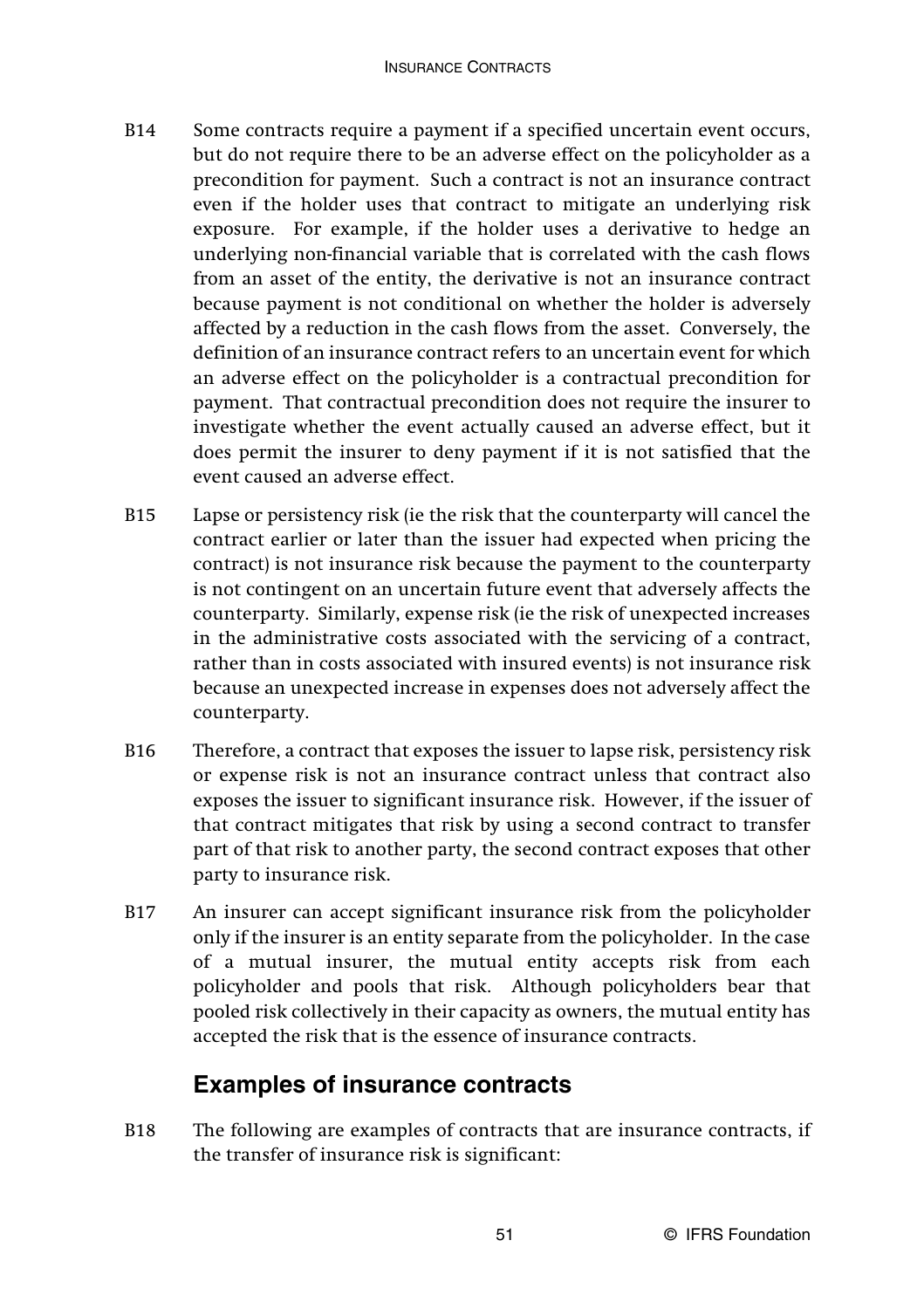- (a) insurance against theft or damage to property.
- (b) insurance against product liability, professional liability, civil liability or legal expenses.
- (c) life insurance and prepaid funeral plans (although death is certain, it is uncertain when death will occur or, for some types of life insurance, whether death will occur within the period covered by the insurance).
- (d) life-contingent annuities and pensions (ie contracts that provide compensation for the uncertain future event—the survival of the annuitant or pensioner—to assist the annuitant or pensioner in maintaining a given standard of living, which would otherwise be adversely affected by his or her survival).
- (e) insurance against disability and medical cost.
- (f) surety bonds, fidelity bonds, performance bonds and bid bonds (ie contracts that compensate the holder if another party fails to perform a contractual obligation, for example an obligation to construct a building).
- (g) credit insurance that provides for specified payments to be made to reimburse the holder for a loss it incurs because a specified debtor fails to make payment when due under the original or modified terms of a debt instrument.
- (h) product warranties. Product warranties issued by another party for goods sold by a manufacturer, dealer or retailer are within the scope of this [draft] IFRS. However, product warranties issued directly by a manufacturer, dealer or retailer are within the scope of IAS 18 and IAS 37 because they either:
	- (i) do not meet the definition of an insurance contract (warranties intended to provide a customer with coverage for latent defects in the product); or
	- (ii) meet the definition of an insurance contract but are outside the scope of this [draft] IFRS (warranties intended to provide a customer with coverage for faults that arise after the product is transferred to the customer).
- (i) title insurance (ie insurance against the discovery of defects in title to land that were not apparent when the insurance contract was issued). In this case, the insured event is the discovery of a defect in the title, not the defect itself.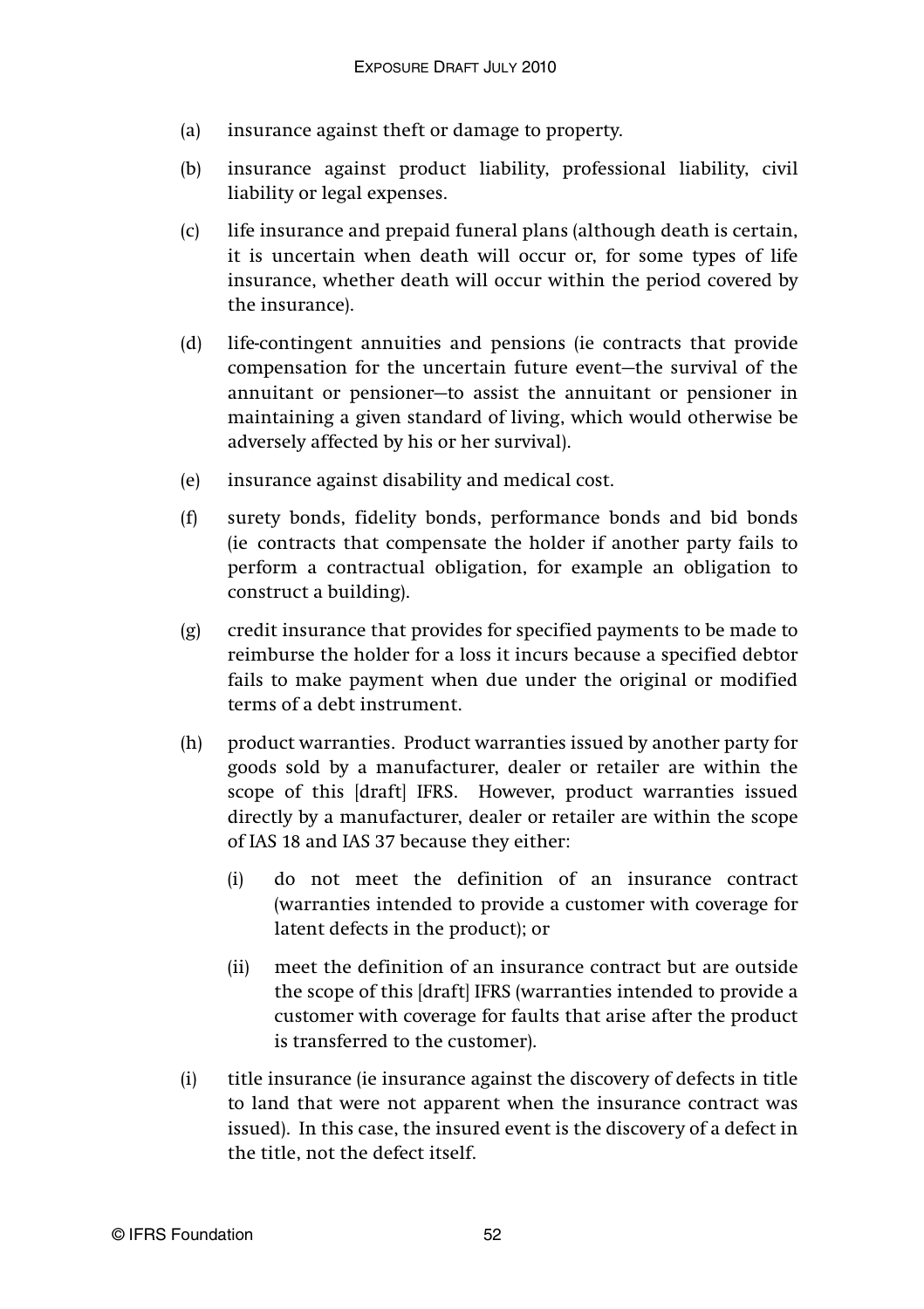- (j) travel insurance (ie compensation in cash or in kind to policyholders for losses suffered during travel).
- (k) catastrophe bonds that provide for reduced payments of principal, interest or both if a specified event adversely affects the issuer of the bond (unless the specified event does not create significant insurance risk, for example if the event is a change in an interest rate or foreign exchange rate).
- (l) insurance swaps and other contracts that require a payment based on changes in climatic, geological or other physical variables that are specific to a party to the contract.
- (m) reinsurance contracts.
- B19 The following are examples of items that are not insurance contracts:
	- (a) investment contracts that have the legal form of an insurance contract but do not expose the insurer to significant insurance risk. For example, life insurance contracts in which the insurer bears no significant mortality risk are not insurance contracts (such contracts are non-insurance financial instruments or service contracts—see paragraphs B20 and B21).
	- (b) contracts that have the legal form of insurance, but pass all significant insurance risk back to the policyholder through non-cancellable and enforceable mechanisms that adjust future payments by the policyholder to the issuer as a direct result of insured losses. For example, some financial reinsurance contracts or some group contracts pass all significant insurance risk back to the policyholder (such contracts are normally non-insurance financial instruments or service contracts—see paragraphs B20 and B21).
	- (c) self-insurance (ie retaining a risk that could have been covered by insurance). In such situations, there is no insurance contract because there is no agreement with another party.
	- (d) contracts (such as gambling contracts) that require a payment if a specified uncertain future event occurs, but do not require, as a contractual precondition for payment, that the event adversely affects the policyholder. However, this does not preclude the specification of a predetermined payout to quantify the loss caused by a specified event such as death or an accident (see paragraph B13).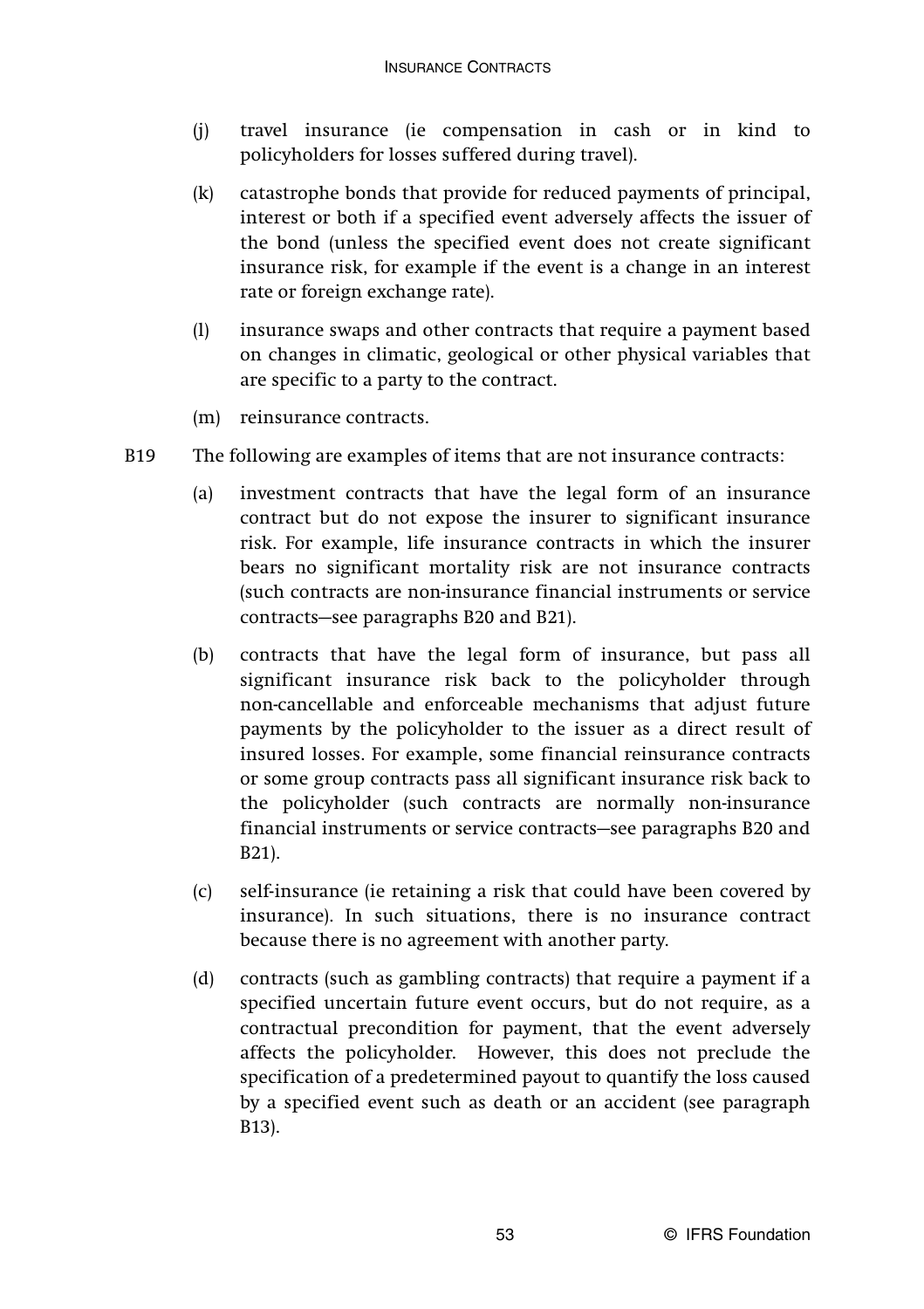- (e) derivatives that expose one party to financial risk but not insurance risk, because they require that party to make payment solely on the basis of changes in one or more of a specified interest rate, financial instrument price, commodity price, foreign exchange rate, index of prices or rates, credit rating or credit index or other variable, provided in the case of a non-financial variable that the variable is not specific to a party to the contract (such contracts are accounted for in accordance with IFRS 9 or IAS 39).
- (f) credit-related guarantees (or letters of credit, credit derivative default contracts or credit insurance contracts) that require payments even if the holder has not incurred a loss on the failure of the debtor to make payments when due (such contracts are accounted for in accordance with IFRS 9 or IAS 39).
- (g) contracts that require a payment based on a climatic, geological or other physical variable that is not specific to a party to the contract (commonly described as weather derivatives).
- (h) catastrophe bonds that provide for reduced payments of principal, interest or both, based on a climatic, geological or other physical variable that is not specific to a party to the contract.
- B20 If the contracts described in paragraph B19 create financial assets or financial liabilities, they are within the scope of IFRS 9 or IAS 39. Among other things, this means that the parties to the contract use what is sometimes called deposit accounting, which involves the following:
	- (a) one party recognises the consideration received as a financial liability, rather than as revenue; and
	- (b) the other party recognises the consideration paid as a financial asset, rather than as an expense.
- B21 If the contracts described in paragraph B19 do not create financial assets or financial liabilities, IAS 18 applies. In accordance with IAS 18, revenue associated with a transaction involving the rendering of services is recognised as an entity satisfies its performance obligation by providing the services to the customer.
- B22 The credit insurance discussed in paragraph B18(g) and the credit-related guarantees discussed in paragraph B19(f) can have various legal forms, such as that of a guarantee, some types of letter of credit, a credit default contract or an insurance contract. If those contracts require the issuer to make specified payments to reimburse the holder for a loss the holder incurs because a specified debtor fails to make payment when due in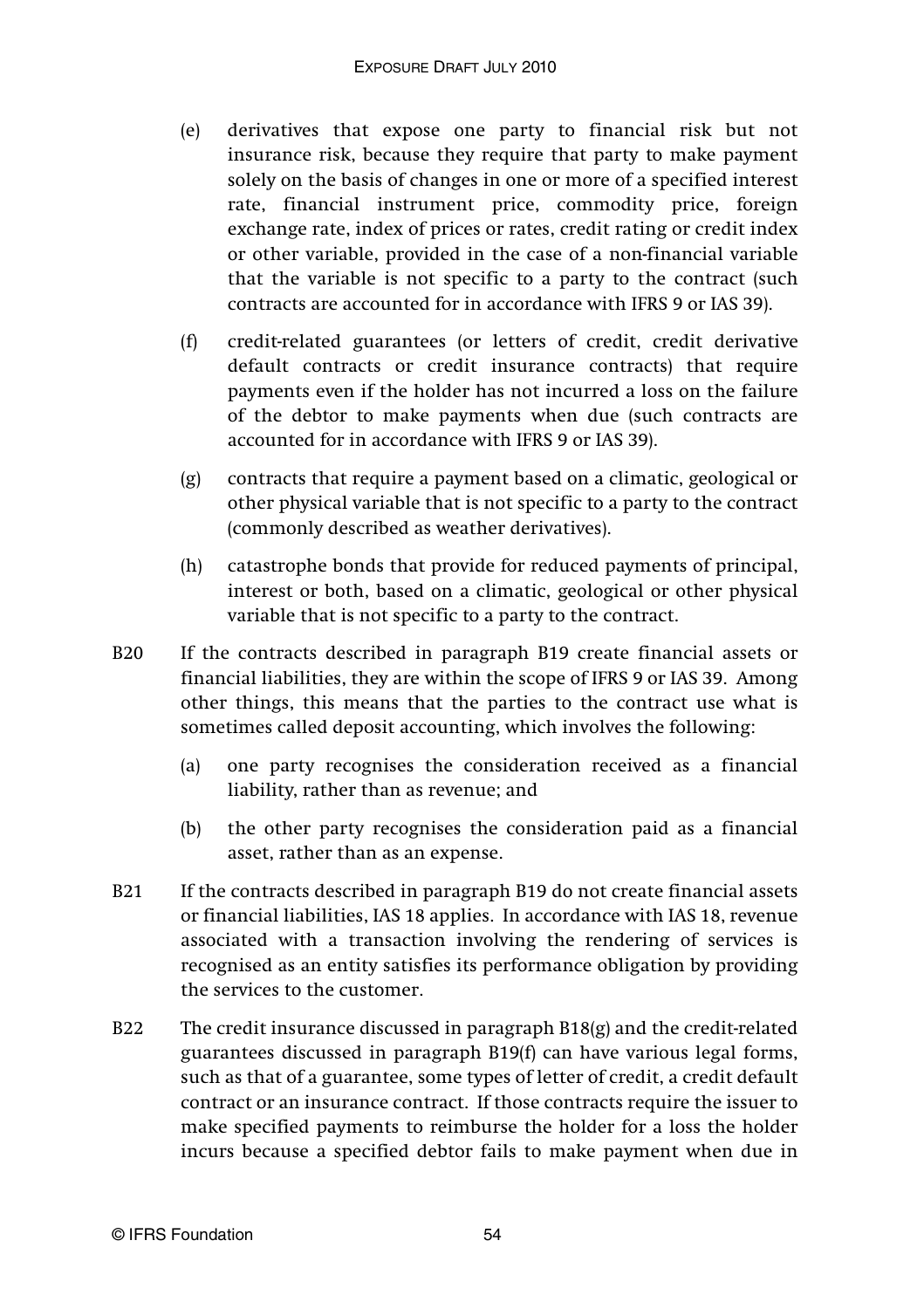accordance with the original or modified terms of a debt instrument, they are insurance contracts and are within the scope of this [draft] IFRS. However, IFRS 9 or IAS 39 apply to contracts described in paragraph B19(f), such as contracts that require payment:

- (a) regardless of whether the counterparty holds the underlying debt instrument; or
- (b) on a change in credit rating or change in credit index, rather than on the failure of a specified debtor to make payments when due.

# **Significant insurance risk**

- B23 A contract is an insurance contract only if it transfers significant insurance risk. Paragraphs B8–B22 discuss insurance risk. The following paragraphs discuss the assessment of whether insurance risk is significant.
- B24 Insurance risk is significant if, and only if, an insured event could cause an insurer to pay significant additional benefits in any scenario, excluding scenarios that lack commercial substance (ie have no discernible effect on the economics of the transaction). If significant additional benefits would be payable in scenarios that have commercial substance, the condition in the previous sentence can be met even if the insured event is extremely unlikely or even if the expected (ie probability-weighted) present value of contingent cash flows is a small proportion of the expected present value of all the remaining cash flows from the insurance contract.
- B25 In addition, a contract does not transfer insurance risk if there is no scenario that has commercial substance in which the present value of the net cash outflows paid by the insurer can exceed the present value of the premiums.
- B26 In determining whether it will pay significant additional benefits in a particular scenario, the insurer takes into account the effect of the time value of money. As a result, contractual terms that delay timely reimbursement to the policyholder can eliminate significant insurance risk. Consider the following reinsurance example. A cedant enters into a contract covering a book of one-year contracts. The contract provides that the reinsurer's payment will be ten years after the start of the contract. At the beginning of the contract, the reinsurer expects that claims will range from CU1,000 to CU1,200. In assessing whether the reinsurance

In this [draft] IFRS, monetary amounts are denominated in 'currency units (CU)'.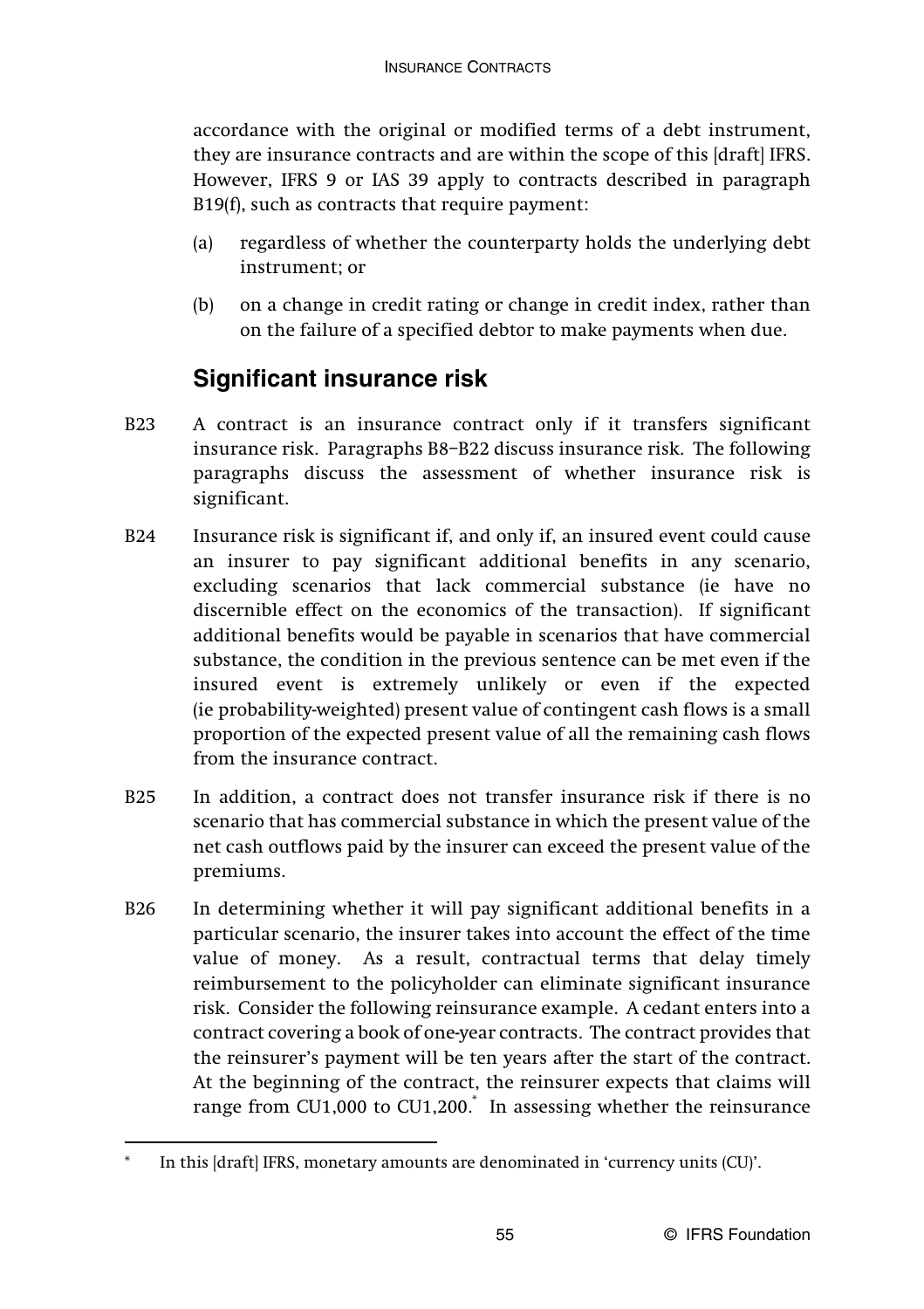contract transfers significant insurance risk, the reinsurer considers the present value of the future payments in each scenario, ie not their nominal amounts. Assuming a discount rate of 5 per cent, the relevant benefit payments range from CU614 to CU737 (ie the nominal payments discounted at a rate of 5 per cent over 10 years).

- B27 The additional benefits described in paragraph B24 refer to the present value of amounts that exceed the present value of amounts that would be payable if no insured event occurred (excluding scenarios that lack commercial substance). Those additional amounts include claims handling and claims assessment costs, but exclude:
	- (a) the loss of the ability to charge the policyholder for future services. For example, in an investment-linked life insurance contract, the death of the policyholder means that the insurer can no longer perform investment management services and collect a fee for doing so. However, this economic loss for the insurer does not reflect insurance risk, just as a mutual fund manager does not take on insurance risk in relation to the possible death of a client. Therefore, the potential loss of future investment management fees is not relevant in assessing how much insurance risk is transferred by a contract.
	- (b) waiver on death of charges that would be made on cancellation or surrender. Because the contract brought those charges into existence, the waiver of these charges does not compensate the policyholder for a pre-existing risk. Hence, they are not relevant in assessing how much insurance risk is transferred by a contract.
	- (c) a payment conditional on an event that does not cause a significant loss to the holder of the contract. For example, consider a contract that requires the issuer to pay CU1 million if an asset suffers physical damage causing an insignificant economic loss of CU1 to the holder. In this contract, the holder transfers to the insurer the insignificant risk of losing CU1. At the same time, the contract creates non-insurance risk that the issuer will need to pay CU999,999 if the specified event occurs. Because the issuer does not accept significant insurance risk from the holder, this contract is not an insurance contract.
	- (d) possible reinsurance recoveries. The insurer accounts for these separately.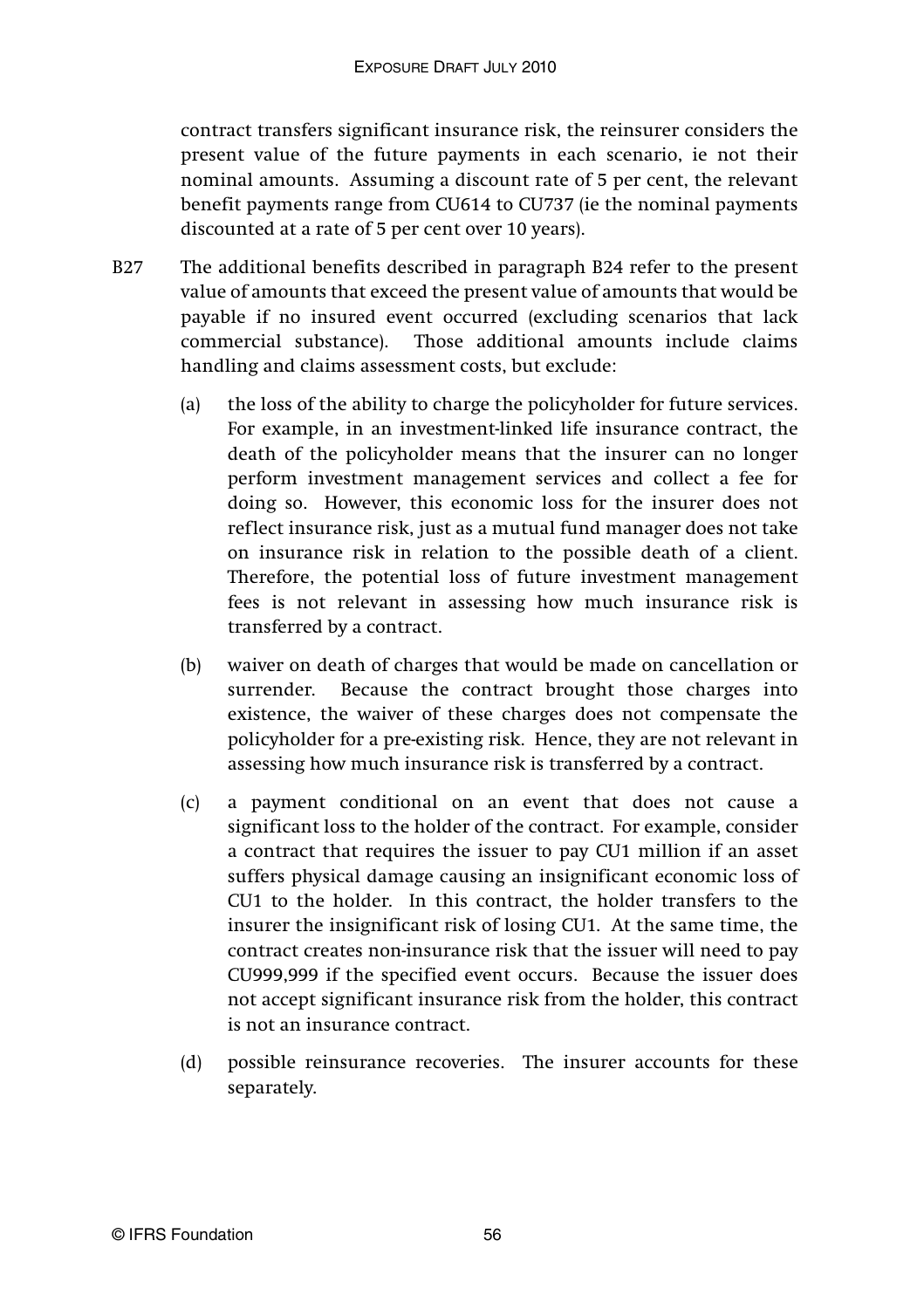- B28 An insurer shall assess the significance of insurance risk contract by contract, rather than by reference to materiality to the financial statements (for that purpose, contracts entered into simultaneously with a single counterparty, or contracts that are otherwise interdependent, form a single contract). Thus, insurance risk can be significant even if there is a minimal probability of material losses for a whole book of contracts. This contract-by-contract assessment makes it easier to classify a contract as an insurance contract. However, if a relatively homogeneous book of small contracts is known to consist of contracts that all transfer insurance risk, an insurer need not examine each contract within that book to identify a few non-derivative contracts that transfer insignificant insurance risk.
- B29 It follows from paragraphs B24–B28 that if a contract pays a death benefit exceeding the amount payable on survival, the contract is an insurance contract unless the additional death benefit is insignificant (judged by reference to the contract rather than to an entire book of contracts). As noted in paragraph B27(b), the waiver on death of cancellation or surrender charges is not included in this assessment if that waiver does not compensate the policyholder for a pre-existing risk. Similarly, an annuity contract that pays out regular sums for the rest of a policyholder's life is an insurance contract, unless the aggregate life-contingent payments are insignificant.
- B30 Paragraph B24 refers to additional benefits. Those additional benefits could include a requirement to pay benefits earlier if the insured event occurs earlier and the payment is not adjusted for the time value of money. An example is whole life insurance for a fixed amount (ie insurance that provides a fixed death benefit whenever the policyholder dies, with no expiry date for the cover). It is certain that the policyholder will die, but the date of death is uncertain. The insurer will suffer a loss on those individual contracts for which policyholders die early, even if there is no overall loss on the whole book of contracts.
- B31 If an insurance contract is unbundled in accordance with paragraph 8 into an insurance component and one or more other components (eg an investment component), the significance of insurance risk transfer is assessed by reference to the insurance component. The significance of insurance risk transferred by an embedded derivative is assessed by reference to the embedded derivative.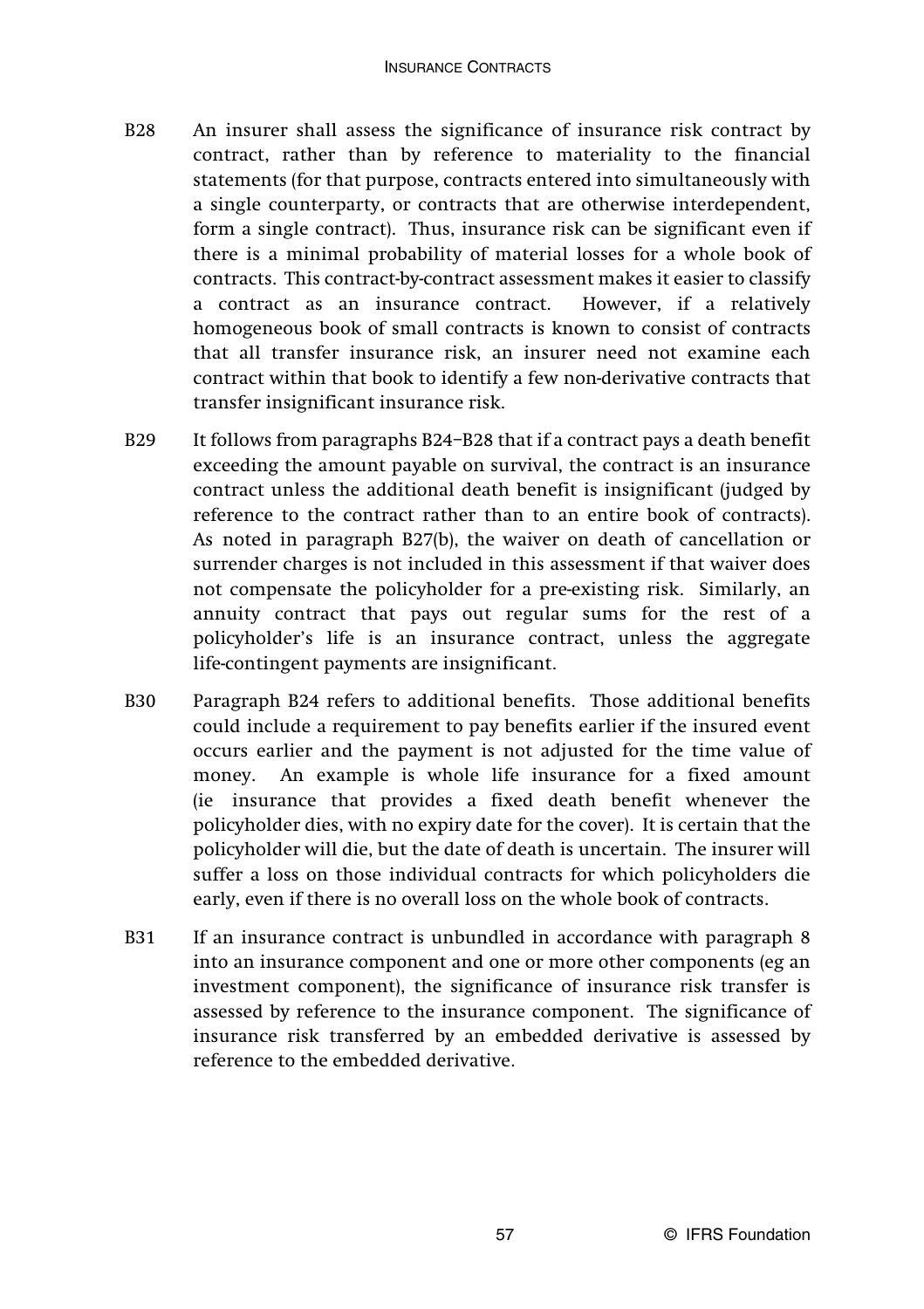# **Changes in the level of insurance risk**

- B32 Some contracts do not transfer any insurance risk to the issuer at inception, although they do transfer insurance risk at a later time. For example, consider a contract that provides a specified investment return and includes an option for the policyholder to use the proceeds of the investment on maturity to buy a life-contingent annuity at the annuity rates charged by the insurer to other new annuitants at the time the policyholder exercises the option. Such a contract transfers no insurance risk to the issuer until the option is exercised because the insurer remains free to price the annuity on a basis that reflects the insurance risk transferred to the insurer at that time. However, if the contract specifies the annuity rates (or a basis for setting the annuity rates), the contract transfers insurance risk to the issuer at inception.
- B33 A contract that qualifies as an insurance contract remains an insurance contract until all rights and obligations are extinguished (ie discharged, or cancelled or expires).

### **Measurement of insurance contracts**

- B34 This section provides guidance on the measurement of insurance contracts. It addresses the following:
	- (a) initial measurement (paragraph B35).
	- (b) initial measurement of reinsurance contracts (paragraph B36).
	- (c) estimates of future cash flows (paragraphs B37–B66).
	- (d) risk adjustments (paragraphs B67–B103).
	- (e) insurance contracts acquired in portfolio transfers (paragraphs B104–B107).
	- (f) insurance contracts acquired in a business combination (paragraphs B108 and B109).
	- (g) measurement of insurance contracts on transition (paragraph B110).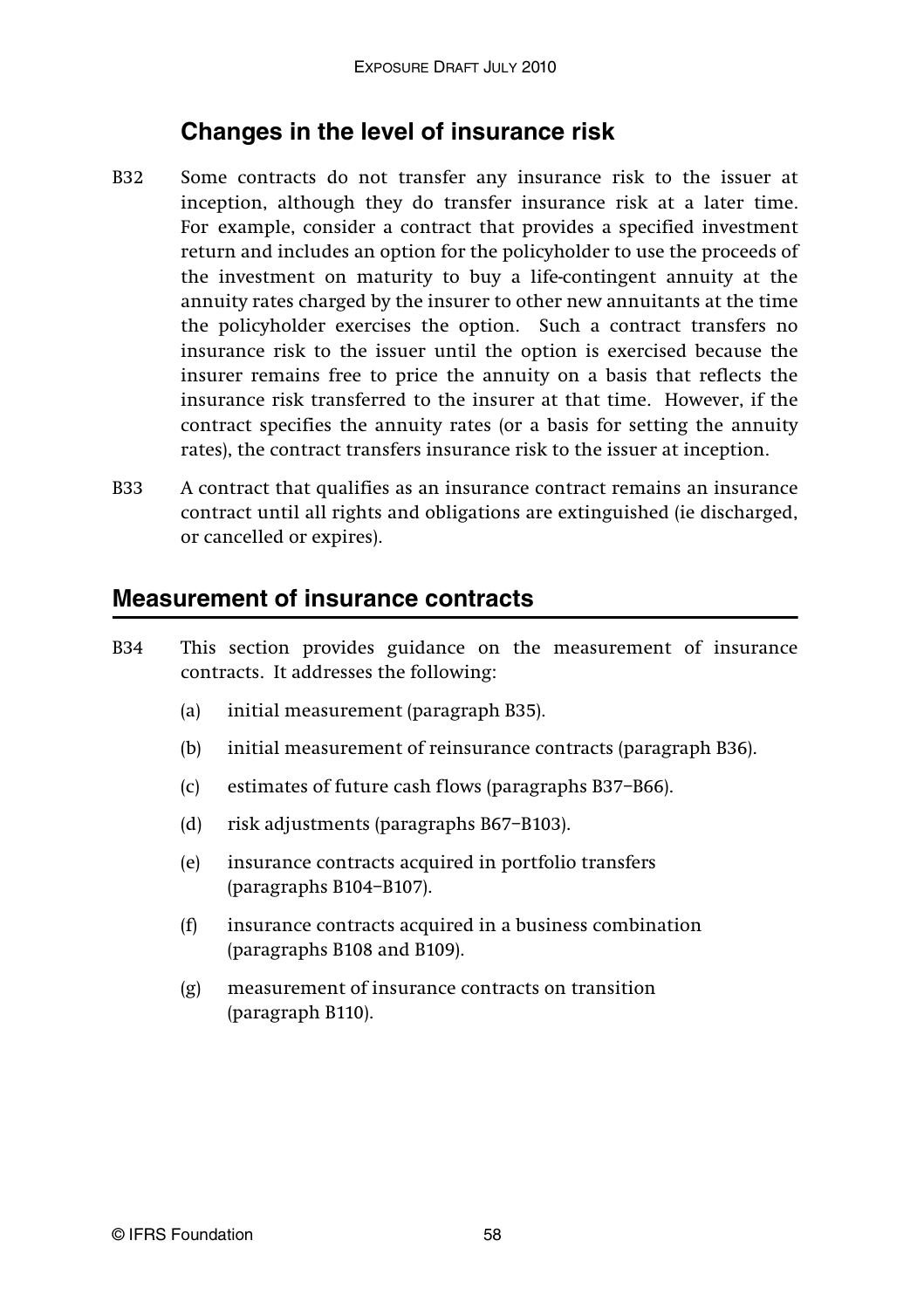# **Initial measurement (paragraphs 17–46)**

B35 Paragraph 17 requires an insurer to measure an insurance contract initially at the present value of the fulfilment cash flows plus a residual margin that eliminates any gain at inception of the contract. A residual margin arises if the expected present value of the future cash outflows plus the risk adjustment is less than the expected present value of the future cash inflows. However, if the present value of the fulfilment cash flows is greater than zero (ie the expected present value of the future cash outflows plus the risk adjustment exceeds the expected present value of the future cash inflows), paragraph 18 requires that an expense shall be recognised immediately. Furthermore, paragraph 39(a) requires an insurer to include in the present value of fulfilment cash flows those acquisition costs that are incremental at the level of an individual contract. The following example illustrates how an insurer applies these principles.

#### **Example 1 – Initial measurement of insurance contracts**

An insurer issues an insurance contract, receives CU50 as the first premium payment and incurs acquisition costs of CU70, of which incremental acquisition costs are CU40. The insurer estimates an expected present value (EPV) of subsequent premiums of CU950 and a risk adjustment of CU50. In example 1A, the insurer estimates that the EPV of future claims is CU900. In Example 1B, the insurer estimates that the EPV of claims is CU920. The present value of the fulfilment cash flows is the difference between the EPV of cash inflows (CU1,000) and the EPV of fulfilment cash outflows (CU940 in Example 1A and CU960 in Example 1B), less the risk adjustment (CU50). At initial recognition, the insurer would measure the insurance contract as follows:

|                                               | Example 1A | <b>Example 1B</b> |  |
|-----------------------------------------------|------------|-------------------|--|
|                                               | CU         | CU                |  |
| EPV of cash outflows                          | 940        | 960               |  |
| Risk adjustment                               | 50         | 50                |  |
| EPV of cash inflows                           | (1,000)    | (1,000)           |  |
| Present value of the fulfilment cash<br>flows | (10)       | 10                |  |
| Residual margin                               | 10         | 0                 |  |
| Liability at initial recognition              |            | 10                |  |
|                                               |            | continued         |  |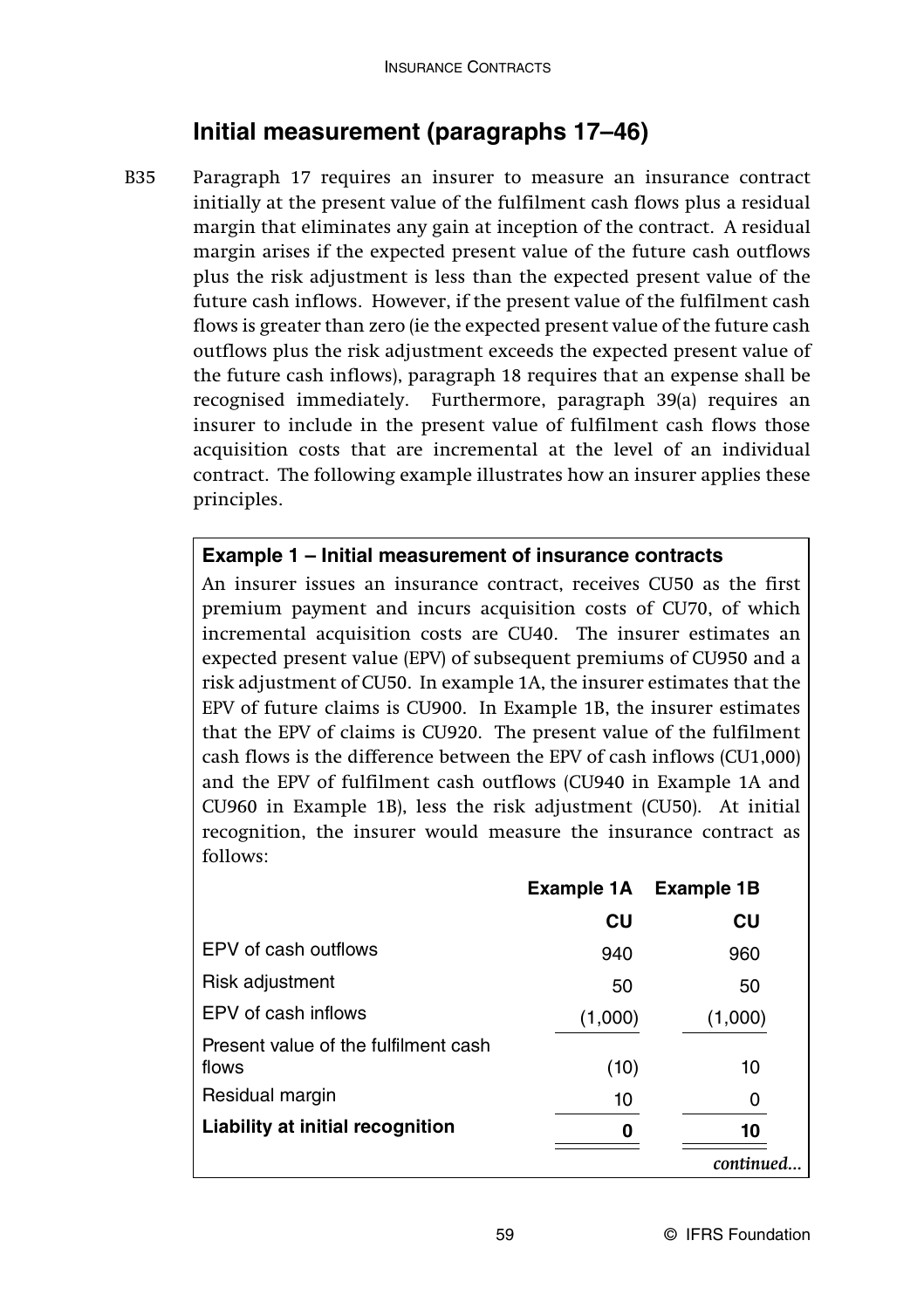| continued                                                                                                                                                                                                                                                            |       |       |
|----------------------------------------------------------------------------------------------------------------------------------------------------------------------------------------------------------------------------------------------------------------------|-------|-------|
| The effect on profit or loss will be the<br>following:                                                                                                                                                                                                               |       |       |
| Loss at initial recognition                                                                                                                                                                                                                                          | O     | 10    |
| Non-incremental acquisition costs<br>(CU70-CU40)                                                                                                                                                                                                                     | 30    | 30    |
| Loss                                                                                                                                                                                                                                                                 | 30    | 40    |
| Immediately after initial recognition, the carrying amount of the<br>insurance contract liability changes as follows because of the cash<br>flows (first premium and incremental acquisition costs) arising on the<br>day of initial recognition (see paragraph 24): |       |       |
| EPV of cash outflows                                                                                                                                                                                                                                                 | 900   | 920   |
| Risk adjustment                                                                                                                                                                                                                                                      | 50    | 50    |
| Residual margin                                                                                                                                                                                                                                                      | 10    | 0     |
| EPV of cash inflows                                                                                                                                                                                                                                                  | (950) | (950) |
| Liability immediately after initial<br>recognition                                                                                                                                                                                                                   | 10    | 20    |

# **Initial measurement of reinsurance contracts (paragraphs 43–46)**

B36 Paragraph 43 requires a cedant to measure a reinsurance contract initially at the present value of the fulfilment cash flows plus a residual margin. A residual margin arises for a reinsurance contract if the expected present value of the future cash inflows (eg recoveries) plus the risk adjustment is less than the expected present value of future cash outflows (eg premium ceded to the reinsurer). However, if the present value of the fulfilment cash flows is greater than zero (ie the expected present value of the future cash inflows plus the risk adjustment exceeds the expected present value of the future cash outflows), paragraph 45(b) of this [draft] IFRS requires that a gain shall be recognised. The following example illustrates how a cedant applies these principles.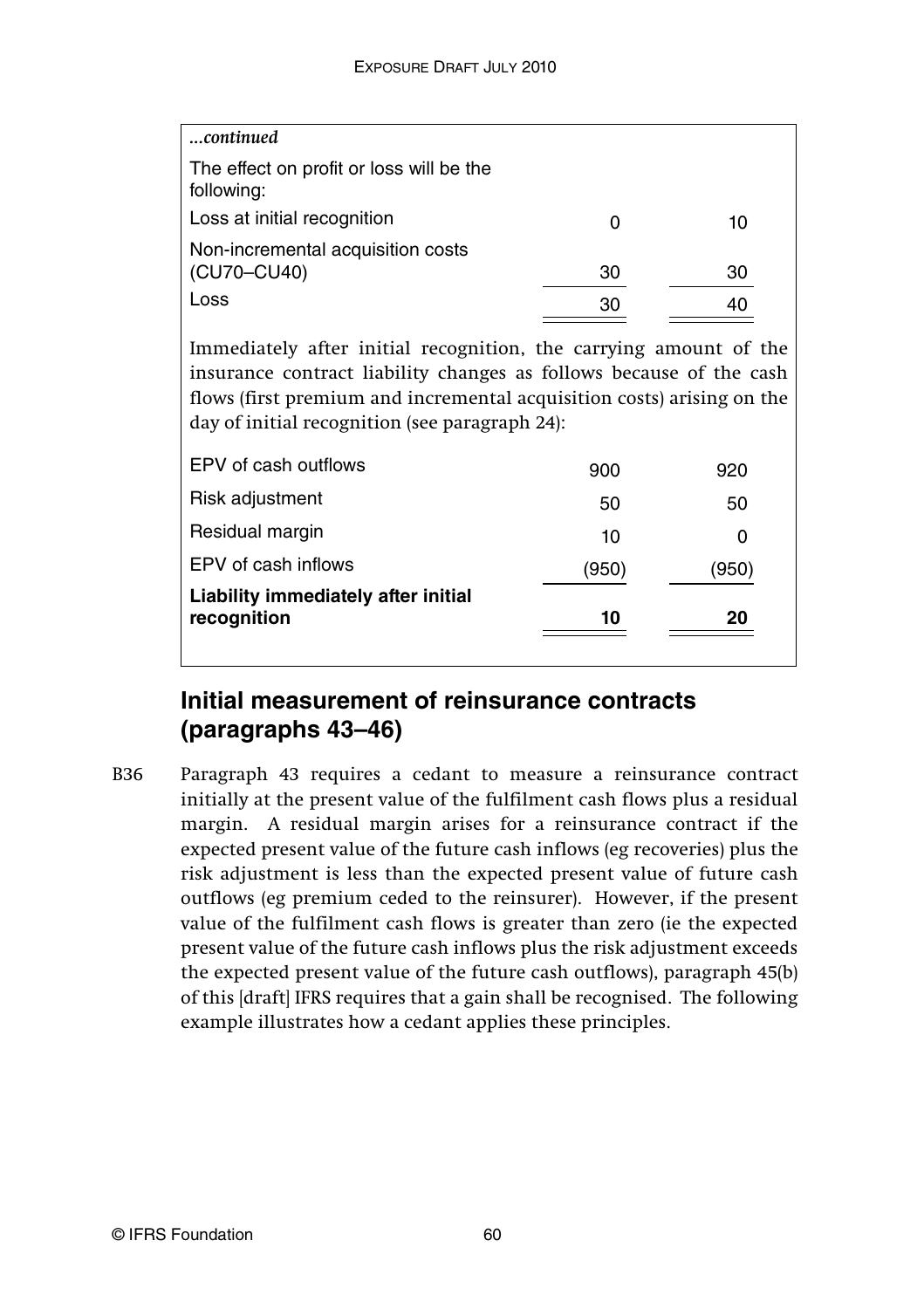#### **Example 2 – Initial measurement of reinsurance contracts**

A cedant enters into a 30 per cent proportional reinsurance contract. At initial recognition of the reinsurance contract, the cedant measures the corresponding underlying insurance contract, which it issued at the same moment, as follows:

|                                        | CU      |
|----------------------------------------|---------|
| Single premium                         | (1,000) |
| Expected present value (EPV) of        |         |
| claims                                 | 870     |
| Incremental acquisition costs          | 30      |
| Risk adjustment                        | 60      |
| Present value of fulfilment cash flows | (40)    |
| <b>Residual margin</b>                 | 40      |
| Liability at initial recognition       |         |

From the characteristics of the underlying insurance contract, the cedant estimates the following:

- expected present value (EPV) of cash inflows of CU261 (recovery of 30 per cent of the EPV of claims payable to the policyholder of CU870 for the underlying insurance liability);
- risk adjustment of CU18 (30 per cent of the risk adjustment of CU60 for the underlying insurance liability); and
- EPV of cash outflows (the single reinsurance premium paid to the reinsurer, less ceding commissions received from the reinsurer) of
	- in example 2A, CU285;
	- in example 2B, CU275.

Assuming that the risk of non-performance by the reinsurer is negligible, the measurement of the asset arising from the reinsurance contract would be:

*continued...*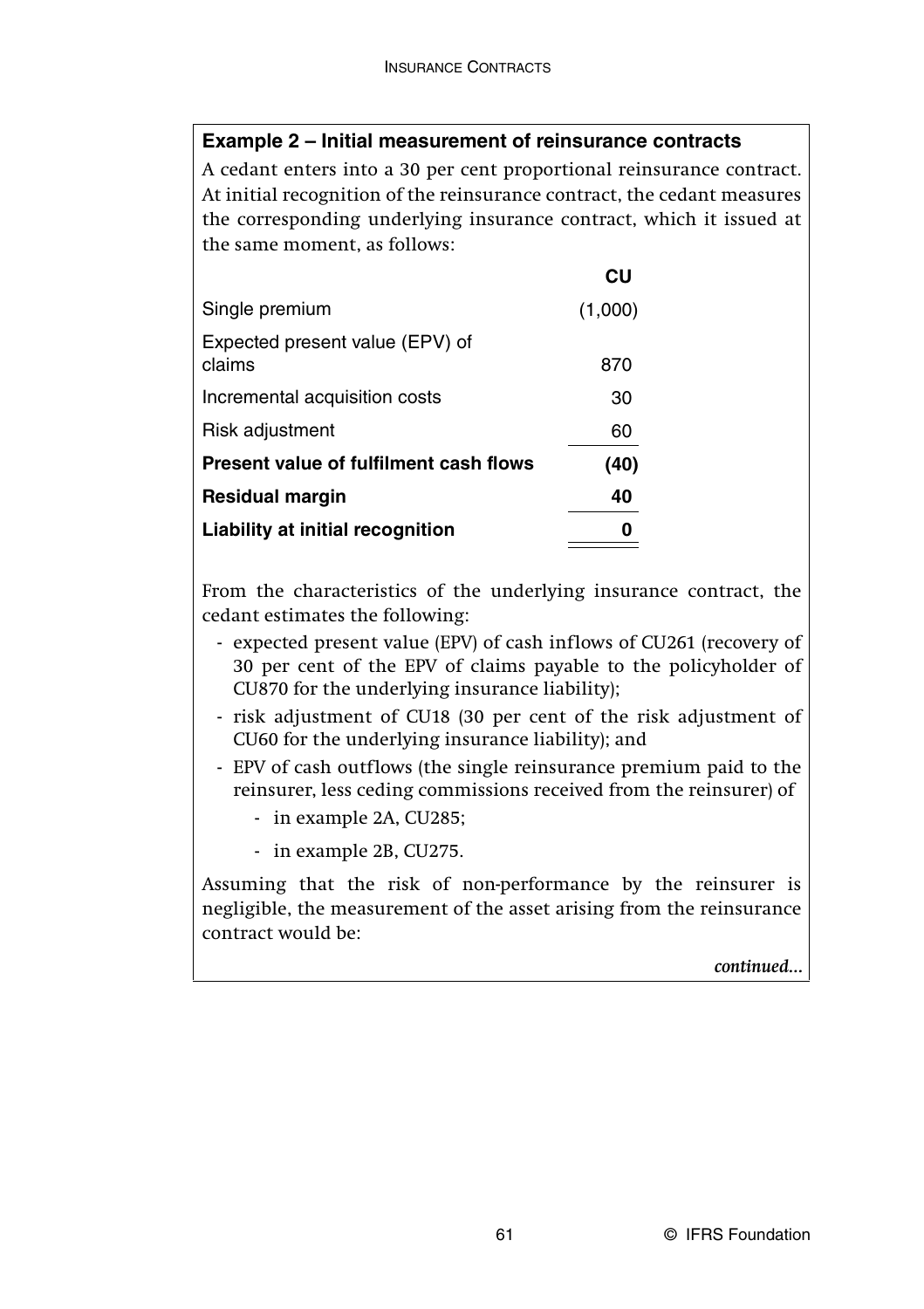| continued                                           |            |                   |  |
|-----------------------------------------------------|------------|-------------------|--|
|                                                     | Example 2A | <b>Example 2B</b> |  |
|                                                     | CU         | CU                |  |
| EPV of cash inflows (recoveries)                    | 261        | 261               |  |
| Risk adjustment                                     | 18         | 18                |  |
| EPV of cash outflows (premium ceded)                | (285)      | (275)             |  |
| Present value of the fulfilment cash                |            |                   |  |
| flows                                               | (6)        | 4                 |  |
| Residual margin                                     | 6          | O                 |  |
| Asset at initial recognition                        |            |                   |  |
|                                                     |            |                   |  |
| The effect on profit or loss will be the following: |            |                   |  |
| Gain at initial recognition                         |            |                   |  |

### **Estimates of future cash flows (paragraphs 23–25)**

#### B37 This section addresses:

- (a) uncertainty and the expected present value approach (paragraphs B38–B41).
- (b) market variables and non-market variables (paragraphs B42–B52).
- (c) source of estimates (paragraph B53).
- (d) using current estimates (paragraphs B54–B56).
- (e) future events (paragraphs B57–B60).
- (f) which cash flows (paragraphs B61–B64).
- (g) level of measurement (paragraphs B65 and B66).

### **Uncertainty and the expected present value approach**

B38 The starting point for an estimate of cash flows is a range of scenarios that reflects the full range of possible outcomes. Each scenario specifies the amount and timing of the cash flows for a particular outcome, and the estimated probability of that outcome. The cash flows from each scenario are discounted and weighted by the estimated probability of that outcome in order to derive an expected present value. Thus, the aim is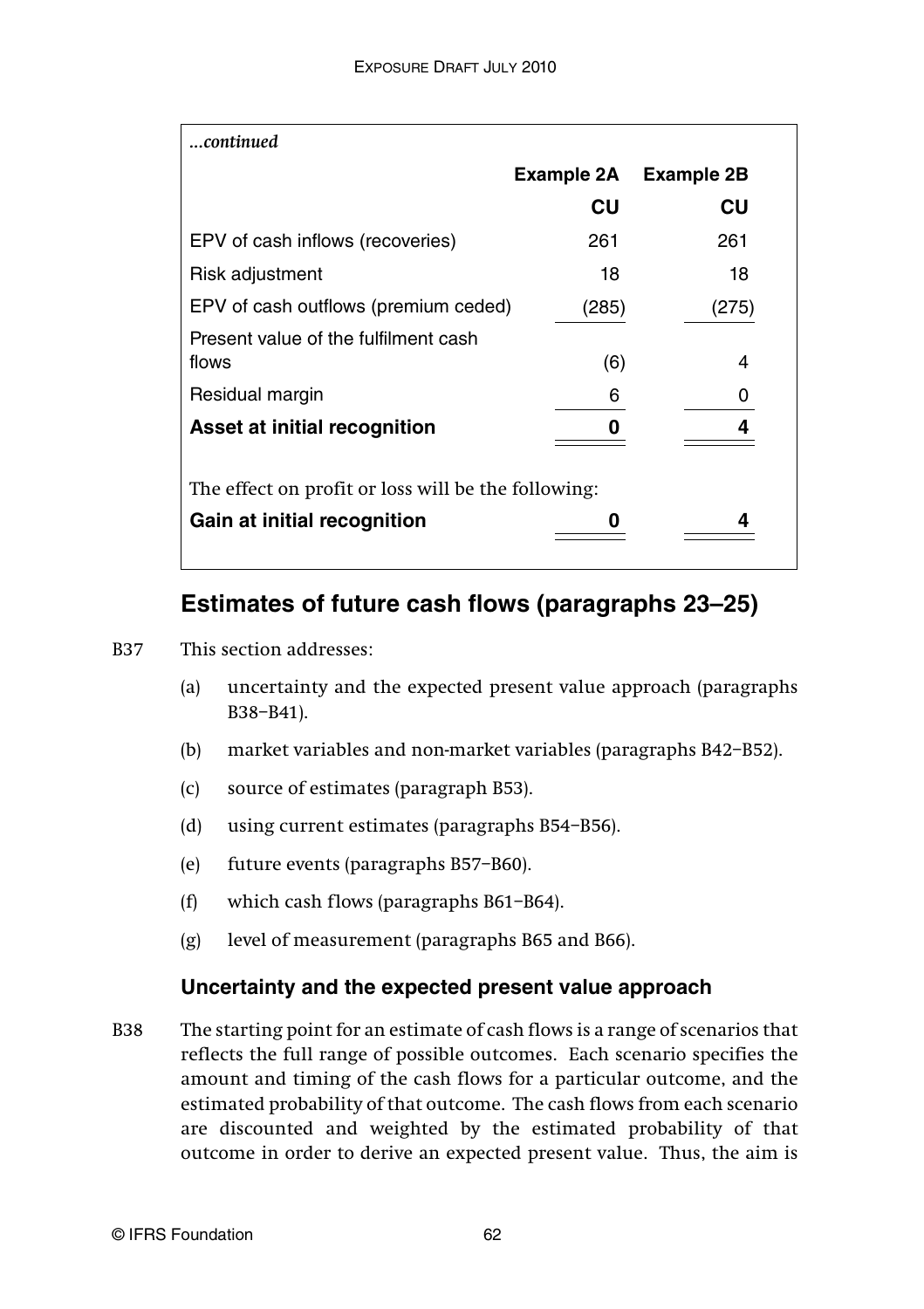not to develop a single 'best' estimate of future cash flows, but, in principle, to identify all possible scenarios and make unbiased estimates of the probability of each scenario. In some cases, an insurer has access to considerable data and may be able to develop those cash flow scenarios easily. But in other cases, the insurer may not be able to develop more than general statements about the variability of cash flows without incurring considerable cost. In those cases, the insurer shall use those general statements in estimating the future cash flows.

- B39 When considering all possible scenarios, the objective is not necessarily to identify every possible scenario but rather to incorporate all relevant information and not simply ignore data or information that is difficult to obtain. In practice, it is not always necessary to develop explicit scenarios. For example, if an insurer estimates that the probability distribution of outcomes is broadly consistent with a probability distribution that can be described completely with a small number of parameters, it will suffice to estimate those parameters. Similarly, in some cases, relatively simple modelling may give an answer within a tolerable range of precision, without the need for a large number of detailed simulations. However, in some cases, the cash flows may be driven by complex underlying factors and respond in a highly non-linear fashion to changes in economic conditions (eg if the cash flows reflect a series of interrelated implicit or explicit options). In such cases, more sophisticated stochastic modelling is likely to be needed, including the identification of scenarios that specify the amount and timing of the cash flows for particular outcomes and the estimated probability of those outcomes.
- B40 The probability assigned to each scenario shall reflect conditions at the end of the reporting period. For example, there may be a 20 per cent probability at the end of the reporting period that a major storm will strike during the remaining six months of an insurance contract. After the end of the reporting period and before the financial statements are authorised for issue, a storm strikes. The present value of the fulfilment cash flows under that contract shall not reflect the storm that, with hindsight, is known to have occurred. Instead, the cash flows included in the measurement are multiplied by the 20 per cent probability that was apparent at the end of the reporting period (with appropriate disclosure that a non-adjusting event occurred after the end of the reporting period in accordance with IAS 10 *Events after the Reporting Period*).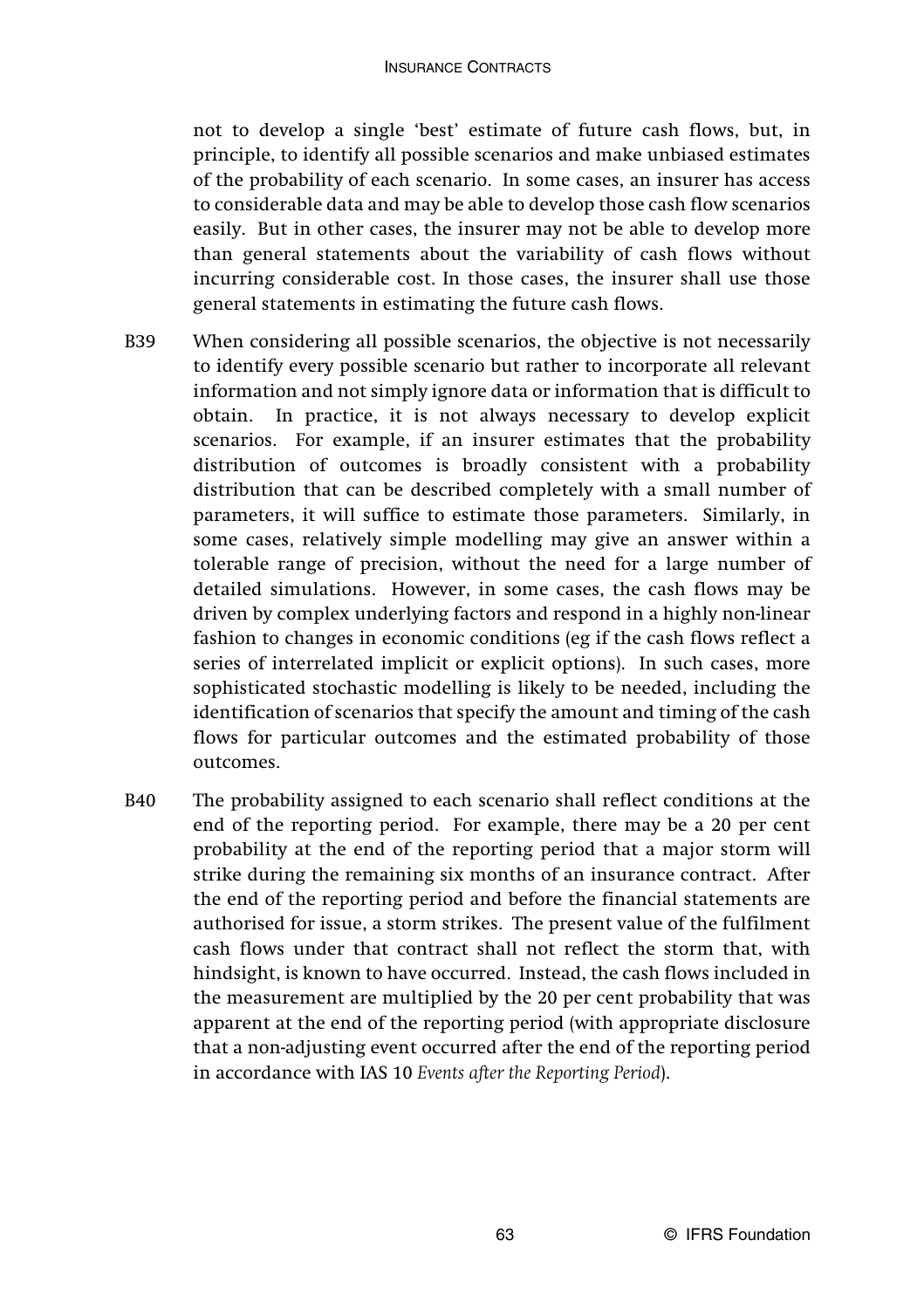B41 The scenarios developed shall include unbiased estimates of the probability of catastrophic losses under existing contracts. However, the scenarios exclude possible claims under possible future contracts. For example, suppose there is a 5 per cent probability that an earthquake during the remaining coverage period of an existing contract will cause losses with a present value of CU1,000,000. In that case, the expected present value of the cash outflows includes CU50,000 (ie CU1,000,000 × 5 per cent) for those catastrophe losses. But the expected value of the cash outflows for that contract does not include the possible catastrophe losses from an earthquake that could happen after the end of the coverage period.

### **Market variables and non-market variables**

- B42 The cash flows shall reflect the manner in which the insurer expects to fulfil the contract. A search for market inputs is not required, except for market variables such as interest rates. Therefore, this application guidance distinguishes between two types of variables:
	- (a) market variables—variables that can be observed in, or derived directly from, markets (eg prices of publicly traded securities and interest rates).
	- (b) non-market variables—all other variables (eg the frequency and severity of insurance claims and mortality).

#### Market variables

- B43 Estimates of market variables shall be consistent with observable market prices at the end of the reporting period. An insurer shall not substitute its own estimates for observed market prices.
- B44 Market prices blend a range of views about possible future outcomes and also reflect the risk preferences of market participants. Therefore, they are not a single point forecast of the future outcome. If the actual outcome differs from the previous market price, this does not mean that the market price was 'wrong'.
- B45 An important application of market variables is the notion of a replicating asset, or a replicating portfolio of assets. A replicating asset is one whose cash flows exactly match those contractual cash flows in amount, timing and uncertainty. In some cases, a replicating asset may exist for some of the cash flows arising from an insurance contract. The fair value of that asset reflects the expected present value of the cash flows from the asset, and it also reflects the risk associated with those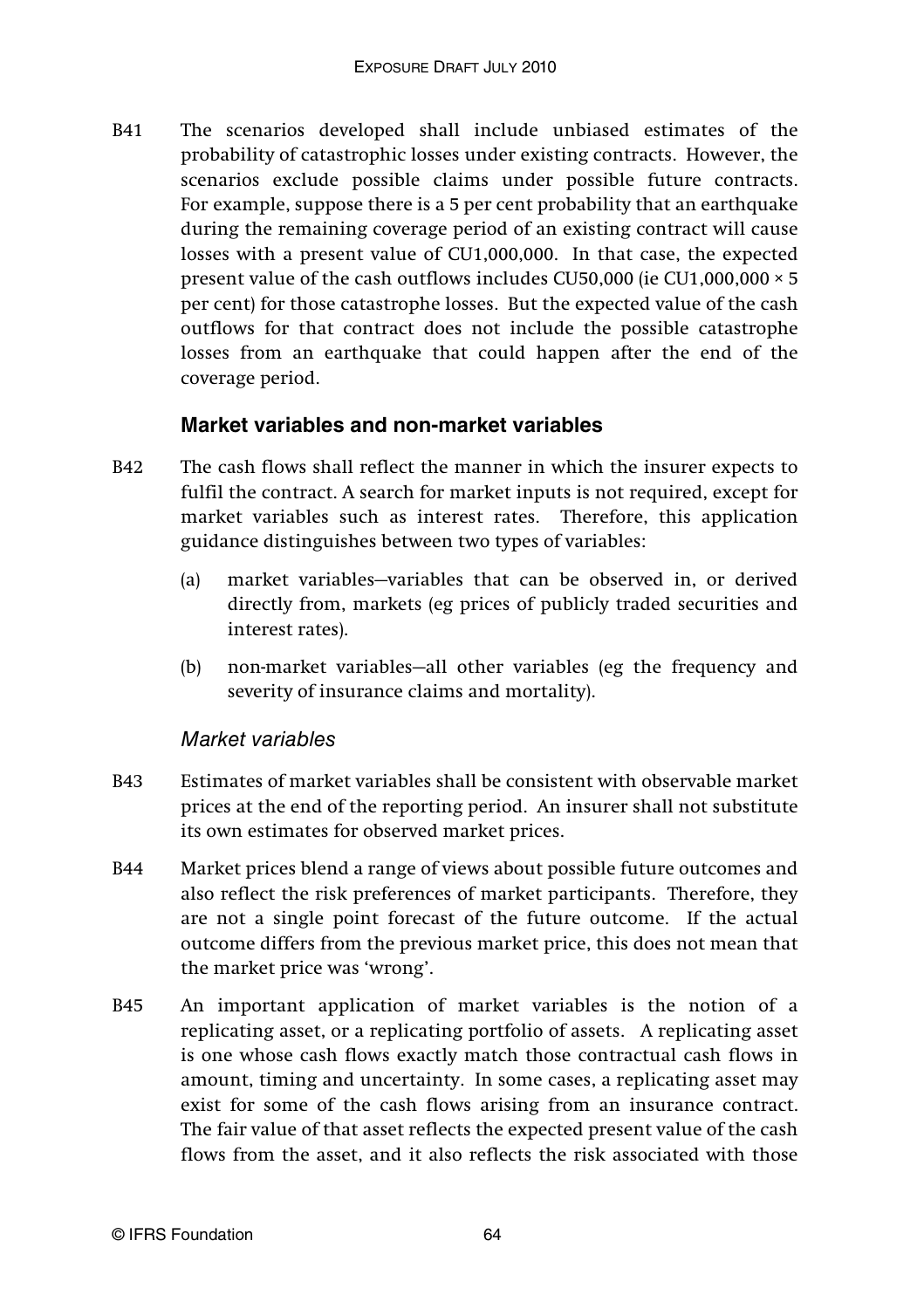cash flows. If a replicating portfolio of assets exists for some or all of the cash flows arising from an insurance contract liability, the insurer can for those contractual cash flows simply include the fair value of those assets in the present value of the fulfilment cash flows, instead of explicitly estimating the expected present value of those particular cash flows and the associated risk adjustment. For cash flows not measured by a replicating portfolio of assets, an insurer estimates explicitly the expected present value of those particular cash flows and the associated risk adjustment.

- B46 This [draft] IFRS does not require an insurer to use a replicating portfolio technique. However, if a replicating asset exists and an insurer uses a different technique, the insurer shall satisfy itself that a replicating portfolio technique would be unlikely to lead to a materially different answer. One way to assess whether that is the case is to verify that applying the other technique to the cash flows generated by the replicating portfolio produces a measurement that is not materially different from the fair value of the replicating portfolio.
- B47 As an example of a replicating portfolio technique, suppose an insurance contract contains a feature that generates cash flows equal to the cash flows from a put option on a basket of traded assets. The replicating portfolio for those cash flows would be a put option with the same features. The insurer would observe or estimate the fair value of that option and include that amount in the measurement of the entire insurance contract. However, the insurer could use a technique other than a replicating portfolio if that technique, in principle, is expected to achieve the same measurement of the contract as a whole. For example, other techniques may be more robust or easier to implement if there are significant interdependencies between the embedded option and other features of the contract. Judgement is required to determine which approach best meets the objective in practice in particular circumstances.

### Non-market variables

- B48 Estimates of non-market variables shall reflect all available evidence, both external and internal.
- B49 Non-market external data (eg national mortality statistics) may have more or less relevance than internal data (eg internal mortality statistics), depending on the circumstances. For example, a life insurer shall not rely solely on national mortality statistics, but shall consider all other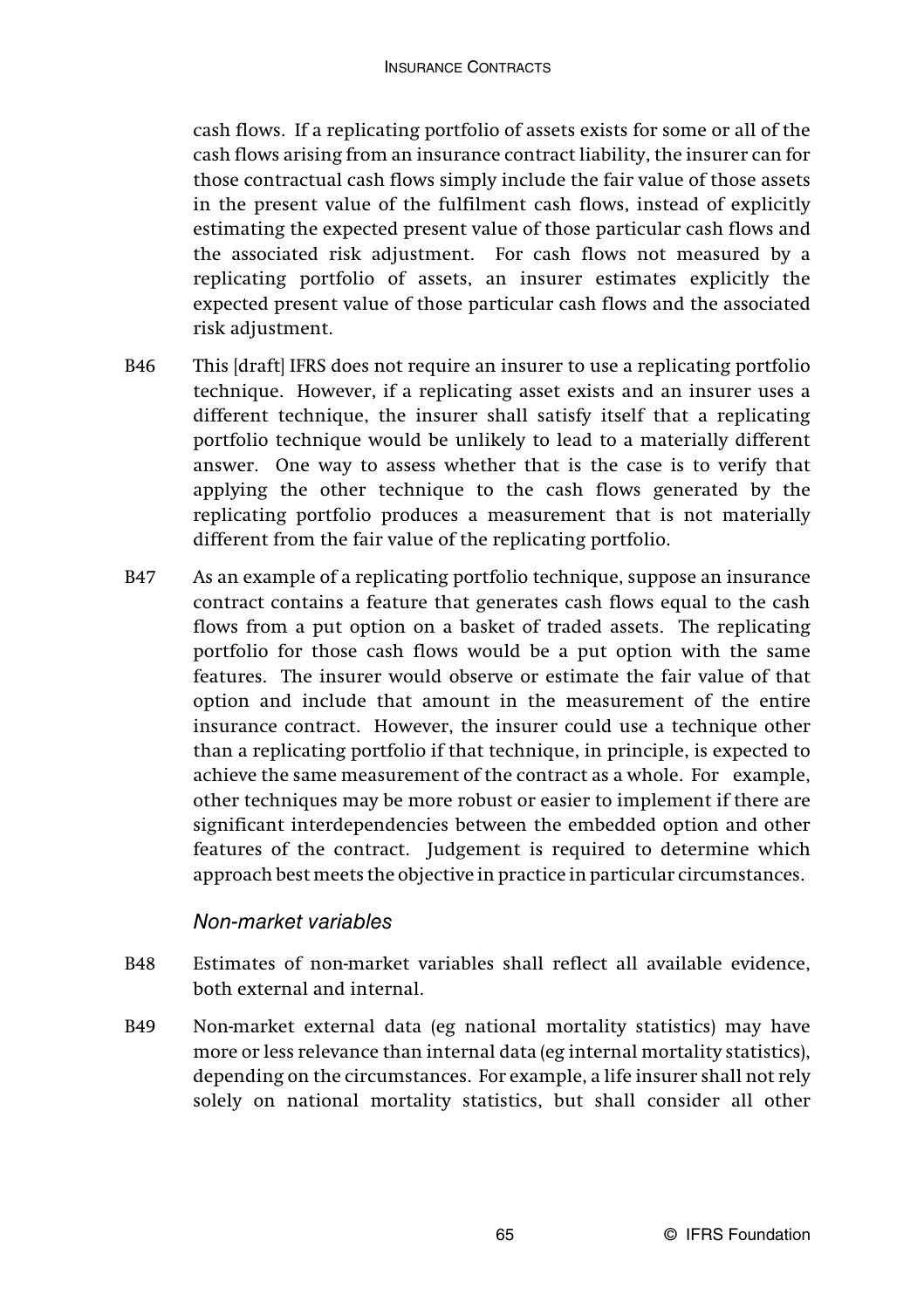available internal and external sources of information in developing unbiased estimates of probabilities for mortality scenarios. In developing those probabilities, an insurer shall consider all evidence available, giving more weight to evidence that is more persuasive. For example:

- (a) internal mortality statistics may be more persuasive than national mortality data if the internal statistics are derived from a large population, the demographic characteristics of the insured population differ significantly from those of the national population and the national statistics are out of date; in that case, an insurer would place more weight on the internal data and less weight on the national statistics.
- (b) conversely, if the internal statistics are derived from a small population with characteristics believed to be close to those of the national population, and the national statistics are current, an insurer would place more weight on the national statistics.
- B50 Estimated probabilities for non-market variables shall not contradict observable market variables. For example, estimated probabilities for future inflation rate scenarios shall be as consistent as possible with probabilities implied by market interest rates. Paragraphs B51 and B52 discuss this further.
- B51 In some cases, an insurer concludes that market variables vary independently of non-market variables. If so, the insurer shall prepare scenarios that reflect the range of outcomes for the non-market variables and each scenario shall use the same observed value of the market variable.
- B52 In other cases, market variables and non-market variables may be correlated. For example, there may sometimes be evidence that lapse rates are correlated with interest rates. Similarly, there may sometimes be evidence that claim levels for house or car insurance are correlated with economic cycles and hence with interest rates and expense amounts. In such cases, an insurer shall develop scenarios for different outcomes of the variables. The insurer shall calibrate the probabilities for the scenarios, and risk adjustments relating to the market variables, so that they are consistent with observed market prices that depend on those market variables.

### **Source of estimates**

B53 An insurer estimates the probabilities associated with future payments under existing contracts on the basis of: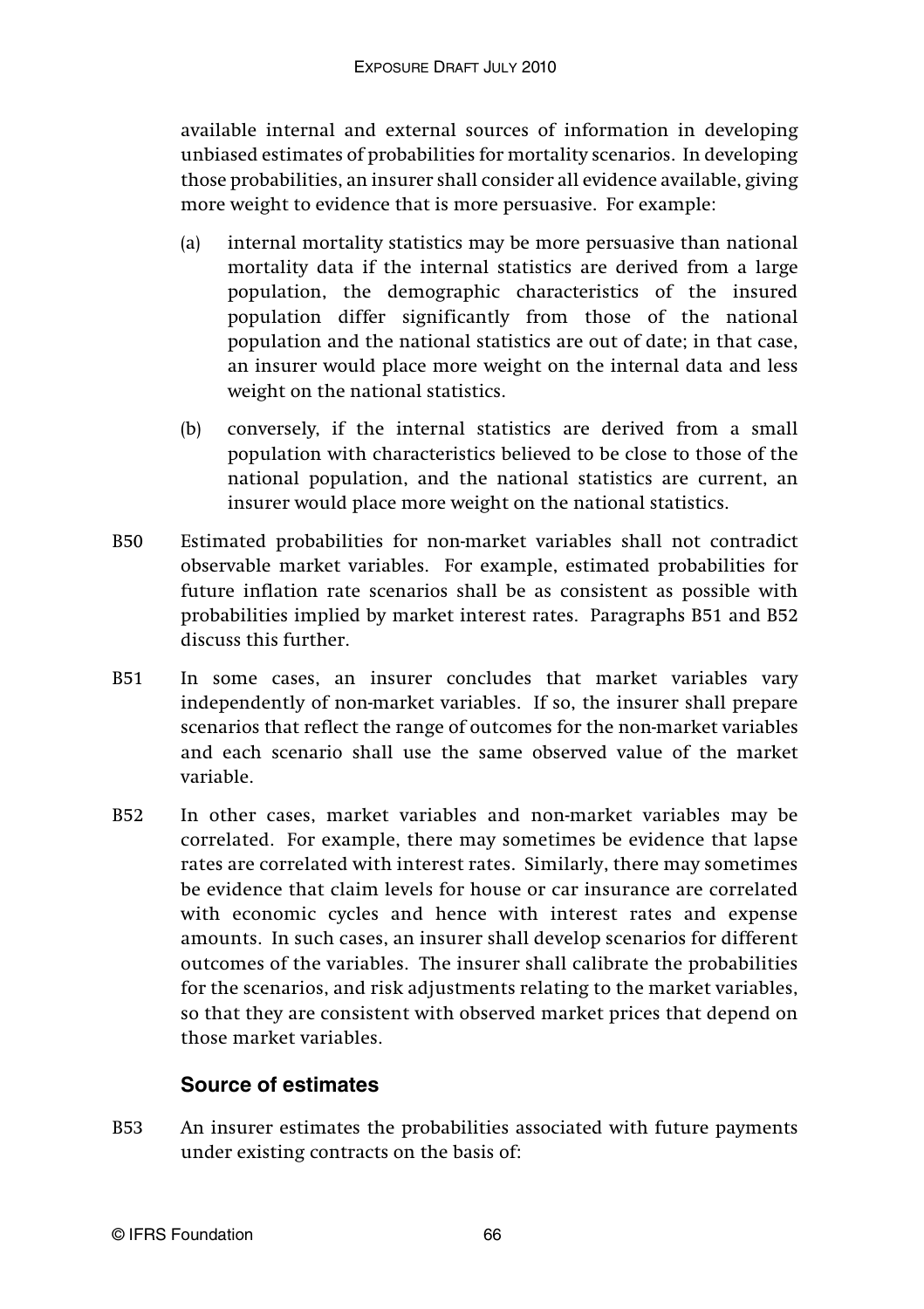- (a) information about claims already reported by policyholders.
- (b) other information about the known or estimated characteristics of the portfolio of insurance contracts.
- (c) historical data about the insurer's own experience, supplemented when necessary with historical data from other sources. Historical data are adjusted if, for example:
	- (i) the characteristics of the portfolio differ (or will differ, because of adverse selection) from that of the population used as a basis for the historical data.
	- (ii) there is evidence that historical trends will not continue, that new trends will emerge or that economic, demographic and other changes may affect the cash flows arising from the existing insurance contracts.
	- (iii) there have been changes in items such as underwriting procedures and claims management procedures that may affect the relevance of historical data to the portfolio of insurance contracts.
- (d) current price information, if available, for reinsurance contracts and other instruments (if any) covering similar risks, such as catastrophe bonds and weather derivatives, and recent market prices for transfers of portfolios of insurance contracts. This information is adjusted for differences between the cash flows arising from those reinsurance contracts or other instruments, and the cash flows that would arise as the insurer fulfils the underlying contracts with the policyholder.

### **Using current estimates**

- B54 In estimating the probability of each cash flow scenario relating to non-market variables, an insurer shall use all available current information at the end of the reporting period. An insurer shall review the estimates of probabilities it made at the end of the previous reporting period and update them if evidence indicates that the previous estimates are no longer valid. In doing so, an insurer shall consider both:
	- (a) whether the updated estimates represent faithfully conditions at the end of the reporting period, and
	- (b) whether changes in estimates represent faithfully changes in conditions during the period. For example, suppose that estimates were at one end of a reasonable range at the beginning of the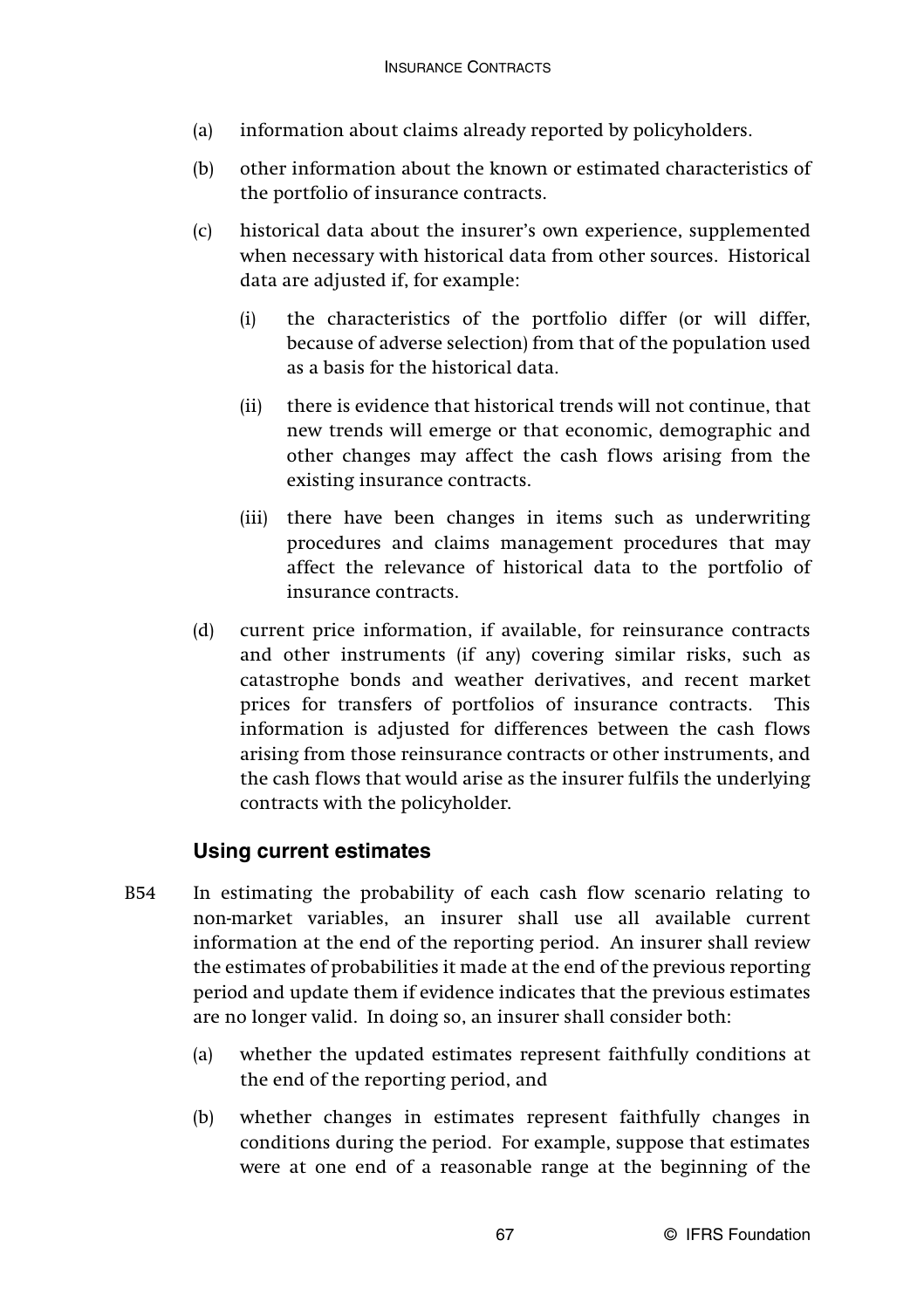period. If conditions have not changed, changing the estimates to the other end of the range at the end of the period would not faithfully represent what has happened during the period. If an insurer's most recent estimates are, initially, different from its previous estimates, but conditions have not changed, the insurer shall assess whether the new probabilities assigned to each scenario can be justified. In updating its estimates of those probabilities, the insurer shall consider both the evidence that supported its previous estimates and all available new evidence, giving more weight to evidence that is more persuasive.

- B55 Current estimates of expected cash flows are not necessarily identical to the most recent actual experience. For example, suppose that mortality experience last year was 20 per cent worse than previous experience and previous expectations. Several factors could have caused the sudden change in experience, including:
	- (a) lasting changes in mortality.
	- (b) changes in the characteristics of the insured population (eg changes in underwriting or distribution, or selective lapses by policyholders in unusually good or bad health).
	- (c) flaws in the estimation model, or mis-calibration of parameters, such as mortality and lapse rates, used in the model.
	- (d) random fluctuations.
	- (e) identifiable non-recurring causes.
- B56 An insurer shall investigate the reasons for the change in experience and develop new probability estimates for the possible outcomes, in the light of the most recent experience, earlier experience and other information. Typically, the result for this example would be that the expected present value of death benefits increases, but not by as much as 20 per cent. Actuaries have developed various 'credibility' techniques that an insurer could use in assessing how new evidence affects the probability of different outcomes. In this example, if mortality continues to be significantly higher than previous estimates, the estimated probability assigned to high-mortality scenarios will increase as new evidence becomes available.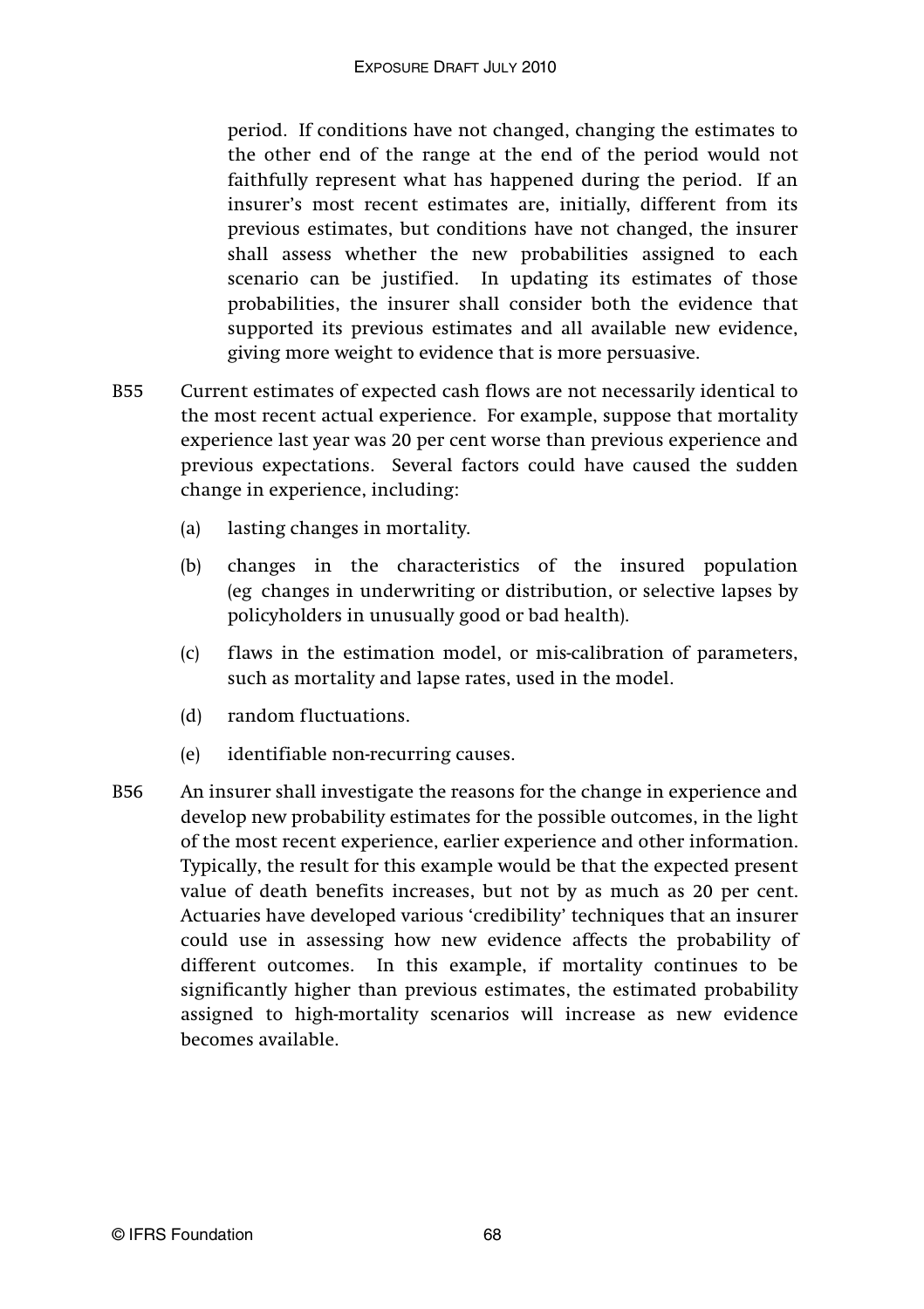### **Future events**

- B57 Estimates of non-market variables shall consider not just current information about the current level of insured events, but also information about trends. For example, mortality rates have declined consistently over long periods in many countries. In developing cash flow scenarios, an insurer shall assign probabilities to each possible trend scenario in the light of all available evidence.
- B58 Similarly, if cash flows from the insurance contract are sensitive to inflation, cash flow scenarios shall reflect possible future inflation rates (see also paragraph B52). Because inflation rates are likely to be correlated with interest rates, an insurer shall calibrate the probabilities for each inflation scenario so that they are consistent with probabilities implied by market interest rates (eg those used in estimating the discount rate specified in paragraphs 30–34).
- B59 In estimating the cash flows from an insurance contract, an insurer shall take into account future events that might affect the cash flows without changing the nature of the obligation. The insurer shall develop cash flow scenarios that reflect those future events, as well as unbiased estimates of the probability weights for each scenario.
- B60 However, an insurer shall not take into account future events, such as a change in legislation, that would change or discharge the present obligation or create new obligations under the existing insurance contract.

#### **Which cash flows?**

- B61 Estimates of cash flows in a scenario shall include all cash flows within the boundary of an existing contract that are incremental at the level of a portfolio of insurance contracts, and no others. Cash outflows that are incremental to a portfolio of insurance contracts include direct costs and systematic allocations of costs that relate directly to the insurance contracts or contract activities. Accordingly, the relevant cash flows include:
	- (a) premiums (including premium adjustments and instalment premiums) from policyholders and any additional cash flows that result from those premiums.
	- (b) payments to (or on behalf of) policyholders, including claims that have already been reported but have not yet been paid (ie reported claims), claims that have already been incurred but have not yet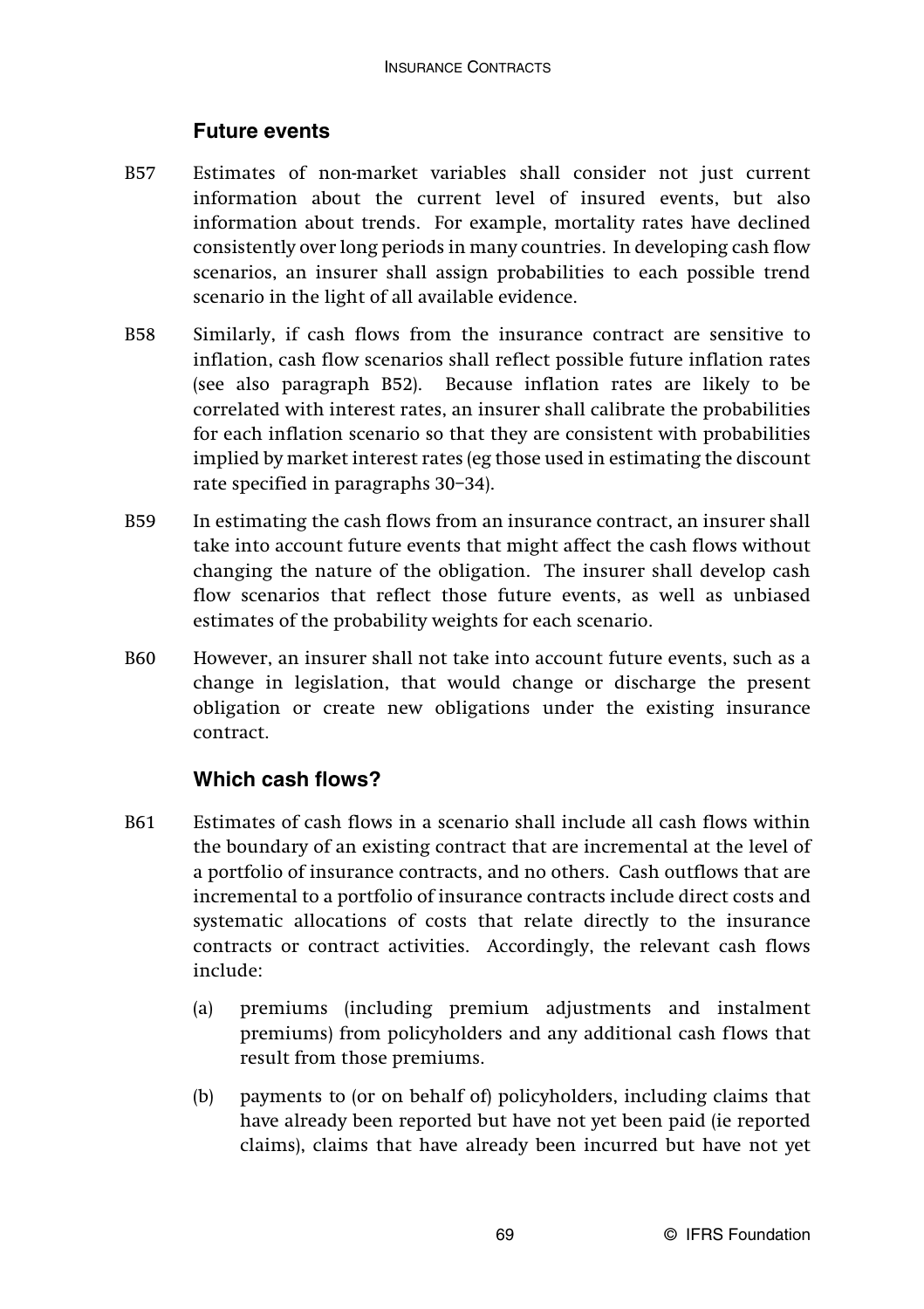been reported (IBNR) and all future claims and other benefits under the existing contract.

- (c) claim handling costs (ie the costs that the insurer will incur in processing and resolving claims under existing insurance contracts, including legal and adjuster's fees and internal costs of processing claim payments).
- (d) the costs that the insurer will incur in providing contractual benefits that are paid in kind.
- (e) cash flows that will result from options and guarantees embedded in the contract, to the extent those options and guarantees are not unbundled (see paragraph 12). When insurance contracts contain embedded options or guarantees, it is particularly important to consider the full range of scenarios.
- (f) the incremental costs of selling, underwriting and initiating an insurance contract for those contracts that have been issued and that the insurer has incurred because it has issued that particular contract (ie the incremental acquisition costs). Thus, these costs are identified at the level of an individual insurance contract rather than at the level of a portfolio of insurance contracts.
- (g) policy administration and maintenance costs, such as costs of premium billing and costs of handling policy changes (eg conversions and reinstatements). Such costs also include recurring commissions expected to be paid to intermediaries if a particular policyholder continues to pay the premiums specified in the insurance contract.
- (h) transaction-based taxes (such as premium taxes, value added taxes and goods and services taxes) and levies (such as fire service levies and guarantee fund assessments) that arise directly from existing insurance contracts, or can be attributed to them on a reasonable and consistent basis.
- (i) potential recoveries (such as salvage and subrogation) on future claims covered by existing insurance contracts and, to the extent they do not qualify for recognition as separate assets, potential recoveries on past claims.
- (j) payments to current or future policyholders as a result of a contractual participation feature (including those features implied in the contract by regulatory or legal requirements) that provides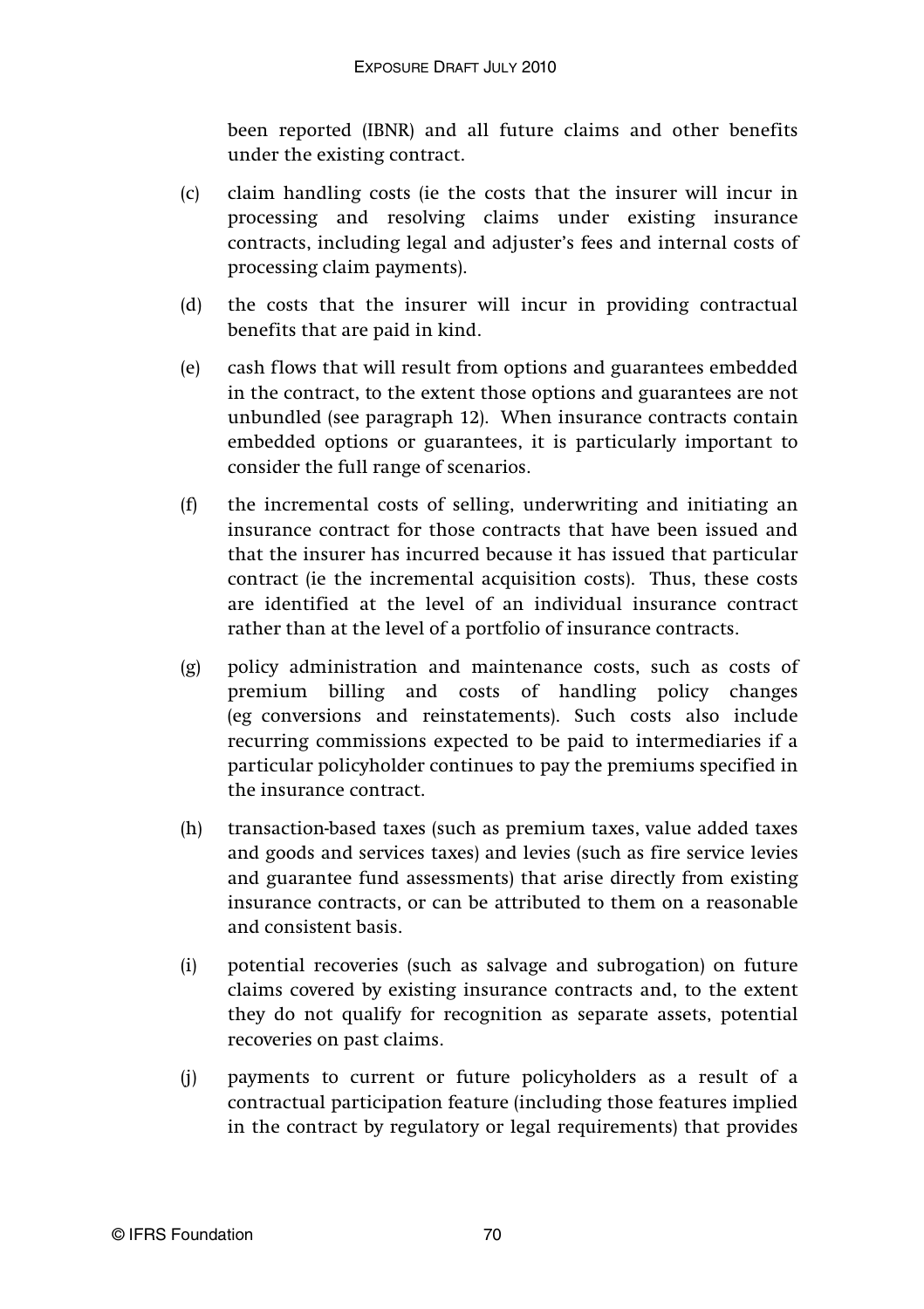policyholders with participation in the performance of a portfolio of insurance contracts or pool of assets.

- B62 The following cash flows shall not be considered in estimating the cash flows that will arise as the insurer fulfils an existing insurance contract:
	- (a) investment returns. The investments are recognised, measured and presented separately. However, the measurement of a participating insurance liability is affected by the cash flows, if any, that depend on the investment returns.
	- (b) payments to and from reinsurers. Reinsurance assets are recognised, measured and presented separately.
	- (c) cash flows that may arise from future insurance contracts, ie cash flows that are outside the boundary of existing contracts (see paragraphs 26 and 27), or from options, forwards and guarantees that do not relate to the existing insurance contract. Nevertheless, estimates of cash flows from existing contracts are not performed on a run-off basis. In other words, those estimates do not incorporate changes in the cash flows from existing contracts that could take place if the insurer stopped issuing new contracts, unless the insurer actually stops issuing new contracts.
	- (d) acquisition costs other than incremental acquisition costs.
	- (e) cash flows arising from abnormal amounts of wasted labour or abnormal amounts of other resources used to fulfil the contract.
	- (f) costs that do not relate directly to the contract or contract activities, such as general overheads.
	- (g) income tax payments and receipts. Such payments and receipts are recognised, measured and presented separately in accordance with IAS 12 *Income Taxes*.
	- (h) cash flows between different components of the reporting entity, such as between policyholder funds and shareholder funds.
	- (i) cash flows arising from components that are unbundled from the insurance contract (eg interest that the insurer expects to credit to policyholder account balances). See paragraphs 8 and 9.
- B63 Some costs relate directly to insurance contracts or contract activities but are the result of activities that cover more than one portfolio (eg salaries of staff of a claims handling department working on more than one portfolio). An insurer shall allocate those costs, other than acquisition costs (see paragraph B61(f)), on a rational and consistent basis to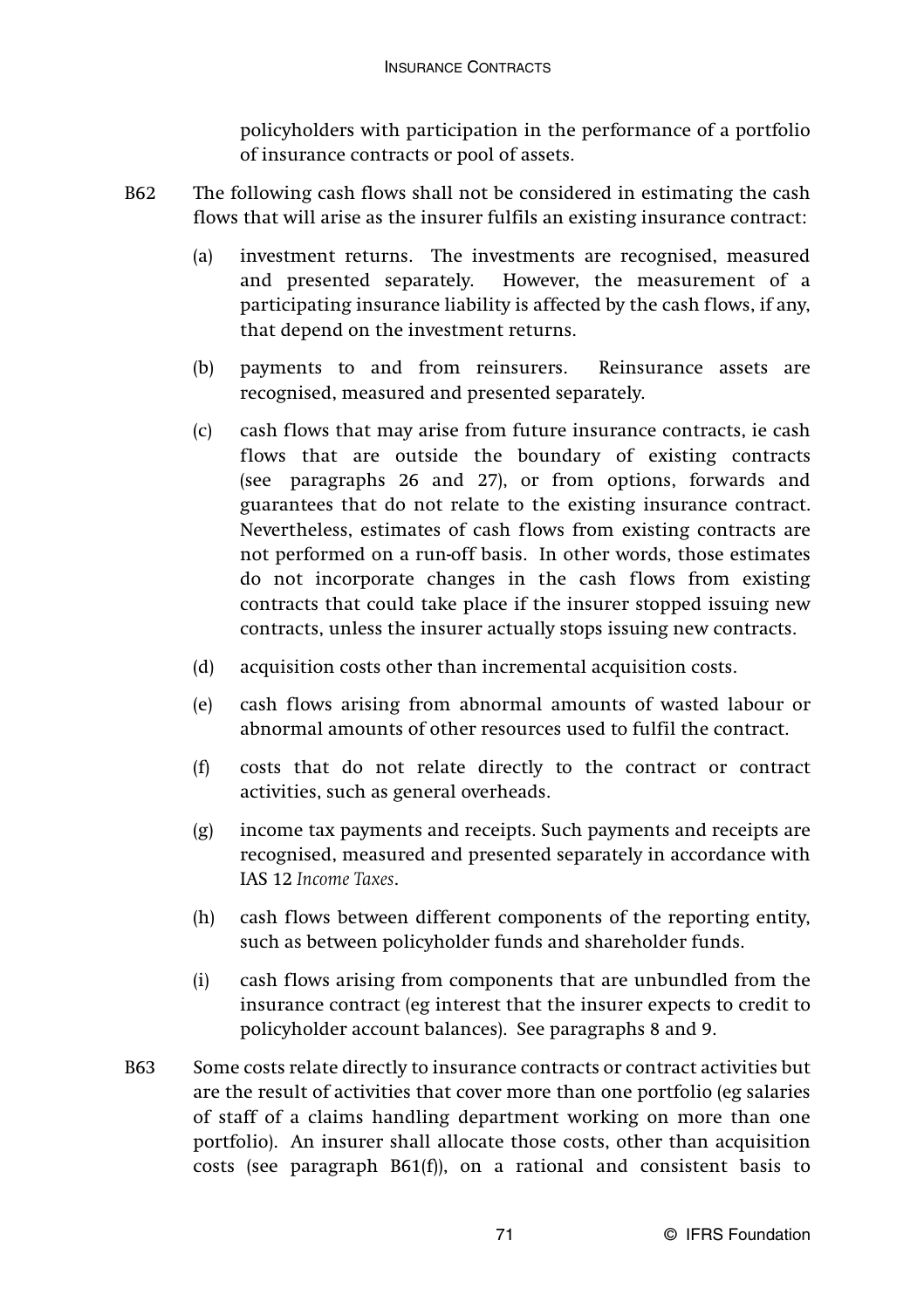individual portfolios of insurance contracts. Even though such costs are allocations, they are still incremental at the portfolio level. Costs that are not incremental at the portfolio (or lower) level because they do not relate directly to the insurance contract or contract activities, such as general overheads, are not allocated to portfolios and therefore are not included in the measurement of insurance contracts.

B64 In some cases an insurer incurs costs that in substance are the equivalent of cash outflows. For example, an insurer may own a workshop to repair cars for damages covered under an insurance contract. The cash flows include the depreciation of that workshop because it is a resource required to satisfy the insurer's obligation from its insurance contract.

#### **Level of measurement**

- B65 In principle, the expected (probability-weighted) cash flows from a portfolio of insurance contracts equal the sum of the expected cash flows of the individual contracts. Therefore, the level of aggregation for measurement does not affect the expected present values of future cash flows.
- B66 However, from a practical point of view, it may be easier to perform some types of estimate in aggregate for a portfolio, rather than for individual insurance contracts. For example, IBNR estimates are typically made in aggregate. Similarly, if expenses are incremental at the portfolio level but not at an individual insurance contract level, it may be easier, and perhaps even necessary, to estimate them at an aggregate level. However, in principle, this is no different from making expected value estimates for individual insurance contracts and then aggregating the results for the portfolio of those contracts.

# **Risk adjustments (paragraphs 35–37)**

- B67 This section addresses:
	- (a) objective and characteristics (paragraphs B68–B72).
	- (b) techniques for estimating risk adjustments (paragraphs B73 and B74).
	- (c) features of permitted risk adjustment techniques (paragraphs B75–B90).
	- (d) application of risk adjustment techniques (paragraphs B91–B102).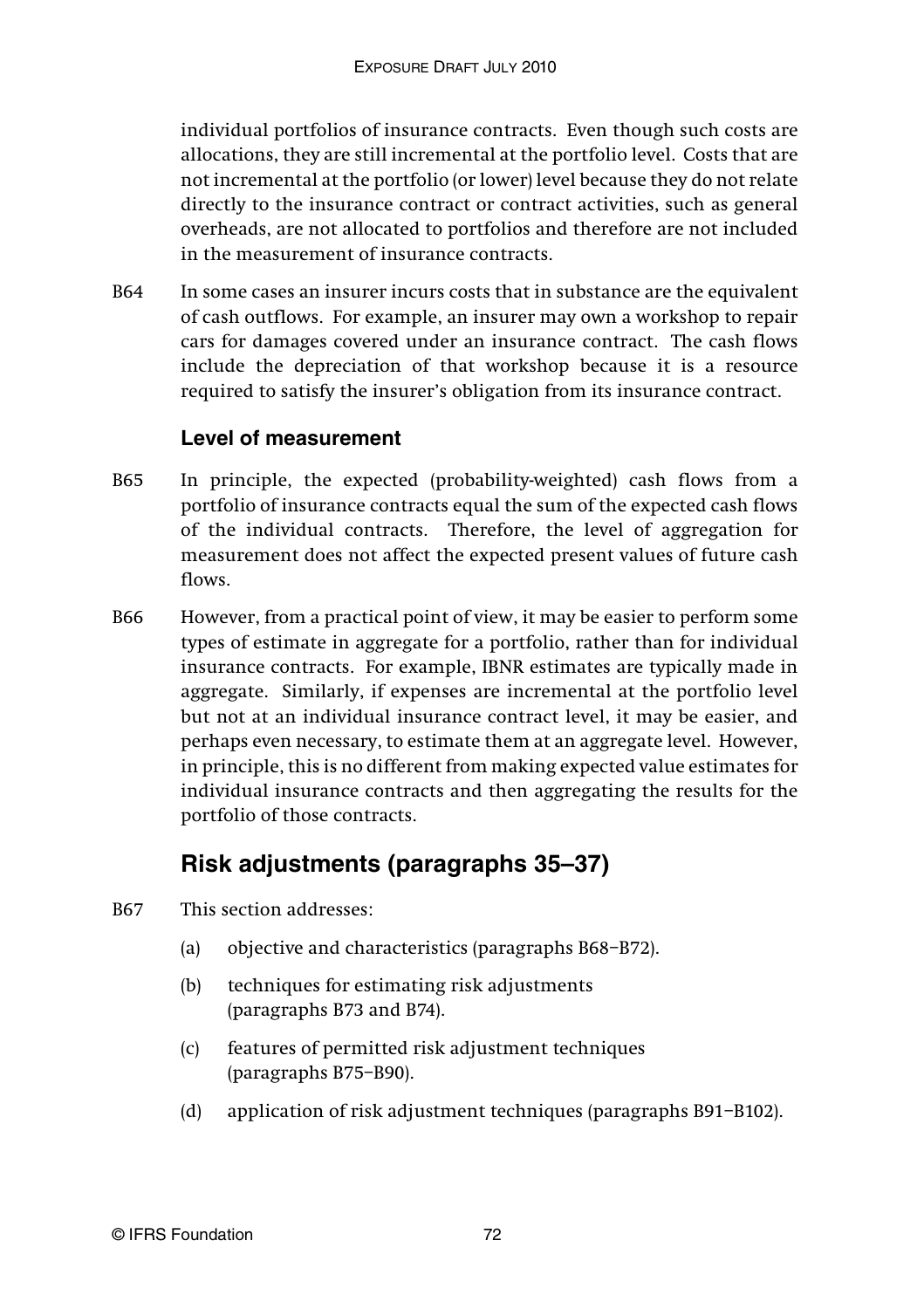(e) risk adjustments and the use of a replicating portfolio (paragraph B103).

# **Objective and characteristics**

- B68 The risk adjustment conveys information to users of financial statements about the effects of uncertainty about the amount and timing of the cash flows arising from an insurance contract. To achieve this, paragraph 35 requires that the risk adjustment shall be the maximum amount that the insurer would rationally pay to be relieved of the risk that the ultimate fulfilment cash flows exceed those expected.
- B69 Because the purpose of the risk adjustment is to measure the effect of uncertainty in the cash flows arising from the insurance contract only, the risk adjustment shall reflect all risks associated with that contract. It shall not reflect risks that do not arise from the insurance contract, such as investment risk (except when investment risk affects the amount of payments to policyholders), asset-liability mismatch risk or general operational risk relating to future transactions.
- B70 The risk adjustment shall be included in the measurement in an explicit way. Thus, the risk adjustment is separate from estimates of future cash flows and the discount rate that adjusts those cash flows for the time value of money; it cannot be included implicitly in those two other building blocks. However, that requirement is not intended to preclude 'replicating portfolio' approaches (see paragraph B103).
- B71 Care is needed to avoid duplicating adjustments for risk (see also paragraphs B45 and B103).
- B72 To meet the objective in paragraph B68, the risk adjustment shall, to the extent practicable, have the following characteristics:
	- (a) risks with low frequency and high severity will result in higher risk adjustments than risks with high frequency and low severity.
	- (b) for similar risks, contracts with a longer duration will result in higher risk adjustments than those of a shorter duration.
	- (c) risks with a wide probability distribution will result in higher risk adjustments than those risks with a narrower distribution.
	- (d) the less that is known about the current estimate and its trend, the higher the risk adjustment shall be.
	- (e) to the extent that emerging experience reduces uncertainty, risk adjustments will decrease and vice versa.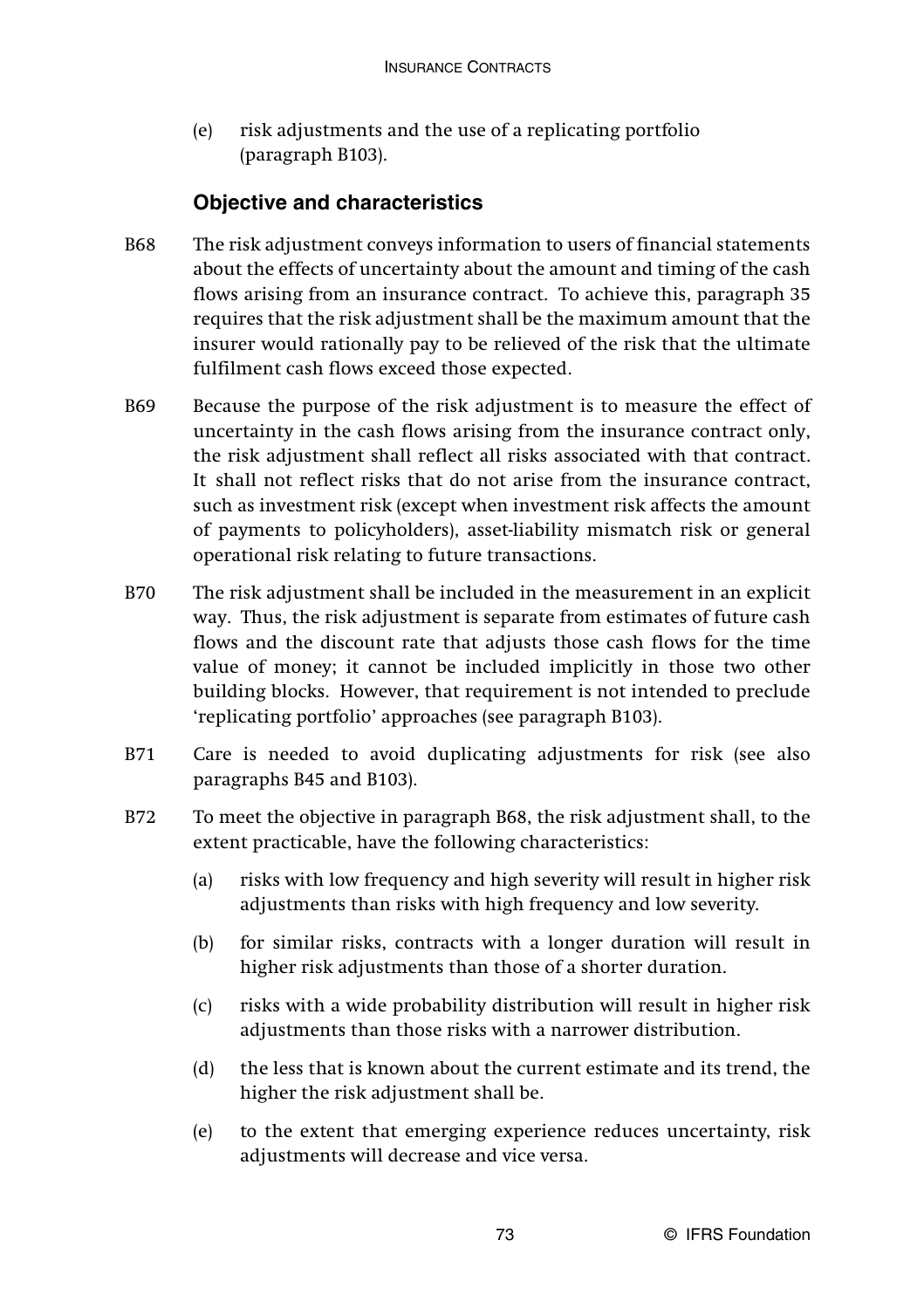# **Techniques for estimating risk adjustments**

- B73 An insurer shall use only the following techniques for estimating risk adjustments:
	- (a) confidence level (paragraphs B75–B79).
	- (b) conditional tail expectation (paragraphs B80–B83).
	- (c) cost of capital (paragraphs B84–B90).
- B74 Paragraphs B75–B90 provide an overview of the main features of those permitted techniques. Paragraphs B91–B102 discuss how the permitted techniques could meet the characteristics in paragraph B72 and indicate when they are applicable.

# **Features of permitted risk adjustment techniques**

# Confidence level

B75 The confidence level technique expresses the likelihood that the actual outcome will be within a specified interval. The confidence level technique is sometimes referred to as Value at Risk (VaR). The International Actuarial Association's paper *Measurement of Liabilities for Insurance Contracts: Current Estimates and Risk Margins* describes the use of confidence levels in estimating a risk adjustment as follows:

> [Risk adjustment techniques] based on confidence levels express uncertainty in terms of the extra amount that must be added to the expected value so that the probability that the actual outcome will be less than the amount of the liability (including the risk [adjustment]) over the selected time period equals the target level of confidence.

- B76 The use of confidence levels for estimating a risk adjustment has the benefits of being relatively easy to communicate to users and relatively easy to calculate. However, the usefulness of confidence level diminishes when the probability distribution is not statistically normal (which is often the case for insurance contracts). When the probability distribution is not normal (in which case, the probability distribution may be skewed and the mean may not equal the median), the selection of the confidence level must take into account additional factors, such as the skewness of the probability distribution. In addition, this technique ignores outliers (ie extreme losses in the tail of the distribution beyond the specified confidence level).
- B77 For example, suppose a confidence level of 95 per cent is used and the following estimates are made for two insurance contracts: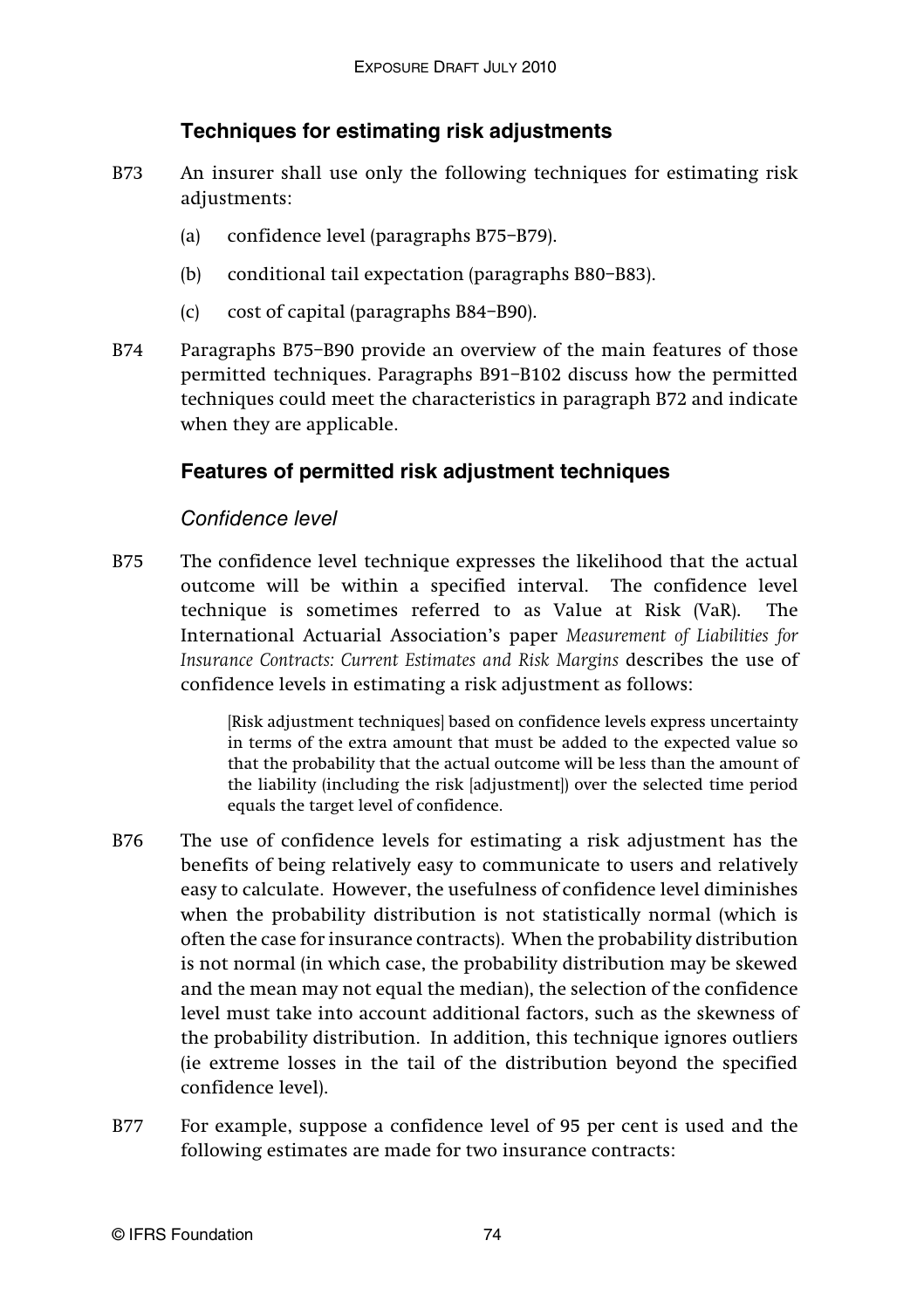- (a) for contract A, the 95 per cent confidence level is at CU1,000 and the remaining 5 per cent of the distribution is evenly spread from CU1,001 to CU1,010.
- (b) for contract B, the 95 per cent confidence level is at CU1,000 and the remaining 5 per cent of the distribution is evenly spread from CU1,001 to CU2,000.
- B78 At the 95 per cent confidence level, those two contracts would have the same risk adjustment. However, at, for example, the 97 per cent confidence level, contract A would be measured at CU1,004 and contract B at CU1,400.
- B79 Judgement is required to determine the confidence level (ie what percentage) to set for particular portfolios of insurance contracts in particular circumstances. In setting the confidence level, an insurer needs to consider factors, such as the shape of the distribution, which may differ by portfolio. Because the distribution can change over time, the insurer may need to change the confidence level accordingly in future periods.

# Conditional tail expectation

B80 A conditional tail expectation (CTE) (also referred to as a tail conditional expectation or a tail value at risk) technique is an enhancement of VaR. A CTE technique provides a better reflection of the potentially extreme losses than VaR by incorporating the expected value of those extreme losses into the measurement of the risk adjustment (although a confidence level technique may meet the objective of the risk adjustment if the distribution is not particularly skewed). The Society of Actuaries' paper *Analysis of Methods for Determining Margins for Uncertainty under a Principle-Based Framework for Life Insurance and Annuity Products* describes a CTE technique as follows:

> The CTE technique is a modified percentile approach that combines the percentile and mean values of different cases. It basically calculates the mean of losses within a certain band (or tail) of pre-defined percentiles. With the CTE method, the margin is calculated as the probability weighted average of all scenarios in the chosen tail of the distribution less the mean estimate (which may or may not be the median, i.e. the  $50<sup>th</sup>$  percentile).

B81 The CTE over, for example, the 75 per cent confidence level (referred to as CTE(75)) is the expected value of all outcomes that are in the highest 25 per cent of the claim distribution (ie in the tail). The risk adjustment in this case would be the expected value of claims at CTE(75) less the expected value (ie mean) of claims for the entire probability distribution.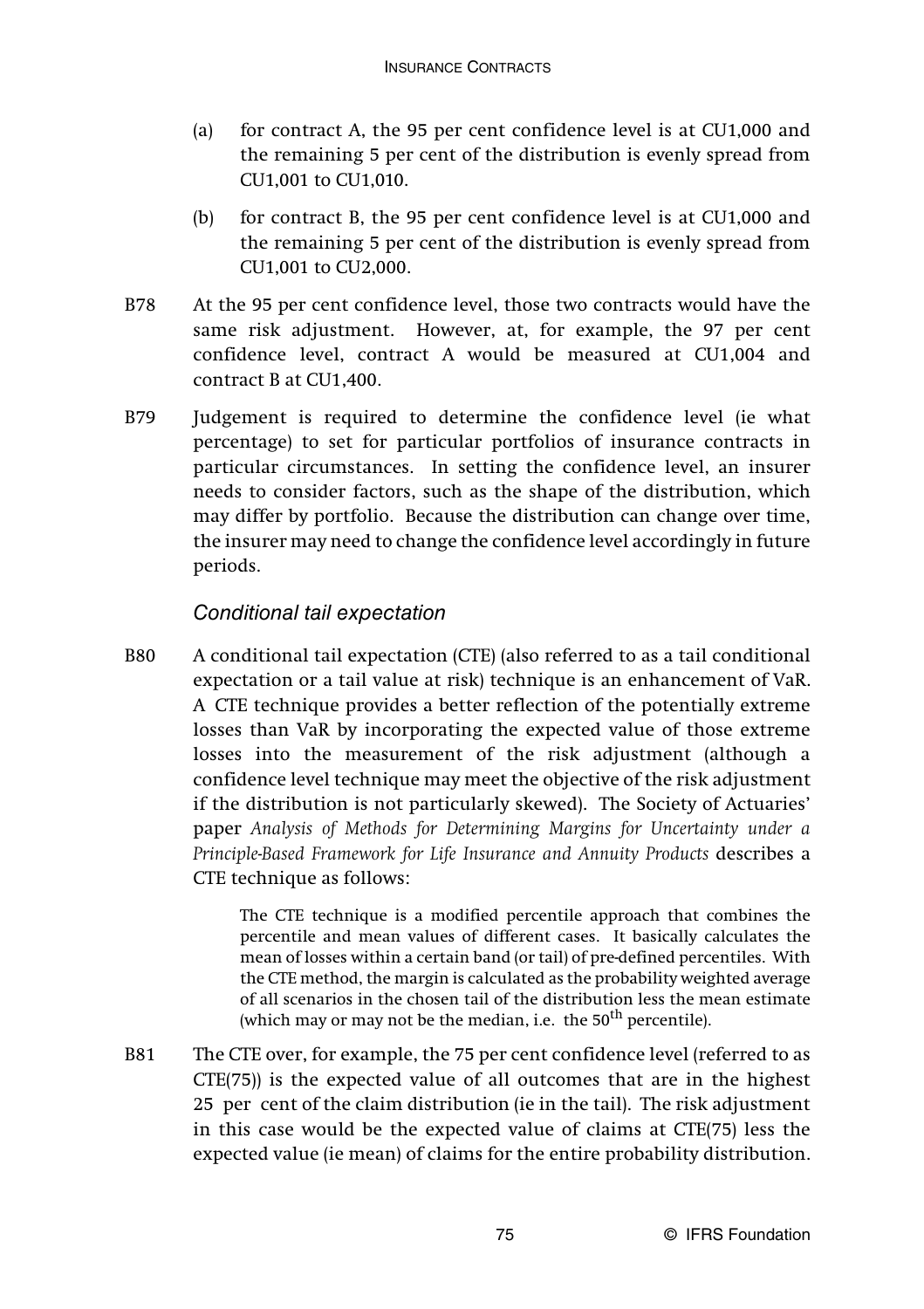- B82 The focus of a CTE technique on the tail of the probability distribution reflects a fundamental aspect of an insurance contract—the fact that the tail is the riskiest part of the distribution. Tail risk is an important factor in contracts with skewed payments, such as insurance contracts that contain embedded options (eg the interest guarantees and other financial guarantees embedded in many life insurance products) or that cover low-frequency high-severity risks (such as an earthquake), or portfolios that contain significant concentrations of risk. For example, if a large portfolio of insurance contracts is subject to significant earthquake risk but the insurer estimates that the probability of an earthquake occurring is only 1 per cent, the measurement of the insurance contract should not ignore that risk. As part of the estimation of the amount an insurer would rationally pay to be relieved of the risk, significant consideration needs to be given to the tail of the loss distribution. Consequently, CTE techniques would meet the objective for a risk adjustment described in paragraph B68. However, a confidence interval technique may meet the objective if distributions are not particularly skewed.
- B83 Judgement is required to determine the CTE band set for particular portfolios of insurance contracts in particular circumstances. In setting the CTE band, an insurer will consider the shape of the distribution. Because the distribution can change over time, the CTE band may need to change accordingly in future periods.

#### Cost of capital

- B84 Cost of capital techniques are applied for a number of purposes, for example pricing insurance contracts, valuations in business combinations, regulatory reporting, internal capital management and supplementary reporting. For general purpose financial reporting, a cost of capital technique can be used to estimate a risk adjustment that reflects the uncertainty about the amount and timing of the future cash flows that will arise as an insurer fulfils its existing insurance contracts.
- B85 In order to fulfil an insurance contract, an insurer needs to hold and maintain a sufficient amount of capital. If an insurer does not have sufficient capital, it might be unable to fulfil its obligations and the policyholders would be likely to surrender their insurance contracts.
- B86 An insurer applies a cost of capital technique as follows:
	- (a) first, the insurer derives an estimated probability distribution for the cash flows.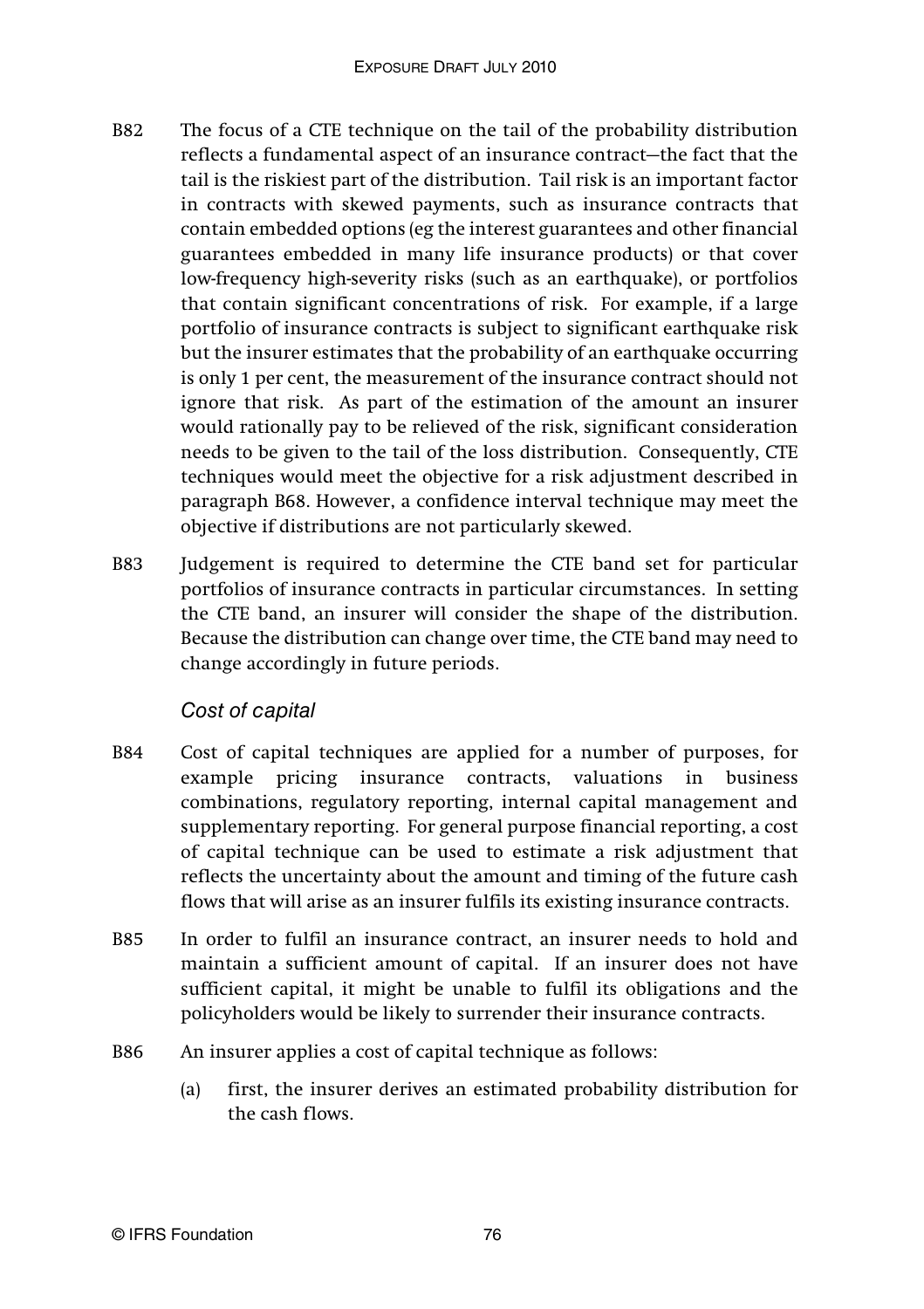- (b) secondly, the insurer sets a confidence level from that distribution. That confidence level is intended to provide a high degree of certainty that the insurer will be able to fulfil its obligations under existing insurance contracts. The difference between the amount at that confidence level and the expected value (ie mean) of claims for the entire probability distribution indicates a capital amount that corresponds to the high degree of certainty that the insurer will be able to fulfil its obligations under the portfolio of existing insurance contracts, ignoring any risk factors not related to those contracts.
- (c) lastly, the insurer estimates the risk adjustment by:
	- (i) applying a factor, in the form of an appropriate annual rate, to that capital over the lifetime of the contract, and
	- (ii) making a further adjustment for the time value of money because the capital will be held in future periods.
- B87 For example, suppose an insurer sets the capital amount as the amount necessary to provide for a confidence level of 99.5 per cent, and estimates that the corresponding capital amount is CU100. Suppose also that the insurer estimates that the appropriate capital rate is 8 per cent per year, and that it will need to hold the capital amount for one year. Therefore, the risk adjustment will be CU8 (ie the capital amount of CU100 at 8 per cent for one year). For simplicity, this example assumes that the time value of money is not material. However, the computation of the risk adjustment using the capital amount and the annual rate needs to reflect the time value of money, which is particularly relevant if a capital amount is held for a longer period.
- B88 To meet the objective for a risk adjustment (ie to estimate the amount an insurer would rationally pay to be relieved of the risk that the actual fulfilment cash flows will exceed those expected), both the amount of capital and the capital rate need to be derived in an appropriate way, as follows:
	- (a) the amount of capital shall be set at a sufficiently high level that it captures almost the entire tail of the distribution. To do this, an insurer will need to identify how much uncertainty exists in the tail of the distribution.
	- (b) the capital rate shall reflect the risks that are relevant to the liability (ie those risks that the owners of the insurer would require for exposure to the risk in the liability), but not reflect risks that are not relevant to the liability (eg asset risk for non-participating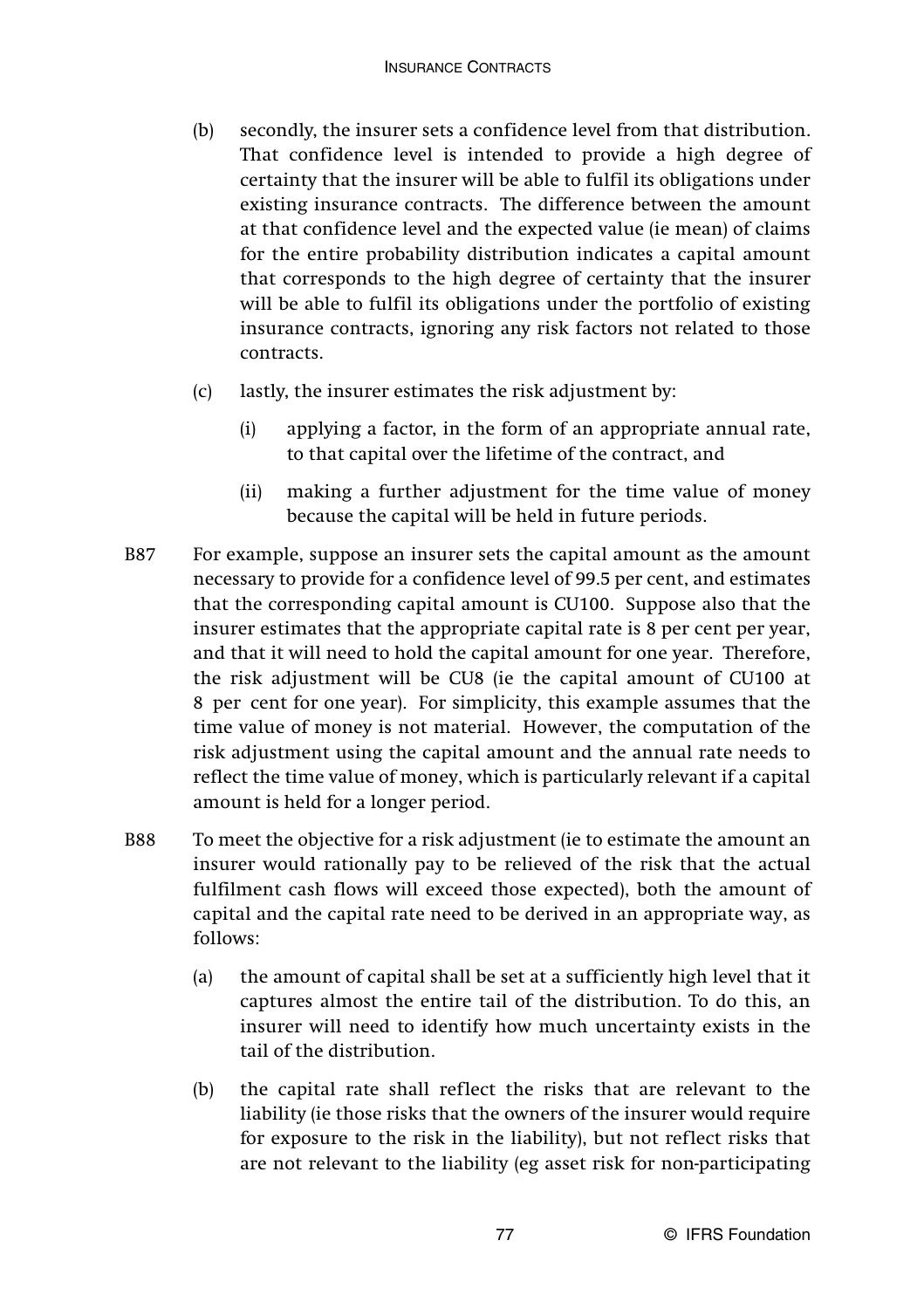insurance contracts and avoidable mismatch risk) or those risks that are already captured elsewhere in the model. For example, suppose investors require an 18 per cent return for investing in an insurer, including:

- (i) 4 per cent relating to the time value of money (ie the risk-free rate, which is not related to the insurance liability; the insurer can generate that return by investing the capital amount in risk-free assets and so does not need to generate that return from the insurance liabilities);
- (ii) 2 per cent relating to asset risks borne by the insurer;
- (iii) 1 per cent relating to avoidable asset/liability mismatch risk taken by the insurer; and
- (iv) 3 per cent relating to uncertainty about future business (including operational risk related to future business).

This results in a capital rate of 8 per cent relating to the capital return (ie the residual, which is calculated as 18 per cent – 4 per cent  $-2$  per cent  $-1$  per cent  $-3$  per cent).

- B89 The cost of capital technique reflects almost the entire distribution, and only a relatively small band on the far end of the distribution, beyond the selected confidence level for the capital amount, would not be considered. This is because the confidence level for determining the capital amount is set at a level that is intended to provide a high degree of certainty that the insurer will be able to fulfil its obligations under existing insurance contracts. Therefore, in setting the confidence level in the cost of capital technique, an insurer takes into account the possibility of low-frequency high-severity losses in all but the extreme tail of the probability distribution. Because the cost of capital technique takes into account the release of the capital amount over the life of the contract, this technique also reflects how the risk associated with the insurance contract changes over time.
- B90 The confidence level for the capital amount, and the annual rate applied to that capital amount to calculate the risk adjustment, shall be set in a way that reflects the characteristics of the liability at each point in time. Conceptually, it would be possible to apply different confidence levels and different capital rates to different types of contracts. However, it may be possible to apply a consistent confidence level and capital rate to different portfolios (and over time) because the capital amount needs to be set so that it captures almost the entire distribution.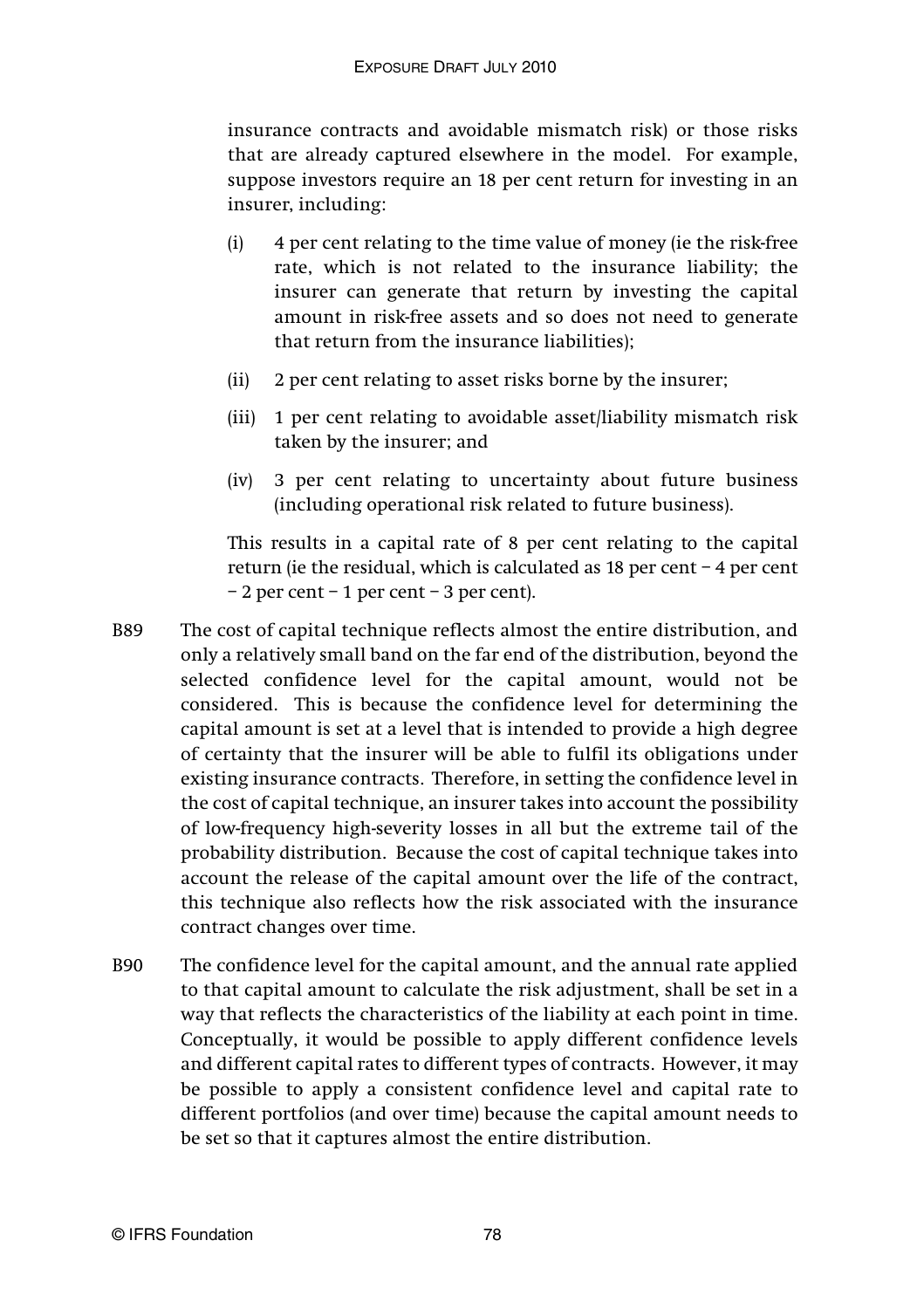## **Application of risk adjustment techniques**

- B91 Paragraph B72 sets out the characteristics that a risk adjustment must have in order to satisfy the objective (ie to estimate the amount an insurer would rationally pay to be relieved of the risk that the actual fulfilment cash flows may exceed those expected). All three techniques permitted by this [draft] IFRS meet those characteristics in at least some, but not necessarily all, situations and will do so in varying degrees depending on the circumstances.
- B92 The selection of the most appropriate risk adjustment technique depends on the nature of an insurance contract. An insurer shall apply judgement in determining the most appropriate technique to use for each type of insurance contract. In applying that judgement, an insurer shall also consider the following:
	- (a) the technique must be implementable at a reasonable cost and in a reasonable time, and be auditable;
	- (b) the technique must provide concise and informative disclosure so that users of financial statements can benchmark the insurer's performance against the performance of other insurers. Paragraph 90(b)(i) requires disclosure of the confidence levels used for the three permitted techniques.
- B93 The following paragraphs describe when each technique is more likely to be appropriate.

#### Shape of the probability distribution

- B94 Paragraph B72(a) states that risks with low frequency and high severity will result in higher risk adjustments than risks with high frequency and low severity. In other words, risk adjustments will be larger for probability distributions that are more skewed.
- B95 Because a confidence level technique focuses on one point in the probability distribution, it satisfies this characteristic only if the distribution is not particularly skewed. Consequently, a confidence level technique is not appropriate for distributions that are highly skewed.
- B96 A CTE technique can satisfy this characteristic, even for skewed distributions, because it considers all outcomes above the confidence level.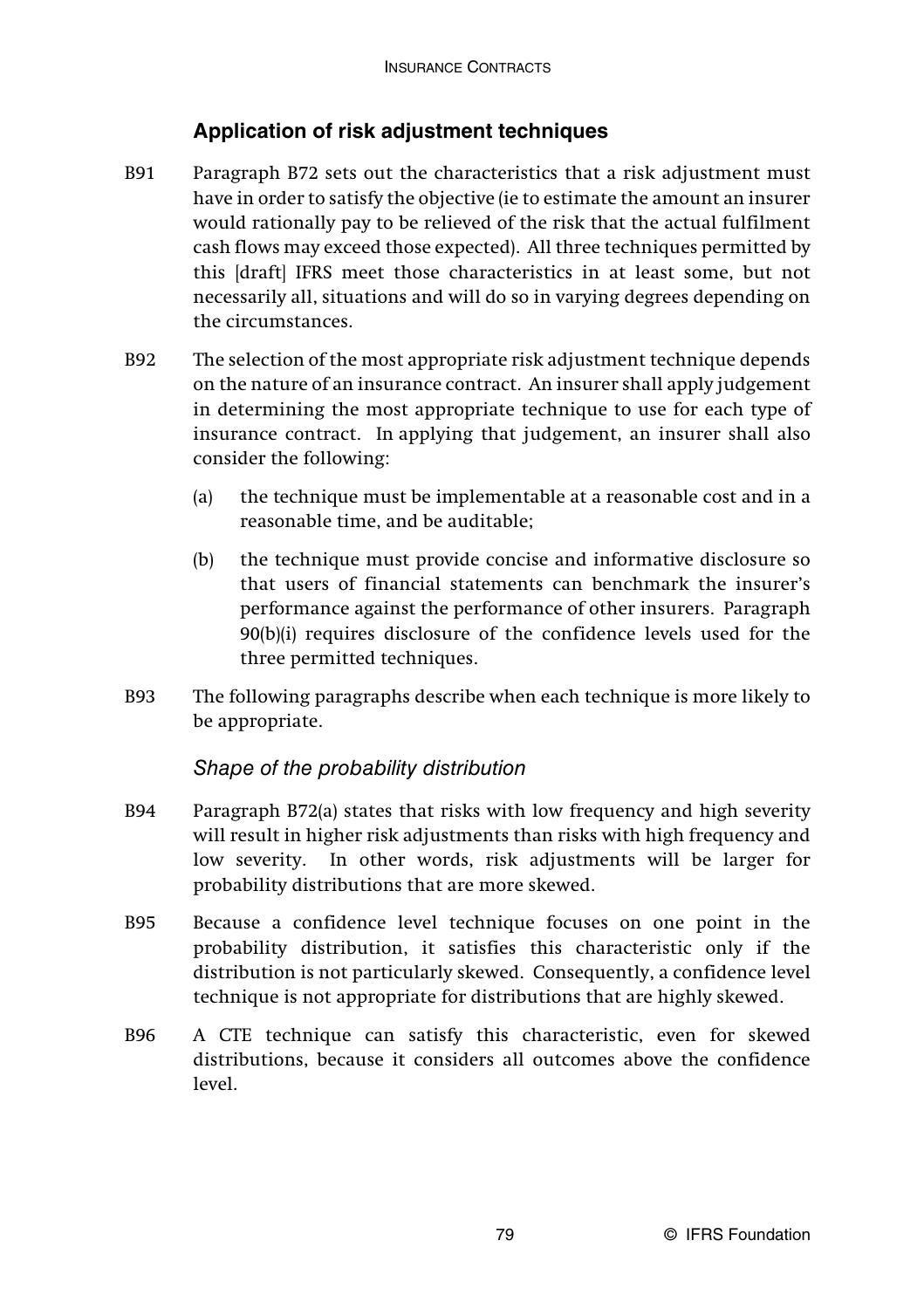B97 Similarly, cost of capital techniques can satisfy this characteristic, even for skewed distributions, if the required capital is set at a sufficiently high level to capture almost the entire tail of the distribution.

## Contract duration

B98 Paragraph B72(b) states that, for similar risks, contracts with a longer duration will result in higher risk adjustments than those of shorter duration. The confidence level and CTE techniques achieve this to the extent that the insurer's estimate of the distribution of outcomes takes account of this factor. Cost of capital techniques achieve this in a way that explicitly reflects the changing shape of the distribution over time by applying a capital factor (rate) to the capital required during each period during the life of the contract.

# Width of probability distribution

B99 Paragraph B72(c) states that risks with a wide probability distribution will result in a higher risk adjustment than risks with a narrower distribution. A confidence level technique achieves this if the additional width of the distribution is below the selected confidence level. A CTE technique achieves this because it takes into account the entire tail. A cost of capital technique takes into account the width of the distribution when the widening of the distribution does not occur further out in the tail of the distribution than the confidence level used to estimate the required capital.

# Uncertainty of estimates

B100 Paragraph B72(d) states that the less that is known about the current estimate and its trend, the higher the risk adjustment shall be. A confidence level technique and a CTE technique could take into account this characteristic by, for example, setting a higher confidence level. A cost of capital technique could take it into account by, for example, increasing the confidence level used to estimate the required capital.

# Emerging experience

B101 Paragraph B72(e) states that to the extent that emerging experience reduces uncertainty, risk adjustments will decrease (and vice versa). All three of the techniques meet this characteristic because emerging experience will affect the loss distribution and, therefore, the amount of the risk adjustment.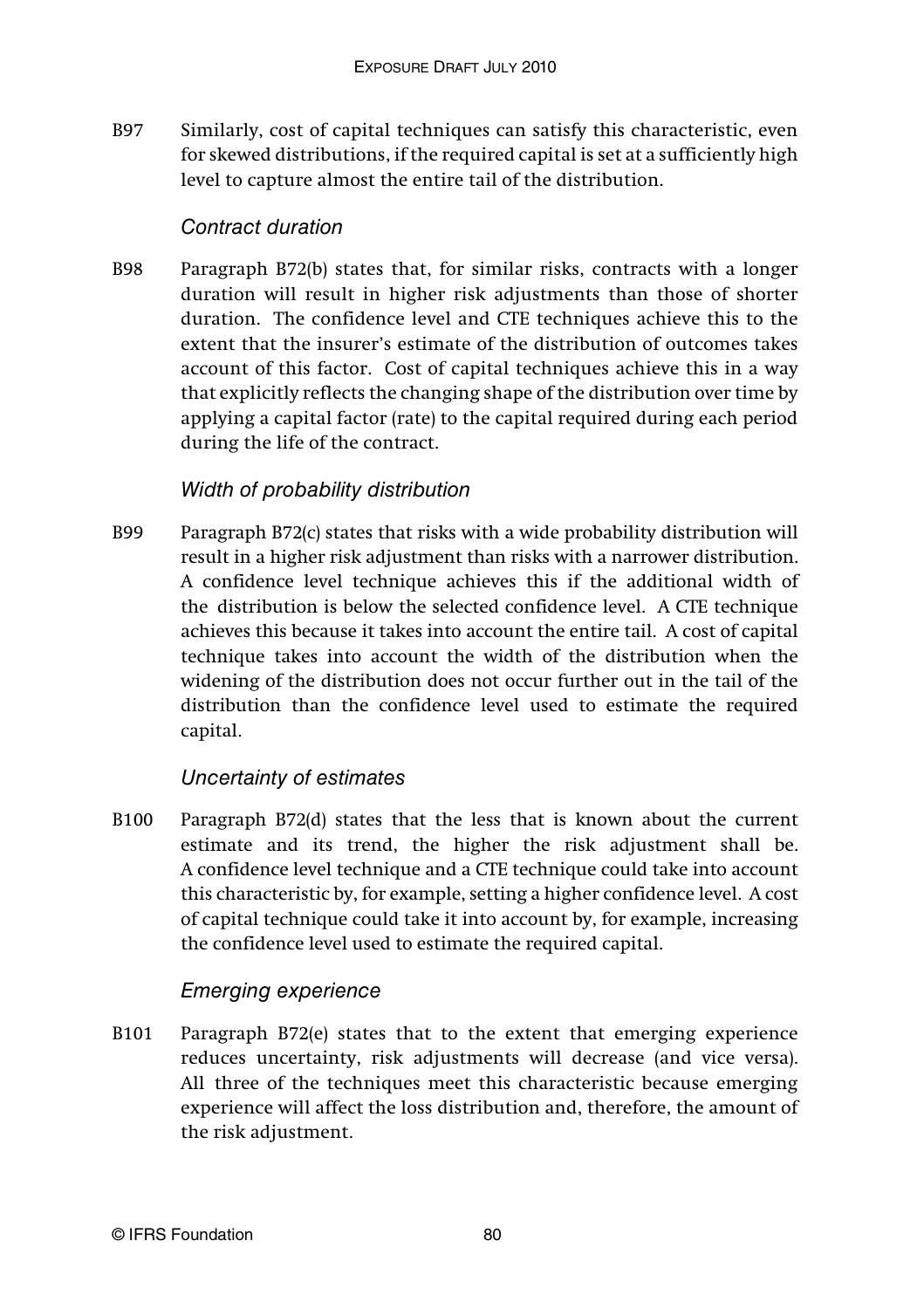B102 Thus, in summary, when the probability distribution is not skewed and does not vary significantly over time, a confidence level technique can typically provide a risk adjustment that possesses the characteristics described in paragraph B72. However, when the probability distribution is skewed or varies significantly over time, a CTE technique or cost of capital technique is more appropriate, because those approaches result in a risk adjustment that is likely to be more sensitive to the shape of the distribution of possible outcomes around the mean (and, thus, the risk) and to changes in its shape over time.

# **Risk adjustments and the use of a replicating portfolio**

B103 The requirement that a risk adjustment is included in the measurement in an explicit way (ie separately from the expected cash flows and discount rate building blocks), does not preclude a 'replicating portfolio' approach as described in paragraphs B45–B47. To avoid double-counting, the risk adjustment does not include any risk that is captured in the fair value of the replicating portfolio.

# **Insurance contracts acquired in portfolio transfers (paragraph 40)**

- B104 Paragraph 40 requires an entity to measure a portfolio of insurance contracts acquired in a portfolio transfer at the higher of the consideration received and the present value of the fulfilment cash flows.
- B105 If the consideration received is higher than the present value of the fulfilment cash flows, the excess (ie the consideration received less the present value of the fulfilment cash flows) establishes the residual margin at initial recognition (which will be recognised in profit or loss over the coverage period in accordance with paragraph 50.
- B106 If the present value of fulfilment cash flows is higher than the consideration received, the excess (ie the present value of the fulfilment cash flows less the consideration received) is immediately recognised in profit or loss as an expense in accordance with paragraph 18.
- B107 The following example illustrates how an entity applies this principle.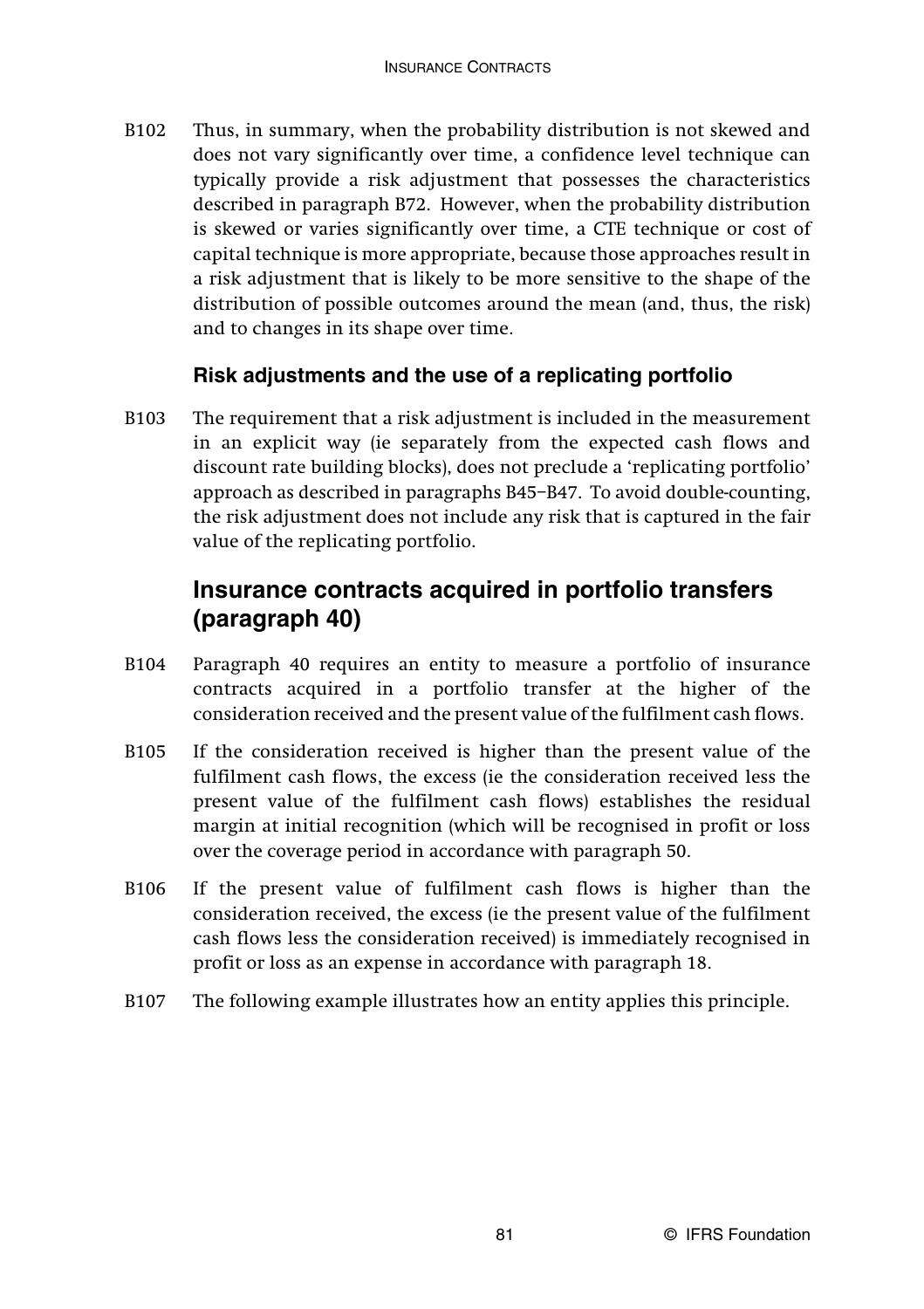# **Example 3 – Measurement of a portfolio of insurance contracts acquired in a portfolio transfer**

An insurer acquires a portfolio of insurance contracts in a portfolio transfer. The consideration received is CU30. In Example 3A, the insurer estimates that the present value of the fulfilment cash flows is CU20, which is lower than the consideration received. In Example 3B, the insurer estimates that the present value of the fulfilment cash flows is CU45, which is higher than the consideration received. At initial recognition, the insurer measures the insurance contract liability as follows:

|                                            | Example 3A | <b>Example 3B</b> |
|--------------------------------------------|------------|-------------------|
|                                            | CU         | CU                |
| Present value of the fulfilment cash flows | 20         | 45                |
| Residual margin                            | 10         | Ω                 |
| Liability at initial recognition           | 30         | 45                |

In Example 3A, the insurer measures the portfolio at the consideration received of CU30. As a result, the difference of CU10 between the consideration received and the present value of the fulfilment cash flows establishes the residual margin at initial recognition.

In Example 3B, the insurer measures the portfolio at the expected present value of CU45. As a result, the difference of CU15 between the consideration received and the present value of the fulfilment cash flows is recognised as an expense at initial recognition.

# **Insurance contracts acquired in a business combination (paragraph 42)**

B108 Paragraph 42 requires an insurer to measure a portfolio of insurance contracts acquired in a business combination at the higher of the fair value of the portfolio and the present value of the fulfilment cash flows. If the present value of the fulfilment cash flows is higher than the fair value, the excess (ie the present value of the fulfilment cash flows less the fair value) would increase the initial carrying amount of goodwill recognised in the business combination.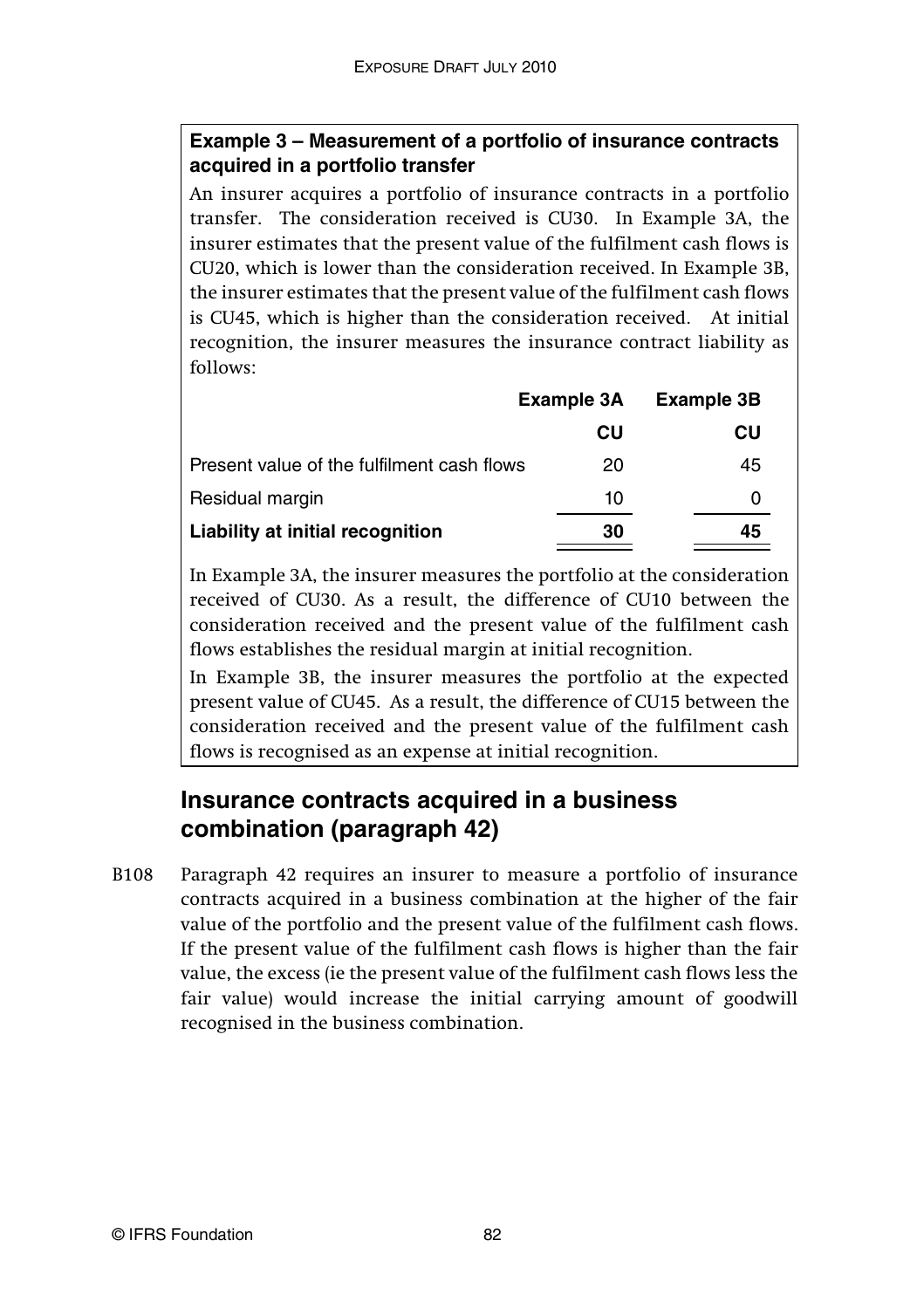## **Example 4 – Measurement of a portfolio of insurance contracts acquired in a business combination**

An insurer acquires a portfolio of insurance contracts in a business combination. The fair value of the portfolio is CU30. In Example 4A, the insurer estimates that the present value of fulfilment cash flows is CU20, which is lower than the fair value. In Example 4B, the insurer estimates that the present value of the fulfilment cash flows amounts to CU45, which is higher than the fair value. At initial recognition, the insurer measures the insurance contract liability as follows:

|    | Example 4A Example 4B |
|----|-----------------------|
| CU | CU                    |
| 20 | 45                    |
| 10 |                       |
| 30 | 45                    |
|    |                       |

In Example 4A, the insurer measures the portfolio at its fair value of CU30. As a result, the difference of CU10 between the fair value and the present value of the fulfilment cash flows establishes the residual margin at initial recognition.

In Example 4B, the insurer measures the portfolio at the present value of the fulfilment cash flows of CU45. As a result, goodwill initially recognised in the business combination is CU15 higher than it would have been if the insurer had measured the portfolio at its fair value of CU30.

# **Measurement of insurance contracts on transition (paragraph 100)**

B110 The transition requirements in paragraph 100 require an insurer to measure an insurance contract at the present value of the fulfilment cash flows, and to recognise any resulting adjustment in retained earnings. In addition, an insurer shall derecognise any existing balances of deferred acquisition costs and any intangible assets relating to existing insurance contracts assumed in previous business combinations with a corresponding adjustment to retained earnings. The following example illustrates how an entity applies this principle.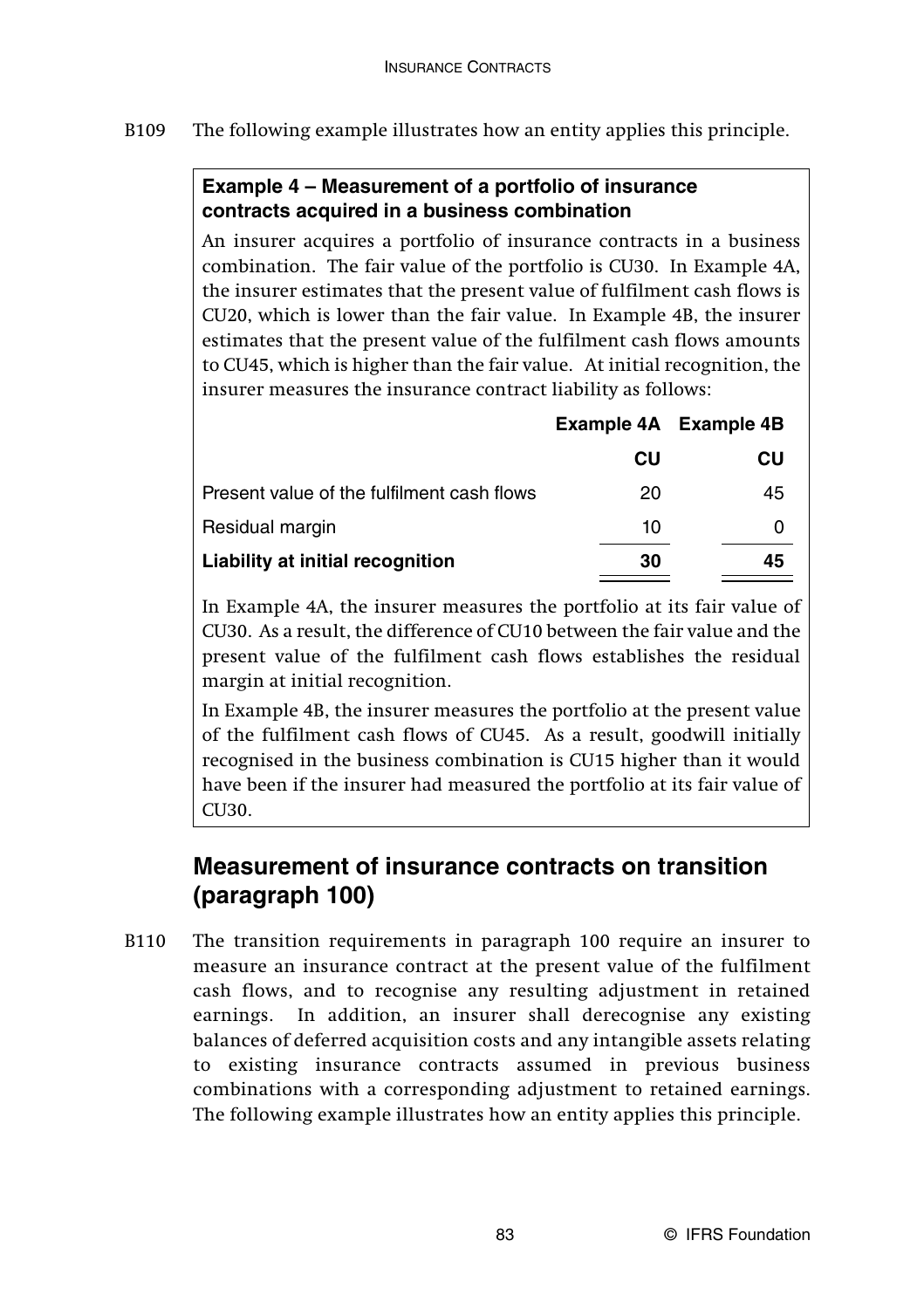## **Example 5 – Measurement of insurance contracts on transition**

An entity presented the following amounts in its financial statements in accordance with its previous accounting policies:

|                                                            | СU    |
|------------------------------------------------------------|-------|
| Deferred acquisition costs (DAC)                           | 150   |
| Intangible assets relating to existing contracts           | 125   |
| Intangible assets relating to possible future<br>contracts | 75    |
| Insurance contract liabilities                             | (900) |

On the date of transition, the entity estimates that the present value of the fulfilment cash flows of its insurance liabilities is CU630. The entity also concludes that the intangible assets relating to possible future contracts are appropriately recognised and measured in accordance with IFRSs.

As a result, the entity recognises the following adjustments on the date of initial recognition:

- a decrease in insurance liabilities of CU270 (CU900 CU630);
- a total decrease in assets of CU275 to derecognise the DAC of CU150 and the intangible assets relating to existing insurance contracts of CU125; and
- a net reduction of CU5 in retained earnings (CU275 CU270).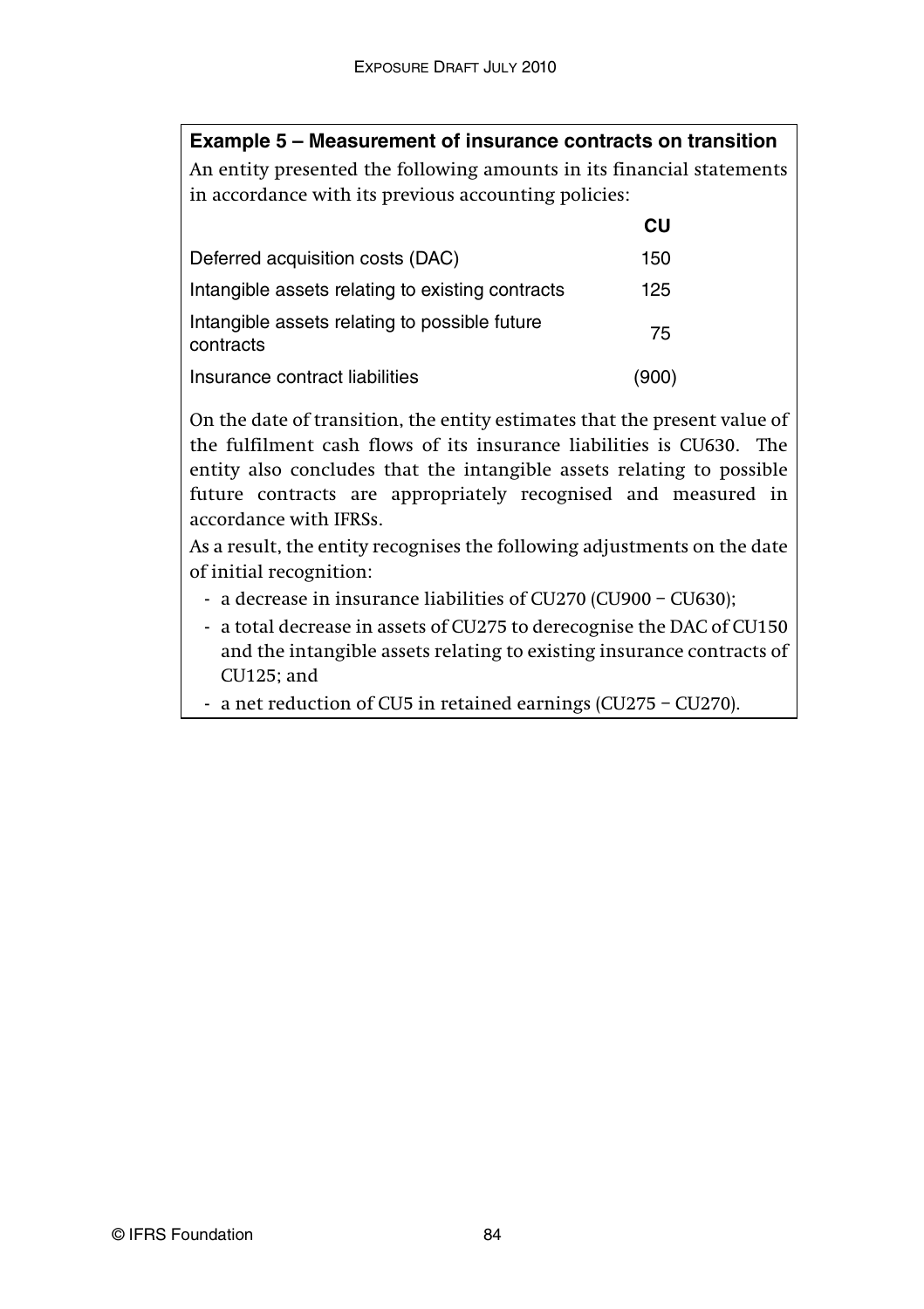# **Appendix C Amendments to other IFRSs**

*The Board expects to make the amendments described below when it finalises the new standard on insurance contracts.*

| <b>Standard</b>                                                                 | <b>Description of amendment</b>                                                                                                                                                                                                                                                                                                       |  |
|---------------------------------------------------------------------------------|---------------------------------------------------------------------------------------------------------------------------------------------------------------------------------------------------------------------------------------------------------------------------------------------------------------------------------------|--|
| IFRS 1 First-time Adoption of<br>International Financial<br>Reporting Standards | Delete second sentence of D4. This<br>refers to material in IFRS 4 that is no<br>longer relevant.<br>Delete reference in IG58A to financial                                                                                                                                                                                           |  |
|                                                                                 | guarantee contracts. See draft<br>amendment to IAS 39.                                                                                                                                                                                                                                                                                |  |
| <b>IFRS 3 Business</b><br>Combinations                                          | Introduce a measurement exception for<br>٠<br>insurance contracts, consistent with<br>paragraph 42 of the exposure draft.                                                                                                                                                                                                             |  |
| <b>IFRS 7 Financial</b><br>Instruments: Disclosures and                         | Delete the definition of financial<br>$\bullet$<br>guarantee contracts.                                                                                                                                                                                                                                                               |  |
| IAS 32 Financial<br>Instruments: Presentation                                   | Amend the scope exclusion for<br>insurance contracts, to treat financial<br>guarantee contracts in the same way as<br>all other insurance contracts.<br>At present, some requirements of IFRS 7<br>and IAS 32 apply to such contracts, but<br>the proposed requirements for<br>insurance contracts would remove the<br>need for this. |  |
|                                                                                 | Introduce a scope exclusion for<br>investment contracts with a<br>discretionary participation feature.<br>As a result, paragraph 29(c) of IFRS 7,<br>which exempts entities from disclosing<br>the fair value of these contracts, would<br>become redundant.                                                                          |  |
|                                                                                 | Amend example in paragraph AG8 of<br>IAS 32 (a financial guarantee contract)<br>so that the example provided is a<br>financial instrument, not an insurance<br>contract. An example could be a<br>guarantee that requires a payment in<br>response to changes in specified credit<br>ratings (IAS 39, paragraph AG4(b)).              |  |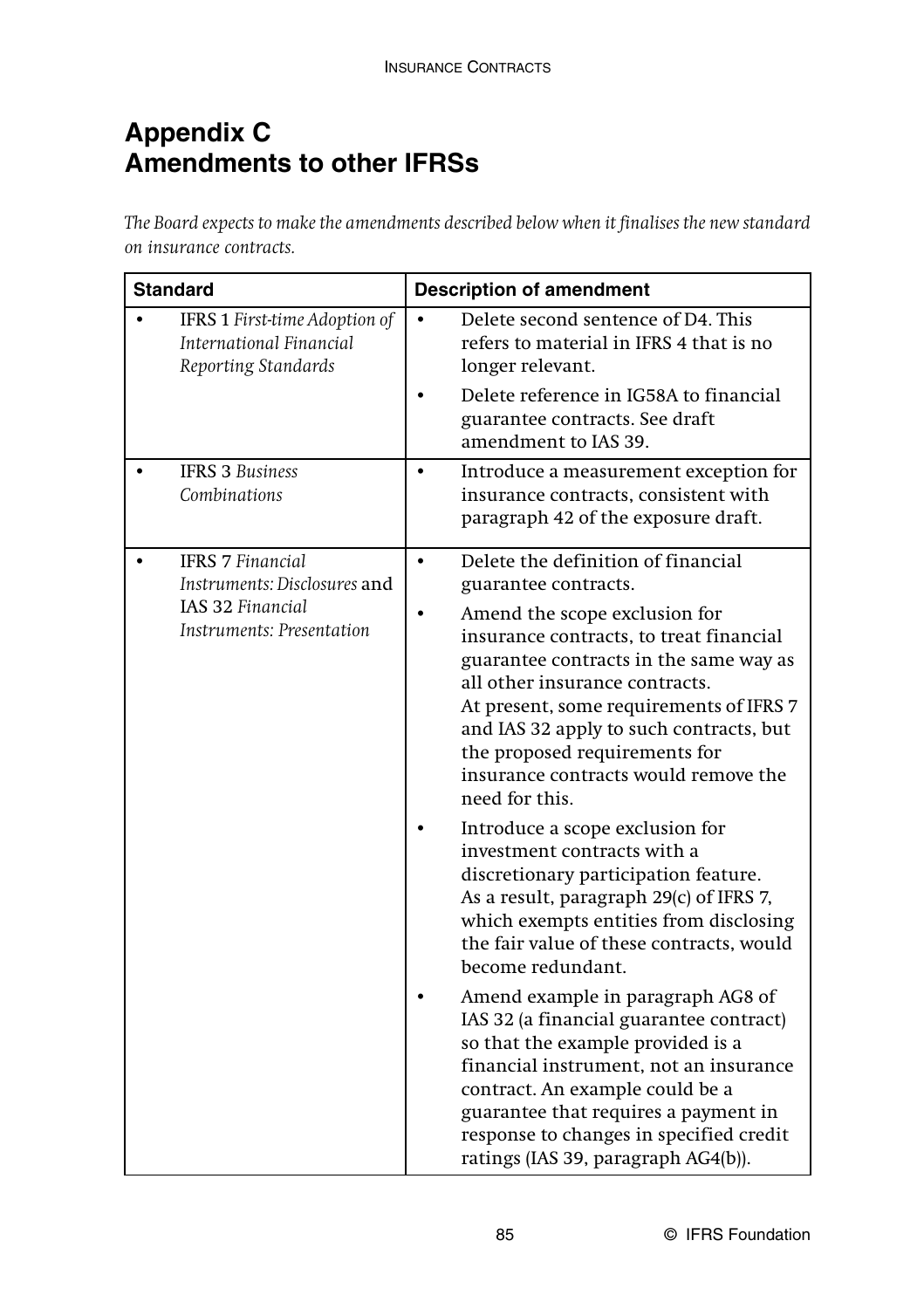| <b>IFRS 9 Financial</b><br>Instruments and IAS 32<br>Financial Instruments:<br>Presentation |           | Introduce a requirement to recognise<br>and measure at fair value through<br>profit or loss shares issued by an insurer<br>and held as part of a pool of assets<br>underlying unit-linked contracts.                                                                                                                                                 |
|---------------------------------------------------------------------------------------------|-----------|------------------------------------------------------------------------------------------------------------------------------------------------------------------------------------------------------------------------------------------------------------------------------------------------------------------------------------------------------|
| IAS 16 Property, Plant and<br>Equipment                                                     | $\bullet$ | Introduce a requirement to measure at<br>fair value through profit or loss<br>property owned and occupied by the<br>insurer that is part of a pool of assets<br>underlying unit-linked contracts.                                                                                                                                                    |
| IAS 36 Impairment of Assets<br>and IAS 38 Intangible<br>Assets                              | $\bullet$ | Delete the scope exclusion for deferred<br>acquisition costs arising from insurance<br>contracts, as such items will no longer<br>exist.                                                                                                                                                                                                             |
| IAS 37 Provisions,<br>Contingent Liabilities and<br>Contingent Assets                       | $\bullet$ | Delete Example 9, which illustrates<br>existing requirements for financial<br>guarantee contracts, and replace it with<br>an example illustrating the IAS 37<br>requirements for other guarantee<br>obligations (such as statutory<br>guarantees) that would continue to be<br>within the scope of IAS 37.                                           |
| IAS 39 Financial<br>Instruments: Recognition<br>and Measurement                             | $\bullet$ | Delete the definition of a financial<br>guarantee contract ('a contract that<br>requires the issuer to make specified<br>payments to reimburse the holder for a<br>loss it incurs because a specified debtor<br>fails to make payment when due in<br>accordance with the original or<br>modified terms of a debt instrument').                       |
|                                                                                             |           | Amend the scope exclusion for<br>insurance contracts, to treat financial<br>guarantee contracts in the same way as<br>all other insurance contracts. Delete<br>paragraph 47(c) on subsequent<br>measurement of financial guarantee<br>contracts. Update discussion of<br>financial guarantee contracts in<br>paragraph AG4 to reflect these changes. |
|                                                                                             |           | Update paragraph AG4E(b) to reflect the<br>use of current information in the<br>proposed measurement model for<br>insurance contracts.                                                                                                                                                                                                               |